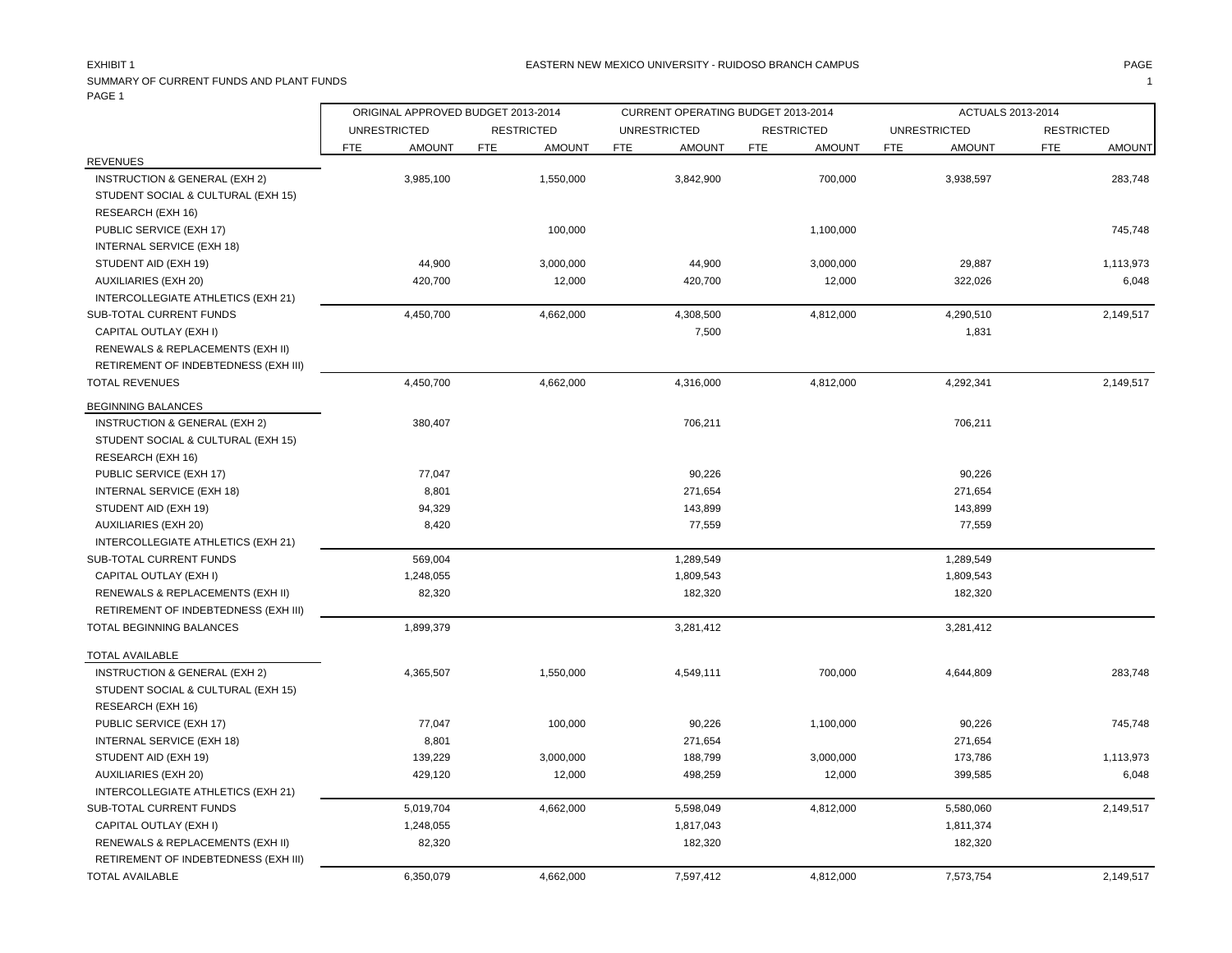# SUMMARY OF CURRENT FUNDS AND PLANT FUNDS 2

| .                                                                        |       | ORIGINAL APPROVED BUDGET 2013-2014 |            |                   |       | CURRENT OPERATING BUDGET 2013-2014 |            |                   |            | ACTUALS 2013-2014      |                   |               |
|--------------------------------------------------------------------------|-------|------------------------------------|------------|-------------------|-------|------------------------------------|------------|-------------------|------------|------------------------|-------------------|---------------|
|                                                                          |       | <b>UNRESTRICTED</b>                |            | <b>RESTRICTED</b> |       | <b>UNRESTRICTED</b>                |            | <b>RESTRICTED</b> |            | <b>UNRESTRICTED</b>    | <b>RESTRICTED</b> |               |
|                                                                          | FTE   | <b>AMOUNT</b>                      | <b>FTE</b> | <b>AMOUNT</b>     | FTE   | <b>AMOUNT</b>                      | <b>FTE</b> | <b>AMOUNT</b>     | <b>FTE</b> | <b>AMOUNT</b>          | <b>FTE</b>        | <b>AMOUNT</b> |
| <b>EXPENDITURES</b>                                                      |       |                                    |            |                   |       |                                    |            |                   |            |                        |                   |               |
| <b>INSTRUCTION &amp; GENERAL (EXH 2)</b>                                 | 69.52 | 3,824,000                          | 7.78       | 1,550,000         | 69.54 | 3,849,500                          | 7.78       | 700,000           | 54.18      | 3,248,683              | 3.30              | 283,748       |
| STUDENT SOCIAL & CULTURAL (EXH 15)                                       |       |                                    |            |                   |       |                                    |            |                   |            |                        |                   |               |
| RESEARCH (EXH 16)                                                        |       |                                    |            |                   |       |                                    |            |                   |            |                        |                   |               |
| PUBLIC SERVICE (EXH 17)                                                  |       |                                    |            | 100,000           |       | 25,000                             |            | 1,100,000         | 0.20       | 24,945                 | 8.11              | 745,748       |
| INTERNAL SERVICE (EXH 18)                                                |       | (10, 500)                          |            |                   |       |                                    |            |                   |            | (7, 380)               |                   |               |
| STUDENT AID (EXH 19)                                                     |       | 80,900                             |            | 3,000,000         |       | 80,900                             |            | 3,000,000         |            | 66,505                 |                   | 1,113,973     |
| <b>AUXILIARIES (EXH 20)</b>                                              | 1.94  | 413,700                            | 0.77       | 12,000            | 1.94  | 438,700                            | 0.77       | 12,000            | 1.84       | 373,673                | 0.39              | 6,048         |
| INTERCOLLEGIATE ATHLETICS (EXH 21)                                       |       |                                    |            |                   |       |                                    |            |                   |            |                        |                   |               |
| SUB-TOTAL CURRENT FUNDS                                                  | 71.46 | 4,308,100                          | 8.55       | 4,662,000         | 71.48 | 4,394,100                          | 8.55       | 4,812,000         | 56.21      | 3,706,426              | 11.80             | 2,149,517     |
| CAPITAL OUTLAY (EXH I)                                                   |       | 267,450                            |            |                   |       | 885,500                            |            |                   |            | 530,348                |                   |               |
| RENEWALS & REPLACEMENTS (EXH II)                                         |       |                                    |            |                   |       | 100,000                            |            |                   |            | 11,832                 |                   |               |
| RETIREMENT OF INDEBTEDNESS (EXH III)                                     |       |                                    |            |                   |       |                                    |            |                   |            |                        |                   |               |
| <b>TOTAL EXPENDITURES</b>                                                |       | 4,575,550                          |            | 4,662,000         |       | 5,379,600                          |            | 4,812,000         |            | 4,248,607              |                   | 2,149,517     |
| TRANSFERS TO OR (FROM)                                                   |       |                                    |            |                   |       |                                    |            |                   |            |                        |                   |               |
| INSTRUCTION & GENERAL (EXH 2)                                            |       | (81,000)                           |            |                   |       | (81,000)                           |            |                   |            | (81,000)               |                   |               |
| STUDENT SOCIAL & CULTURAL (EXH 15)                                       |       |                                    |            |                   |       |                                    |            |                   |            |                        |                   |               |
| RESEARCH (EXH 16)                                                        |       |                                    |            |                   |       |                                    |            |                   |            |                        |                   |               |
| PUBLIC SERVICE (EXH 17)                                                  |       |                                    |            |                   |       |                                    |            |                   |            |                        |                   |               |
| INTERNAL SERVICE (EXH 18)                                                |       |                                    |            |                   |       | (250,000)                          |            |                   |            | (250,000)              |                   |               |
| STUDENT AID (EXH 19)                                                     |       | 36,000                             |            |                   |       | 36,000                             |            |                   |            | 36,000                 |                   |               |
| <b>AUXILIARIES (EXH 20)</b>                                              |       |                                    |            |                   |       |                                    |            |                   |            |                        |                   |               |
| INTERCOLLEGIATE ATHLETICS (EXH 21)                                       |       |                                    |            |                   |       |                                    |            |                   |            |                        |                   |               |
| SUB-TOTAL CURRENT FUNDS                                                  |       | (45,000)                           |            |                   |       | (295,000)                          |            |                   |            | (295,000)              |                   |               |
| CAPITAL OUTLAY (EXH I)                                                   |       | 10,000                             |            |                   |       | 260,000                            |            |                   |            | 260,000                |                   |               |
| RENEWALS & REPLACEMENTS (EXH II)                                         |       | 35,000                             |            |                   |       | 35,000                             |            |                   |            | 35,000                 |                   |               |
| RETIREMENT OF INDEBTEDNESS (EXH III)                                     |       |                                    |            |                   |       |                                    |            |                   |            |                        |                   |               |
| TOTAL TRANSFERS                                                          |       | $\mathcal{L}^{\mathcal{A}}$        |            |                   |       | $\sim$                             |            |                   |            | $\mathbf 0$            |                   |               |
| <b>ENDING BALANCE</b>                                                    |       |                                    |            |                   |       |                                    |            |                   |            |                        |                   |               |
| INSTRUCTION & GENERAL (EXH 2)                                            |       | 460,507                            |            |                   |       | 618,611                            |            |                   |            | 1,315,126              |                   |               |
| STUDENT SOCIAL & CULTURAL (EXH 15)                                       |       |                                    |            |                   |       |                                    |            |                   |            |                        |                   |               |
| RESEARCH (EXH 16)                                                        |       |                                    |            |                   |       |                                    |            |                   |            |                        |                   |               |
| PUBLIC SERVICE (EXH 17)                                                  |       | 77,047                             |            |                   |       | 65,226                             |            |                   |            | 65,281                 |                   |               |
| <b>INTERNAL SERVICE (EXH 18)</b>                                         |       | 19,301                             |            |                   |       | 21,654                             |            |                   |            | 29,034                 |                   |               |
| STUDENT AID (EXH 19)                                                     |       | 94,329                             |            |                   |       | 143,899                            |            |                   |            | 143,281                |                   |               |
| <b>AUXILIARIES (EXH 20)</b>                                              |       | 15,420                             |            |                   |       | 59,559                             |            |                   |            | 25,912                 |                   |               |
| INTERCOLLEGIATE ATHLETICS (EXH 21)                                       |       |                                    |            |                   |       |                                    |            |                   |            |                        |                   |               |
| <b>SUB-TOTAL CURRENT FUNDS</b><br>CAPITAL OUTLAY (EXH I)                 |       | 666,604<br>990,605                 |            |                   |       | 908,949<br>1,191,543               |            |                   |            | 1,578,633<br>1,541,026 |                   |               |
|                                                                          |       |                                    |            |                   |       |                                    |            |                   |            |                        |                   |               |
| RENEWALS & REPLACEMENTS (EXH II)<br>RETIREMENT OF INDEBTEDNESS (EXH III) |       | 117,320                            |            |                   |       | 117,320                            |            |                   |            | 205,488                |                   |               |
| TOTAL ENDING BALANCES                                                    |       | 1,774,529                          |            |                   |       | 2,217,812                          |            |                   |            | 3,325,147              |                   |               |
| TOTAL EXPENDITURES, TRANSFERS & BALANCES                                 |       | 6,350,079                          |            | 4,662,000         |       | 7,597,412                          |            | 4,812,000         |            | 7,573,754              |                   | 2,149,517     |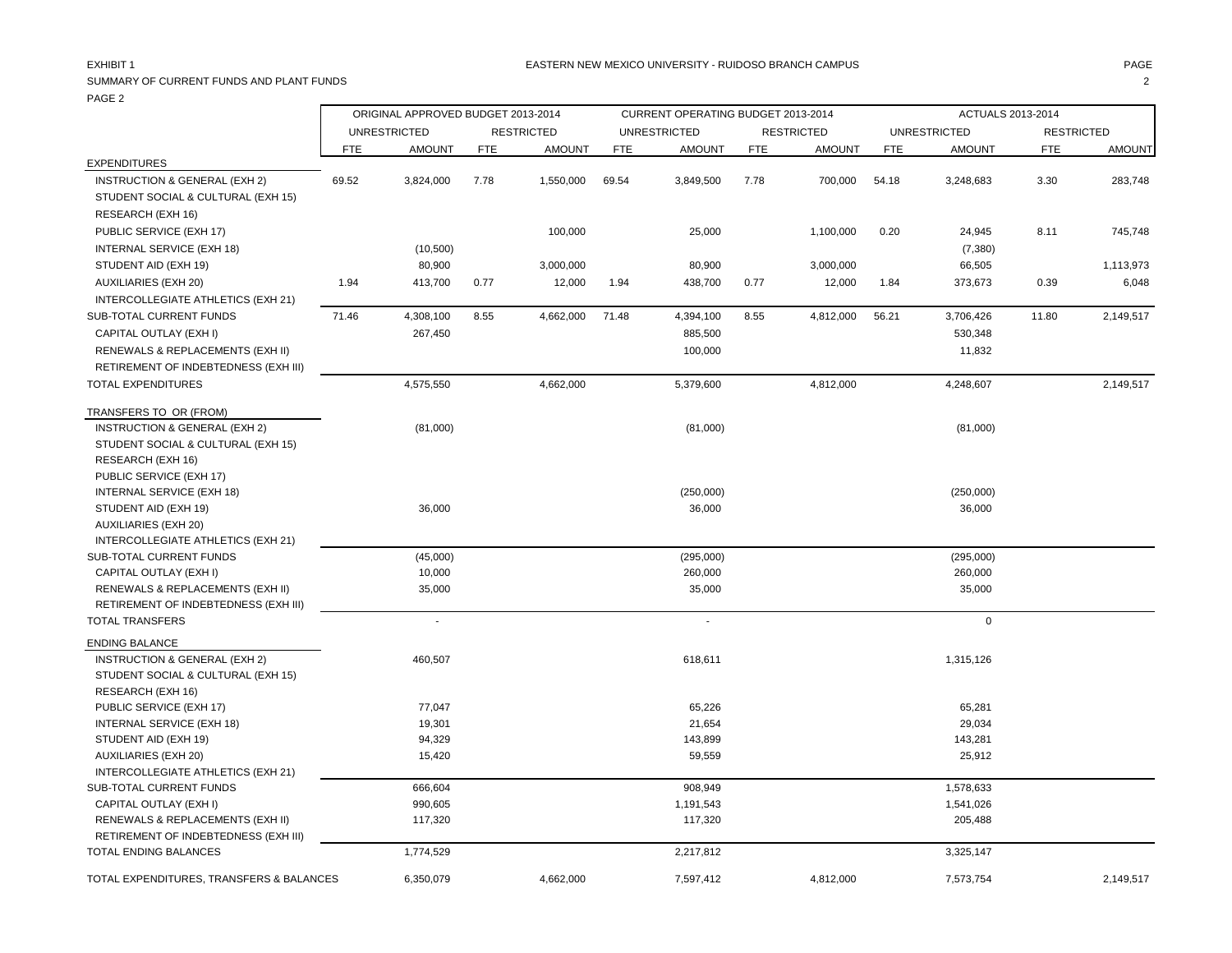|                                           | ORIGINAL APPROVED BUDGET 2013-2014 |                   |               |            | CURRENT OPERATING BUDGET 2013-2014 |            |                   |                     | ACTUALS 2013-2014 |                   |               |
|-------------------------------------------|------------------------------------|-------------------|---------------|------------|------------------------------------|------------|-------------------|---------------------|-------------------|-------------------|---------------|
|                                           | <b>UNRESTRICTED</b>                | <b>RESTRICTED</b> |               |            | <b>UNRESTRICTED</b>                |            | <b>RESTRICTED</b> | <b>UNRESTRICTED</b> |                   | <b>RESTRICTED</b> |               |
|                                           | <b>FTE</b><br><b>AMOUNT</b>        | <b>FTE</b>        | <b>AMOUNT</b> | <b>FTE</b> | <b>AMOUNT</b>                      | <b>FTE</b> | <b>AMOUNT</b>     | <b>FTE</b>          | <b>AMOUNT</b>     | <b>FTE</b>        | <b>AMOUNT</b> |
| I & G (TO) FROM                           |                                    |                   |               |            |                                    |            |                   |                     |                   |                   |               |
| <b>MANDATORY</b>                          |                                    |                   |               |            |                                    |            |                   |                     |                   |                   |               |
| RETIREMENT OF INDEBTEDNESS                |                                    |                   |               |            |                                    |            |                   |                     |                   |                   |               |
| STUDENT LOAN MATCHING                     |                                    |                   |               |            |                                    |            |                   |                     |                   |                   |               |
| <b>REQUIRED</b>                           |                                    |                   |               |            |                                    |            |                   |                     |                   |                   |               |
| <b>STUDENT AID</b>                        |                                    |                   |               |            |                                    |            |                   |                     |                   |                   |               |
| <b>BUILDING RNWLS &amp; REPL</b>          |                                    |                   |               |            |                                    |            |                   |                     |                   |                   |               |
| BUILDING RNWLS & REPL--Supp Appr          |                                    |                   |               |            |                                    |            |                   |                     |                   |                   |               |
| PLANT EQUIPMENT                           |                                    |                   |               |            |                                    |            |                   |                     |                   |                   |               |
| <b>NON-MANDATORY</b>                      |                                    |                   |               |            |                                    |            |                   |                     |                   |                   |               |
| STUDENT SOCIAL & CULTURAL                 |                                    |                   |               |            |                                    |            |                   |                     |                   |                   |               |
| <b>RESEARCH</b>                           |                                    |                   |               |            |                                    |            |                   |                     |                   |                   |               |
| <b>INTERNAL SERVICE</b>                   |                                    |                   |               |            |                                    |            |                   |                     |                   |                   |               |
| <b>STUDENT AID</b>                        | 36,000                             |                   |               |            | 36,000                             |            |                   |                     | 36,000            |                   |               |
| <b>AUXILIARIES</b>                        |                                    |                   |               |            |                                    |            |                   |                     |                   |                   |               |
| INTERCOLLEGIATE ATHLETICS                 |                                    |                   |               |            |                                    |            |                   |                     |                   |                   |               |
| <b>BUILDING RENEWAL &amp; REPLACEMENT</b> | 35,000                             |                   |               |            | 35,000                             |            |                   |                     | 35,100            |                   |               |
| CAPITAL OUTLAY / ERR                      | 10,000                             |                   |               |            | 10,000                             |            |                   |                     | 260,000           |                   |               |
| TOTAL FROM I & G                          | 81,000                             |                   |               |            | 81,000                             |            |                   |                     | 331,100           |                   |               |
| NET TRANSFERS TO (FROM)                   |                                    |                   |               |            |                                    |            |                   |                     |                   |                   |               |
| <b>INSTRUCTION &amp; GENERAL</b>          | (81,000)                           |                   |               |            | (81,000)                           |            |                   |                     | (81,000)          |                   |               |
| STUDENT SOCIAL & CULTURAL                 |                                    |                   |               |            |                                    |            |                   |                     |                   |                   |               |
| <b>RESEARCH</b>                           |                                    |                   |               |            |                                    |            |                   |                     |                   |                   |               |
| PUBLIC SERVICE                            |                                    |                   |               |            |                                    |            |                   |                     |                   |                   |               |
| <b>INTERNAL SERVICE</b>                   |                                    |                   |               |            | (250,000)                          |            |                   |                     | (250,000)         |                   |               |
| STUDENT AID                               | 36,000                             |                   |               |            | 36,000                             |            |                   |                     | 36,000            |                   |               |
| <b>AUXILIARIES</b>                        |                                    |                   |               |            |                                    |            |                   |                     |                   |                   |               |
| INTERCOLLEGIATE ATHLETICS                 |                                    |                   |               |            |                                    |            |                   |                     |                   |                   |               |
| NET TRANSFERS TO (FROM)                   |                                    |                   |               |            |                                    |            |                   |                     |                   |                   |               |
| <b>CURRENT FUNDS</b>                      | (45,000)                           |                   |               |            | (295,000)                          |            |                   |                     | (295,000)         |                   |               |
| <b>CAPITAL OUTLAY</b>                     |                                    |                   |               |            |                                    |            |                   |                     |                   |                   |               |
| PLANT EQUIPMENT                           | 10,000                             |                   |               |            | 260,000                            |            |                   |                     | 260,000           |                   |               |
| RENEWALS & REPLACEMENTS                   | 35,000                             |                   |               |            | 35,000                             |            |                   |                     | 35,000            |                   |               |
| <b>DEBT SERVICE</b>                       |                                    |                   |               |            |                                    |            |                   |                     |                   |                   |               |
| STUDENT LOAN                              |                                    |                   |               |            |                                    |            |                   |                     |                   |                   |               |
| <b>ENDOWMENT FUNDS</b>                    |                                    |                   |               |            |                                    |            |                   |                     |                   |                   |               |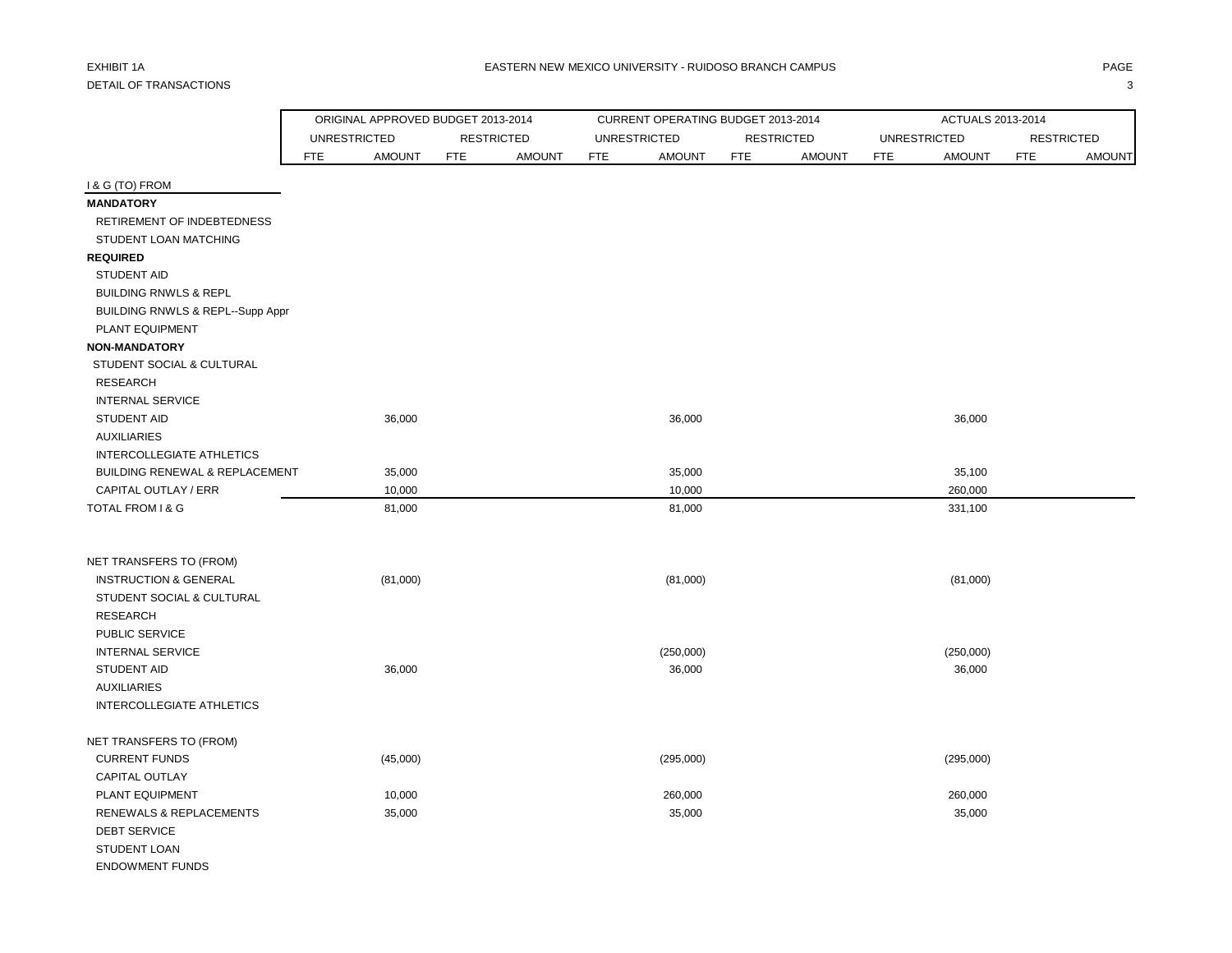SUMMARY INSTRUCTION & GENERAL 4

|                                             | ORIGINAL APPROVED BUDGET 2013-2014 |                     |            |                   |            | CURRENT OPERATING BUDGET 2013-2014 |            |                   |            | ACTUALS 2013-2014   |            |                   |
|---------------------------------------------|------------------------------------|---------------------|------------|-------------------|------------|------------------------------------|------------|-------------------|------------|---------------------|------------|-------------------|
|                                             |                                    | <b>UNRESTRICTED</b> |            | <b>RESTRICTED</b> |            | <b>UNRESTRICTED</b>                |            | <b>RESTRICTED</b> |            | <b>UNRESTRICTED</b> |            | <b>RESTRICTED</b> |
|                                             | <b>FTE</b>                         | <b>AMOUNT</b>       | <b>FTE</b> | <b>AMOUNT</b>     | <b>FTE</b> | <b>AMOUNT</b>                      | <b>FTE</b> | <b>AMOUNT</b>     | <b>FTE</b> | <b>AMOUNT</b>       | <b>FTE</b> | AMOUNT            |
| <b>REVENUES</b>                             |                                    |                     |            |                   |            |                                    |            |                   |            |                     |            |                   |
| <b>TUITION AND FEES</b>                     |                                    | 821,000             |            |                   |            | 639,800                            |            |                   |            | 660,559             |            |                   |
| FEDERAL APPROPRIATIONS                      |                                    |                     |            |                   |            |                                    |            |                   |            |                     |            |                   |
| STATE APPROPRIATIONS                        |                                    | 2,072,600           |            |                   |            | 2,105,701                          |            |                   |            | 2,105,701           |            |                   |
| LOCAL APP (MILL LEVY)                       |                                    | 1,070,000           |            |                   |            | 1,070,000                          |            |                   |            | 1,124,261           |            |                   |
| FEDERAL GRANTS                              |                                    |                     |            | 350,000           |            |                                    |            | 350,000           |            |                     |            | 259,659           |
| <b>STATE GRANTS</b>                         |                                    |                     |            | 1,000,000         |            |                                    |            | 150,000           |            |                     |            | 24,089            |
| <b>LOCAL GRANTS</b>                         |                                    |                     |            |                   |            |                                    |            |                   |            |                     |            |                   |
| PRIVATE GIFTS                               |                                    |                     |            | 200,000           |            |                                    |            | 200,000           |            |                     |            |                   |
| <b>LAND &amp; PERMANENT FUND</b>            |                                    |                     |            |                   |            |                                    |            |                   |            |                     |            |                   |
| <b>SALES AND SERVICES</b>                   |                                    |                     |            |                   |            |                                    |            |                   |            |                     |            |                   |
| <b>OTHER SOURCES</b>                        |                                    | 21,500              |            |                   |            | 27,399                             |            |                   |            | 48,076              |            |                   |
| <b>TOTAL REVENUES</b>                       |                                    | 3,985,100           |            | 1,550,000         |            | 3,842,900                          |            | 700,000           |            | 3,938,597           |            | 283,748           |
| <b>BEGINNING BALANCES</b>                   |                                    | 380,407             |            |                   |            | 706,211                            |            |                   |            | 706,211             |            |                   |
| TOTAL AVAILABLE                             |                                    | 4,365,507           |            | 1,550,000         |            | 4,549,111                          |            | 700,000           |            | 4,644,809           |            | 283,748           |
| <b>EXPENDITURES</b>                         |                                    |                     |            |                   |            |                                    |            |                   |            |                     |            |                   |
| <b>INSTRUCTION</b>                          | 40.98                              | 1,801,000           | 3.65       | 1,355,000         | 40.49      | 1,805,400                          | 3.65       | 505,000           | 28.10      | 1,459,285           | 1.42       | 254,357           |
| <b>ACADEMIC SUPPORT</b>                     | 5.32                               | 338,500             | 0.95       | 20,000            | 5.32       | 340,300                            | 0.95       | 20,000            | 5.15       | 321,597             | 0.45       | 7,025             |
| <b>STUDENT SERVICES</b>                     | 5.64                               | 335,200             | 2.12       | 40,000            | 5.64       | 339,300                            | 2.12       | 40,000            | 5.39       | 307,235             | 1.37       | 21,425            |
| <b>INSTITUTIONAL SUPPORT</b>                | 13.08                              | 1,015,600           | 1.07       | 130,000           | 13.59      | 1,028,700                          | 1.07       | 130,000           | 11.54      | 902,281             | 0.06       | 941               |
| PLANT OPERATION & MAINTENANC                | 4.50                               | 333,700             |            | 5,000             | 4.50       | 335,800                            |            | 5,000             | 4.00       | 258,285             |            |                   |
| <b>TOTAL EXPENDITURES</b>                   | 69.52                              | 3,824,000           | 7.78       | 1,550,000         | 69.54      | 3,849,500                          | 7.78       | 700,000           | 54.18      | 3,248,683           | 3.30       | 283,748           |
| TRANSFERS IN OR (OUT)                       |                                    |                     |            |                   |            |                                    |            |                   |            |                     |            |                   |
| STUDENT SOCIAL & CULTURAL                   |                                    |                     |            |                   |            |                                    |            |                   |            |                     |            |                   |
| <b>RESEARCH</b>                             |                                    |                     |            |                   |            |                                    |            |                   |            |                     |            |                   |
| PUBLIC SERVICE                              |                                    |                     |            |                   |            |                                    |            |                   |            |                     |            |                   |
| <b>INTERNAL SERVICE</b>                     |                                    |                     |            |                   |            | (250,000)                          |            |                   |            | (250,000)           |            |                   |
| <b>STUDENT AID</b>                          |                                    | 36,000              |            |                   |            | 36,000                             |            |                   |            | 36,000              |            |                   |
| <b>AUXILIARIES</b>                          |                                    |                     |            |                   |            |                                    |            |                   |            |                     |            |                   |
| INTERCOLLEGIATE ATHLETICS                   |                                    |                     |            |                   |            |                                    |            |                   |            |                     |            |                   |
| <b>CAPITAL OUTLAY</b>                       |                                    |                     |            |                   |            |                                    |            |                   |            |                     |            |                   |
| PLANT EQUIPMENT                             |                                    | 10,000              |            |                   |            | 260,000                            |            |                   |            | 260,000             |            |                   |
| <b>DEBT SERVICE</b>                         |                                    |                     |            |                   |            |                                    |            |                   |            |                     |            |                   |
| <b>STUDENT LOAN</b>                         |                                    |                     |            |                   |            |                                    |            |                   |            |                     |            |                   |
| <b>BUILDING RENEWALS &amp; REPLACEMENTS</b> |                                    | 35,000              |            |                   |            | 35,000                             |            |                   |            | 35,000              |            |                   |
| <b>ENDOWMENT</b>                            |                                    |                     |            |                   |            |                                    |            |                   |            |                     |            |                   |
| <b>TOTAL TRANSFERS</b>                      |                                    | 81,000              |            |                   |            | 81,000                             |            |                   |            | 81,000              |            |                   |
| <b>ENDING BALANCE</b>                       |                                    | 460,507             | 12.0%      |                   |            | 618,611                            | 16.1%      |                   |            | 1,315,126           | 40.5%      |                   |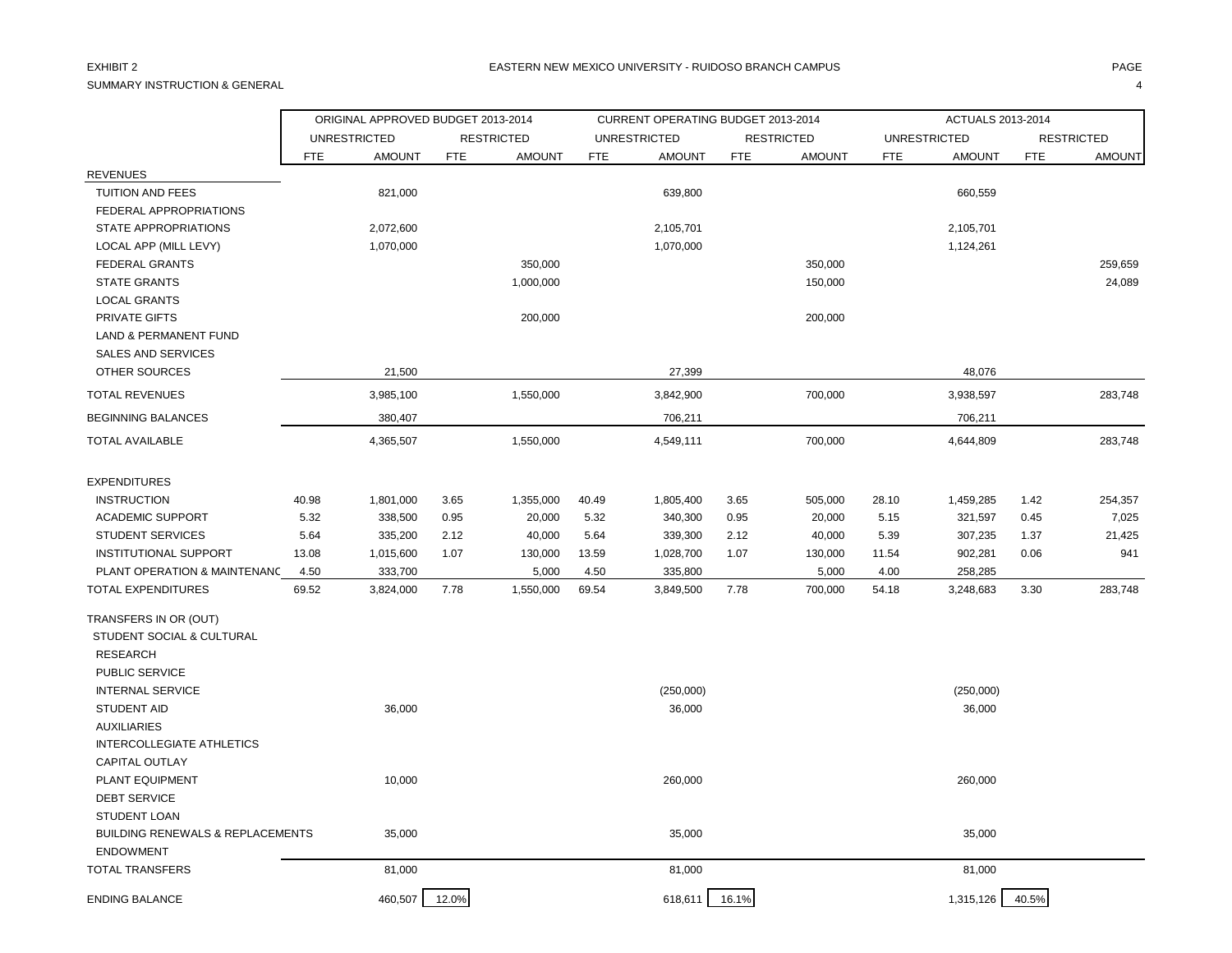# TUITION & FEES FOR I & G 5

|                               |                     | ORIGINAL APPROVED BUDGET 2013-2014 |            |                   |            | CURRENT OPERATING BUDGET 2013-2014 |            |                   |            | ACTUALS 2013-2014   |            |                   |
|-------------------------------|---------------------|------------------------------------|------------|-------------------|------------|------------------------------------|------------|-------------------|------------|---------------------|------------|-------------------|
|                               | <b>UNRESTRICTED</b> |                                    |            | <b>RESTRICTED</b> |            | <b>UNRESTRICTED</b>                |            | <b>RESTRICTED</b> |            | <b>UNRESTRICTED</b> |            | <b>RESTRICTED</b> |
|                               | FTE                 | <b>AMOUNT</b>                      | <b>FTE</b> | <b>AMOUNT</b>     | <b>FTE</b> | <b>AMOUNT</b>                      | <b>FTE</b> | <b>AMOUNT</b>     | <b>FTE</b> | <b>AMOUNT</b>       | <b>FTE</b> | <b>AMOUNT</b>     |
| <b>REGULAR ACADEMIC</b>       |                     |                                    |            |                   |            |                                    |            |                   |            |                     |            |                   |
| <b>TUITION</b>                |                     | 605,000                            |            |                   |            | 465,000                            |            |                   |            | 461,569             |            |                   |
| <b>TOTAL TUITION</b>          |                     | 605,000                            |            |                   |            | 465,000                            |            |                   |            | 461,569             |            |                   |
| MISCELLANEOUS FEES            |                     |                                    |            |                   |            |                                    |            |                   |            |                     |            |                   |
| DEFERRED PAYMENT              |                     | 1,500                              |            |                   |            | 1,500                              |            |                   |            | 1,690               |            |                   |
| <b>GRADUATION</b>             |                     | 1,200                              |            |                   |            | 1,200                              |            |                   |            | 970                 |            |                   |
| OTHER/COURSE FEES             |                     | 173,000                            |            |                   |            | 144,000                            |            |                   |            | 144,303             |            |                   |
| <b>TOTAL FEES</b>             |                     | 175,700                            |            |                   |            | 146,700                            |            |                   |            | 146,963             |            |                   |
| <b>TOTAL TUITION AND FEES</b> |                     | 780,700                            |            |                   |            | 611,700                            |            |                   |            | 608,532             |            |                   |
| <b>COMMUNITY EDUCATION</b>    |                     |                                    |            |                   |            |                                    |            |                   |            |                     |            |                   |
| <b>CUSTOMIZED TRAINING</b>    |                     | 7,800                              |            |                   |            | 7,800                              |            |                   |            | 8,170               |            |                   |
| <b>GED FEES</b>               |                     | 2,800                              |            |                   |            | 2,800                              |            |                   |            | 7,035               |            |                   |
| <b>MISCELLANEOUS</b>          |                     | 29,700                             |            |                   |            | 17,500                             |            |                   |            | 36,822              |            |                   |
| TOTAL COMMUNITY EDUCATION     |                     | 40,300                             |            |                   |            | 28,100                             |            |                   |            | 52,027              |            |                   |
| <b>TOTAL EXHIBIT 3</b>        |                     | 821.000                            |            |                   |            | 639.800                            |            |                   |            | 660.559             |            |                   |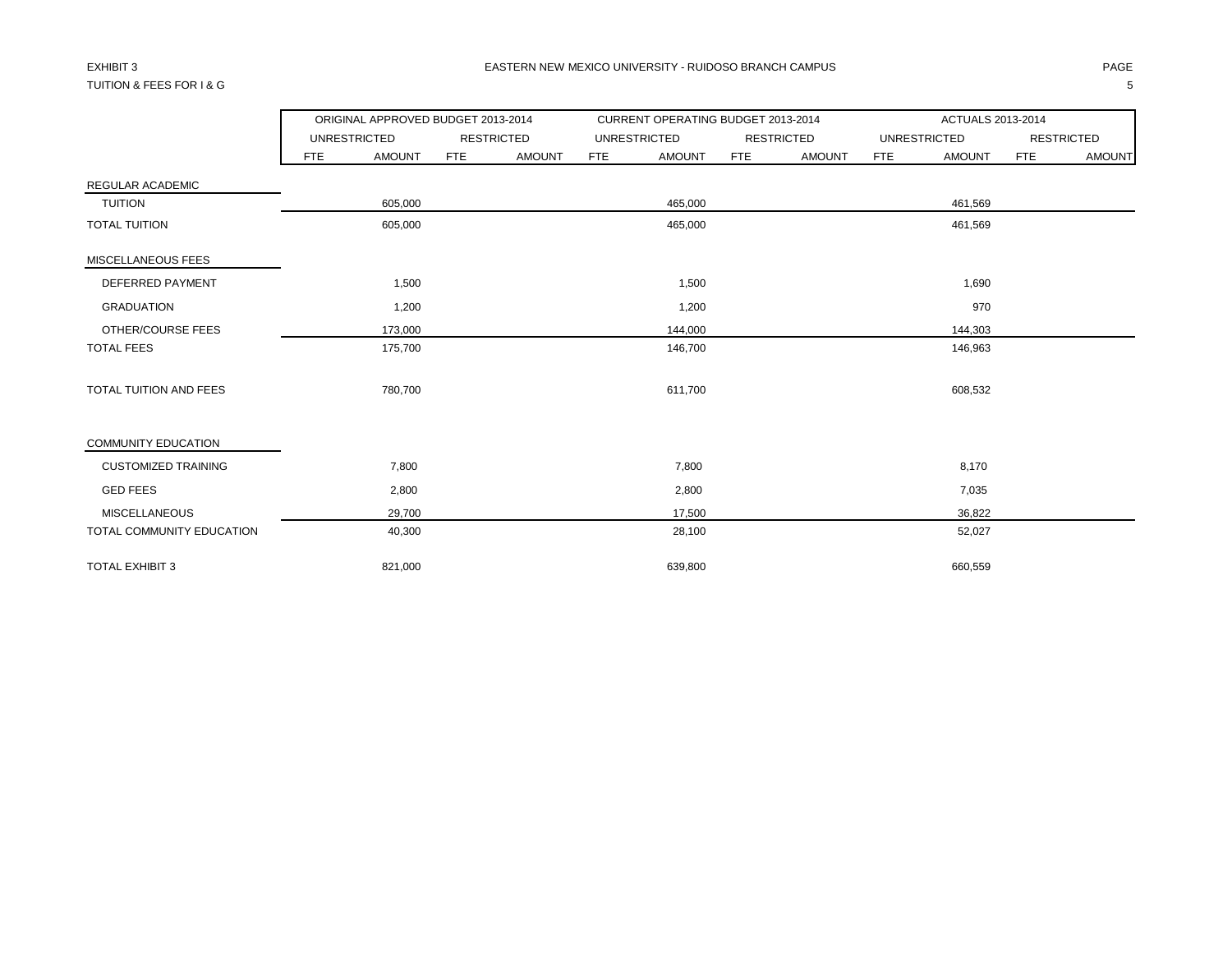|                                                         |            | ORIGINAL APPROVED BUDGET 2013-2014 |            |                   |            | CURRENT OPERATING BUDGET 2013-2014 |            |                   |            | ACTUALS 2013-2014   |            |                   |
|---------------------------------------------------------|------------|------------------------------------|------------|-------------------|------------|------------------------------------|------------|-------------------|------------|---------------------|------------|-------------------|
|                                                         |            | <b>UNRESTRICTED</b>                |            | <b>RESTRICTED</b> |            | <b>UNRESTRICTED</b>                |            | <b>RESTRICTED</b> |            | <b>UNRESTRICTED</b> |            | <b>RESTRICTED</b> |
|                                                         | <b>FTE</b> | <b>AMOUNT</b>                      | <b>FTE</b> | <b>AMOUNT</b>     | <b>FTE</b> | <b>AMOUNT</b>                      | <b>FTE</b> | <b>AMOUNT</b>     | <b>FTE</b> | <b>AMOUNT</b>       | <b>FTE</b> | <b>AMOUNT</b>     |
| EXHIBIT 4 - APPROPRIATIONS FOR I & G                    |            |                                    |            |                   |            |                                    |            |                   |            |                     |            |                   |
| FEDERAL APPROPRIATIONS                                  |            |                                    |            |                   |            |                                    |            |                   |            |                     |            |                   |
| <b>TOTAL FEDERAL</b>                                    |            |                                    |            |                   |            |                                    |            |                   |            |                     |            |                   |
| STATE APPROPRIATIONS                                    |            |                                    |            |                   |            |                                    |            |                   |            |                     |            |                   |
| <b>REGULAR</b>                                          |            | 2,072,600                          |            |                   |            | 2,072,600                          |            |                   |            | 2,072,600           |            |                   |
| SALARIES-HED                                            |            |                                    |            |                   |            | 13,900                             |            |                   |            | 13,900              |            |                   |
| HIGH SKILLS TRAINING--HED                               |            |                                    |            |                   |            | 19,201                             |            |                   |            | 19,201              |            |                   |
| TOTAL STATE APPROPRIATIONS                              |            | 2,072,600                          |            | $\mathbf 0$       |            | 2,105,701                          |            |                   |            | 2,105,701           |            | $\Omega$          |
| LOCAL APPROPRIATIONS                                    |            |                                    |            |                   |            |                                    |            |                   |            |                     |            |                   |
| MILL LEVY                                               |            | 1,070,000                          |            |                   |            | 1,070,000                          |            |                   |            | 1,124,261           |            |                   |
| <b>TOTAL LOCAL</b>                                      |            | 1,070,000                          |            |                   |            | 1,070,000                          |            |                   |            | 1,124,261           |            |                   |
| EXHIBIT 5 - GOVERNMENTAL GRANTS AND CONTRACTS FOR I & G |            |                                    |            |                   |            |                                    |            |                   |            |                     |            |                   |
| <b>FEDERAL</b>                                          |            |                                    |            |                   |            |                                    |            |                   |            |                     |            |                   |
| <b>GRANTS / FWS</b>                                     |            |                                    |            | 350,000           |            |                                    |            | 350,000           |            |                     |            | 259,659           |
| <b>TOTAL FEDERAL</b>                                    |            | $\mathsf 0$                        |            | 350,000           |            | $\mathbf 0$                        |            | 350,000           |            | $\mathbf 0$         |            | 259,659           |
| <b>STATE</b>                                            |            |                                    |            |                   |            |                                    |            |                   |            |                     |            |                   |
| <b>STATE WORK STUDY</b>                                 |            |                                    |            | 36,636            |            |                                    |            | 36,636            |            |                     |            | 21,198            |
| <b>MISCELLANEOUS</b>                                    |            |                                    |            | 963,364           |            |                                    |            | 113,364           |            |                     |            | 2,891             |
| <b>TOTAL STATE</b>                                      |            |                                    |            | 1,000,000         |            |                                    |            | 150,000           |            |                     |            | 24,089            |
| LOCAL                                                   |            |                                    |            |                   |            |                                    |            |                   |            |                     |            |                   |
| <b>TOTAL LOCAL</b>                                      |            | $\mathbf 0$                        |            |                   |            | $\mathbf 0$                        |            |                   |            | $\mathbf 0$         |            |                   |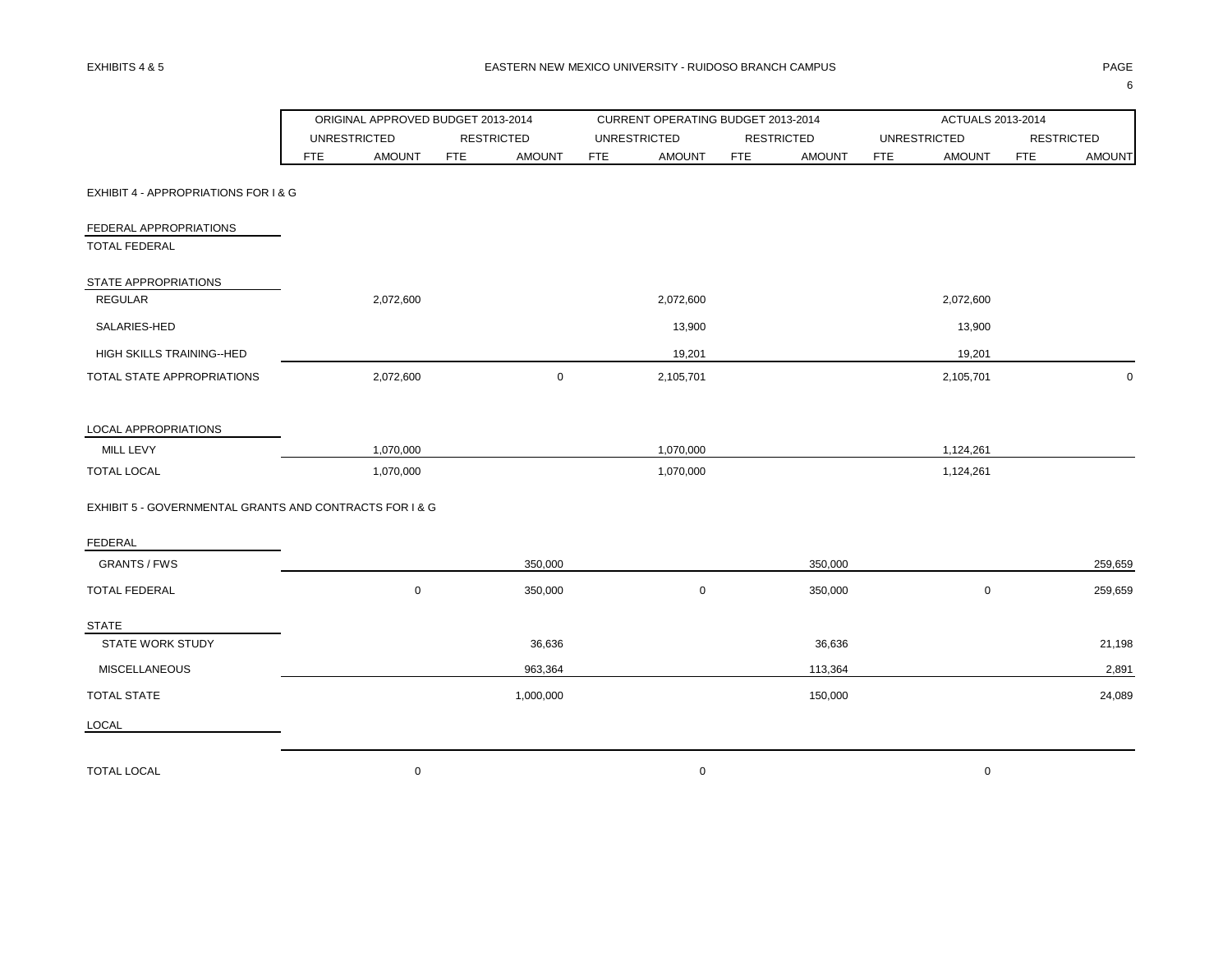7

|                                     |            |                     | ORIGINAL APPROVED BUDGET 2013-2014 |            | CURRENT OPERATING BUDGET 2013-2014 |            |                   | ACTUALS 2013-2014           |            |                   |
|-------------------------------------|------------|---------------------|------------------------------------|------------|------------------------------------|------------|-------------------|-----------------------------|------------|-------------------|
|                                     |            | <b>UNRESTRICTED</b> | <b>RESTRICTED</b>                  |            | <b>UNRESTRICTED</b>                |            | <b>RESTRICTED</b> | <b>UNRESTRICTED</b>         |            | <b>RESTRICTED</b> |
|                                     | <b>FTE</b> | <b>AMOUNT</b>       | <b>AMOUNT</b><br><b>FTE</b>        | <b>FTE</b> | <b>AMOUNT</b>                      | <b>FTE</b> | <b>AMOUNT</b>     | <b>AMOUNT</b><br><b>FTE</b> | <b>FTE</b> | <b>AMOUNT</b>     |
| EXHIBIT 6 - PRIVATE GIFTS FOR I & G |            |                     |                                    |            |                                    |            |                   |                             |            |                   |
| PRIVATE GIFTS                       |            |                     |                                    |            |                                    |            |                   |                             |            |                   |
| <b>RESTRICTED GIFTS</b>             |            |                     | 200,000                            |            |                                    |            | 200,000           |                             |            |                   |
| <b>OTHER</b>                        |            |                     |                                    |            |                                    |            |                   |                             |            |                   |
| <b>TOTAL PRIVATE GIFTS</b>          |            | $\mathbf 0$         | 200,000                            |            | 0                                  |            | 200,000           | 0                           |            | $\mathbf 0$       |
|                                     |            |                     |                                    |            |                                    |            |                   |                             |            |                   |
|                                     |            |                     |                                    |            |                                    |            |                   |                             |            |                   |
| EXHIBIT 7 - LAND & PERMANENT FUND   |            |                     |                                    |            |                                    |            |                   |                             |            |                   |
| LAND & PERMANENT FUND               |            |                     |                                    |            |                                    |            |                   |                             |            |                   |
| <b>STATE LAND</b>                   |            |                     |                                    |            |                                    |            |                   |                             |            |                   |
| PERMANENT FUND                      |            |                     |                                    |            |                                    |            |                   |                             |            |                   |
| TOTAL LAND & PERMANENT FUND         |            | $\mathbf 0$         | $\mathbf 0$                        |            | $\mathbf 0$                        |            | $\mathbf 0$       | 0                           |            | $\mathbf 0$       |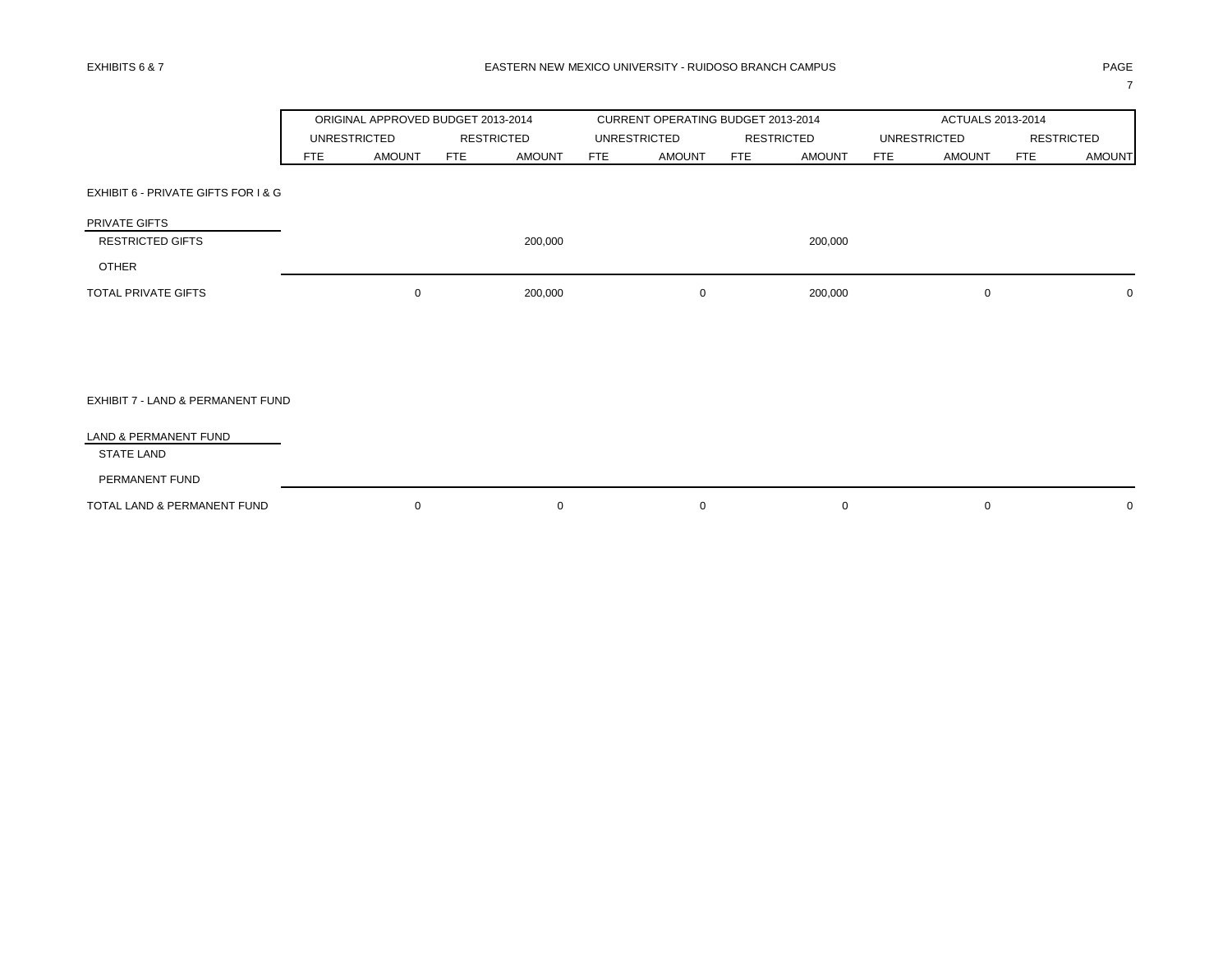|                                                |     | ORIGINAL APPROVED BUDGET 2013-2014 |     |                   |            | CURRENT OPERATING BUDGET 2013-2014 |            |                   |            | ACTUALS 2013-2014   |            |                   |
|------------------------------------------------|-----|------------------------------------|-----|-------------------|------------|------------------------------------|------------|-------------------|------------|---------------------|------------|-------------------|
|                                                |     | <b>UNRESTRICTED</b>                |     | <b>RESTRICTED</b> |            | <b>UNRESTRICTED</b>                |            | <b>RESTRICTED</b> |            | <b>UNRESTRICTED</b> |            | <b>RESTRICTED</b> |
|                                                | FTE | <b>AMOUNT</b>                      | FTE | <b>AMOUNT</b>     | <b>FTE</b> | <b>AMOUNT</b>                      | <b>FTE</b> | <b>AMOUNT</b>     | <b>FTE</b> | <b>AMOUNT</b>       | <b>FTE</b> | <b>AMOUNT</b>     |
| <b>EXHIBIT 8 - SALES &amp; SERVICES</b>        |     |                                    |     |                   |            |                                    |            |                   |            |                     |            |                   |
| SALES & SERVICES                               |     |                                    |     |                   |            |                                    |            |                   |            |                     |            |                   |
|                                                |     |                                    |     |                   |            |                                    |            |                   |            |                     |            |                   |
| TOTAL SALES & SERVICES                         |     | 0                                  |     | $\mathbf 0$       |            | $\mathbf 0$                        |            | $\mathbf 0$       |            | $\mathbf 0$         |            | $\mathbf 0$       |
|                                                |     |                                    |     |                   |            |                                    |            |                   |            |                     |            |                   |
| EXHIBIT 9 - OTHER SOURCES OF REVENUE FOR I & G |     |                                    |     |                   |            |                                    |            |                   |            |                     |            |                   |
| OTHER SOURCES FOR I & G                        |     |                                    |     |                   |            |                                    |            |                   |            |                     |            |                   |
| <b>INTEREST -- NET FEES</b>                    |     | (6,000)                            |     |                   |            | (6,050)                            |            |                   |            | (6, 590)            |            |                   |
| <b>INDIRECT COST</b>                           |     | 26,850                             |     |                   |            | 32,800                             |            |                   |            | 53,613              |            |                   |
| <b>LIBRARY FINES</b>                           |     | 100                                |     |                   |            | 100                                |            |                   |            | $\mathbf 0$         |            |                   |
| DISHONORED CHECK FEE                           |     | 30                                 |     |                   |            | 30                                 |            |                   |            | 30                  |            |                   |
| <b>OTHER</b>                                   |     | 520                                |     |                   |            | 520                                |            |                   |            | 1,023               |            |                   |
| TOTAL OTHER SOURCES FOR I & G                  |     | 21,500                             |     | $\mathbf 0$       |            | 27,399                             |            | $\mathbf 0$       |            | 48,076              |            | $\mathbf 0$       |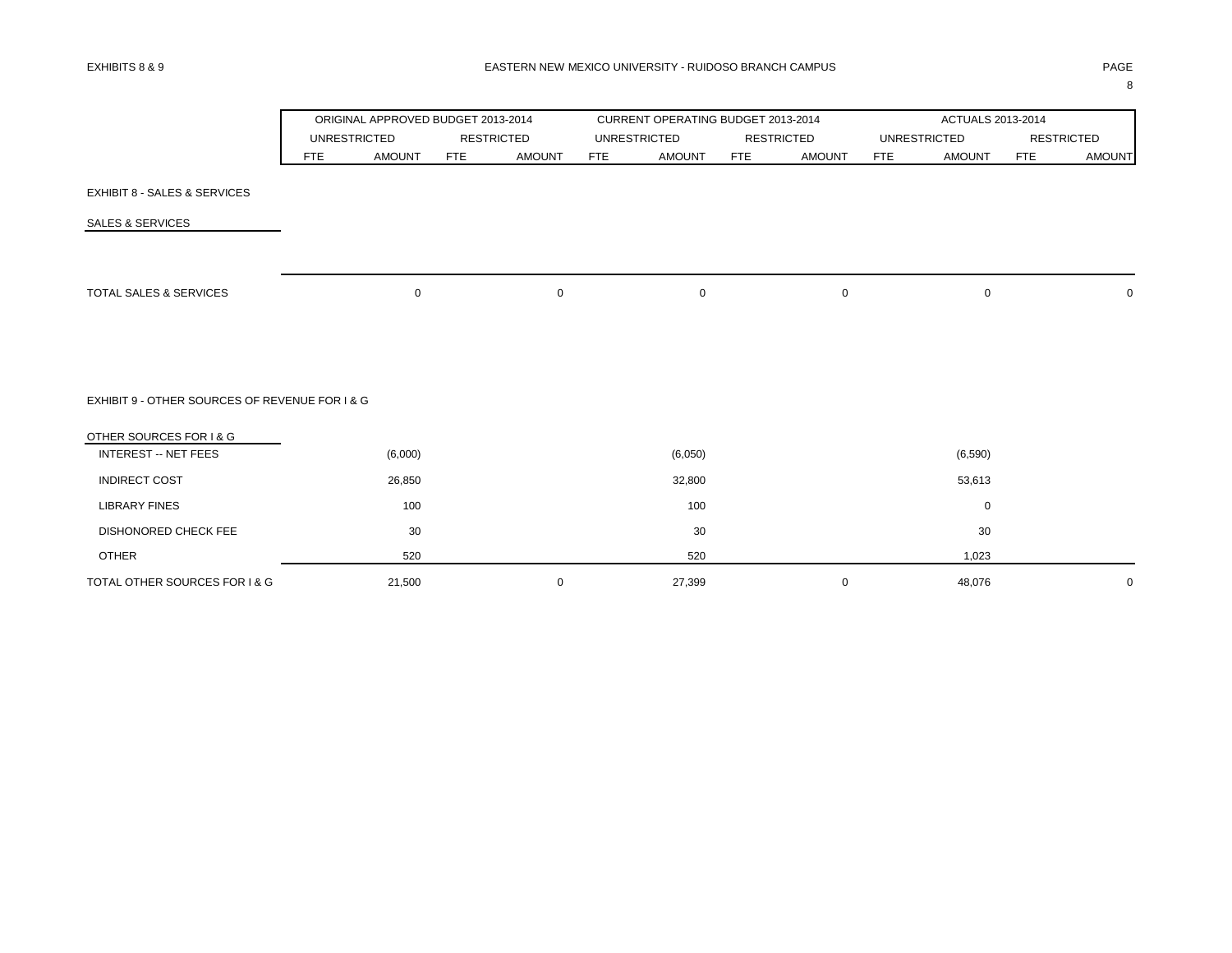# INSTRUCTION - PAGE 1 9

## EXHIBIT 10 PAGE PAGE IN PAGE IN THE SEASTERN NEW MEXICO UNIVERSITY - RUIDOSO BRANCH CAMPUS AND THE SEASTERN ON THE PAGE

|                                                    | ORIGINAL APPROVED BUDGET 2013-2014 |                     |            |                   |            | CURRENT OPERATING BUDGET 2013-2014 |            |               |            | ACTUALS 2013-2014   |            |                   |
|----------------------------------------------------|------------------------------------|---------------------|------------|-------------------|------------|------------------------------------|------------|---------------|------------|---------------------|------------|-------------------|
|                                                    |                                    | <b>UNRESTRICTED</b> |            | <b>RESTRICTED</b> |            | <b>UNRESTRICTED</b>                |            | RESTRICTED    |            | <b>UNRESTRICTED</b> |            | <b>RESTRICTED</b> |
|                                                    | <b>FTE</b>                         | <b>AMOUNT</b>       | <b>FTE</b> | <b>AMOUNT</b>     | <b>FTE</b> | <b>AMOUNT</b>                      | <b>FTE</b> | <b>AMOUNT</b> | <b>FTE</b> | <b>AMOUNT</b>       | <b>FTE</b> | <b>AMOUNT</b>     |
| <b>GENERAL ACADEMIC INSTRUCTION</b>                |                                    |                     |            |                   |            |                                    |            |               |            |                     |            |                   |
| LANGUAGE & FINE ARTS                               | 10.33                              | 296,821             | 0.92       | 14,400            | 10.33      | 296,821                            | 0.92       | 14,400        | 10.04      | 248,623             | 0.61       | 9,469             |
| <b>MATH AND SCIENCES</b>                           | 10.44                              | 295,775             | 0.92       | 14,400            | 10.44      | 295,775                            | 0.92       | 14,400        | 10.33      | 276,875             | 0.23       | 3,587             |
| HISTORY / HUMANITIES / SOC SCI                     | 7.98                               | 275,654             | 0.46       | 7,200             | 7.98       | 275,654                            | 0.46       | 7,200         | 3.03       | 210,063             | 0.13       | 2,008             |
| <b>BUSINESS &amp; INFORMATION SYS</b>              | 4.33                               | 177,326             | 0.31       | 4,800             | 3.84       | 131,982                            | 0.31       | 4,800         | 2.00       | 162,994             |            |                   |
| CAREER AND TECH ED                                 | 6.55                               | 182,232             | 0.46       | 7,200             | 6.55       | 182,232                            | 0.46       | 7,200         | 1.00       | 102,103             |            |                   |
| TOTAL GENERAL ACADEMIC INSTR                       | 39.64                              | 1,227,808           | 3.08       | 48,000            | 39.15      | 1,182,464                          | 3.08       | 48,000        | 26.39      | 1,000,657           | 0.97       | 15,064            |
| OTHER PROGRAMS                                     |                                    |                     |            |                   |            |                                    |            |               |            |                     |            |                   |
| <b>DISTANCE ED</b>                                 | 1.15                               | 99,385              |            |                   | 1.15       | 99,385                             |            |               | 1.23       | 104,407             |            |                   |
| <b>RESTRICTED GRANTS (ACTUALS)</b>                 |                                    |                     |            |                   |            |                                    |            |               |            |                     |            | 219,837           |
| TOTAL OTHER PROGRAMS                               | 1.15                               | 99,385              |            |                   | 1.15       | 99,385                             |            |               | 1.23       | 104,407             |            | 219,837           |
| <b>MISCELLANEOUS</b>                               |                                    | 35,404              |            | 1,298,000         |            | 85,148                             |            | 448,000       |            | 900                 |            | 2,967             |
| COST DIST(TEL; POST; PRINT; INT)                   |                                    | 5,901               |            |                   |            | 5,901                              |            |               |            | 5,901               |            |                   |
| <b>HONORARIA</b>                                   |                                    | 4,500               |            |                   |            | 4,500                              |            |               |            |                     |            |                   |
| <b>FACULTY ENRICHMENT</b>                          |                                    |                     |            |                   |            |                                    |            |               |            |                     |            |                   |
| <b>RETIREMENT</b>                                  |                                    | 151,111             |            |                   |            | 151,111                            |            |               |            | 111,687             |            | 5,493             |
| SOCIAL SECURITY<br><b>GROUP INSURANCE</b>          |                                    | 87,908<br>77,308    |            |                   |            | 87,908<br>77,308                   |            |               |            | 74,396<br>55,671    |            | 2,737<br>10       |
| <b>WORKER'S COMPENSATION</b>                       |                                    | 15,392              |            |                   |            | 15,392                             |            |               |            | 7,405               |            | 239               |
| UNEMPLOYMENT COMPENSATION                          |                                    | 13,790              |            |                   |            | 13,790                             |            |               |            | 6,951               |            | 236               |
| <b>RETIREE HEALTH</b>                              |                                    | 22,983              |            |                   |            | 22,983                             |            |               |            | 19,453              |            | 716               |
| WAIVER OF TUITION                                  |                                    | 7,110               |            |                   |            | 7,110                              |            |               |            | 2,254               |            |                   |
| ANNUAL LEAVE                                       |                                    |                     |            |                   |            |                                    |            |               |            | 4,942               |            |                   |
| TOTAL ITEMS NOT IN 10A's                           |                                    | 421,407             |            | 1,298,000         |            | 471,151                            |            | 448,000       |            | 289,560             |            | 12,397            |
| <b>TOTAL INSTRUCTION</b><br>(WITHOUT COMMUNITY ED) | 40.79                              | 1,748,600           | 3.08       | 1,346,000         | 40.30      | 1,753,000                          | 3.08       | 496,000       | 27.63      | 1,394,624           | 0.97       | 247,298           |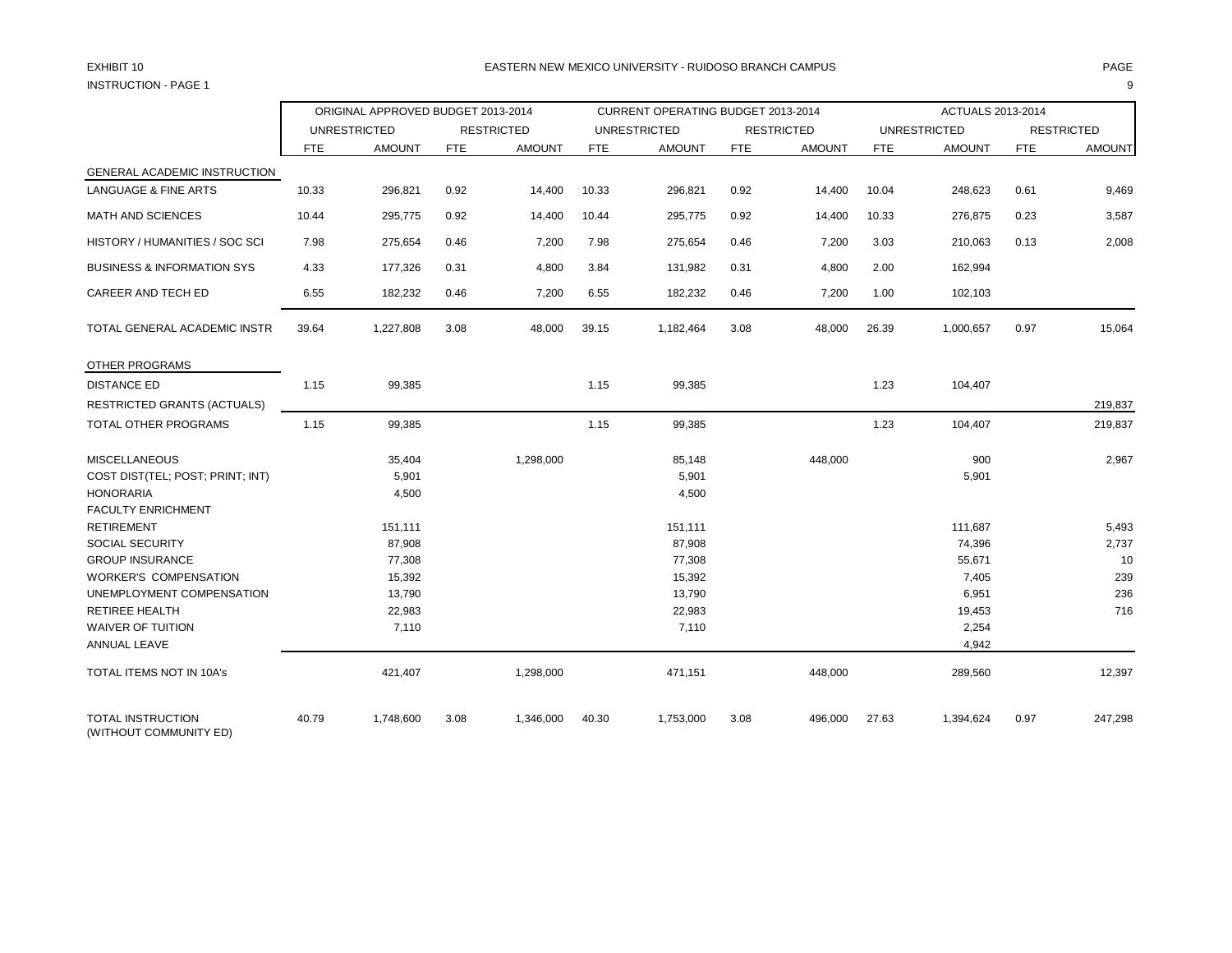# INSTRUCTION - PAGE 2 10 COMMUNITY EDUCATION

|                                                    |       | ORIGINAL APPROVED BUDGET 2013-2014 |            |                   |       | CURRENT OPERATING BUDGET 2013-2014 |            |                   |       | ACTUALS 2013-2014   |            |                   |
|----------------------------------------------------|-------|------------------------------------|------------|-------------------|-------|------------------------------------|------------|-------------------|-------|---------------------|------------|-------------------|
|                                                    |       | <b>UNRESTRICTED</b>                |            | <b>RESTRICTED</b> |       | <b>UNRESTRICTED</b>                |            | <b>RESTRICTED</b> |       | <b>UNRESTRICTED</b> |            | <b>RESTRICTED</b> |
|                                                    | FTE   | <b>AMOUNT</b>                      | <b>FTE</b> | <b>AMOUNT</b>     | FTE   | <b>AMOUNT</b>                      | <b>FTE</b> | <b>AMOUNT</b>     | FTE   | <b>AMOUNT</b>       | <b>FTE</b> | <b>AMOUNT</b>     |
| <b>COMMUNITY EDUCATION</b>                         |       |                                    |            |                   |       |                                    |            |                   |       |                     |            |                   |
| <b>COMMUNITY ED</b>                                | 0.19  | 41,200                             | 0.58       | 9,000             | 0.19  | 41,200                             | 0.58       | 9,000             | 0.47  | 61,269              | 0.45       | 7,059             |
| TOTAL COMMUNITY EDUCATION                          | 0.19  | 41,200                             | 0.58       | 9,000             | 0.19  | 41,200                             | 0.58       | 9,000             | 0.47  | 61,269              | 0.45       | 7,059             |
| <b>RETIREMENT</b>                                  |       | 3,472                              |            |                   |       | 3,472                              |            |                   |       | 1,196               |            |                   |
| <b>SOCIAL SECURITY</b>                             |       | 2,020                              |            |                   |       | 2,020                              |            |                   |       | 1,138               |            |                   |
| <b>GROUP INSURANCE</b>                             |       | 4,478                              |            |                   |       | 4,478                              |            |                   |       | 435                 |            |                   |
| <b>WORKER'S COMPENSATION</b>                       |       | 385                                |            |                   |       | 385                                |            |                   |       | 205                 |            |                   |
| UNEMPLOYMENT COMPENSATION<br><b>RETIREE HEALTH</b> |       | 317<br>528                         |            |                   |       | 317<br>528                         |            |                   |       | 110<br>309          |            |                   |
| WAIVER OF TUITION<br>ANNUAL LEAVE                  |       |                                    |            |                   |       |                                    |            |                   |       |                     |            |                   |
| <b>TOTAL ITEMS NOT IN 10A's</b>                    |       | 11,200                             |            |                   |       | 11,200                             |            |                   |       | 3,392               |            |                   |
| TOTAL COMMUNITY EDUCATION                          | 0.19  | 52,400                             | 0.58       | 9,000             | 0.19  | 52,400                             | 0.58       | 9,000             | 0.47  | 64,661              | 0.45       | 7,059             |
| <b>GRAND TOTAL INSTRUCTION</b>                     | 40.98 | 1,801,000                          | 3.65       | 1,355,000         | 40.49 | 1,805,400                          | 3.65       | 505,000           | 28.10 | 1,459,285           | 1.42       | 254,357           |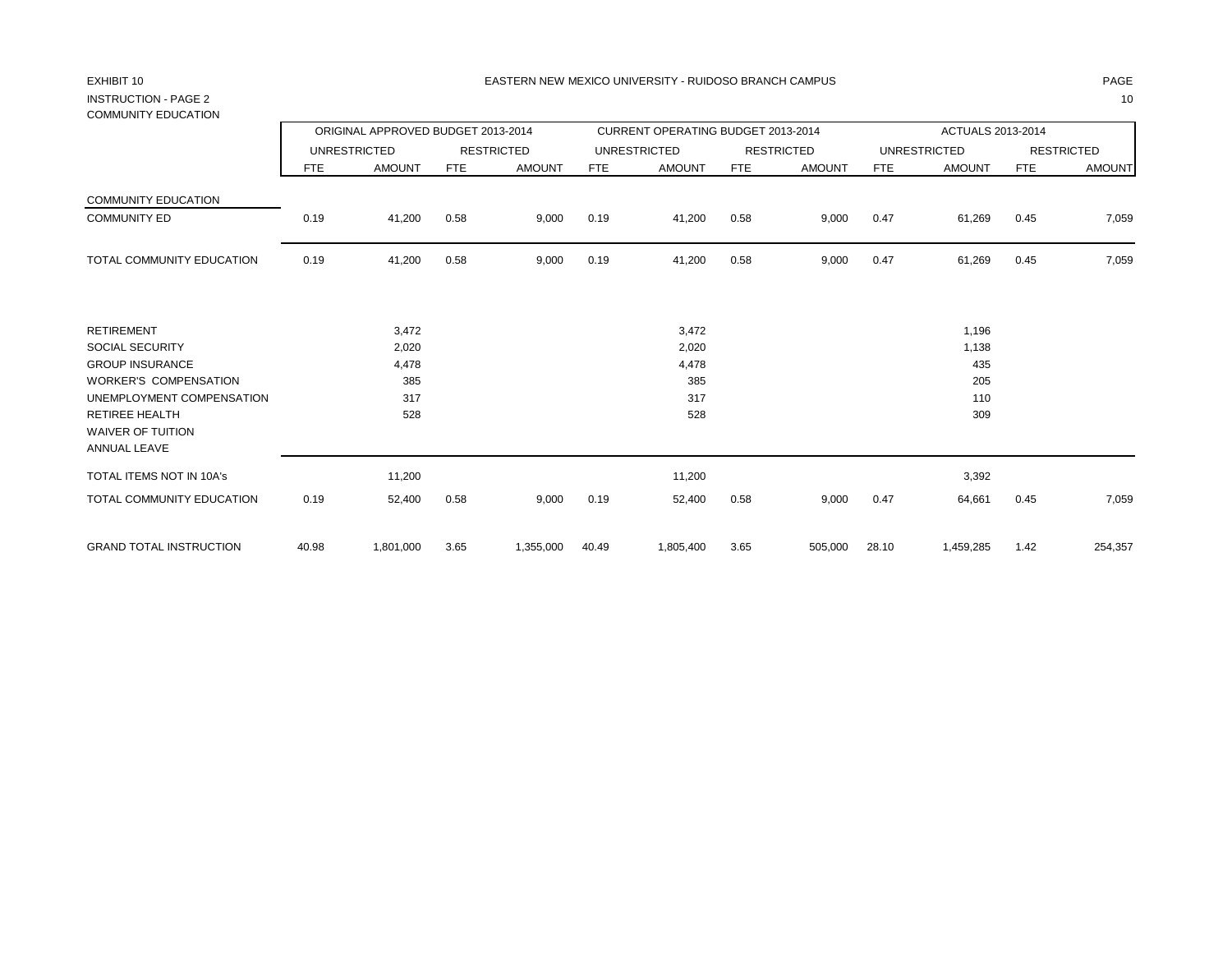# INSTRUCTION 11 INSTRUCTION

### EXHIBIT 10A PAGE EASTERN NEW MEXICO UNIVERSITY - RUIDOSO BRANCH CAMPUS

|                                 |            | ORIGINAL APPROVED BUDGET 2013-2014 |            |                   |            | CURRENT OPERATING BUDGET 2013-2014 |            |                   |            | ACTUALS 2013-2014   |            |                   |
|---------------------------------|------------|------------------------------------|------------|-------------------|------------|------------------------------------|------------|-------------------|------------|---------------------|------------|-------------------|
|                                 |            | <b>UNRESTRICTED</b>                |            | <b>RESTRICTED</b> |            | <b>UNRESTRICTED</b>                |            | <b>RESTRICTED</b> |            | <b>UNRESTRICTED</b> |            | <b>RESTRICTED</b> |
|                                 | <b>FTE</b> | <b>AMOUNT</b>                      | <b>FTE</b> | <b>AMOUNT</b>     | <b>FTE</b> | <b>AMOUNT</b>                      | <b>FTE</b> | <b>AMOUNT</b>     | <b>FTE</b> | <b>AMOUNT</b>       | <b>FTE</b> | <b>AMOUNT</b>     |
| <b>LANGUAGE &amp; FINE ARTS</b> |            |                                    |            |                   |            |                                    |            |                   |            |                     |            |                   |
| PROFESSIONAL SALARIES           |            |                                    |            |                   |            |                                    |            |                   | 0.38       | 16,510              |            |                   |
| <b>FACULTY SALARIES</b>         | 9.37       | 256,806                            |            |                   | 9.37       | 256,806                            |            |                   | 9.37       | 206,327             |            |                   |
| <b>GRAD ASSISTANT SALARIES</b>  | 0.00       |                                    |            |                   | 0.00       |                                    |            |                   | 0.00       |                     |            |                   |
| SUPPORT STAFF SALARIES          |            |                                    |            |                   |            |                                    |            |                   |            |                     |            |                   |
| <b>TECHNICIAN SALARIES</b>      |            |                                    |            |                   |            |                                    |            |                   |            |                     |            |                   |
| <b>STUDENT SALARIES</b>         | 0.66       | 10,240                             |            |                   | 0.66       | 10,240                             |            |                   | 0.10       | 1,489               |            |                   |
| <b>OTHER SALARIES</b>           | 0.00       |                                    |            |                   | 0.00       |                                    |            |                   | 0.00       |                     |            |                   |
| SUPPLIES AND EXPENSE            |            | 21,975                             |            |                   |            | 21,975                             |            |                   |            | 20,153              |            |                   |
| <b>EQUIPMENT</b>                |            |                                    |            |                   |            |                                    |            |                   |            |                     |            |                   |
| TRAVEL                          |            | 3,000                              |            |                   |            | 3,000                              |            |                   |            | 1,172               |            |                   |
| FED. WORK STUDY SAL.            | 0.31       | 4,800                              | 0.92       | 14,400            | 0.31       | 4,800                              | 0.92       | 14,400            | 0.15       | 2,417               | 0.46       | 7,251             |
| STATE WORK STUDY SAL.           | 0.00       |                                    | 0.00       | $\mathbf 0$       | 0.00       |                                    | 0.00       | $\mathbf 0$       | 0.04       | 555                 | 0.14       | 2,218             |
| TOTAL LANGUAGE & FINE ARTS      | 10.33      | 296,821                            | 0.92       | 14,400            | 10.33      | 296,821                            | 0.92       | 14,400            | 10.04      | 248,623             | 0.61       | 9,469             |
|                                 |            |                                    |            |                   |            |                                    |            |                   |            |                     |            |                   |
| <b>MATH AND SCIENCES</b>        |            |                                    |            |                   |            |                                    |            |                   |            |                     |            |                   |
| PROFESSIONAL SALARIES           |            |                                    |            |                   |            |                                    |            |                   |            |                     |            |                   |
| <b>FACULTY SALARIES</b>         | 10.13      | 280,900                            |            |                   | 10.13      | 280,900                            |            |                   | 10.13      | 260,504             |            |                   |
| <b>GRAD ASSISTANT SALARIES</b>  | 0.00       |                                    |            |                   | 0.00       |                                    |            |                   | 0.00       |                     |            |                   |
| SUPPORT STAFF SALARIES          |            |                                    |            |                   |            |                                    |            |                   |            |                     |            |                   |
| <b>TECHNICIAN SALARIES</b>      |            |                                    |            |                   |            |                                    |            |                   |            |                     |            |                   |
| <b>STUDENT SALARIES</b>         | 0.00       |                                    |            |                   | 0.00       |                                    |            |                   | 0.14       | 2,171               |            |                   |
| <b>OTHER SALARIES</b>           | 0.00       |                                    |            |                   | 0.00       |                                    |            |                   | 0.00       |                     |            |                   |
| SUPPLIES AND EXPENSE            |            | 9,175                              |            |                   |            | 9,175                              |            |                   |            | 5,115               |            |                   |
| <b>EQUIPMENT</b>                |            |                                    |            |                   |            |                                    |            |                   |            |                     |            |                   |
| <b>TRAVEL</b>                   |            | 900                                |            |                   |            | 900                                |            |                   |            | 8,188               |            |                   |
| FED. WORK STUDY SAL.            | 0.31       | 4,800                              | 0.92       | 14,400            | 0.31       | 4,800                              | 0.92       | 14,400            | 0.00       |                     | 0.00       | $\mathbf 0$       |
| STATE WORK STUDY SAL.           | 0.00       |                                    | 0.00       | $\mathbf 0$       | 0.00       |                                    | 0.00       | $\mathbf 0$       | 0.06       | 897                 | 0.23       | 3,587             |
| TOTAL MATH AND SCIENCES         | 10.44      | 295,775                            | 0.92       | 14,400            | 10.44      | 295,775                            | 0.92       | 14,400            | 10.33      | 276,875             | 0.23       | 3,587             |
| HISTORY / HUMANITIES / SOC SCI  |            |                                    |            |                   |            |                                    |            |                   |            |                     |            |                   |
| PROFESSIONAL SALARIES           |            |                                    |            |                   |            |                                    |            |                   |            |                     |            |                   |
| <b>FACULTY SALARIES</b>         | 7.83       | 239,384                            |            |                   | 7.83       | 239,384                            |            |                   | 3.00       | 198,684             |            |                   |
| <b>GRAD ASSISTANT SALARIES</b>  | 0.00       |                                    |            |                   | 0.00       |                                    |            |                   | 0.00       |                     |            |                   |
| SUPPORT STAFF SALARIES          |            |                                    |            |                   |            |                                    |            |                   |            |                     |            |                   |
| <b>TECHNICIAN SALARIES</b>      |            |                                    |            |                   |            |                                    |            |                   |            |                     |            |                   |
| <b>STUDENT SALARIES</b>         | 0.00       |                                    |            |                   | 0.00       |                                    |            |                   | 0.00       |                     |            |                   |
| <b>OTHER SALARIES</b>           | 0.00       |                                    |            |                   | 0.00       |                                    |            |                   | 0.00       |                     |            |                   |
| SUPPLIES AND EXPENSE            |            | 30,370                             |            |                   |            | 30,370                             |            |                   |            | 7,526               |            |                   |
| <b>EQUIPMENT</b>                |            |                                    |            |                   |            |                                    |            |                   |            |                     |            |                   |
| <b>TRAVEL</b>                   |            | 3,500                              |            |                   |            | 3,500                              |            |                   |            | 3,351               |            |                   |
| FED. WORK STUDY SAL.            | 0.15       | 2,400                              | 0.46       | 7,200             | 0.15       | 2,400                              | 0.46       | 7,200             | 0.00       |                     | 0.00       | $\mathbf 0$       |
| STATE WORK STUDY SAL.           | 0.00       |                                    |            | $\Omega$          | 0.00       |                                    |            |                   | 0.03       | 502                 | 0.13       | 2,008             |
| <b>TOTAL SCIENCES</b>           | 7.98       | 275,654                            | 0.46       | 7,200             | 7.98       | 275,654                            | 0.46       | 7,200             | 3.03       | 210,063             | 0.13       | 2,008             |
|                                 |            |                                    |            |                   |            |                                    |            |                   |            |                     |            |                   |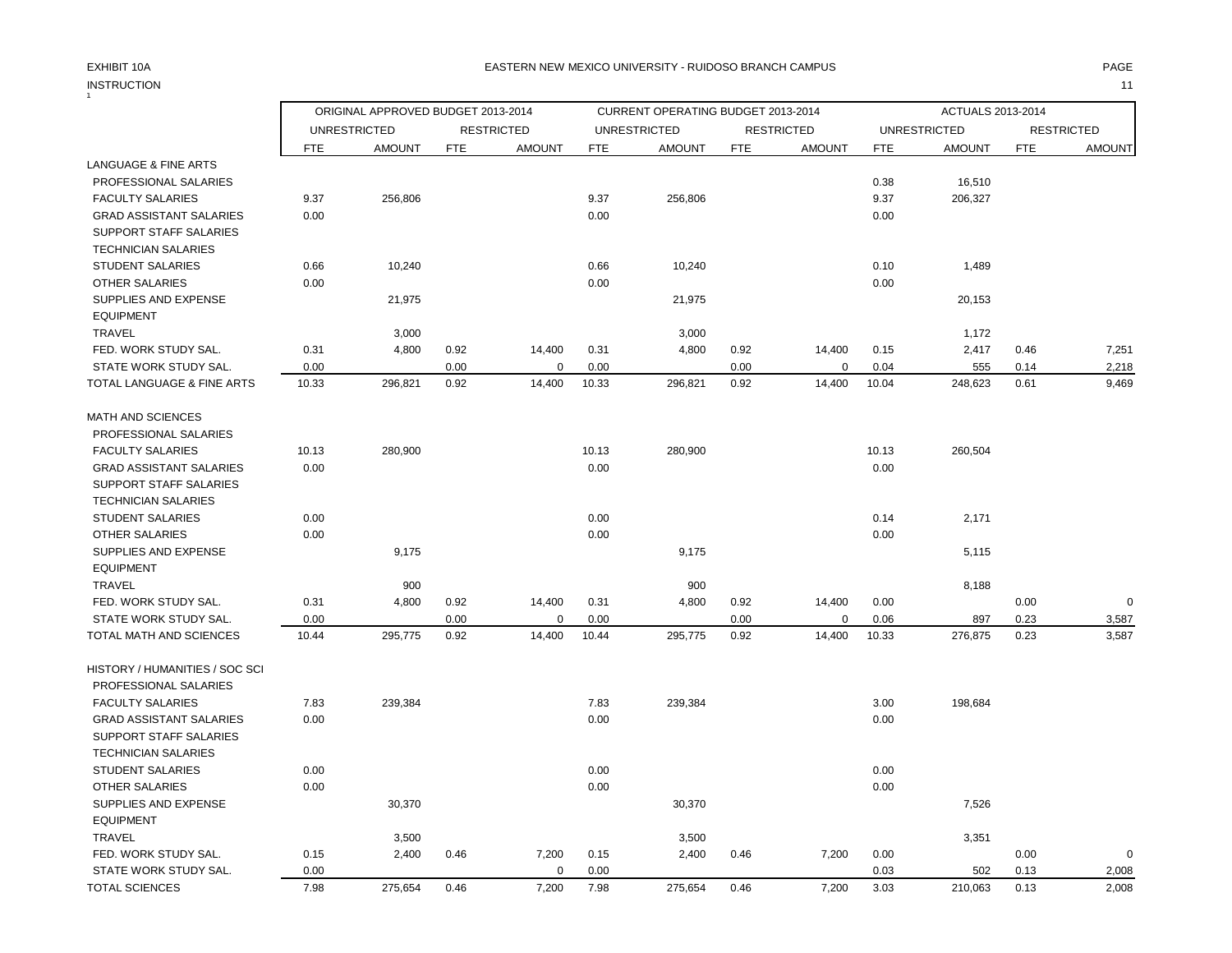## EXHIBIT 10A PAGE EASTERN NEW MEXICO UNIVERSITY - RUIDOSO BRANCH CAMPUS

|                                       | ORIGINAL APPROVED BUDGET 2013-2014<br>CURRENT OPERATING BUDGET 2013-2014 |                     |            |                   |            |                     |            | ACTUALS 2013-2014 |            |                     |            |                   |
|---------------------------------------|--------------------------------------------------------------------------|---------------------|------------|-------------------|------------|---------------------|------------|-------------------|------------|---------------------|------------|-------------------|
|                                       |                                                                          | <b>UNRESTRICTED</b> |            | <b>RESTRICTED</b> |            | <b>UNRESTRICTED</b> |            | <b>RESTRICTED</b> |            | <b>UNRESTRICTED</b> |            | <b>RESTRICTED</b> |
|                                       | <b>FTE</b>                                                               | <b>AMOUNT</b>       | <b>FTE</b> | <b>AMOUNT</b>     | <b>FTE</b> | <b>AMOUNT</b>       | <b>FTE</b> | <b>AMOUNT</b>     | <b>FTE</b> | <b>AMOUNT</b>       | <b>FTE</b> | <b>AMOUNT</b>     |
| <b>BUSINESS &amp; INFORMATION SYS</b> |                                                                          |                     |            |                   |            |                     |            |                   |            |                     |            |                   |
| PROFESSIONAL SALARIES                 |                                                                          |                     |            |                   |            |                     |            |                   |            |                     |            |                   |
| <b>FACULTY SALARIES</b>               | 4.25                                                                     | 163,826             |            |                   | 3.76       | 118,482             |            |                   | 2.00       | 158,904             |            |                   |
| <b>GRAD ASSISTANT SALARIES</b>        | 0.00                                                                     |                     |            |                   | 0.00       |                     |            |                   | 0.00       |                     |            |                   |
| SUPPORT STAFF SALARIES                |                                                                          |                     |            |                   |            |                     |            |                   |            |                     |            |                   |
| <b>TECHNICIAN SALARIES</b>            |                                                                          |                     |            |                   |            |                     |            |                   |            |                     |            |                   |
| <b>STUDENT SALARIES</b>               | 0.00                                                                     |                     |            |                   | 0.00       |                     |            |                   | 0.00       |                     |            |                   |
| OTHER SALARIES                        | 0.00                                                                     |                     |            |                   | 0.00       |                     |            |                   | 0.00       |                     |            |                   |
| SUPPLIES AND EXPENSE                  |                                                                          | 6,850               |            |                   |            | 6,850               |            |                   |            | 2,988               |            |                   |
| <b>EQUIPMENT</b>                      |                                                                          |                     |            |                   |            |                     |            |                   |            |                     |            |                   |
| TRAVEL                                |                                                                          | 5,450               |            |                   |            | 5,450               |            |                   |            | 1,102               |            |                   |
| FED. WORK STUDY SAL.                  | 0.00                                                                     |                     | 0.00       | $\mathbf 0$       | 0.00       |                     | 0.00       | $\pmb{0}$         | 0.00       |                     | 0.00       | $\mathbf 0$       |
| STATE WORK STUDY SAL.                 | 0.08                                                                     | 1,200               | 0.31       | 4,800             | 0.08       | 1,200               | 0.31       | 4,800             | 0.00       |                     | 0.00       | $\mathbf 0$       |
| TOTAL BUSINESS & INFORMATION S'       | 4.33                                                                     | 177,326             | 0.31       | 4,800             | 3.84       | 131,982             | 0.31       | 4,800             | 2.00       | 162,994             | 0.00       | $\overline{0}$    |
| CAREER AND TECH ED                    |                                                                          |                     |            |                   |            |                     |            |                   |            |                     |            |                   |
| PROFESSIONAL SALARIES                 |                                                                          |                     |            |                   |            |                     |            |                   |            |                     |            |                   |
| <b>FACULTY SALARIES</b>               | 6.40                                                                     | 151,632             |            |                   | 6.40       | 151,632             |            |                   | 1.00       | 79,897              |            |                   |
| <b>GRAD ASSISTANT SALARIES</b>        | 0.00                                                                     |                     |            |                   | 0.00       |                     |            |                   | 0.00       |                     |            |                   |
| SUPPORT STAFF SALARIES                |                                                                          |                     |            |                   |            |                     |            |                   |            |                     |            |                   |
| <b>TECHNICIAN SALARIES</b>            |                                                                          |                     |            |                   |            |                     |            |                   |            |                     |            |                   |
| <b>STUDENT SALARIES</b>               | 0.00                                                                     |                     |            |                   | 0.00       |                     |            |                   | 0.00       |                     |            |                   |
| <b>OTHER SALARIES</b>                 | 0.00                                                                     |                     |            |                   | 0.00       |                     |            |                   | 0.00       |                     |            |                   |
| SUPPLIES AND EXPENSE                  |                                                                          | 27,900              |            |                   |            | 27,900              |            |                   |            | 21,512              |            |                   |
| <b>EQUIPMENT</b>                      |                                                                          |                     |            |                   |            |                     |            |                   |            |                     |            |                   |
| TRAVEL                                |                                                                          | 300                 |            |                   |            | 300                 |            |                   |            | 695                 |            |                   |
| FED. WORK STUDY SAL.                  | 0.15                                                                     | 2,400               | 0.46       | 7,200             | 0.15       | 2,400               | 0.46       | 7,200             | 0.00       |                     | 0.00       | $\mathbf 0$       |
| STATE WORK STUDY SAL.                 | 0.00                                                                     |                     | 0.00       | $\mathbf 0$       | 0.00       |                     | 0.00       | $\pmb{0}$         | 0.00       |                     | 0.00       | $\mathbf 0$       |
| TOTAL CAREER AND TECH ED              | 6.55                                                                     | 182,232             | 0.46       | 7,200             | 6.55       | 182,232             | 0.46       | 7,200             | 1.00       | 102,103             | 0.00       | 0                 |
| <b>DISTANCE ED</b>                    |                                                                          |                     |            |                   |            |                     |            |                   |            |                     |            |                   |
| PROFESSIONAL SALARIES                 | 1.00                                                                     | 52,257              |            |                   | 1.00       | 52,257              |            |                   | 1.00       | 53,797              |            |                   |
| <b>FACULTY SALARIES</b>               | 0.15                                                                     | 4,328               |            |                   | 0.15       | 4,328               |            |                   | 0.15       | 1,000               |            |                   |
| <b>GRAD ASSISTANT SALARIES</b>        | 0.00                                                                     |                     |            |                   | 0.00       |                     |            |                   | 0.00       |                     |            |                   |
| SUPPORT STAFF SALARIES                |                                                                          |                     |            |                   |            |                     |            |                   |            |                     |            |                   |
| <b>TECHNICIAN SALARIES</b>            |                                                                          |                     |            |                   |            |                     |            |                   |            |                     |            |                   |
| <b>STUDENT SALARIES</b>               | 0.00                                                                     |                     |            |                   | 0.00       |                     |            |                   | 0.08       | 1,313               |            |                   |
| <b>OTHER SALARIES</b>                 | 0.00                                                                     |                     |            |                   | 0.00       |                     |            |                   | 0.00       |                     |            |                   |
| SUPPLIES AND EXPENSE                  |                                                                          | 42,300              |            |                   |            | 42,300              |            |                   |            | 48,297              |            |                   |
| <b>EQUIPMENT</b>                      |                                                                          |                     |            |                   |            |                     |            |                   |            |                     |            |                   |
| <b>TRAVEL</b>                         |                                                                          | 500                 |            |                   |            | 500                 |            |                   |            |                     |            |                   |
| FED. WORK STUDY SAL.                  | 0.00                                                                     |                     | 0.00       | $\mathbf 0$       | 0.00       |                     | 0.00       | 0                 | 0.00       |                     | 0.00       | 0                 |
| STATE WORK STUDY SAL.                 | 0.00                                                                     |                     | 0.00       | $\mathbf 0$       | 0.00       |                     | 0.00       | $\mathbf 0$       | 0.00       |                     | 0.00       | $\mathbf 0$       |
| TOTAL DISTANCE ED                     | 1.15                                                                     | 99,385              | 0.00       | $\Omega$          | 1.15       | 99,385              | 0.00       | $\mathbf 0$       | 1.23       | 104,407             | 0.00       | $\mathbf 0$       |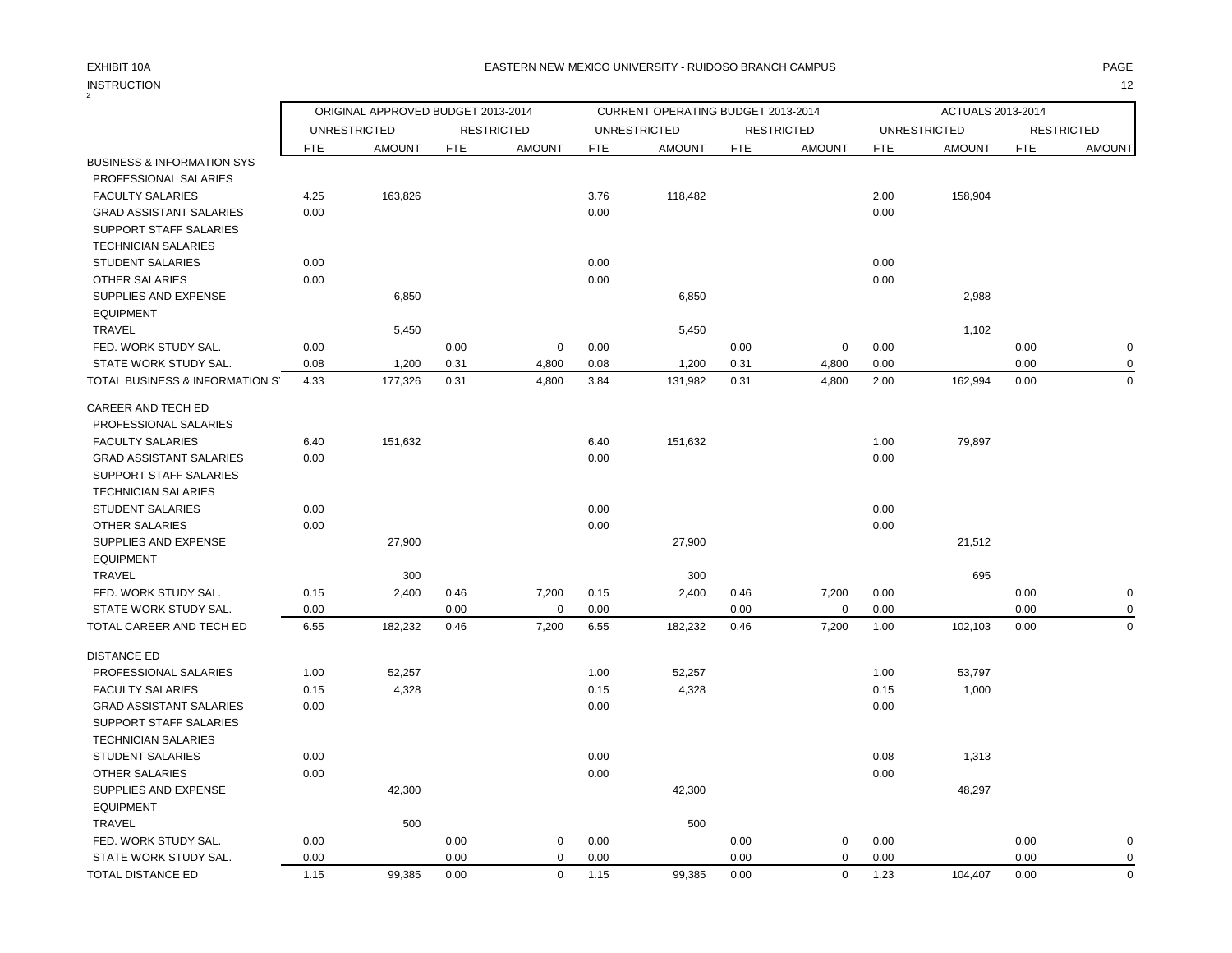# INSTRUCTION 13 INSTRUCTION<br>3

|                                       |            | ORIGINAL APPROVED BUDGET 2013-2014 |            |                   |            | CURRENT OPERATING BUDGET 2013-2014 |            |                   |            | ACTUALS 2013-2014   |            |                   |
|---------------------------------------|------------|------------------------------------|------------|-------------------|------------|------------------------------------|------------|-------------------|------------|---------------------|------------|-------------------|
|                                       |            | <b>UNRESTRICTED</b>                |            | <b>RESTRICTED</b> |            | <b>UNRESTRICTED</b>                |            | <b>RESTRICTED</b> |            | <b>UNRESTRICTED</b> |            | <b>RESTRICTED</b> |
| RESTRICTED GRANTS (ACTUALS)           | <b>FTE</b> | <b>AMOUNT</b>                      | <b>FTE</b> | <b>AMOUNT</b>     | <b>FTE</b> | <b>AMOUNT</b>                      | <b>FTE</b> | <b>AMOUNT</b>     | <b>FTE</b> | <b>AMOUNT</b>       | <b>FTE</b> | <b>AMOUNT</b>     |
| PROFESSIONAL SALARIES                 |            |                                    |            |                   |            |                                    |            |                   |            |                     |            |                   |
| <b>FACULTY SALARIES</b>               |            |                                    |            |                   |            |                                    |            |                   |            |                     |            | 52,223            |
| <b>GRAD ASSISTANT SALARIES</b>        | 0.00       |                                    |            |                   | 0.00       |                                    |            |                   | 0.00       |                     |            |                   |
| SUPPORT STAFF SALARIES                |            |                                    |            |                   |            |                                    |            |                   |            |                     |            |                   |
| <b>TECHNICIAN SALARIES</b>            |            |                                    |            |                   |            |                                    |            |                   |            |                     |            |                   |
| <b>STUDENT SALARIES</b>               | 0.00       |                                    |            |                   | 0.00       |                                    |            |                   | 0.00       |                     |            |                   |
| <b>OTHER SALARIES</b>                 | 0.00       |                                    |            |                   | 0.00       |                                    |            |                   | 0.00       |                     |            |                   |
| SUPPLIES AND EXPENSE                  |            |                                    |            |                   |            |                                    |            |                   |            |                     |            | 161,591           |
| <b>EQUIPMENT</b>                      |            |                                    |            |                   |            |                                    |            |                   |            |                     |            |                   |
| <b>TRAVEL</b>                         |            |                                    |            |                   |            |                                    |            |                   |            |                     |            | 6,023             |
| FED. WORK STUDY SAL.                  | 0.00       |                                    | 0.00       | $\mathbf 0$       | 0.00       |                                    | 0.00       | $\mathbf 0$       | 0.00       |                     | 0.00       | $\mathbf 0$       |
| STATE WORK STUDY SAL.                 | 0.00       |                                    | 0.00       | $\mathbf 0$       | 0.00       |                                    | 0.00       | $\mathbf 0$       | 0.00       |                     | 0.00       | $\Omega$          |
| TOTAL RESTRICTED GRANTS               | 0.00       | $\mathbf 0$                        | 0.00       | $\mathbf 0$       | 0.00       | $\mathbf 0$                        | 0.00       | $\mathbf 0$       | 0.00       | $\mathbf 0$         | 0.00       | 219,837           |
| <b>COMMUNITY ED</b>                   |            |                                    |            |                   |            |                                    |            |                   |            |                     |            |                   |
| PROFESSIONAL SALARIES                 |            | 5,400                              |            |                   |            | 5,400                              |            |                   |            | 5,689               |            |                   |
| <b>FACULTY SALARIES</b>               |            | 21,000                             |            |                   |            | 21,000                             |            |                   |            | 14,745              |            |                   |
| <b>GRAD ASSISTANT SALARIES</b>        | 0.00       |                                    |            |                   | 0.00       |                                    |            |                   | 0.00       |                     |            |                   |
| <b>SUPPORT STAFF SALARIES</b>         |            |                                    |            |                   |            |                                    |            |                   |            |                     |            |                   |
| <b>TECHNICIAN SALARIES</b>            |            |                                    |            |                   |            |                                    |            |                   |            |                     |            |                   |
| <b>STUDENT SALARIES</b>               | 0.00       |                                    |            |                   | 0.00       |                                    |            |                   | 0.32       | 5,002               |            |                   |
| OTHER SALARIES                        | 0.00       |                                    |            |                   | 0.00       |                                    |            |                   | 0.00       |                     |            |                   |
| SUPPLIES AND EXPENSE                  |            | 8,800                              |            |                   |            | 8,800                              |            |                   |            | 31,523              |            |                   |
| <b>EQUIPMENT</b>                      |            |                                    |            |                   |            |                                    |            |                   |            |                     |            |                   |
| <b>TRAVEL</b><br>FED. WORK STUDY SAL. | 0.19       | 3,000<br>3,000                     | 0.58       | 9,000             | 0.19       | 3,000<br>3,000                     | 0.58       | 9,000             | 0.15       | 1,957<br>2,353      | 0.45       | 7,059             |
| STATE WORK STUDY SAL.                 | 0.00       |                                    | 0.00       | $\mathbf 0$       | 0.00       |                                    | 0.00       | $\mathbf 0$       | 0.00       |                     | 0.00       | $\Omega$          |
| <b>TOTAL COMMUNITY ED</b>             | 0.19       | 41,200                             | 0.58       | 9,000             | 0.19       | 41,200                             | 0.58       | 9,000             | 0.47       | 61,269              | 0.45       | 7,059             |
|                                       |            |                                    |            |                   |            |                                    |            |                   |            |                     |            |                   |
| PROFESSIONAL SALARIES                 |            |                                    |            |                   |            |                                    |            |                   |            |                     |            |                   |
| <b>FACULTY SALARIES</b>               |            |                                    |            |                   |            |                                    |            |                   |            |                     |            |                   |
| <b>GRAD ASSISTANT SALARIES</b>        | 0.00       |                                    |            |                   | 0.00       |                                    |            |                   | 0.00       |                     |            |                   |
| SUPPORT STAFF SALARIES                |            |                                    |            |                   |            |                                    |            |                   |            |                     |            |                   |
| <b>TECHNICIAN SALARIES</b>            |            |                                    |            |                   |            |                                    |            |                   |            |                     |            |                   |
| <b>STUDENT SALARIES</b>               | 0.00       |                                    |            |                   | 0.00       |                                    |            |                   | 0.00       |                     |            |                   |
| OTHER SALARIES                        | 0.00       |                                    |            |                   | 0.00       |                                    |            |                   | 0.00       |                     |            |                   |
| SUPPLIES AND EXPENSE                  |            |                                    |            |                   |            |                                    |            |                   |            |                     |            |                   |
| <b>EQUIPMENT</b>                      |            |                                    |            |                   |            |                                    |            |                   |            |                     |            |                   |
| <b>TRAVEL</b>                         |            |                                    |            |                   |            |                                    |            |                   |            |                     |            |                   |
| FED. WORK STUDY SAL.                  | 0.00       |                                    | 0.00       | 0                 | 0.00       |                                    | 0.00       | 0                 | 0.00       |                     | 0.00       | 0                 |
| STATE WORK STUDY SAL.                 | 0.00       |                                    | 0.00       | $\mathbf 0$       | 0.00       |                                    | 0.00       | $\mathbf 0$       | 0.00       |                     | 0.00       | $\Omega$          |
|                                       | 0.00       | $\Omega$                           | 0.00       | $\mathbf 0$       | 0.00       | $\mathbf 0$                        | 0.00       | $\mathbf 0$       | 0.00       | $\mathbf 0$         | 0.00       | $\overline{0}$    |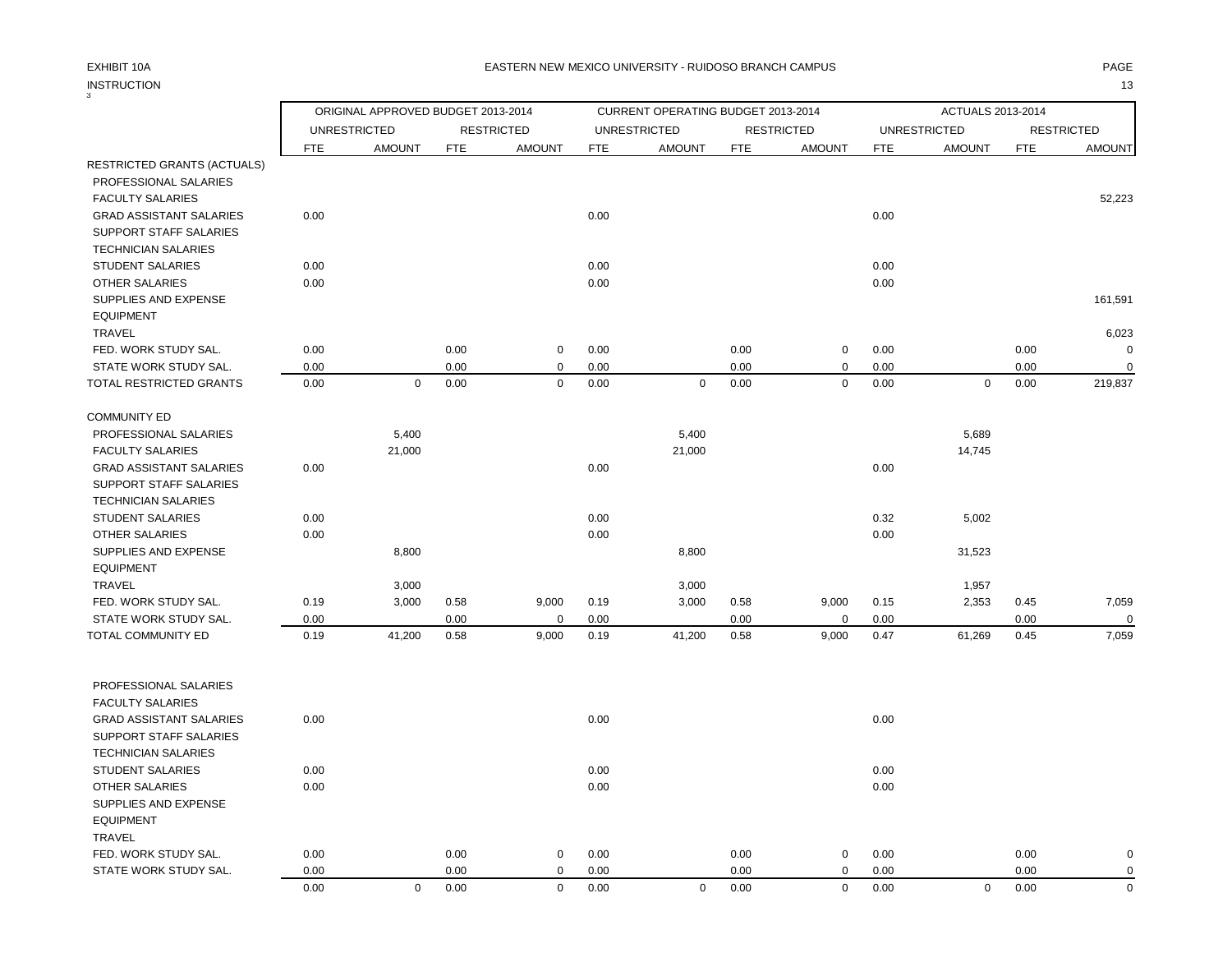# INSTRUCTION 14

## EXHIBIT 10A PAGE EASTERN NEW MEXICO UNIVERSITY - RUIDOSO BRANCH CAMPUS

|                                                           |              | ORIGINAL APPROVED BUDGET 2013-2014 |              |                   |              | CURRENT OPERATING BUDGET 2013-2014 |              |                   |              | ACTUALS 2013-2014   |              |                   |
|-----------------------------------------------------------|--------------|------------------------------------|--------------|-------------------|--------------|------------------------------------|--------------|-------------------|--------------|---------------------|--------------|-------------------|
|                                                           |              | <b>UNRESTRICTED</b>                |              | <b>RESTRICTED</b> |              | <b>UNRESTRICTED</b>                |              | <b>RESTRICTED</b> |              | <b>UNRESTRICTED</b> |              | <b>RESTRICTED</b> |
|                                                           | <b>FTE</b>   | <b>AMOUNT</b>                      | <b>FTE</b>   | <b>AMOUNT</b>     | <b>FTE</b>   | <b>AMOUNT</b>                      | <b>FTE</b>   | <b>AMOUNT</b>     | <b>FTE</b>   | <b>AMOUNT</b>       | <b>FTE</b>   | <b>AMOUNT</b>     |
| <b>TOTALS EXHIBIT 10A's</b>                               |              |                                    |              |                   |              |                                    |              |                   |              |                     |              |                   |
| PROFESSIONAL SALARIES                                     | 1.00         | 57,657                             |              |                   | 1.00         | 57,657                             |              |                   | 1.38         | 75,996              |              |                   |
| <b>FACULTY SALARIES</b><br><b>GRAD ASSISTANT SALARIES</b> | 38.13        | 1,117,876                          |              |                   | 37.64        | 1,072,532                          |              |                   | 25.65        | 920,061             |              | 52,223            |
| SUPPORT STAFF SALARIES                                    |              |                                    |              |                   |              |                                    |              |                   |              |                     |              |                   |
| <b>TECHNICIAN SALARIES</b>                                |              |                                    |              |                   |              |                                    |              |                   |              |                     |              |                   |
| <b>STUDENT SALARIES</b>                                   | 0.66         | 10,240                             |              |                   | 0.66         | 10,240                             |              |                   | 0.64         | 9,975               |              |                   |
| <b>OTHER SALARIES</b>                                     |              |                                    |              |                   |              |                                    |              |                   |              |                     |              |                   |
| SUPPLIES AND EXPENSE                                      |              | 147,370                            |              |                   |              | 147,370                            |              |                   |              | 137,114             |              | 161,591           |
| <b>EQUIPMENT</b>                                          |              |                                    |              |                   |              |                                    |              |                   |              |                     |              |                   |
| TRAVEL                                                    |              | 16,650                             |              |                   |              | 16,650                             |              |                   |              | 16,464              |              | 6,023             |
| FED. WORK STUDY SAL.<br>STATE WORK STUDY SAL.             | 1.12<br>0.08 | 17,400<br>1,200                    | 3.35<br>0.31 | 52,200<br>4,800   | 1.12<br>0.08 | 17,400<br>1,200                    | 3.35<br>0.31 | 52,200<br>4,800   | 0.31<br>0.13 | 4,770<br>1,953      | 0.92<br>0.50 | 14,310<br>7,813   |
| TOTAL                                                     | 40.98        | 1,368,393                          | 3.65         | 57,000            | 40.49        | 1,323,049                          | 3.65         | 57,000            | 28.10        | 1,166,333           | 1.42         | 241,960           |
|                                                           |              |                                    |              |                   |              |                                    |              |                   |              |                     |              |                   |
| TOTAL W/O COMMUNITY ED                                    |              |                                    |              |                   |              |                                    |              |                   |              |                     |              |                   |
| PROFESSIONAL SALARIES                                     | 1.00         | 52,257                             |              |                   | 1.00         | 52,257                             |              |                   | 1.38         | 70,307              |              |                   |
| <b>FACULTY SALARIES</b>                                   | 38.13        | 1,096,876                          |              |                   | 37.64        | 1,051,532                          |              |                   | 25.65        | 905,316             |              | 52,223            |
| <b>GRAD ASSISTANT SALARIES</b><br>SUPPORT STAFF SALARIES  |              |                                    |              |                   |              |                                    |              |                   |              |                     |              |                   |
| <b>TECHNICIAN SALARIES</b>                                |              |                                    |              |                   |              |                                    |              |                   |              |                     |              |                   |
| <b>STUDENT SALARIES</b>                                   | 0.66         | 10,240                             |              |                   | 0.66         | 10,240                             |              |                   | 0.32         | 4,973               |              |                   |
| <b>OTHER SALARIES</b>                                     |              |                                    |              |                   |              |                                    |              |                   |              |                     |              |                   |
| SUPPLIES AND EXPENSE                                      |              | 138,570                            |              |                   |              | 138,570                            |              |                   |              | 105,591             |              | 161,591           |
| <b>EQUIPMENT</b>                                          |              |                                    |              |                   |              |                                    |              |                   |              |                     |              |                   |
| TRAVEL                                                    |              | 13,650                             |              |                   |              | 13,650                             |              |                   |              | 14,507              |              | 6,023             |
| FED. WORK STUDY SAL.                                      | 0.92         | 14,400                             | 2.77         | 43,200            | 0.92         | 14,400                             | 2.77         | 43,200            | 0.15         | 2,417               | 0.46         | 7,251             |
| STATE WORK STUDY SAL.                                     | 0.08         | 1,200                              | 0.31         | 4,800             | 0.08         | 1,200                              | 0.31         | 4,800             | 0.13         | 1,953               | 0.50         | 7,813             |
| <b>TOTAL</b>                                              | 40.79        | 1,327,193                          | 3.08         | 48,000            | 40.30        | 1,281,849                          | 3.08         | 48,000            | 27.63        | 1,105,064           | 0.97         | 234,901           |
| TOTAL COMMUNITY ED                                        |              |                                    |              |                   |              |                                    |              |                   |              |                     |              |                   |
| PROFESSIONAL SALARIES                                     |              | 5,400                              |              |                   |              | 5,400                              |              |                   |              | 5,689               |              |                   |
| <b>FACULTY SALARIES</b>                                   |              | 21,000                             |              |                   |              | 21,000                             |              |                   |              | 14,745              |              |                   |
| <b>GRAD ASSISTANT SALARIES</b>                            |              |                                    |              |                   |              |                                    |              |                   |              |                     |              |                   |
| SUPPORT STAFF SALARIES                                    |              |                                    |              |                   |              |                                    |              |                   |              |                     |              |                   |
| <b>TECHNICIAN SALARIES</b>                                |              |                                    |              |                   |              |                                    |              |                   |              |                     |              |                   |
| <b>STUDENT SALARIES</b>                                   |              |                                    |              |                   |              |                                    |              |                   | 0.32         | 5,002               |              |                   |
| <b>OTHER SALARIES</b><br>SUPPLIES AND EXPENSE             |              |                                    |              |                   |              |                                    |              |                   |              |                     |              |                   |
| <b>EQUIPMENT</b>                                          |              | 8,800                              |              |                   |              | 8,800                              |              |                   |              | 31,523              |              |                   |
| <b>TRAVEL</b>                                             |              | 3,000                              |              |                   |              | 3,000                              |              |                   |              | 1,957               |              |                   |
| FED. WORK STUDY SAL.                                      | 0.19         | 3,000                              | 0.58         | 9,000             | 0.19         | 3,000                              | 0.58         | 9,000             | 0.15         | 2,353               | 0.45         | 7,059             |
| STATE WORK STUDY SAL.                                     |              |                                    |              |                   |              |                                    |              |                   |              |                     |              |                   |
| <b>TOTAL</b>                                              | 0.19         | 41,200                             | 0.58         | 9,000             | 0.19         | 41,200                             | 0.58         | 9,000             | 0.47         | 61,269              | 0.45         | 7,059             |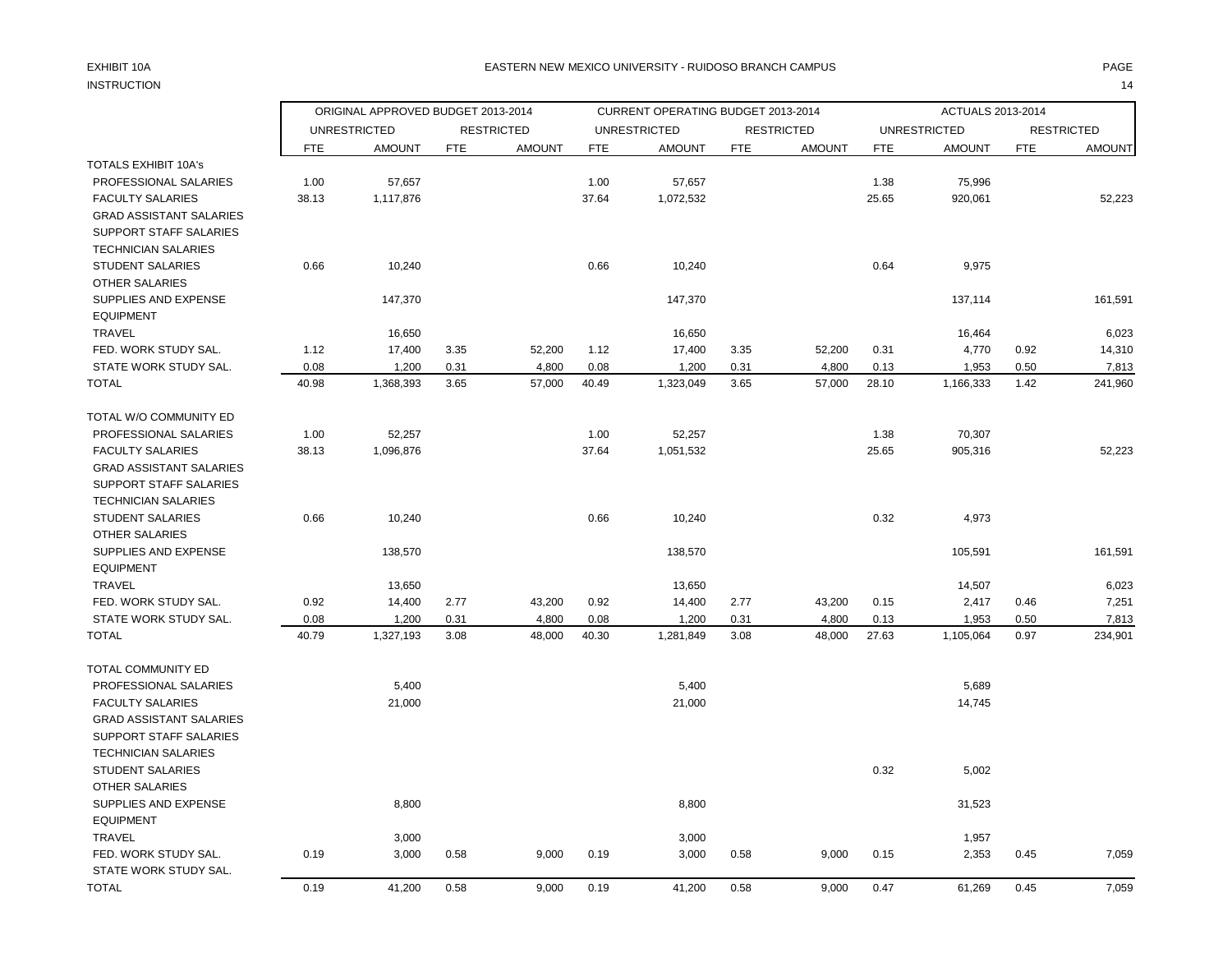# ACADEMIC SUPPORT THE RESERVED OF STRAIGHT AND STRAIGHT AND STRAIGHT AND STRAIGHT AND STRAIGHT AND STRAIGHT AND STRAIGHT AND STRAIGHT AND STRAIGHT AND STRAIGHT AND STRAIGHT AND STRAIGHT AND STRAIGHT AND STRAIGHT AND STRAIGH

## EXHIBIT 11 PAGE EASTERN NEW MEXICO UNIVERSITY - RUIDOSO BRANCH CAMPUS

|                                    |      | ORIGINAL APPROVED BUDGET 2013-2014 |      |                   |            | <b>CURRENT OPERATING BUDGET 2013-2014</b> |      |                   |            | ACTUALS 2013-2014   |      |                   |
|------------------------------------|------|------------------------------------|------|-------------------|------------|-------------------------------------------|------|-------------------|------------|---------------------|------|-------------------|
|                                    |      | <b>UNRESTRICTED</b>                |      | <b>RESTRICTED</b> |            | <b>UNRESTRICTED</b>                       |      | <b>RESTRICTED</b> |            | <b>UNRESTRICTED</b> |      | <b>RESTRICTED</b> |
|                                    | FTE  | <b>AMOUNT</b>                      | FTE  | <b>AMOUNT</b>     | <b>FTE</b> | <b>AMOUNT</b>                             | FTE  | <b>AMOUNT</b>     | <b>FTE</b> | <b>AMOUNT</b>       | FTE  | <b>AMOUNT</b>     |
| <b>LIBRARIES</b>                   |      |                                    |      |                   |            |                                           |      |                   |            |                     |      |                   |
| <b>LIBRARY</b>                     | 2.24 | 81,992                             | 0.71 | 11,145            | 2.24       | 81,992                                    | 0.71 | 11,145            | 2.15       | 82,974              | 0.45 | 7,025             |
| <b>TOTAL LIBRARIES</b>             | 2.24 | 81,992                             | 0.71 | 11,145            | 2.24       | 81,992                                    | 0.71 | 11,145            | 2.15       | 82,974              | 0.45 | 7,025             |
| <b>ACADEMIC ADMINISTRATION</b>     |      |                                    |      |                   |            |                                           |      |                   |            |                     |      |                   |
| <b>ACADEMIC OFFICE</b>             | 3.08 | 146,453                            | 0.23 | 3,600             | 3.08       | 146,453                                   | 0.23 | 3,600             | 3.00       | 147,108             |      |                   |
| TOTAL ACADEMIC ADMINISTRATION      | 3.08 | 146,453                            | 0.23 | 3,600             | 3.08       | 146,453                                   | 0.23 | 3,600             | 3.00       | 147,108             |      |                   |
| DIST COSTS (TEL, POST, PRINT, INT) |      | 5,901                              |      |                   |            | 5,901                                     |      |                   |            | 5,901               |      |                   |
| <b>MISCELLANEOUS</b>               |      |                                    |      | 5,255             |            | 1,800                                     |      | 5,255             |            |                     |      |                   |
| <b>RETIREMENT</b>                  |      | 26,918                             |      |                   |            | 26,918                                    |      |                   |            | 27,468              |      |                   |
| <b>SOCIAL SECURITY</b>             |      | 15,659                             |      |                   |            | 15,659                                    |      |                   |            | 13,937              |      |                   |
| <b>GROUP INSURANCE</b>             |      | 50,681                             |      |                   |            | 50,681                                    |      |                   |            | 35,768              |      |                   |
| <b>WORKER'S COMPENSATION</b>       |      | 2,746                              |      |                   |            | 2,746                                     |      |                   |            | 1,584               |      |                   |
| UNEMPLOYMENT COMPENSATION          |      | 2,456                              |      |                   |            | 2,456                                     |      |                   |            | 1,521               |      |                   |
| <b>RETIREE HEALTH</b>              |      | 4,094                              |      |                   |            | 4,094                                     |      |                   |            | 4,168               |      |                   |
| <b>WAIVER OF TUITION</b>           |      | 1,600                              |      |                   |            | 1,600                                     |      |                   |            | 1,444               |      |                   |
| ANNUAL LEAVE                       |      |                                    |      |                   |            |                                           |      |                   |            | (274)               |      |                   |
| <b>TOTAL ITEMS NOT IN 11A's</b>    |      | 110,055                            |      | 5,255             |            | 111,855                                   |      | 5,255             |            | 91,515              |      |                   |
| <b>TOTAL ACADEMIC SUPPORT</b>      | 5.32 | 338,500                            | 0.95 | 20,000            | 5.32       | 340,300                                   | 0.95 | 20,000            | 5.15       | 321,597             | 0.45 | 7,025             |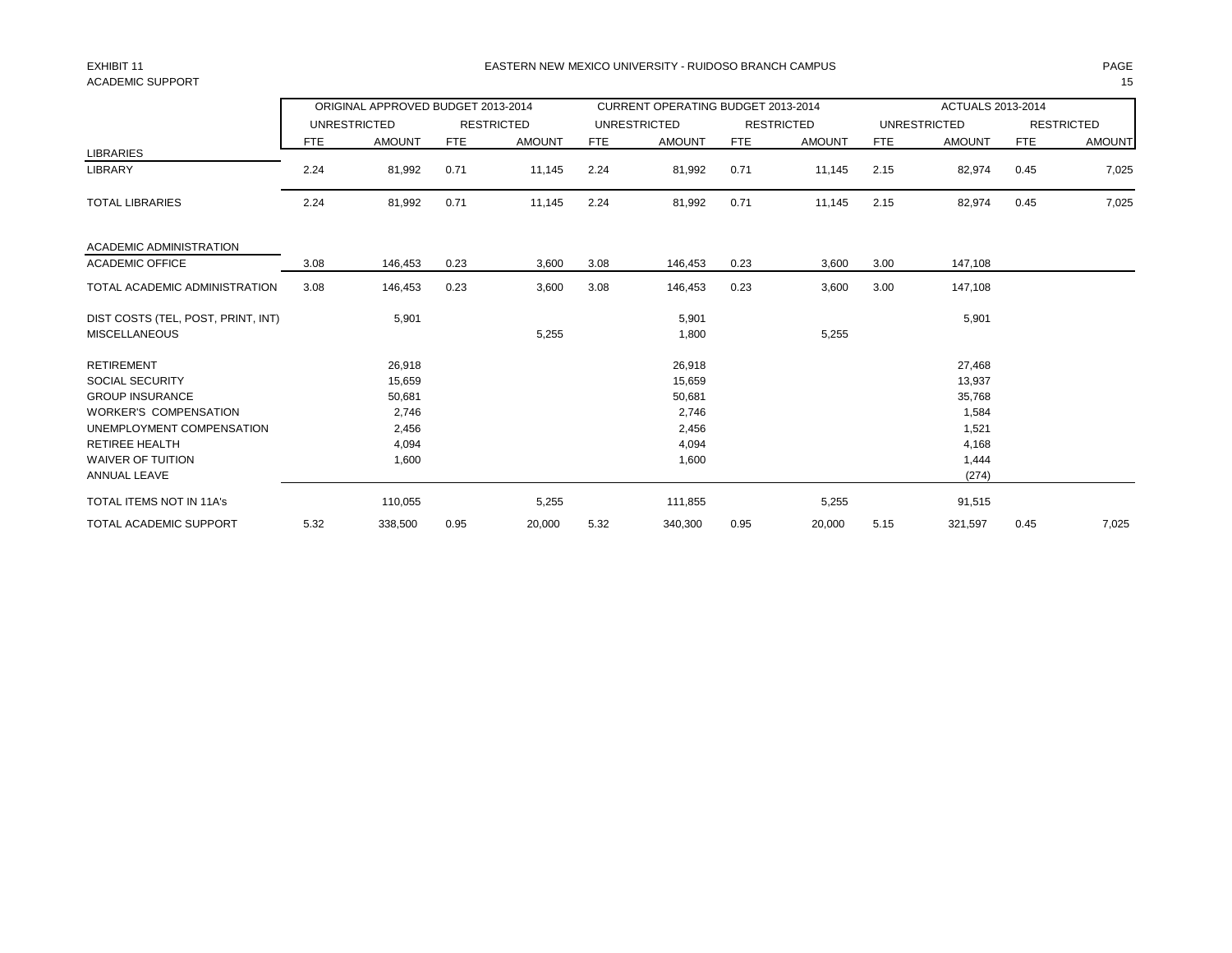### ACADEMIC SUPPORT 16  $\frac{1}{1}$

|                                |            | ORIGINAL APPROVED BUDGET 2013-2014 |            |                   |            | CURRENT OPERATING BUDGET 2013-2014 |            |                   |                     | ACTUALS 2013-2014 |            |                   |
|--------------------------------|------------|------------------------------------|------------|-------------------|------------|------------------------------------|------------|-------------------|---------------------|-------------------|------------|-------------------|
|                                |            | <b>UNRESTRICTED</b>                |            | <b>RESTRICTED</b> |            | <b>UNRESTRICTED</b>                |            | <b>RESTRICTED</b> | <b>UNRESTRICTED</b> |                   |            | <b>RESTRICTED</b> |
|                                | <b>FTE</b> | <b>AMOUNT</b>                      | <b>FTE</b> | <b>AMOUNT</b>     | <b>FTE</b> | <b>AMOUNT</b>                      | <b>FTE</b> | <b>AMOUNT</b>     | <b>FTE</b>          | <b>AMOUNT</b>     | <b>FTE</b> | <b>AMOUNT</b>     |
| LIBRARY                        |            |                                    |            |                   |            |                                    |            |                   |                     |                   |            |                   |
| PROFESSIONAL SALARIES          | 1.00       | 49,930                             |            |                   | 1.00       | 49,930                             |            |                   | 1.00                | 51,338            |            |                   |
| <b>FACULTY SALARIES</b>        |            |                                    |            |                   |            |                                    |            |                   |                     |                   |            |                   |
| <b>GRAD ASSISTANT SALARIES</b> | 0.00       |                                    |            |                   | 0.00       |                                    |            |                   | 0.00                |                   |            |                   |
| SUPPORT STAFF SALARIES         | 1.00       | 22,547                             |            |                   | 1.00       | 22,547                             |            |                   | 1.00                | 23,235            |            |                   |
| <b>TECHNICIAN SALARIES</b>     |            |                                    |            |                   |            |                                    |            |                   |                     |                   |            |                   |
| <b>STUDENT SALARIES</b>        | 0.00       |                                    |            |                   | 0.00       |                                    |            |                   | 0.00                |                   |            |                   |
| <b>OTHER SALARIES</b>          | 0.00       |                                    |            |                   | 0.00       |                                    |            |                   | 0.00                |                   |            |                   |
| SUPPLIES AND EXPENSE           |            | 2,100                              |            |                   |            | 2,100                              |            |                   |                     | 1,536             |            |                   |
| <b>LIBRARY MATERIALS</b>       |            | 3,200                              |            |                   |            | 3,200                              |            |                   |                     | 3,403             |            |                   |
| <b>EQUIPMENT</b>               |            |                                    |            |                   |            |                                    |            |                   |                     |                   |            |                   |
| TRAVEL                         |            | 500                                |            |                   |            | 500                                |            |                   |                     | 1,178             |            |                   |
| FED. WORK STUDY SAL.           | 0.24       | 3,715                              | 0.71       | 11,145            | 0.24       | 3,715                              | 0.71       | 11,145            | 0.14                | 2,111             | 0.41       | 6,333             |
| STATE WORK STUDY SAL.          | 0.00       |                                    | 0.00       | $\mathbf 0$       | 0.00       |                                    | 0.00       | 0                 | 0.01                | 173               | 0.04       | 692               |
| <b>TOTAL LIBRARY</b>           | 2.24       | 81,992                             | 0.71       | 11,145            | 2.24       | 81,992                             | 0.71       | 11,145            | 2.15                | 82,974            | 0.45       | 7,025             |
| <b>ACADEMIC OFFICE</b>         |            |                                    |            |                   |            |                                    |            |                   |                     |                   |            |                   |
| PROFESSIONAL SALARIES          | 2.00       | 106,265                            |            |                   | 2.00       | 106,265                            |            |                   | 2.00                | 102,550           |            |                   |
| <b>FACULTY SALARIES</b>        |            |                                    |            |                   |            |                                    |            |                   |                     | 6,500             |            |                   |
| <b>GRAD ASSISTANT SALARIES</b> | 0.00       |                                    |            |                   | 0.00       |                                    |            |                   | 0.00                |                   |            |                   |
| SUPPORT STAFF SALARIES         | 1.00       | 25,958                             |            |                   | 1.00       | 25,958                             |            |                   | 1.00                | 24,761            |            |                   |
| <b>TECHNICIAN SALARIES</b>     |            |                                    |            |                   |            |                                    |            |                   |                     |                   |            |                   |
| <b>STUDENT SALARIES</b>        | 0.00       |                                    |            |                   | 0.00       |                                    |            |                   | 0.00                |                   |            |                   |
| <b>OTHER SALARIES</b>          | 0.00       |                                    |            |                   | 0.00       |                                    |            |                   | 0.00                |                   |            |                   |
| SUPPLIES AND EXPENSE           |            | 11,530                             |            |                   |            | 11,530                             |            |                   |                     | 6,711             |            |                   |
| <b>EQUIPMENT</b>               |            |                                    |            |                   |            |                                    |            |                   |                     |                   |            |                   |
| TRAVEL                         |            | 1,500                              |            |                   |            | 1,500                              |            |                   |                     | 6,586             |            |                   |
| FED. WORK STUDY SAL.           | 0.08       | 1,200                              | 0.23       | 3,600             | 0.08       | 1,200                              | 0.23       | 3,600             | 0.00                |                   | 0.00       | $\mathbf 0$       |
| STATE WORK STUDY SAL.          | 0.00       |                                    | 0.00       | $\mathbf 0$       | 0.00       |                                    | 0.00       | $\mathbf 0$       | 0.00                |                   | 0.00       | $\mathbf 0$       |
| TOTAL ACADEMIC OFFICE          | 3.08       | 146,453                            | 0.23       | 3,600             | 3.08       | 146,453                            | 0.23       | 3,600             | 3.00                | 147,108           | 0.00       | $\mathbf 0$       |
| PROFESSIONAL SALARIES          |            |                                    |            |                   |            |                                    |            |                   |                     |                   |            |                   |
| <b>FACULTY SALARIES</b>        |            |                                    |            |                   |            |                                    |            |                   |                     |                   |            |                   |
| <b>GRAD ASSISTANT SALARIES</b> | 0.00       |                                    |            |                   | 0.00       |                                    |            |                   | 0.00                |                   |            |                   |
| <b>SUPPORT STAFF SALARIES</b>  |            |                                    |            |                   |            |                                    |            |                   |                     |                   |            |                   |
| <b>TECHNICIAN SALARIES</b>     |            |                                    |            |                   |            |                                    |            |                   |                     |                   |            |                   |
| STUDENT SALARIES               | 0.00       |                                    |            |                   | 0.00       |                                    |            |                   | 0.00                |                   |            |                   |
| <b>OTHER SALARIES</b>          | 0.00       |                                    |            |                   | 0.00       |                                    |            |                   | 0.00                |                   |            |                   |
| SUPPLIES AND EXPENSE           |            |                                    |            |                   |            |                                    |            |                   |                     |                   |            |                   |
| <b>EQUIPMENT</b>               |            |                                    |            |                   |            |                                    |            |                   |                     |                   |            |                   |
| <b>TRAVEL</b>                  |            |                                    |            |                   |            |                                    |            |                   |                     |                   |            |                   |
| FED. WORK STUDY SAL.           | 0.00       |                                    | 0.00       | 0                 | 0.00       |                                    | 0.00       |                   | 0.00                |                   | 0.00       | 0                 |
| STATE WORK STUDY SAL.          | 0.00       |                                    | 0.00       | $\mathbf 0$       | 0.00       |                                    | 0.00       | $\mathbf 0$       | 0.00                |                   | 0.00       | $\mathbf 0$       |
| <b>TOTAL</b>                   | 0.00       | $\mathbf 0$                        | 0.00       | $\mathbf 0$       | 0.00       | $\mathbf 0$                        | 0.00       | $\Omega$          | 0.00                | $\mathbf 0$       | 0.00       | $\mathbf 0$       |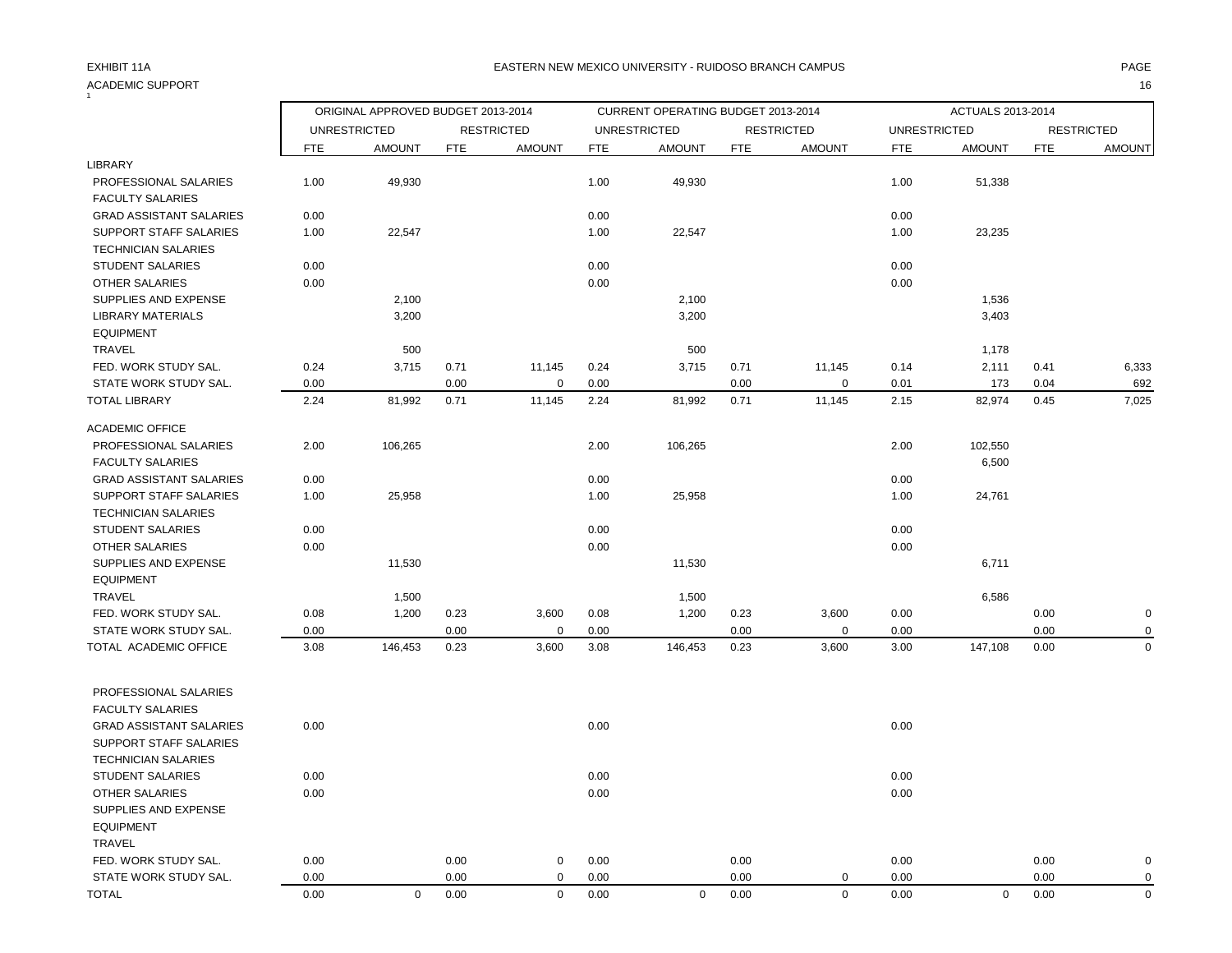# ACADEMIC SUPPORT And the contract of the contract of the contract of the contract of the contract of the contract of the contract of the contract of the contract of the contract of the contract of the contract of the contr

# EXHIBIT 11A PAGE EASTERN NEW MEXICO UNIVERSITY - RUIDOSO BRANCH CAMPUS

|                                |            | ORIGINAL APPROVED BUDGET 2013-2014 |      |                   |            | CURRENT OPERATING BUDGET 2013-2014 |            |                   |      | ACTUALS 2013-2014   |            |                   |
|--------------------------------|------------|------------------------------------|------|-------------------|------------|------------------------------------|------------|-------------------|------|---------------------|------------|-------------------|
|                                |            | <b>UNRESTRICTED</b>                |      | <b>RESTRICTED</b> |            | <b>UNRESTRICTED</b>                |            | <b>RESTRICTED</b> |      | <b>UNRESTRICTED</b> |            | <b>RESTRICTED</b> |
|                                | <b>FTE</b> | <b>AMOUNT</b>                      | FTE  | <b>AMOUNT</b>     | <b>FTE</b> | <b>AMOUNT</b>                      | <b>FTE</b> | <b>AMOUNT</b>     | FTE  | <b>AMOUNT</b>       | <b>FTE</b> | <b>AMOUNT</b>     |
| TOTAL EXHIBIT 11A's            |            |                                    |      |                   |            |                                    |            |                   |      |                     |            |                   |
| PROFESSIONAL SALARIES          | 3.00       | 156,195                            |      |                   | 3.00       | 156,195                            |            |                   | 3.00 | 153,888             |            |                   |
| <b>FACULTY SALARIES</b>        |            |                                    |      |                   |            |                                    |            |                   |      |                     |            |                   |
| <b>GRAD ASSISTANT SALARIES</b> |            |                                    |      |                   |            |                                    |            |                   |      |                     |            |                   |
| SUPPORT STAFF SALARIES         | 2.00       | 48,505                             |      |                   | 2.00       | 48,505                             |            |                   | 2.00 | 47,996              |            |                   |
| <b>TECHNICIAN SALARIES</b>     |            |                                    |      |                   |            |                                    |            |                   |      |                     |            |                   |
| <b>STUDENT SALARIES</b>        |            |                                    |      |                   |            |                                    |            |                   |      |                     |            |                   |
| OTHER SALARIES                 |            |                                    |      |                   |            |                                    |            |                   |      |                     |            |                   |
| SUPPLIES AND EXPENSE           |            | 16,830                             |      |                   |            | 16,830                             |            |                   |      | 11,650              |            |                   |
| <b>EQUIPMENT</b>               |            |                                    |      |                   |            |                                    |            |                   |      |                     |            |                   |
| <b>TRAVEL</b>                  |            | 2,000                              |      |                   |            | 2,000                              |            |                   |      | 7,764               |            |                   |
| FED. WORK STUDY SAL.           | 0.32       | 4,915                              | 0.95 | 14,745            | 0.32       | 4,915                              | 0.95       | 14,745            | 0.14 | 2.111               | 0.41       | 6,333             |
| STATE WORK STUDY SAL.          |            |                                    |      |                   |            |                                    |            |                   | 0.01 | 173                 | 0.04       | 692               |
| <b>TOTAL</b>                   | 5.32       | 228,445                            | 0.95 | 14,745            | 5.32       | 228,445                            | 0.95       | 14,745            | 5.15 | 223,582             | 0.45       | 7,025             |

 PROFESSIONAL SALARIES FACULTY SALARIES GRAD ASSISTANT SALARIES SUPPORT STAFF SALARIES TECHNICIAN SALARIES STUDENT SALARIES OTHER SALARIES SUPPLIES AND EXPENSE EQUIPMENT TRAVEL FED. WORK STUDY SAL. STATE WORK STUDY SAL. TOTAL

 PROFESSIONAL SALARIES FACULTY SALARIES GRAD ASSISTANT SALARIES SUPPORT STAFF SALARIES TECHNICIAN SALARIES STUDENT SALARIES OTHER SALARIES SUPPLIES AND EXPENSE EQUIPMENT TRAVEL FED. WORK STUDY SAL. STATE WORK STUDY SAL. TOTAL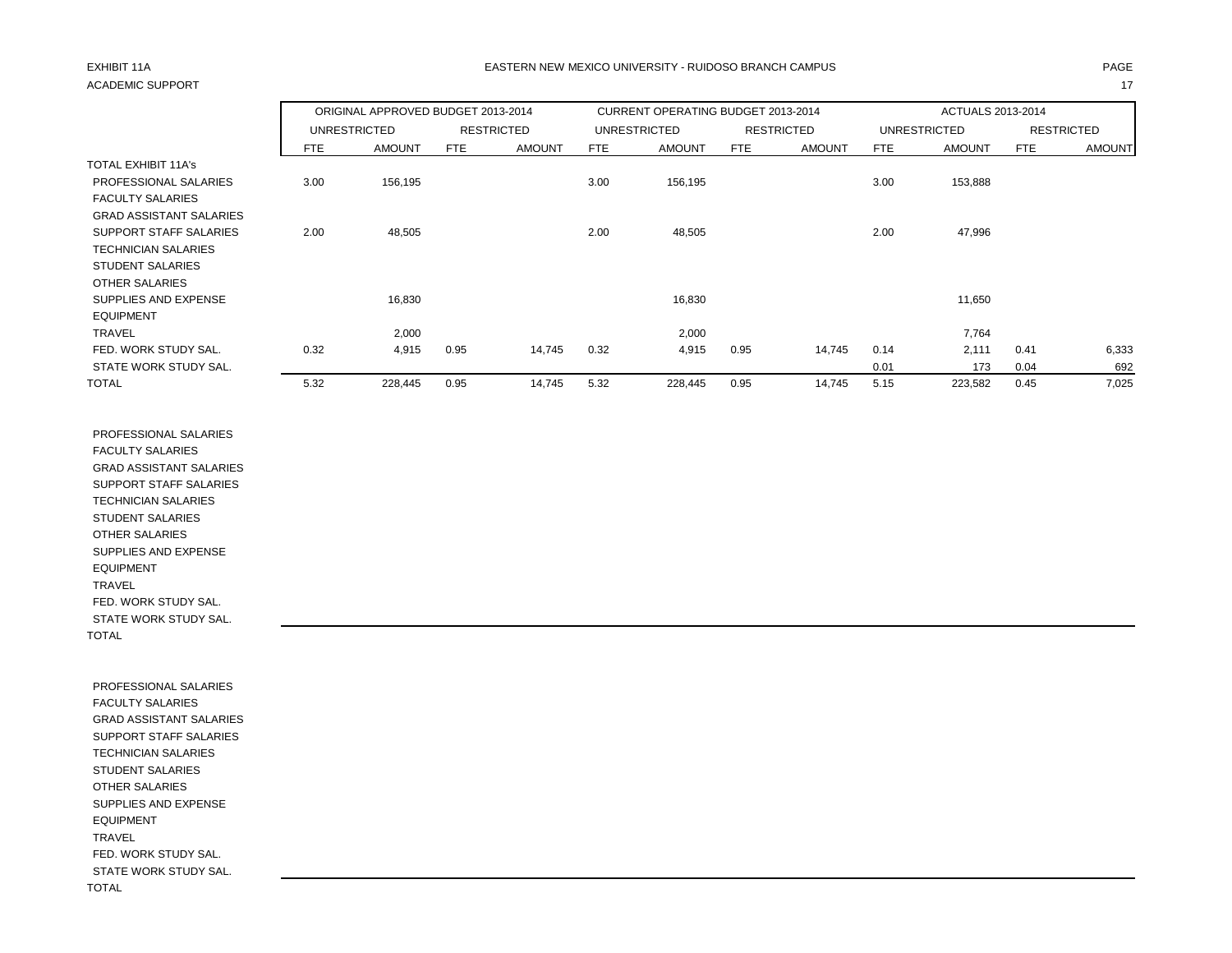# STUDENT SERVICES 18

## EXHIBIT 12 PAGE EASTERN NEW MEXICO UNIVERSITY - RUIDOSO BRANCH CAMPUS

|                               |      | ORIGINAL APPROVED BUDGET 2013-2014 |            |                   |      | CURRENT OPERATING BUDGET 2013-2014 |            |                   |            | ACTUALS 2013-2014   |            |                   |
|-------------------------------|------|------------------------------------|------------|-------------------|------|------------------------------------|------------|-------------------|------------|---------------------|------------|-------------------|
|                               |      | <b>UNRESTRICTED</b>                |            | <b>RESTRICTED</b> |      | <b>UNRESTRICTED</b>                |            | <b>RESTRICTED</b> |            | <b>UNRESTRICTED</b> |            | <b>RESTRICTED</b> |
|                               | FTE  | <b>AMOUNT</b>                      | <b>FTE</b> | <b>AMOUNT</b>     | FTE  | <b>AMOUNT</b>                      | <b>FTE</b> | <b>AMOUNT</b>     | <b>FTE</b> | <b>AMOUNT</b>       | <b>FTE</b> | <b>AMOUNT</b>     |
| SUPPL'Y EDUCATIONAL SERVICES  |      |                                    |            |                   |      |                                    |            |                   |            |                     |            |                   |
| <b>STUDENT SERVICES</b>       | 5.64 | 220,716                            | 2.12       | 33,000            | 5.64 | 220,716                            | 2.12       | 33,000            | 5.39       | 213,083             | 1.37       | 21,425            |
| TOTAL SUPPLY EDUC SERVICES    | 5.64 | 220,716                            | 2.12       | 33,000            | 5.64 | 220,716                            | 2.12       | 33,000            | 5.39       | 213,083             | 1.37       | 21,425            |
| DIST COSTS (TEL, POST, PRINT) |      | 33,720                             |            |                   |      | 33,720                             |            |                   |            | 33,720              |            |                   |
| <b>MISCELLANEOUS</b>          |      |                                    |            | 7,000             |      | 4,100                              |            | 7,000             |            |                     |            |                   |
| <b>RETIREMENT</b>             |      | 22,950                             |            |                   |      | 22,950                             |            |                   |            | 23,642              |            |                   |
| <b>SOCIAL SECURITY</b>        |      | 13,352                             |            |                   |      | 13,352                             |            |                   |            | 12,780              |            |                   |
| <b>GROUP INSURANCE</b>        |      | 33,560                             |            |                   |      | 33,560                             |            |                   |            | 15,449              |            |                   |
| <b>WORKER'S COMPENSATION</b>  |      | 2,417                              |            |                   |      | 2,417                              |            |                   |            | 1,425               |            |                   |
| UNEMPLOYMENT COMPENSATION     |      | 2,094                              |            |                   |      | 2,094                              |            |                   |            | 1,305               |            |                   |
| <b>RETIREE HEALTH</b>         |      | 3,491                              |            |                   |      | 3,491                              |            |                   |            | 3,599               |            |                   |
| <b>WAIVER OF TUITION</b>      |      | 2,900                              |            |                   |      | 2,900                              |            |                   |            | 2,284               |            |                   |
| <b>ANNUAL LEAVE</b>           |      |                                    |            |                   |      |                                    |            |                   |            | (51)                |            |                   |
| TOTAL ITEMS NOT IN 12A's      |      | 114,484                            |            | 7,000             |      | 118,584                            |            | 7,000             |            | 94,153              |            |                   |
| TOTAL STUDENT SERVICES        | 5.64 | 335,200                            | 2.12       | 40,000            | 5.64 | 339,300                            | 2.12       | 40,000            | 5.39       | 307,235             | 1.37       | 21,425            |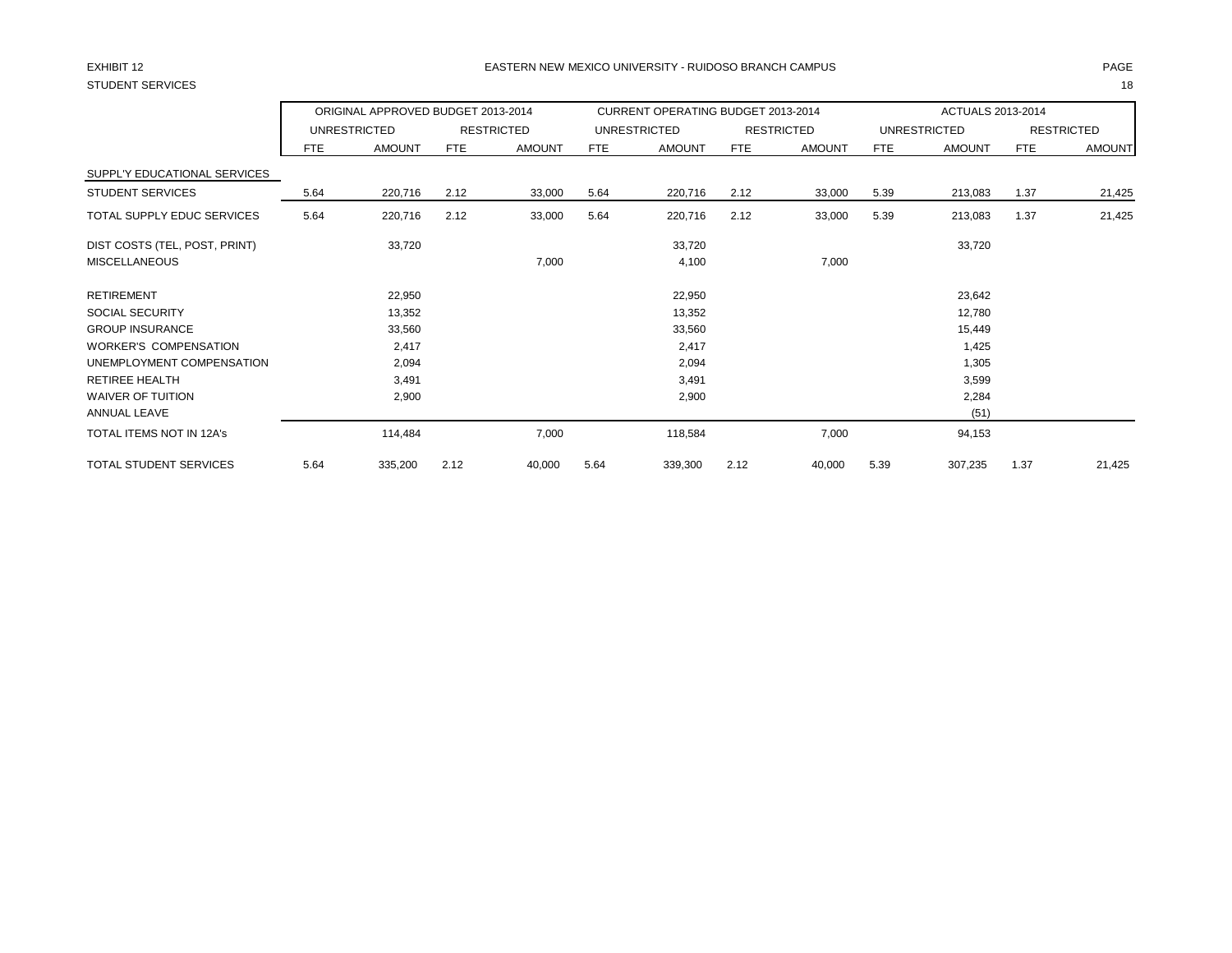# STUDENT SERVICES 19

## EXHIBIT 12A PAGE EASTERN NEW MEXICO UNIVERSITY - RUIDOSO BRANCH CAMPUS

|                                |            | ORIGINAL APPROVED BUDGET 2013-2014 |            |                   |            | CURRENT OPERATING BUDGET 2013-2014 |            |                   |            | ACTUALS 2013-2014   |            |                   |
|--------------------------------|------------|------------------------------------|------------|-------------------|------------|------------------------------------|------------|-------------------|------------|---------------------|------------|-------------------|
|                                |            | <b>UNRESTRICTED</b>                |            | <b>RESTRICTED</b> |            | <b>UNRESTRICTED</b>                |            | <b>RESTRICTED</b> |            | <b>UNRESTRICTED</b> |            | <b>RESTRICTED</b> |
|                                | <b>FTE</b> | <b>AMOUNT</b>                      | <b>FTE</b> | <b>AMOUNT</b>     | <b>FTE</b> | <b>AMOUNT</b>                      | <b>FTE</b> | <b>AMOUNT</b>     | <b>FTE</b> | <b>AMOUNT</b>       | <b>FTE</b> | <b>AMOUNT</b>     |
| <b>STUDENT SERVICES</b>        |            |                                    |            |                   |            |                                    |            |                   |            |                     |            |                   |
| PROFESSIONAL SALARIES          | 4.00       | 150,980                            |            |                   | 4.00       | 150,980                            |            |                   | 4.00       | 155,668             |            |                   |
| <b>FACULTY SALARIES</b>        |            |                                    |            |                   |            |                                    |            |                   |            |                     |            |                   |
| <b>GRAD ASSISTANT SALARIES</b> | 0.00       |                                    |            |                   | 0.00       |                                    |            |                   | 0.00       |                     |            |                   |
| SUPPORT STAFF SALARIES         | 1.00       | 23,546                             |            |                   | 1.00       | 23,546                             |            |                   | 1.00       | 24,290              |            |                   |
| <b>TECHNICIAN SALARIES</b>     |            |                                    |            |                   |            |                                    |            |                   |            |                     |            |                   |
| <b>STUDENT SALARIES</b>        | 0.00       |                                    |            |                   | 0.00       |                                    |            |                   | 0.00       |                     |            |                   |
| OTHER SALARIES                 | 0.00       |                                    |            |                   | 0.00       |                                    |            |                   | 0.00       |                     |            |                   |
| SUPPLIES AND EXPENSE           |            | 33,690                             |            |                   |            | 33,690                             |            |                   |            | 23,124              |            |                   |
| <b>EQUIPMENT</b>               |            |                                    |            |                   |            |                                    |            |                   |            |                     |            |                   |
| TRAVEL                         |            | 2,500                              |            |                   |            | 2,500                              |            |                   |            | 3,917               |            |                   |
| FED. WORK STUDY SAL.           | 0.45       | 7,000                              | 1.35       | 21,000            | 0.45       | 7,000                              | 1.35       | 21,000            | 0.19       | 2,910               | 0.56       | 8,730             |
| STATE WORK STUDY SAL.          | 0.19       | 3,000                              | 0.77       | 12,000            | 0.19       | 3,000                              | 0.77       | 12,000            | 0.20       | 3,174               | 0.81       | 12,695            |
| TOTAL STUDENT SERVICES         | 5.64       | 220,716                            | 2.12       | 33,000            | 5.64       | 220,716                            | 2.12       | 33,000            | 5.39       | 213,083             | 1.37       | 21,425            |
| PROFESSIONAL SALARIES          |            |                                    |            |                   |            |                                    |            |                   |            |                     |            |                   |
| <b>FACULTY SALARIES</b>        |            |                                    |            |                   |            |                                    |            |                   |            |                     |            |                   |
| <b>GRAD ASSISTANT SALARIES</b> | 0.00       |                                    |            |                   | 0.00       |                                    |            |                   | 0.00       |                     |            |                   |
| SUPPORT STAFF SALARIES         |            |                                    |            |                   |            |                                    |            |                   |            |                     |            |                   |
| <b>TECHNICIAN SALARIES</b>     |            |                                    |            |                   |            |                                    |            |                   |            |                     |            |                   |
| <b>STUDENT SALARIES</b>        | 0.00       |                                    |            |                   | 0.00       |                                    |            |                   | 0.00       |                     |            |                   |
| <b>OTHER SALARIES</b>          | 0.00       |                                    |            |                   | 0.00       |                                    |            |                   | 0.00       |                     |            |                   |
| SUPPLIES AND EXPENSE           |            |                                    |            |                   |            |                                    |            |                   |            |                     |            |                   |
| <b>EQUIPMENT</b>               |            |                                    |            |                   |            |                                    |            |                   |            |                     |            |                   |
| <b>TRAVEL</b>                  |            |                                    |            |                   |            |                                    |            |                   |            |                     |            |                   |
| FED. WORK STUDY SAL.           | 0.00       |                                    | 0.00       | 0                 | 0.00       |                                    | 0.00       | 0                 | 0.00       |                     | 0.00       | 0                 |
| STATE WORK STUDY SAL.          | 0.00       |                                    | 0.00       | 0                 | 0.00       |                                    | 0.00       | $\mathsf 0$       | 0.00       |                     | 0.00       | $\mathbf 0$       |
| <b>TOTAL</b>                   | 0.00       | $\mathbf 0$                        | 0.00       | $\mathbf 0$       | 0.00       | $\mathbf 0$                        | 0.00       | $\mathbf 0$       | 0.00       | $\mathsf 0$         | 0.00       | $\mathbf 0$       |
| PROFESSIONAL SALARIES          |            |                                    |            |                   |            |                                    |            |                   |            |                     |            |                   |
| <b>FACULTY SALARIES</b>        |            |                                    |            |                   |            |                                    |            |                   |            |                     |            |                   |
| <b>GRAD ASSISTANT SALARIES</b> | 0.00       |                                    |            |                   | 0.00       |                                    |            |                   | 0.00       |                     |            |                   |
| SUPPORT STAFF SALARIES         |            |                                    |            |                   |            |                                    |            |                   |            |                     |            |                   |
| <b>TECHNICIAN SALARIES</b>     |            |                                    |            |                   |            |                                    |            |                   |            |                     |            |                   |
| <b>STUDENT SALARIES</b>        | 0.00       |                                    |            |                   | 0.00       |                                    |            |                   | 0.00       |                     |            |                   |
| <b>OTHER SALARIES</b>          | 0.00       |                                    |            |                   | 0.00       |                                    |            |                   | 0.00       |                     |            |                   |
| SUPPLIES AND EXPENSE           |            |                                    |            |                   |            |                                    |            |                   |            |                     |            |                   |
| <b>EQUIPMENT</b>               |            |                                    |            |                   |            |                                    |            |                   |            |                     |            |                   |
| <b>TRAVEL</b>                  |            |                                    |            |                   |            |                                    |            |                   |            |                     |            |                   |
| FED. WORK STUDY SAL.           | 0.00       |                                    | 0.00       | $\mathbf 0$       | 0.00       |                                    | 0.00       | 0                 | 0.00       |                     | 0.00       | 0                 |
| STATE WORK STUDY SAL.          | 0.00       |                                    | 0.00       | $\mathbf 0$       | 0.00       |                                    | 0.00       | 0                 | 0.00       |                     | 0.00       | $\mathbf 0$       |

TOTAL 0.00 0 0.00 0 0.00 0 0.00 0 0.00 0 0.00 0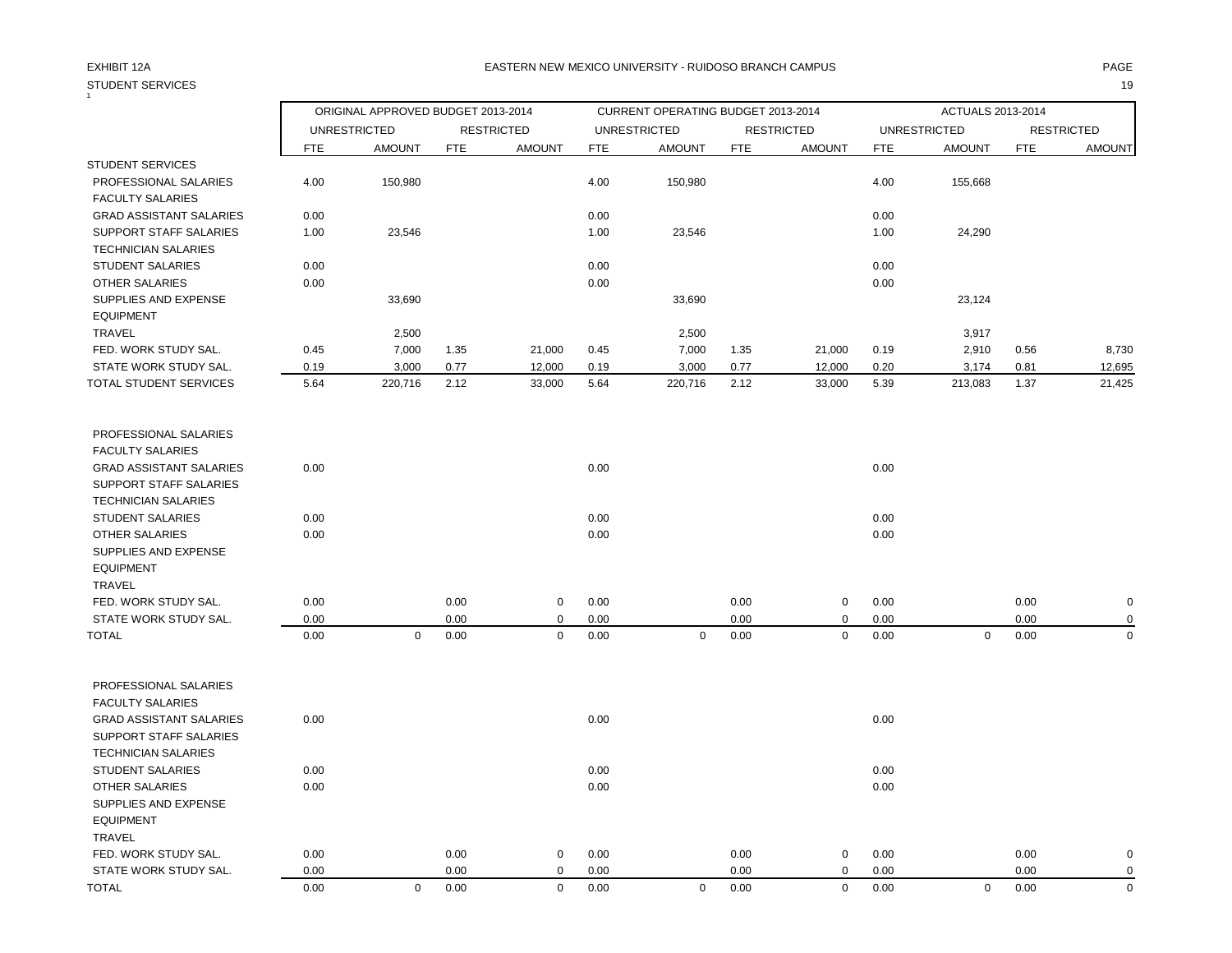# STUDENT SERVICES 20

# EXHIBIT 12A PAGE EASTERN NEW MEXICO UNIVERSITY - RUIDOSO BRANCH CAMPUS

|                                |            | ORIGINAL APPROVED BUDGET 2013-2014 |            |                   |            | CURRENT OPERATING BUDGET 2013-2014 |      |                   |            | ACTUALS 2013-2014 |            |                   |
|--------------------------------|------------|------------------------------------|------------|-------------------|------------|------------------------------------|------|-------------------|------------|-------------------|------------|-------------------|
|                                |            | <b>UNRESTRICTED</b>                |            | <b>RESTRICTED</b> |            | <b>UNRESTRICTED</b>                |      | <b>RESTRICTED</b> |            | UNRESTRICTED      |            | <b>RESTRICTED</b> |
|                                | <b>FTE</b> | <b>AMOUNT</b>                      | <b>FTE</b> | <b>AMOUNT</b>     | <b>FTE</b> | <b>AMOUNT</b>                      | FTE  | <b>AMOUNT</b>     | <b>FTE</b> | <b>AMOUNT</b>     | <b>FTE</b> | <b>AMOUNT</b>     |
| <b>TOTALS EXHIBIT 12A's</b>    |            |                                    |            |                   |            |                                    |      |                   |            |                   |            |                   |
| PROFESSIONAL SALARIES          | 4.00       | 150,980                            |            |                   | 4.00       | 150,980                            |      |                   | 4.00       | 155,668           |            |                   |
| <b>FACULTY SALARIES</b>        |            |                                    |            |                   |            |                                    |      |                   |            |                   |            |                   |
| <b>GRAD ASSISTANT SALARIES</b> |            |                                    |            |                   |            |                                    |      |                   |            |                   |            |                   |
| SUPPORT STAFF SALARIES         | 1.00       | 23,546                             |            |                   | 1.00       | 23,546                             |      |                   | 1.00       | 24,290            |            |                   |
| <b>TECHNICIAN SALARIES</b>     |            |                                    |            |                   |            |                                    |      |                   |            |                   |            |                   |
| <b>STUDENT SALARIES</b>        |            |                                    |            |                   |            |                                    |      |                   |            |                   |            |                   |
| OTHER SALARIES                 |            |                                    |            |                   |            |                                    |      |                   |            |                   |            |                   |
| SUPPLIES AND EXPENSE           |            | 33,690                             |            |                   |            | 33,690                             |      |                   |            | 23,124            |            |                   |
| <b>EQUIPMENT</b>               |            |                                    |            |                   |            |                                    |      |                   |            |                   |            |                   |
| <b>TRAVEL</b>                  |            | 2,500                              |            |                   |            | 2,500                              |      |                   |            | 3,917             |            |                   |
| FED. WORK STUDY SAL.           | 0.45       | 7,000                              | 1.35       | 21,000            | 0.45       | 7,000                              | 1.35 | 21,000            | 0.19       | 2,910             | 0.56       | 8,730             |
| STATE WORK STUDY SAL.          | 0.19       | 3,000                              | 0.77       | 12,000            | 0.19       | 3,000                              | 0.77 | 12,000            | 0.20       | 3,174             | 0.81       | 12,695            |
| <b>TOTAL</b>                   | 5.64       | 220,716                            | 2.12       | 33,000            | 5.64       | 220,716                            | 2.12 | 33,000            | 5.39       | 213,083           | 1.37       | 21,425            |

 PROFESSIONAL SALARIES FACULTY SALARIES GRAD ASSISTANT SALARIES SUPPORT STAFF SALARIES TECHNICIAN SALARIES STUDENT SALARIES OTHER SALARIES SUPPLIES AND EXPENSE EQUIPMENT TRAVEL FED. WORK STUDY SAL. STATE WORK STUDY SAL. TOTAL

 PROFESSIONAL SALARIES FACULTY SALARIES GRAD ASSISTANT SALARIES SUPPORT STAFF SALARIES TECHNICIAN SALARIES STUDENT SALARIES OTHER SALARIES SUPPLIES AND EXPENSE EQUIPMENT TRAVEL FED. WORK STUDY SAL. STATE WORK STUDY SAL. TOTAL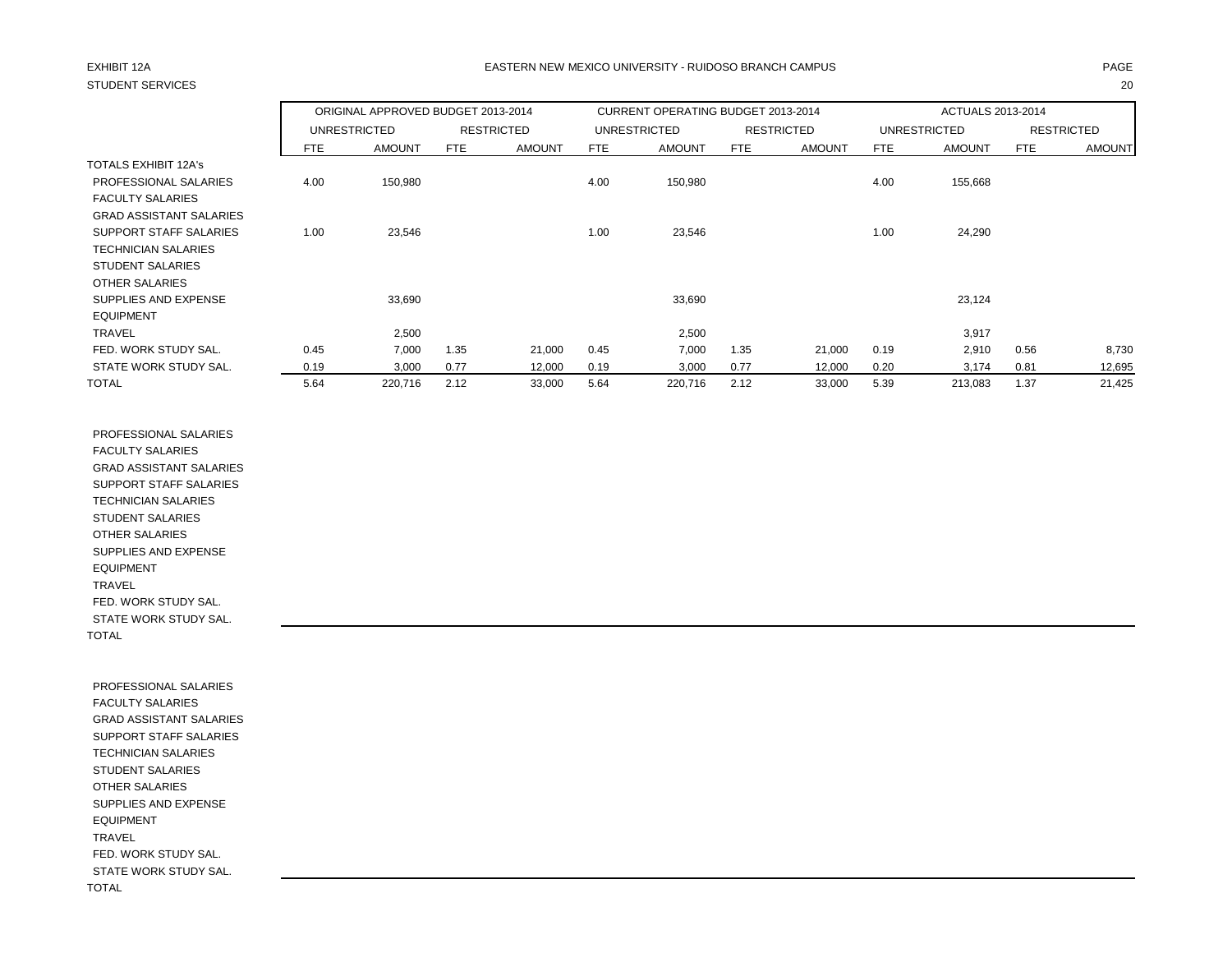# INSTITUTIONAL SUPPORT - PAGE 1 21

## EXHIBIT 13 PAGE EASTERN NEW MEXICO UNIVERSITY - RUIDOSO BRANCH CAMPUS

|                                          |            | ORIGINAL APPROVED BUDGET 2013-2014 |            |                   |            | CURRENT OPERATING BUDGET 2013-2014 |            |                   |            | ACTUALS 2013-2014   |            |                   |
|------------------------------------------|------------|------------------------------------|------------|-------------------|------------|------------------------------------|------------|-------------------|------------|---------------------|------------|-------------------|
|                                          |            | <b>UNRESTRICTED</b>                |            | <b>RESTRICTED</b> |            | <b>UNRESTRICTED</b>                |            | <b>RESTRICTED</b> |            | <b>UNRESTRICTED</b> |            | <b>RESTRICTED</b> |
|                                          | <b>FTE</b> | <b>AMOUNT</b>                      | <b>FTE</b> | <b>AMOUNT</b>     | <b>FTE</b> | <b>AMOUNT</b>                      | <b>FTE</b> | <b>AMOUNT</b>     | <b>FTE</b> | <b>AMOUNT</b>       | <b>FTE</b> | <b>AMOUNT</b>     |
| <b>EXECUTIVE MANAGEMENT</b>              |            |                                    |            |                   |            |                                    |            |                   |            |                     |            |                   |
| PRESIDENT'S OFFICE                       | 2.13       | 185,773                            | 0.38       | 5,850             | 2.13       | 185,773                            | 0.38       | 5,850             | 2.00       | 179,256             |            |                   |
| <b>LEGAL SERVICES</b>                    |            | 5,000                              |            |                   |            | 5,000                              |            |                   |            | 2,325               |            |                   |
| <b>COLLEGE BOARD</b>                     |            | 1,800                              |            |                   |            | 1,800                              |            |                   |            | 1,266               |            |                   |
| <b>TOTAL EXEC MGT</b>                    | 2.13       | 192,573                            | 0.38       | 5,850             | 2.13       | 192,573                            | 0.38       | 5,850             | 2.00       | 182,847             |            |                   |
| <b>FISCAL OPERATIONS</b>                 |            |                                    |            |                   |            |                                    |            |                   |            |                     |            |                   |
| <b>BUSINESS OFFICE</b>                   | 3.00       | 99,812                             |            |                   | 3.00       | 99,812                             |            |                   | 3.00       | 96,453              |            |                   |
| UNCOLLECTIBLE ACCOUNTS                   |            | 30,000                             |            |                   |            | 30,000                             |            |                   |            | 30,458              |            |                   |
| <b>TOTAL FISCAL OPERATIONS</b>           | 3.00       | 129,812                            |            |                   | 3.00       | 129,812                            |            |                   | 3.00       | 126,911             |            |                   |
| LOGISTICAL SERVICES                      |            |                                    |            |                   |            |                                    |            |                   |            |                     |            |                   |
| <b>INFORMATION TECHNOLOGY</b>            | 2.47       | 108,384                            | 0.69       | 10,800            | 2.98       | 116,419                            | 0.69       | 10,800            | 1.77       | 83,084              | 0.06       | 941               |
| TOTAL LOGISTICAL SERVICES                | 2.47       | 108,384                            | 0.69       | 10,800            | 2.98       | 116,419                            | 0.69       | 10,800            | 1.77       | 83,084              | 0.06       | 941               |
| <b>COMMUNITY RELATIONS</b>               |            |                                    |            |                   |            |                                    |            |                   |            |                     |            |                   |
| PUBLIC RELATIONS/MARKETING               | 4.99       | 215,642                            |            |                   | 4.99       | 215,642                            |            |                   | 4.27       | 195,356             |            |                   |
| DEVELOPMENT                              | 0.50       | 29,350                             |            |                   | 0.50       | 29,350                             |            |                   | 0.50       | 26,572              |            |                   |
| TOTAL COMMUNITY RELATIONS                | 5.49       | 244,992                            |            |                   | 5.49       | 244,992                            |            |                   | 4.77       | 221,928             |            |                   |
| DIST COSTS (TEL, POST, PRINT)            |            | 35,406                             |            |                   |            | 35,406                             |            |                   |            | 35,406              |            |                   |
| <b>MISCELLANEOUS</b>                     |            | 18                                 |            | 113,350           |            | 5,083                              |            | 113,350           |            |                     |            |                   |
| OTHER FRINGE                             |            |                                    |            |                   |            |                                    |            |                   |            |                     |            |                   |
| <b>RETIREMENT</b>                        |            | 59,665                             |            |                   |            | 59,665                             |            |                   |            | 58,545              |            |                   |
| <b>SOCIAL SECURITY</b>                   |            | 34,710                             |            |                   |            | 34,710                             |            |                   |            | 31,683              |            |                   |
| <b>GROUP INSURANCE</b>                   |            | 79,594                             |            |                   |            | 79,594                             |            |                   |            | 46,516              |            |                   |
| WORKER'S COMPENSATION                    |            | 6,246                              |            |                   |            | 6,246                              |            |                   |            | 3,999               |            |                   |
| UNEMPLOYMENT COMPENSATION                |            | 5,445                              |            |                   |            | 5,445                              |            |                   |            | 3,301               |            |                   |
| <b>RETIREE HEALTH</b>                    |            | 9,075                              |            |                   |            | 9,075                              |            |                   |            | 8,902               |            |                   |
| <b>WAIVER OF TUITION</b><br>ANNUAL LEAVE |            | 9,680                              |            |                   |            | 9,680                              |            |                   |            | 836<br>(1,678)      |            |                   |
| TOTAL ITEMS NOT IN 13A's                 |            | 239,839                            |            | 113,350           |            | 244,904                            |            | 113,350           |            | 187,512             |            |                   |
| SUPPORT CHARGED TO:                      |            |                                    |            |                   |            |                                    |            |                   |            |                     |            |                   |
| PORTALES MAIN CAMPUS                     |            | 57,000                             |            |                   |            | 57,000                             |            |                   |            | 57,000              |            |                   |
| PORTALES MAIN CAMPUS--ITS                |            | 43,000                             |            |                   |            | 43,000                             |            |                   |            | 43,000              |            |                   |
| <b>TOTAL CHARGES</b>                     |            | 100,000                            |            |                   |            | 100,000                            |            |                   |            | 100,000             |            |                   |
| TOTAL INSTITUTIONAL SUPPORT              | 13.08      | 1,015,600                          | 1.07       | 130,000           | 13.59      | 1,028,700                          | 1.07       | 130,000           | 11.54      | 902,281             | 0.06       | 941               |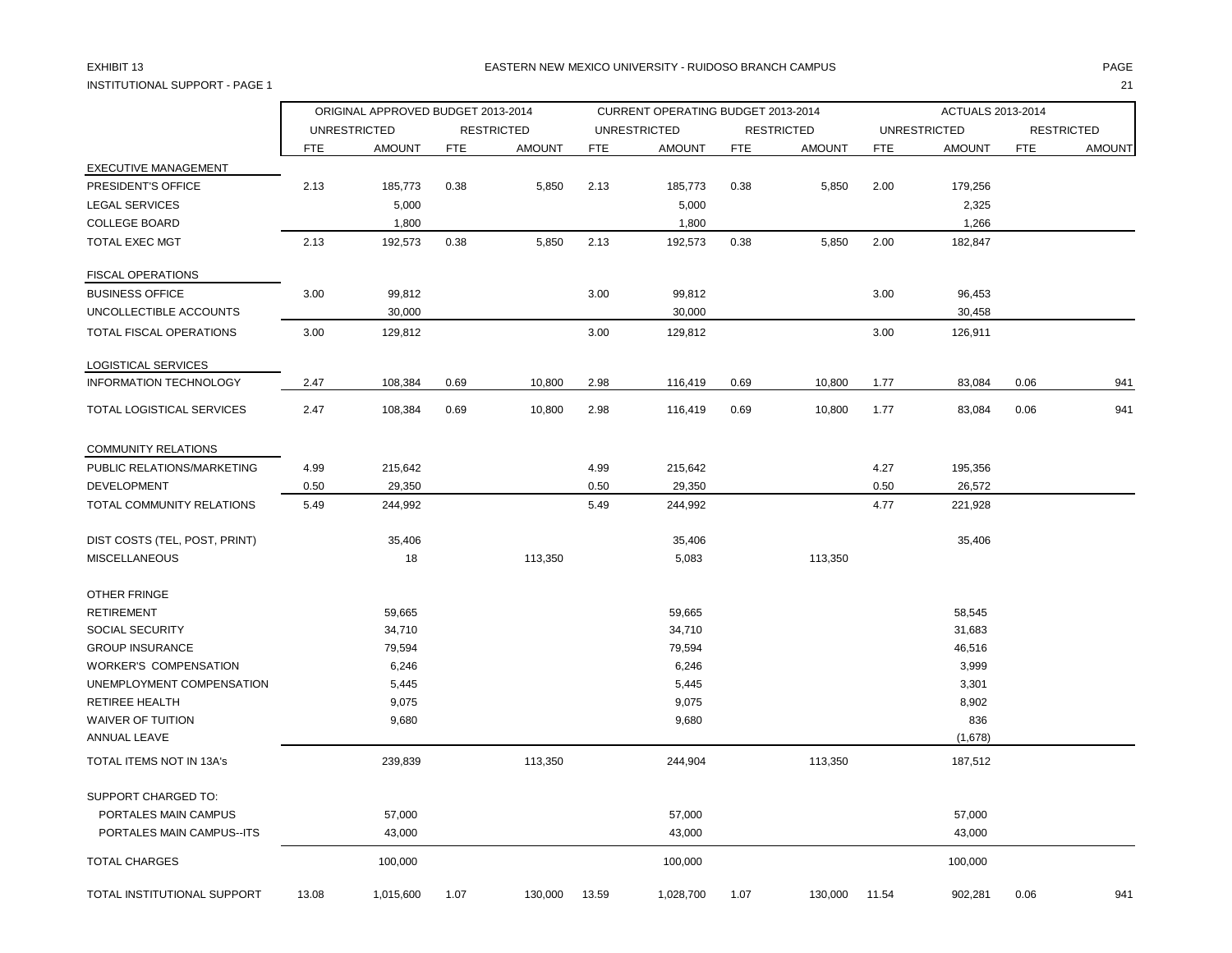# INSTITUTIONAL SUPPORT 22  $\frac{1}{1}$

## EXHIBIT 13A PAGE EASTERN NEW MEXICO UNIVERSITY - RUIDOSO BRANCH CAMPUS

|                                                                 |            | ORIGINAL APPROVED BUDGET 2013-2014 |            |                   |            | CURRENT OPERATING BUDGET 2013-2014 |            |                   |            | ACTUALS 2013-2014   |            |                   |
|-----------------------------------------------------------------|------------|------------------------------------|------------|-------------------|------------|------------------------------------|------------|-------------------|------------|---------------------|------------|-------------------|
|                                                                 |            | <b>UNRESTRICTED</b>                |            | <b>RESTRICTED</b> |            | <b>UNRESTRICTED</b>                |            | <b>RESTRICTED</b> |            | <b>UNRESTRICTED</b> |            | <b>RESTRICTED</b> |
|                                                                 | <b>FTE</b> | <b>AMOUNT</b>                      | <b>FTE</b> | <b>AMOUNT</b>     | <b>FTE</b> | <b>AMOUNT</b>                      | <b>FTE</b> | <b>AMOUNT</b>     | <b>FTE</b> | <b>AMOUNT</b>       | <b>FTE</b> | <b>AMOUNT</b>     |
| PRESIDENT'S OFFICE                                              |            |                                    |            |                   |            |                                    |            |                   |            |                     |            |                   |
| PROFESSIONAL SALARIES                                           | 1.00       | 104,545                            |            |                   | 1.00       | 104,545                            |            |                   | 1.00       | 108,141             |            |                   |
| <b>FACULTY SALARIES</b>                                         |            |                                    |            |                   |            |                                    |            |                   |            |                     |            |                   |
| <b>GRAD ASSISTANT SALARIES</b>                                  | 0.00       |                                    |            |                   | 0.00       |                                    |            |                   | 0.00       |                     |            |                   |
| <b>SUPPORT STAFF SALARIES</b>                                   | 1.00       | 29,623                             |            |                   | 1.00       | 29,623                             |            |                   | 1.00       | 31,156              |            |                   |
| <b>TECHNICIAN SALARIES</b>                                      |            |                                    |            |                   |            |                                    |            |                   |            |                     |            |                   |
| <b>STUDENT SALARIES</b>                                         | 0.00       |                                    |            |                   | 0.00       |                                    |            |                   | 0.00       |                     |            |                   |
| <b>OTHER SALARIES</b>                                           | 0.00       |                                    |            |                   | 0.00       |                                    |            |                   | 0.00       |                     |            |                   |
| SUPPLIES AND EXPENSE                                            |            | 44,155                             |            |                   |            | 44,155                             |            |                   |            | 36,637              |            |                   |
| <b>EQUIPMENT</b>                                                |            |                                    |            |                   |            |                                    |            |                   |            |                     |            |                   |
| TRAVEL                                                          |            | 5,500                              |            |                   |            | 5,500                              |            |                   |            | 3,322               |            |                   |
| FED. WORK STUDY SAL.                                            | 0.13       | 1,950                              | 0.38       | 5,850             | 0.13       | 1,950                              | 0.38       | 5,850             | 0.00       |                     | 0.00       | $\mathbf 0$       |
| STATE WORK STUDY SAL.                                           | 0.00       |                                    | 0.00       | $\mathbf 0$       | 0.00       |                                    | 0.00       | $\mathbf 0$       | 0.00       |                     | 0.00       | $\mathbf 0$       |
| TOTAL PRESIDENT'S OFFICE                                        | 2.13       | 185,773                            | 0.38       | 5,850             | 2.13       | 185,773                            | 0.38       | 5,850             | 2.00       | 179,256             | 0.00       | $\mathbf 0$       |
| <b>BUSINESS OFFICE</b>                                          |            |                                    |            |                   |            |                                    |            |                   |            |                     |            |                   |
| PROFESSIONAL SALARIES                                           | 1.00       | 39,493                             |            |                   | 1.00       | 39,493                             |            |                   | 1.00       | 44,526              |            |                   |
| <b>FACULTY SALARIES</b>                                         |            |                                    |            |                   |            |                                    |            |                   |            |                     |            |                   |
| <b>GRAD ASSISTANT SALARIES</b>                                  | 0.00       |                                    |            |                   | 0.00       |                                    |            |                   | 0.00       |                     |            |                   |
| SUPPORT STAFF SALARIES                                          | 2.00       | 53,664                             |            |                   | 2.00       | 53,664                             |            |                   | 2.00       | 44,538              |            |                   |
| <b>TECHNICIAN SALARIES</b>                                      |            |                                    |            |                   |            |                                    |            |                   |            |                     |            |                   |
| <b>STUDENT SALARIES</b>                                         | 0.00       |                                    |            |                   | 0.00       |                                    |            |                   | 0.00       |                     |            |                   |
| <b>OTHER SALARIES</b>                                           | 0.00       |                                    |            |                   | 0.00       |                                    |            |                   | 0.00       |                     |            |                   |
| SUPPLIES AND EXPENSE                                            |            | 5,870                              |            |                   |            | 5,870                              |            |                   |            | 6,725               |            |                   |
| <b>EQUIPMENT</b>                                                |            |                                    |            |                   |            |                                    |            |                   |            |                     |            |                   |
| TRAVEL                                                          |            | 785                                |            |                   |            | 785                                |            |                   |            | 664                 |            |                   |
| FED. WORK STUDY SAL.                                            | 0.00       |                                    | 0.00       | $\mathbf 0$       | 0.00       |                                    | 0.00       | $\mathbf 0$       | 0.00       |                     | 0.00       | $\mathbf 0$       |
| STATE WORK STUDY SAL.                                           | 0.00       |                                    | 0.00       | 0                 | 0.00       |                                    | 0.00       | 0                 | 0.00       |                     | 0.00       | $\mathbf 0$       |
| TOTAL BUSINESS OFFICE                                           | 3.00       | 99,812                             | 0.00       | $\mathbf 0$       | 3.00       | 99,812                             | 0.00       | $\mathbf 0$       | 3.00       | 96,453              | 0.00       | $\mathbf 0$       |
|                                                                 |            |                                    |            |                   |            |                                    |            |                   |            |                     |            |                   |
| <b>INFORMATION TECHNOLOGY</b>                                   |            |                                    |            |                   |            |                                    |            |                   |            |                     |            |                   |
| PROFESSIONAL SALARIES<br><b>FACULTY SALARIES</b>                | 0.49       | 26,656                             |            |                   | 1.00       | 52,427                             |            |                   | 1.00       | 37,505              |            |                   |
|                                                                 |            |                                    |            |                   |            |                                    |            |                   |            |                     |            |                   |
| <b>GRAD ASSISTANT SALARIES</b><br><b>SUPPORT STAFF SALARIES</b> | 0.00       |                                    |            |                   | 0.00       |                                    |            |                   | 0.00       |                     |            |                   |
|                                                                 |            |                                    |            |                   | 1.00       | 17,250                             |            |                   | 0.00       |                     |            |                   |
| <b>TECHNICIAN SALARIES</b>                                      | 1.75       | 53,628                             |            |                   | 0.75       | 18,642                             |            |                   | 0.75       | 28,596              |            |                   |
| <b>STUDENT SALARIES</b>                                         | 0.00       |                                    |            |                   | 0.00       |                                    |            |                   | 0.00       |                     |            |                   |
| <b>OTHER SALARIES</b>                                           | 0.00       |                                    |            |                   | 0.00       |                                    |            |                   | 0.00       |                     |            |                   |
| SUPPLIES AND EXPENSE                                            |            | 23,750                             |            |                   |            | 23,750                             |            |                   |            | 15,399              |            |                   |
| <b>EQUIPMENT</b>                                                |            |                                    |            |                   |            |                                    |            |                   |            | 1,260               |            |                   |
| <b>TRAVEL</b>                                                   |            | 750                                |            |                   |            | 750                                |            |                   |            | 10                  |            |                   |
| FED. WORK STUDY SAL.                                            | 0.23       | 3,600                              | 0.69       | 10,800            | 0.23       | 3,600                              | 0.69       | 10,800            | 0.02       | 314                 | 0.06       | 941               |
| STATE WORK STUDY SAL.                                           | 0.00       |                                    | 0.00       | $\Omega$          | 0.00       |                                    | 0.00       | $\Omega$          | 0.00       |                     | 0.00       | $\mathbf 0$       |
| TOTAL INFORMATION TECHNOLOGY                                    | 2.47       | 108,384                            | 0.69       | 10,800            | 2.98       | 116,419                            | 0.69       | 10,800            | 1.77       | 83,084              | 0.06       | 941               |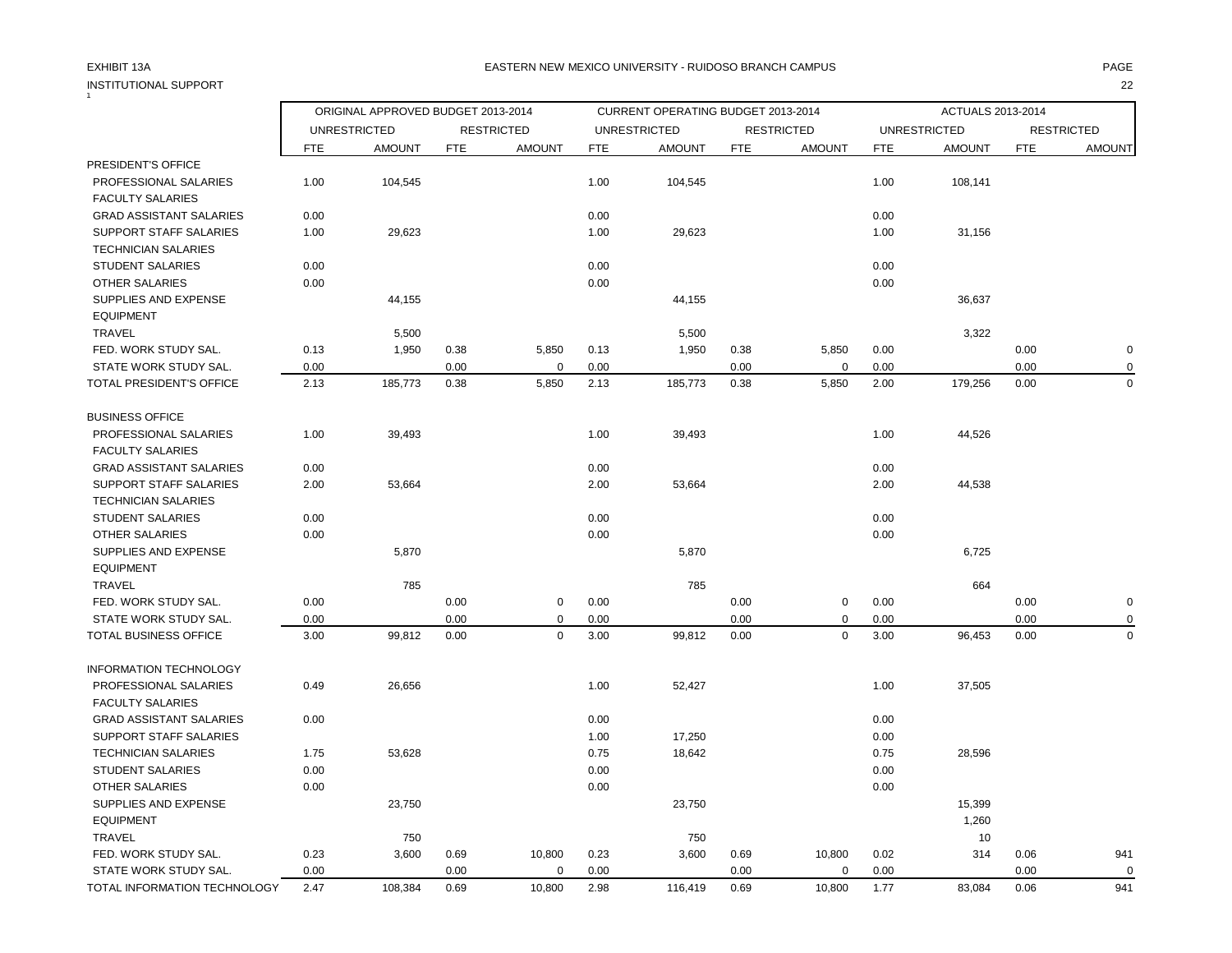| <b>INSTITUTIONAL SUPPORT</b>   |            |                                    |            |                   |            |                                    |            |                   |            |                     |            | 23                |
|--------------------------------|------------|------------------------------------|------------|-------------------|------------|------------------------------------|------------|-------------------|------------|---------------------|------------|-------------------|
|                                |            | ORIGINAL APPROVED BUDGET 2013-2014 |            |                   |            | CURRENT OPERATING BUDGET 2013-2014 |            |                   |            | ACTUALS 2013-2014   |            |                   |
|                                |            | <b>UNRESTRICTED</b>                |            | <b>RESTRICTED</b> |            | <b>UNRESTRICTED</b>                |            | <b>RESTRICTED</b> |            | <b>UNRESTRICTED</b> |            | <b>RESTRICTED</b> |
|                                | <b>FTE</b> | <b>AMOUNT</b>                      | <b>FTE</b> | <b>AMOUNT</b>     | <b>FTE</b> | <b>AMOUNT</b>                      | <b>FTE</b> | <b>AMOUNT</b>     | <b>FTE</b> | <b>AMOUNT</b>       | <b>FTE</b> | <b>AMOUNT</b>     |
| PUBLIC RELATIONS/MARKETING     |            |                                    |            |                   |            |                                    |            |                   |            |                     |            |                   |
| PROFESSIONAL SALARIES          | 2.00       | 71,740                             |            |                   | 2.00       | 71,740                             |            |                   | 2.00       | 73,713              |            |                   |
| <b>FACULTY SALARIES</b>        |            |                                    |            |                   |            |                                    |            |                   |            |                     |            |                   |
| <b>GRAD ASSISTANT SALARIES</b> | 0.00       |                                    |            |                   | 0.00       |                                    |            |                   | 0.00       |                     |            |                   |
| SUPPORT STAFF SALARIES         | 2.00       | 50,379                             |            |                   | 2.00       | 50,379                             |            |                   | 2.00       | 49,682              |            |                   |
| <b>TECHNICIAN SALARIES</b>     | 0.25       | 6,043                              |            |                   | 0.25       | 6,043                              |            |                   | 0.25       | 5,847               |            |                   |
| <b>STUDENT SALARIES</b>        | 0.74       | 11,500                             |            |                   | 0.74       | 11,500                             |            |                   | 0.02       | 293                 |            |                   |
| OTHER SALARIES                 | 0.00       |                                    |            |                   | 0.00       |                                    |            |                   | 0.00       |                     |            |                   |
| SUPPLIES AND EXPENSE           |            | 72,980                             |            |                   |            | 72,980                             |            |                   |            | 63,765              |            |                   |
| <b>EQUIPMENT</b>               |            |                                    |            |                   |            |                                    |            |                   |            |                     |            |                   |
| <b>TRAVEL</b>                  |            | 3,000                              |            |                   |            | 3,000                              |            |                   |            | 2,056               |            |                   |
| FED. WORK STUDY SAL.           | 0.00       |                                    | 0.00       | $\mathbf 0$       | 0.00       |                                    | 0.00       | $\boldsymbol{0}$  | 0.00       |                     | 0.00       | $\pmb{0}$         |
| STATE WORK STUDY SAL.          | 0.00       |                                    | 0.00       | $\mathbf 0$       | 0.00       |                                    | 0.00       | $\mathsf 0$       | 0.00       |                     | 0.00       | $\mathbf 0$       |
| TOTAL PUBLIC REL/MKT           | 4.99       | 215,642                            | 0.00       | $\mathbf 0$       | 4.99       | 215,642                            | 0.00       | $\mathbf 0$       | 4.27       | 195,356             | 0.00       | $\mathbf 0$       |
| UNCOLLECTIBLE ACCOUNTS         |            |                                    |            |                   |            |                                    |            |                   |            |                     |            |                   |
| PROFESSIONAL SALARIES          |            |                                    |            |                   |            |                                    |            |                   |            |                     |            |                   |
| <b>FACULTY SALARIES</b>        |            |                                    |            |                   |            |                                    |            |                   |            |                     |            |                   |
| <b>GRAD ASSISTANT SALARIES</b> | 0.00       |                                    |            |                   | 0.00       |                                    |            |                   | 0.00       |                     |            |                   |
| <b>SUPPORT STAFF SALARIES</b>  |            |                                    |            |                   |            |                                    |            |                   |            |                     |            |                   |
| <b>TECHNICIAN SALARIES</b>     |            |                                    |            |                   |            |                                    |            |                   |            |                     |            |                   |
| <b>STUDENT SALARIES</b>        | 0.00       |                                    |            |                   | 0.00       |                                    |            |                   | 0.00       |                     |            |                   |
| OTHER SALARIES                 | 0.00       |                                    |            |                   | 0.00       |                                    |            |                   | 0.00       |                     |            |                   |
| SUPPLIES AND EXPENSE           |            | 30,000                             |            |                   |            | 30,000                             |            |                   |            | 30,458              |            |                   |
| <b>EQUIPMENT</b>               |            |                                    |            |                   |            |                                    |            |                   |            |                     |            |                   |
| <b>TRAVEL</b>                  |            |                                    |            |                   |            |                                    |            |                   |            |                     |            |                   |
| FED. WORK STUDY SAL.           | 0.00       |                                    | 0.00       | 0                 | 0.00       |                                    | 0.00       | 0                 | 0.00       |                     | 0.00       | $\mathbf 0$       |
| STATE WORK STUDY SAL.          | 0.00       |                                    | 0.00       | $\mathbf 0$       | 0.00       |                                    | 0.00       | $\mathbf 0$       | 0.00       |                     | 0.00       | $\mathbf 0$       |
| TOTAL UNCOLL ACCTS             | 0.00       | 30,000                             | 0.00       | $\mathbf 0$       | 0.00       | 30,000                             | 0.00       | $\mathbf 0$       | 0.00       | 30,458              | 0.00       | $\mathbf 0$       |
| <b>LEGAL SERVICES</b>          |            |                                    |            |                   |            |                                    |            |                   |            |                     |            |                   |
| PROFESSIONAL SALARIES          |            |                                    |            |                   |            |                                    |            |                   |            |                     |            |                   |
| <b>FACULTY SALARIES</b>        |            |                                    |            |                   |            |                                    |            |                   |            |                     |            |                   |
| <b>GRAD ASSISTANT SALARIES</b> | 0.00       |                                    |            |                   | 0.00       |                                    |            |                   | 0.00       |                     |            |                   |
| SUPPORT STAFF SALARIES         |            |                                    |            |                   |            |                                    |            |                   |            |                     |            |                   |
| <b>TECHNICIAN SALARIES</b>     |            |                                    |            |                   |            |                                    |            |                   |            |                     |            |                   |
| <b>STUDENT SALARIES</b>        | 0.00       |                                    |            |                   | 0.00       |                                    |            |                   | 0.00       |                     |            |                   |
| <b>OTHER SALARIES</b>          | 0.00       |                                    |            |                   | 0.00       |                                    |            |                   | 0.00       |                     |            |                   |
| SUPPLIES AND EXPENSE           |            | 5,000                              |            |                   |            | 5,000                              |            |                   |            | 2,325               |            |                   |
| <b>EQUIPMENT</b>               |            |                                    |            |                   |            |                                    |            |                   |            |                     |            |                   |
| <b>TRAVEL</b>                  |            |                                    |            |                   |            |                                    |            |                   |            |                     |            |                   |
| FED. WORK STUDY SAL.           | 0.00       |                                    | 0.00       | $\mathbf 0$       | 0.00       |                                    | 0.00       | 0                 | 0.00       |                     | 0.00       | $\mathbf 0$       |
| STATE WORK STUDY SAL.          | 0.00       |                                    | 0.00       | $\mathbf 0$       | 0.00       |                                    | 0.00       | $\pmb{0}$         | 0.00       |                     | 0.00       | $\mathbf 0$       |
| TOTAL LEGAL SERVICES           | 0.00       | 5,000                              | 0.00       | $\mathbf 0$       | 0.00       | 5,000                              | 0.00       | $\mathbf 0$       | 0.00       | 2,325               | 0.00       | $\mathbf 0$       |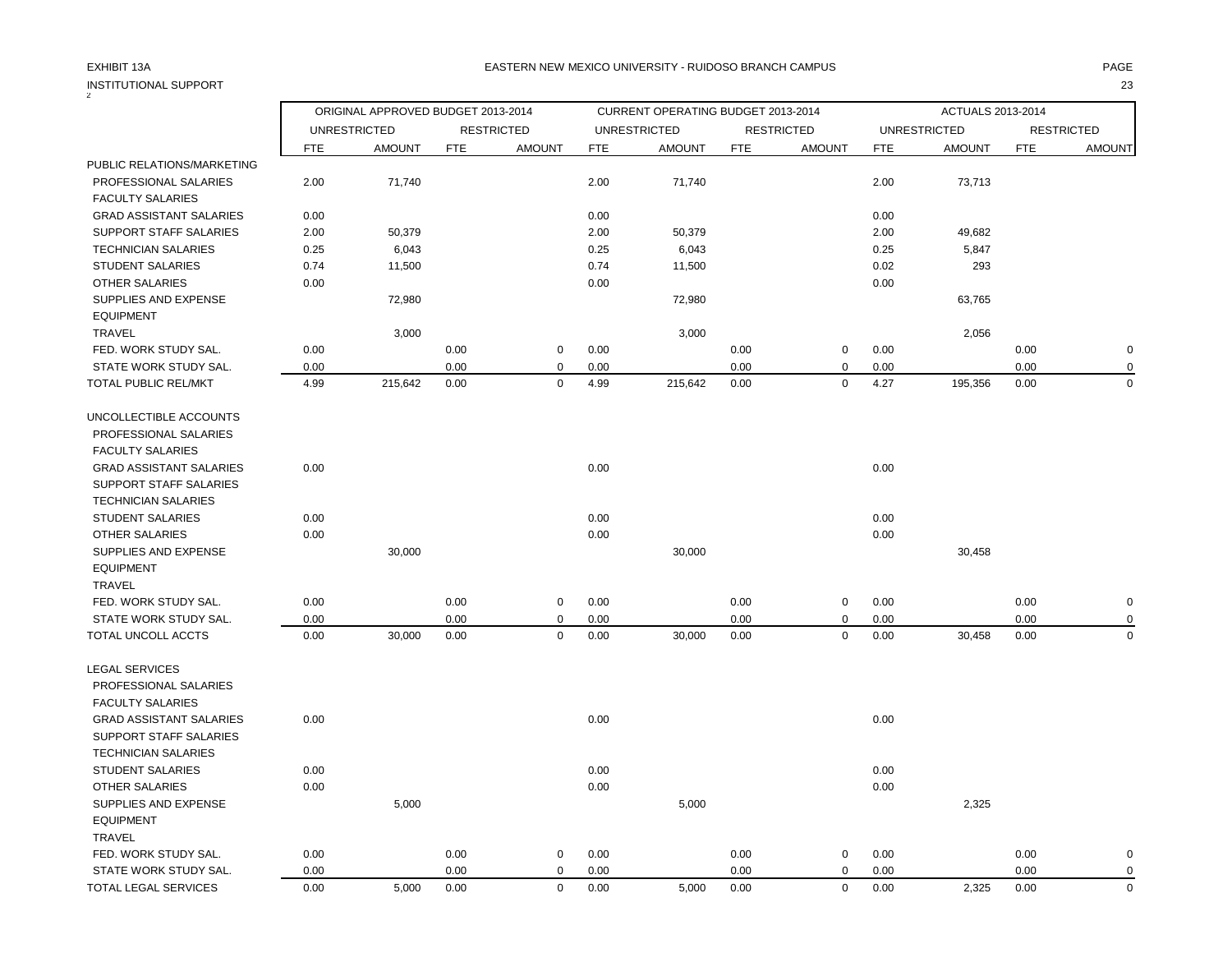### EXHIBIT 13A PAGE EASTERN NEW MEXICO UNIVERSITY - RUIDOSO BRANCH CAMPUS

| <b>INSTITUTIONAL SUPPORT</b>                              |              |                                    |            |                   |              |                                    |            |                   |              |                     |            | 24                |
|-----------------------------------------------------------|--------------|------------------------------------|------------|-------------------|--------------|------------------------------------|------------|-------------------|--------------|---------------------|------------|-------------------|
|                                                           |              | ORIGINAL APPROVED BUDGET 2013-2014 |            |                   |              | CURRENT OPERATING BUDGET 2013-2014 |            |                   |              | ACTUALS 2013-2014   |            |                   |
|                                                           |              | <b>UNRESTRICTED</b>                |            | <b>RESTRICTED</b> |              | <b>UNRESTRICTED</b>                |            | <b>RESTRICTED</b> |              | <b>UNRESTRICTED</b> |            | <b>RESTRICTED</b> |
|                                                           | <b>FTE</b>   | <b>AMOUNT</b>                      | <b>FTE</b> | <b>AMOUNT</b>     | <b>FTE</b>   | <b>AMOUNT</b>                      | <b>FTE</b> | <b>AMOUNT</b>     | <b>FTE</b>   | <b>AMOUNT</b>       | <b>FTE</b> | <b>AMOUNT</b>     |
| <b>COLLEGE BOARD</b>                                      |              |                                    |            |                   |              |                                    |            |                   |              |                     |            |                   |
| PROFESSIONAL SALARIES                                     |              |                                    |            |                   |              |                                    |            |                   |              |                     |            |                   |
| <b>FACULTY SALARIES</b>                                   |              |                                    |            |                   |              |                                    |            |                   |              |                     |            |                   |
| <b>GRAD ASSISTANT SALARIES</b>                            | 0.00         |                                    |            |                   | 0.00         |                                    |            |                   | 0.00         |                     |            |                   |
| SUPPORT STAFF SALARIES                                    |              |                                    |            |                   |              |                                    |            |                   |              |                     |            |                   |
| <b>TECHNICIAN SALARIES</b>                                |              |                                    |            |                   |              |                                    |            |                   |              |                     |            |                   |
| STUDENT SALARIES<br><b>OTHER SALARIES</b>                 | 0.00<br>0.00 |                                    |            |                   | 0.00<br>0.00 |                                    |            |                   | 0.00<br>0.00 |                     |            |                   |
| SUPPLIES AND EXPENSE                                      |              | 1,800                              |            |                   |              | 1,800                              |            |                   |              | 1,266               |            |                   |
| <b>EQUIPMENT</b>                                          |              |                                    |            |                   |              |                                    |            |                   |              |                     |            |                   |
| <b>TRAVEL</b>                                             |              |                                    |            |                   |              |                                    |            |                   |              |                     |            |                   |
| FED. WORK STUDY SAL.                                      | 0.00         |                                    | 0.00       | 0                 | 0.00         |                                    | 0.00       | $\mathbf 0$       | 0.00         |                     | 0.00       | $\mathbf 0$       |
| STATE WORK STUDY SAL.                                     | 0.00         |                                    | 0.00       | $\mathbf 0$       | 0.00         |                                    | 0.00       | $\mathbf 0$       | 0.00         |                     | 0.00       | $\mathbf 0$       |
| TOTAL COLLEGE BOARD                                       | 0.00         | 1,800                              | 0.00       | $\mathbf 0$       | 0.00         | 1,800                              | 0.00       | $\mathbf 0$       | 0.00         | 1,266               | 0.00       | 0                 |
| <b>DEVELOPMENT</b>                                        |              |                                    |            |                   |              |                                    |            |                   |              |                     |            |                   |
| PROFESSIONAL SALARIES                                     | 0.50         | 24,000                             |            |                   | 0.50         | 24,000                             |            |                   | 0.50         | 24,092              |            |                   |
| <b>FACULTY SALARIES</b><br><b>GRAD ASSISTANT SALARIES</b> | 0.00         |                                    |            |                   | 0.00         |                                    |            |                   | 0.00         |                     |            |                   |
| SUPPORT STAFF SALARIES                                    |              |                                    |            |                   |              |                                    |            |                   |              |                     |            |                   |
| <b>TECHNICIAN SALARIES</b>                                |              |                                    |            |                   |              |                                    |            |                   |              |                     |            |                   |
| <b>STUDENT SALARIES</b>                                   | 0.00         |                                    |            |                   | 0.00         |                                    |            |                   | 0.00         |                     |            |                   |
| <b>OTHER SALARIES</b>                                     | 0.00         |                                    |            |                   | 0.00         |                                    |            |                   | 0.00         |                     |            |                   |
| SUPPLIES AND EXPENSE                                      |              | 3,350                              |            |                   |              | 3,350                              |            |                   |              | 1,506               |            |                   |
| <b>EQUIPMENT</b>                                          |              |                                    |            |                   |              |                                    |            |                   |              | 874                 |            |                   |
| <b>TRAVEL</b>                                             |              | 2,000                              |            |                   |              | 2,000                              |            |                   |              | 100                 |            |                   |
| FED. WORK STUDY SAL.                                      | 0.00         |                                    | 0.00       | 0                 | 0.00         |                                    | 0.00       | $\mathbf 0$       | 0.00         |                     | 0.00       | $\mathbf 0$       |
| STATE WORK STUDY SAL.                                     | 0.00         |                                    | 0.00       | $\mathbf 0$       | 0.00         |                                    | 0.00       | $\mathbf 0$       | 0.00         |                     | 0.00       | 0                 |
| TOTAL DEVELOPMENT                                         | 0.50         | 29,350                             | 0.00       | $\mathbf 0$       | 0.50         | 29,350                             | 0.00       | $\mathbf 0$       | 0.50         | 26,572              | 0.00       | $\mathbf 0$       |
| PROFESSIONAL SALARIES                                     |              |                                    |            |                   |              |                                    |            |                   |              |                     |            |                   |
| <b>FACULTY SALARIES</b>                                   |              |                                    |            |                   |              |                                    |            |                   |              |                     |            |                   |
| <b>GRAD ASSISTANT SALARIES</b>                            | 0.00         |                                    |            |                   | 0.00         |                                    |            |                   | 0.00         |                     |            |                   |
| SUPPORT STAFF SALARIES                                    |              |                                    |            |                   |              |                                    |            |                   |              |                     |            |                   |
| <b>TECHNICIAN SALARIES</b>                                |              |                                    |            |                   |              |                                    |            |                   |              |                     |            |                   |
| <b>STUDENT SALARIES</b>                                   | 0.00         |                                    |            |                   | 0.00         |                                    |            |                   | 0.00         |                     |            |                   |
| OTHER SALARIES                                            | 0.00         |                                    |            |                   | 0.00         |                                    |            |                   | 0.00         |                     |            |                   |
| SUPPLIES AND EXPENSE                                      |              |                                    |            |                   |              |                                    |            |                   |              |                     |            |                   |
| <b>EQUIPMENT</b><br>TRAVEL                                |              |                                    |            |                   |              |                                    |            |                   |              |                     |            |                   |
| FED. WORK STUDY SAL.                                      | 0.00         |                                    | 0.00       | $\pmb{0}$         | 0.00         |                                    | 0.00       | $\pmb{0}$         | 0.00         |                     | 0.00       | $\pmb{0}$         |
| STATE WORK STUDY SAL.                                     | 0.00         |                                    | 0.00       | $\mathbf 0$       | 0.00         |                                    | 0.00       | $\mathbf 0$       | 0.00         |                     | 0.00       | $\mathbf 0$       |
|                                                           |              |                                    |            |                   |              |                                    |            |                   |              |                     |            |                   |

TOTAL 0.00 0 0.00 0 0.00 0 0.00 0 0.00 0 0.00 0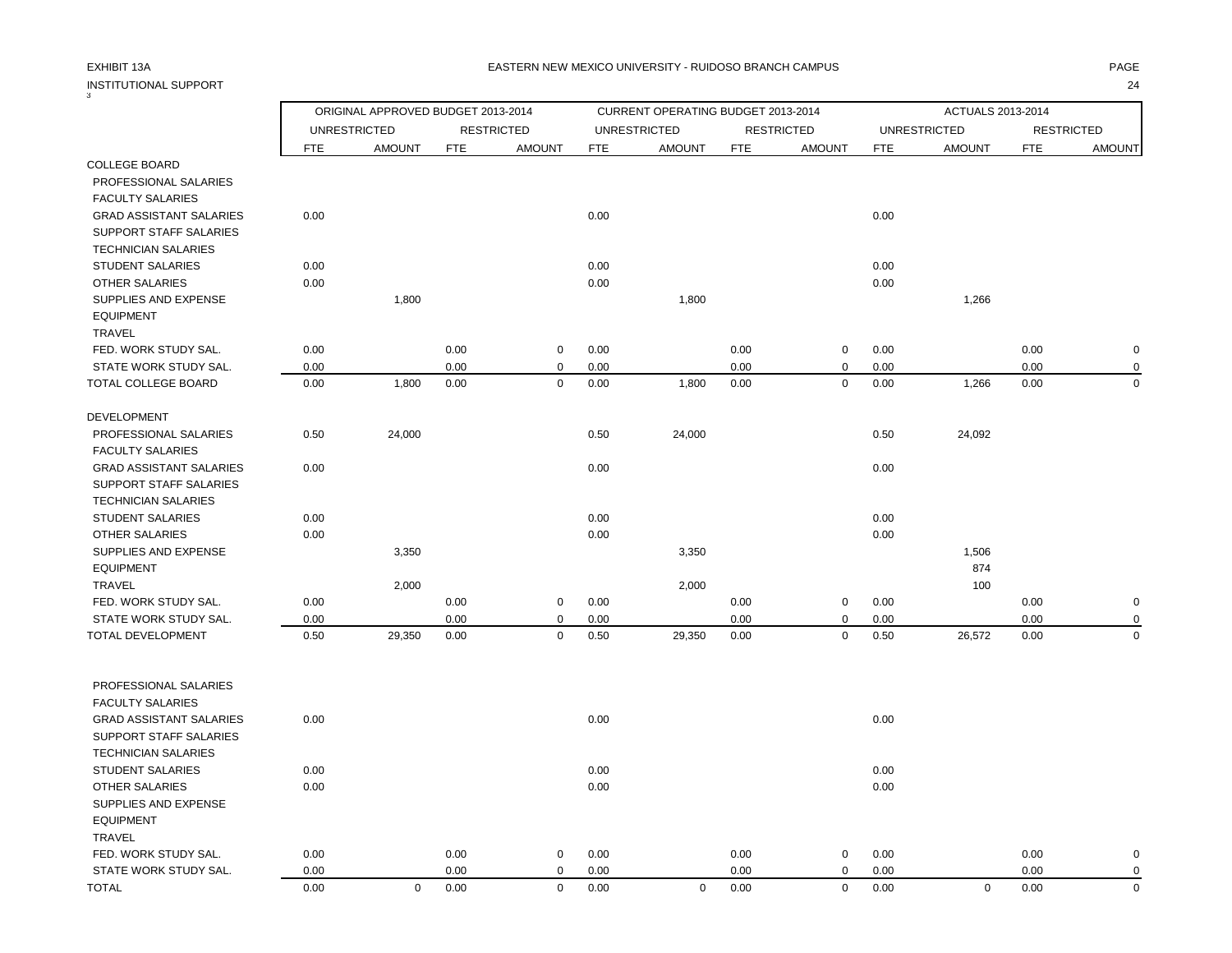# INSTITUTIONAL SUPPORT 25

## EXHIBIT 13A PAGE EASTERN NEW MEXICO UNIVERSITY - RUIDOSO BRANCH CAMPUS

|                                | ORIGINAL APPROVED BUDGET 2013-2014<br>UNRESTRICTED<br><b>RESTRICTED</b> |               |      |               | <b>CURRENT OPERATING BUDGET 2013-2014</b> |                     |      |                   | ACTUALS 2013-2014 |               |      |                   |
|--------------------------------|-------------------------------------------------------------------------|---------------|------|---------------|-------------------------------------------|---------------------|------|-------------------|-------------------|---------------|------|-------------------|
|                                |                                                                         |               |      |               |                                           | <b>UNRESTRICTED</b> |      | <b>RESTRICTED</b> |                   | UNRESTRICTED  |      | <b>RESTRICTED</b> |
|                                | FTE.                                                                    | <b>AMOUNT</b> | FTE  | <b>AMOUNT</b> | FTE                                       | <b>AMOUNT</b>       | FTE  | <b>AMOUNT</b>     | FTE               | <b>AMOUNT</b> | FTE  | <b>AMOUNT</b>     |
| <b>TOTALS EXHIBIT 13A's</b>    |                                                                         |               |      |               |                                           |                     |      |                   |                   |               |      |                   |
| PROFESSIONAL SALARIES          | 4.99                                                                    | 266,434       |      |               | 5.50                                      | 292,205             |      |                   | 5.50              | 287,977       |      |                   |
| <b>FACULTY SALARIES</b>        |                                                                         |               |      |               |                                           |                     |      |                   |                   |               |      |                   |
| <b>GRAD ASSISTANT SALARIES</b> |                                                                         |               |      |               |                                           |                     |      |                   |                   |               |      |                   |
| SUPPORT STAFF SALARIES         | 5.00                                                                    | 133,666       |      |               | 6.00                                      | 150,916             |      |                   | 5.00              | 125,376       |      |                   |
| <b>TECHNICIAN SALARIES</b>     | 2.00                                                                    | 59,671        |      |               | 1.00                                      | 24,685              |      |                   | 1.00              | 34,443        |      |                   |
| <b>STUDENT SALARIES</b>        | 0.74                                                                    | 11,500        |      |               | 0.74                                      | 11,500              |      |                   | 0.02              | 293           |      |                   |
| <b>OTHER SALARIES</b>          |                                                                         |               |      |               |                                           |                     |      |                   |                   |               |      |                   |
| SUPPLIES AND EXPENSE           |                                                                         | 186,905       |      |               |                                           | 186,905             |      |                   |                   | 158,081       |      |                   |
| <b>EQUIPMENT</b>               |                                                                         |               |      |               |                                           |                     |      |                   |                   | 2,134         |      |                   |
| <b>TRAVEL</b>                  |                                                                         | 12,035        |      |               |                                           | 12,035              |      |                   |                   | 6,152         |      |                   |
| FED. WORK STUDY SAL.           | 0.36                                                                    | 5,550         | 1.07 | 16,650        | 0.36                                      | 5,550               | 1.07 | 16,650            | 0.02              | 314           | 0.06 | 941               |
| STATE WORK STUDY SAL.          |                                                                         |               |      |               |                                           |                     |      |                   |                   |               |      |                   |
| <b>TOTAL</b>                   | 13.08                                                                   | 675,761       | 1.07 | 16,650        | 13.59                                     | 683,796             | 1.07 | 16,650            | 11.54             | 614,769       | 0.06 | 941               |

 PROFESSIONAL SALARIES FACULTY SALARIES GRAD ASSISTANT SALARIES SUPPORT STAFF SALARIES TECHNICIAN SALARIES STUDENT SALARIES OTHER SALARIES SUPPLIES AND EXPENSE EQUIPMENT TRAVEL FED. WORK STUDY SAL. STATE WORK STUDY SAL. TOTAL

 PROFESSIONAL SALARIES FACULTY SALARIES GRAD ASSISTANT SALARIES SUPPORT STAFF SALARIES TECHNICIAN SALARIES STUDENT SALARIES OTHER SALARIES SUPPLIES AND EXPENSE EQUIPMENT TRAVEL FED. WORK STUDY SAL. STATE WORK STUDY SAL. TOTAL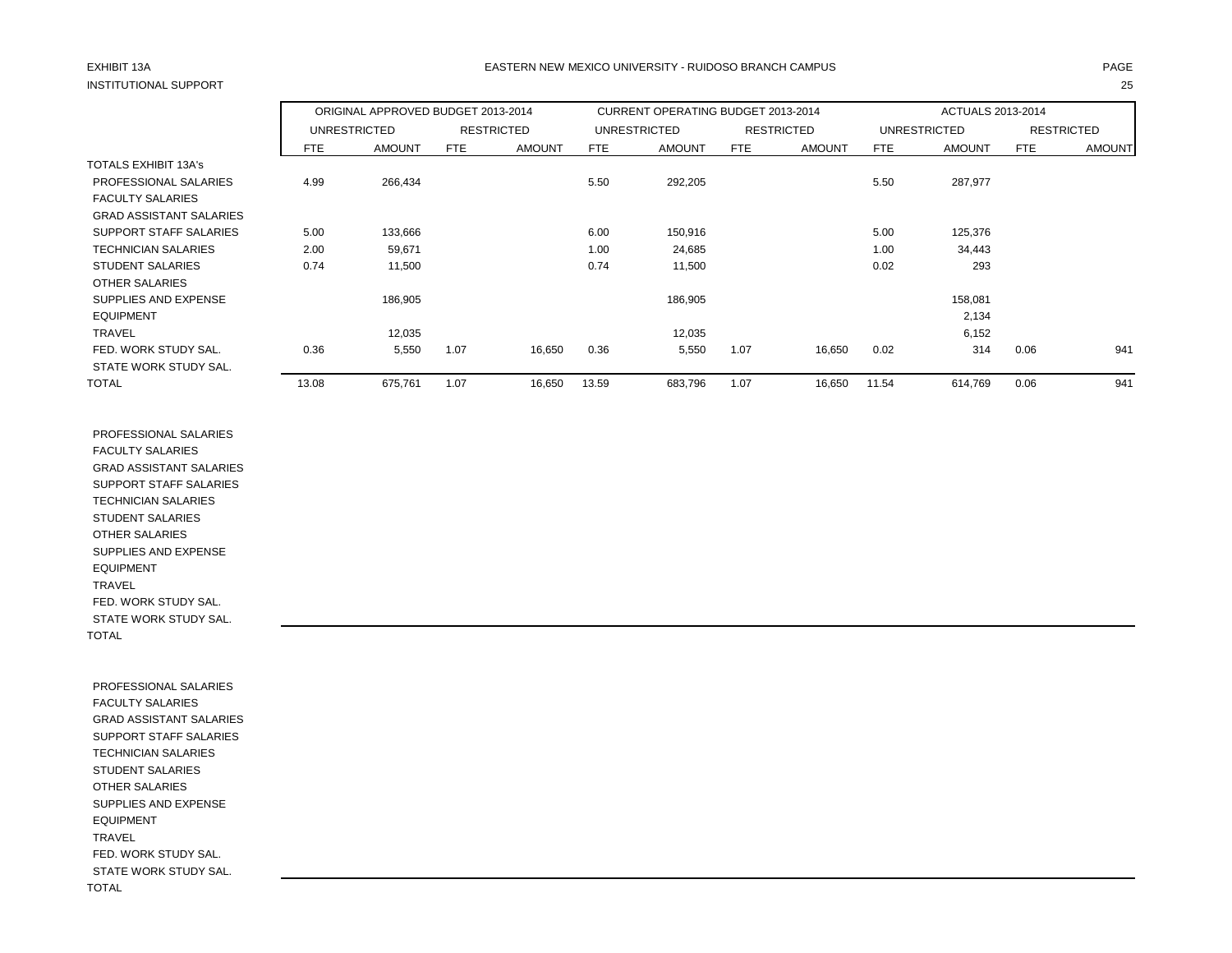# OPERATION AND MAINTENANCE OF PLANT 26

## EXHIBIT 14 PAGE EASTERN NEW MEXICO UNIVERSITY - RUIDOSO BRANCH CAMPUS

|                                 |            | ORIGINAL APPROVED BUDGET 2013-2014 |            |                   |            | CURRENT OPERATING BUDGET 2013-2014 |            |                   |            | ACTUALS 2013-2014   |            |                   |
|---------------------------------|------------|------------------------------------|------------|-------------------|------------|------------------------------------|------------|-------------------|------------|---------------------|------------|-------------------|
|                                 |            | <b>UNRESTRICTED</b>                |            | <b>RESTRICTED</b> |            | <b>UNRESTRICTED</b>                |            | <b>RESTRICTED</b> |            | <b>UNRESTRICTED</b> |            | <b>RESTRICTED</b> |
| PLANT OPERATIONS & MAIN         | <b>FTE</b> | <b>AMOUNT</b>                      | <b>FTE</b> | <b>AMOUNT</b>     | <b>FTE</b> | <b>AMOUNT</b>                      | <b>FTE</b> | <b>AMOUNT</b>     | <b>FTE</b> | <b>AMOUNT</b>       | <b>FTE</b> | <b>AMOUNT</b>     |
| PHYSICAL PLANT SERVICES         | 4.50       | 157,934                            |            |                   | 4.50       | 157,934                            |            |                   | 4.00       | 133,214             |            |                   |
| WHITE MOUNTAIN ANNEX            |            | 12,500                             |            |                   |            | 12,500                             |            |                   |            | 2,132               |            |                   |
| TOTAL PLANT OPER & MAIN         | 4.50       | 170,434                            |            |                   | 4.50       | 170,434                            |            |                   | 4.00       | 135,346             |            |                   |
| DIST COSTS (TEL, POST, PRINT)   |            | 1,686                              |            |                   |            | 1,686                              |            |                   |            | 1,686               |            |                   |
| <b>MISCELLANEOUS</b>            |            |                                    |            | 5,000             |            | 2,100                              |            | 5,000             |            |                     |            |                   |
| <b>RETIREMENT</b>               |            | 15,767                             |            |                   |            | 15,767                             |            |                   |            | 14,030              |            |                   |
| SOCIAL SECURITY                 |            | 9,173                              |            |                   |            | 9,173                              |            |                   |            | 7,268               |            |                   |
| <b>GROUP INSURANCE</b>          |            | 22,032                             |            |                   |            | 22,032                             |            |                   |            | 24,294              |            |                   |
| <b>WORKER'S COMPENSATION</b>    |            | 1,571                              |            |                   |            | 1,571                              |            |                   |            | 821                 |            |                   |
| UNEMPLOYMENT COMPENSATION       |            | 1,439                              |            |                   |            | 1,439                              |            |                   |            | 786                 |            |                   |
| <b>RETIREE HEALTH</b>           |            | 2,398                              |            |                   |            | 2,398                              |            |                   |            | 2,129               |            |                   |
| <b>WAIVER OF TUITION</b>        |            | 600                                |            |                   |            | 600                                |            |                   |            | 361                 |            |                   |
| <b>ANNUAL LEAVE</b>             |            |                                    |            |                   |            |                                    |            |                   |            | 2,004               |            |                   |
| <b>FUEL</b>                     |            | 17,000                             |            |                   |            | 17,000                             |            |                   |            | 7,276               |            |                   |
| <b>ELECTRICITY</b>              |            | 67,000                             |            |                   |            | 67,000                             |            |                   |            | 46,371              |            |                   |
| WATER                           |            | 8,000                              |            |                   |            | 8,000                              |            |                   |            | 9,564               |            |                   |
| <b>SEWER</b>                    |            | 600                                |            |                   |            | 600                                |            |                   |            | 291                 |            |                   |
| <b>GARBAGE DISPOSAL</b>         |            | 500                                |            |                   |            | 500                                |            |                   |            | 245                 |            |                   |
| <b>INSURANCE--RISK MGT</b>      |            | 15,500                             |            |                   |            | 15,500                             |            |                   |            | 5,813               |            |                   |
| <b>TOTAL ITEMS NOT IN 14A's</b> |            | 163,266                            |            | 5,000             |            | 165,366                            |            | 5,000             |            | 122,939             |            |                   |
| <b>TOTAL PLANT O &amp; M</b>    | 4.50       | 333,700                            |            | 5,000             | 4.50       | 335,800                            |            | 5,000             | 4.00       | 258,285             |            |                   |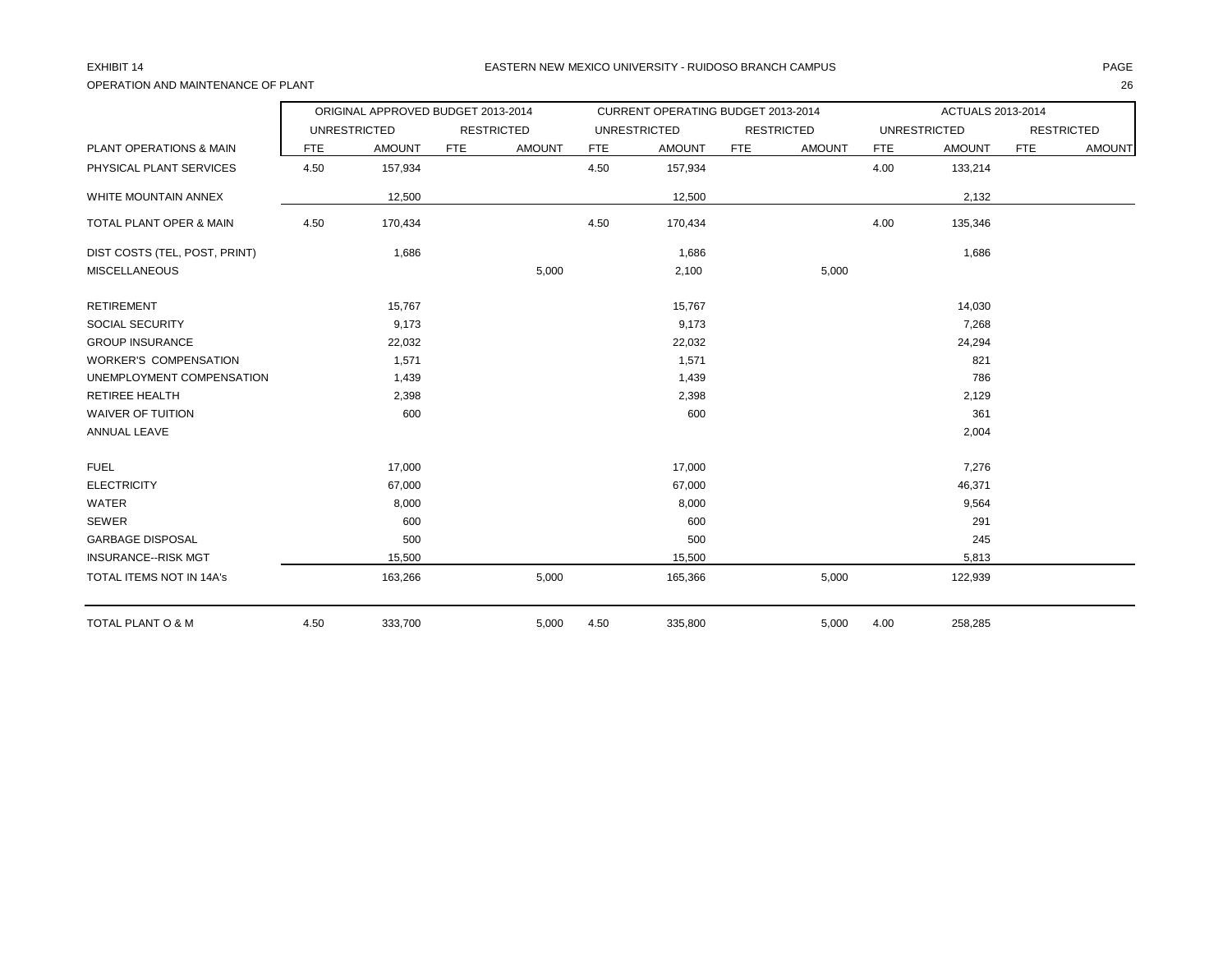# OPERATION & MAINTENANCE OF PLANT 27  $\tilde{1}$

## EXHIBIT 14A PAGE EASTERN NEW MEXICO UNIVERSITY - RUIDOSO BRANCH CAMPUS

|                                |            | ORIGINAL APPROVED BUDGET 2013-2014 |            |                   |            | CURRENT OPERATING BUDGET 2013-2014 |            |                   |            | ACTUALS 2013-2014   |            |                   |
|--------------------------------|------------|------------------------------------|------------|-------------------|------------|------------------------------------|------------|-------------------|------------|---------------------|------------|-------------------|
|                                |            | <b>UNRESTRICTED</b>                |            | <b>RESTRICTED</b> |            | <b>UNRESTRICTED</b>                |            | <b>RESTRICTED</b> |            | <b>UNRESTRICTED</b> |            | <b>RESTRICTED</b> |
|                                | <b>FTE</b> | <b>AMOUNT</b>                      | <b>FTE</b> | <b>AMOUNT</b>     | <b>FTE</b> | <b>AMOUNT</b>                      | <b>FTE</b> | <b>AMOUNT</b>     | <b>FTE</b> | <b>AMOUNT</b>       | <b>FTE</b> | <b>AMOUNT</b>     |
| PHYSICAL PLANT SERVICES        |            |                                    |            |                   |            |                                    |            |                   |            |                     |            |                   |
| PROFESSIONAL SALARIES          | 1.00       | 40,138                             |            |                   | 1.00       | 40,138                             |            |                   | 1.00       | 41,231              |            |                   |
| <b>FACULTY SALARIES</b>        |            |                                    |            |                   |            |                                    |            |                   |            |                     |            |                   |
| <b>GRAD ASSISTANT SALARIES</b> | 0.00       |                                    |            |                   | 0.00       |                                    |            |                   |            |                     |            |                   |
| SUPPORT STAFF SALARIES         | 0.50       | 9,396                              |            |                   | 0.50       | 9,396                              |            |                   | 0.00       |                     |            |                   |
| <b>TECHNICIAN SALARIES</b>     | 3.00       | 70,370                             |            |                   | 3.00       | 70,370                             |            |                   | 3.00       | 64,457              |            |                   |
| <b>STUDENT SALARIES</b>        | 0.00       |                                    |            |                   | 0.00       |                                    |            |                   |            |                     |            |                   |
| <b>OTHER SALARIES</b>          | 0.00       |                                    |            |                   | 0.00       |                                    |            |                   | 0.00       |                     |            |                   |
| SUPPLIES AND EXPENSE           |            | 37,530                             |            |                   |            | 37,530                             |            |                   |            | 21,066              |            |                   |
| <b>EQUIPMENT</b>               |            |                                    |            |                   |            |                                    |            |                   |            | 6,165               |            |                   |
| TRAVEL                         |            | 500                                |            |                   |            | 500                                |            |                   |            | 295                 |            |                   |
| FED. WORK STUDY SAL.           | 0.00       |                                    | 0.00       | $\mathbf 0$       | 0.00       |                                    | 0.00       | 0                 | 0.00       |                     | 0.00       | $\pmb{0}$         |
| STATE WORK STUDY SAL.          | 0.00       |                                    | 0.00       | $\mathbf 0$       | 0.00       |                                    | 0.00       | $\mathbf 0$       | 0.00       |                     | 0.00       | $\mathbf 0$       |
| TOTAL PHY PLNT SERVICES        | 4.50       | 157,934                            | 0.00       | $\mathbf 0$       | 4.50       | 157,934                            | 0.00       | $\mathsf 0$       | 4.00       | 133,214             | 0.00       | $\mathbf 0$       |
| WHITE MOUNTAIN ANNEX           |            |                                    |            |                   |            |                                    |            |                   |            |                     |            |                   |
| PROFESSIONAL SALARIES          |            |                                    |            |                   |            |                                    |            |                   |            |                     |            |                   |
| <b>FACULTY SALARIES</b>        |            |                                    |            |                   |            |                                    |            |                   |            |                     |            |                   |
| <b>GRAD ASSISTANT SALARIES</b> | 0.00       |                                    |            |                   | 0.00       |                                    |            |                   | 0.00       |                     |            |                   |
| SUPPORT STAFF SALARIES         |            |                                    |            |                   |            |                                    |            |                   |            |                     |            |                   |
| <b>TECHNICIAN SALARIES</b>     |            |                                    |            |                   |            |                                    |            |                   |            |                     |            |                   |
| <b>STUDENT SALARIES</b>        | 0.00       |                                    |            |                   | 0.00       |                                    |            |                   | 0.00       |                     |            |                   |
| <b>OTHER SALARIES</b>          | 0.00       |                                    |            |                   | 0.00       |                                    |            |                   | 0.00       |                     |            |                   |
| SUPPLIES AND EXPENSE           |            | 12,500                             |            |                   |            | 12,500                             |            |                   |            | 2,132               |            |                   |
| <b>EQUIPMENT</b>               |            |                                    |            |                   |            |                                    |            |                   |            |                     |            |                   |
| <b>TRAVEL</b>                  |            |                                    |            |                   |            |                                    |            |                   |            |                     |            |                   |
| FED. WORK STUDY SAL.           | 0.00       |                                    | 0.00       | $\mathbf 0$       | 0.00       |                                    | 0.00       | 0                 | 0.00       |                     | 0.00       | $\pmb{0}$         |
| STATE WORK STUDY SAL.          | 0.00       |                                    | 0.00       | $\mathbf 0$       | 0.00       |                                    | 0.00       | 0                 | 0.00       |                     | 0.00       | 0                 |
| TOTAL WHITE MOUNT ANNEX        | 0.00       | 12,500                             | 0.00       | $\mathbf 0$       | 0.00       | 12,500                             | 0.00       | $\mathbf 0$       | 0.00       | 2,132               | 0.00       | $\mathbf 0$       |
|                                |            |                                    |            |                   |            |                                    |            |                   |            |                     |            |                   |
| PROFESSIONAL SALARIES          |            |                                    |            |                   |            |                                    |            |                   |            |                     |            |                   |
| <b>FACULTY SALARIES</b>        |            |                                    |            |                   |            |                                    |            |                   |            |                     |            |                   |
| <b>GRAD ASSISTANT SALARIES</b> | 0.00       |                                    |            |                   | 0.00       |                                    |            |                   | 0.00       |                     |            |                   |
| SUPPORT STAFF SALARIES         |            |                                    |            |                   |            |                                    |            |                   |            |                     |            |                   |
| <b>TECHNICIAN SALARIES</b>     |            |                                    |            |                   |            |                                    |            |                   |            |                     |            |                   |
| <b>STUDENT SALARIES</b>        | 0.00       |                                    |            |                   | 0.00       |                                    |            |                   | 0.00       |                     |            |                   |
| <b>OTHER SALARIES</b>          | 0.00       |                                    |            |                   | 0.00       |                                    |            |                   | 0.00       |                     |            |                   |
| SUPPLIES AND EXPENSE           |            |                                    |            |                   |            |                                    |            |                   |            |                     |            |                   |
| <b>EQUIPMENT</b>               |            |                                    |            |                   |            |                                    |            |                   |            |                     |            |                   |
| <b>TRAVEL</b>                  |            |                                    |            |                   |            |                                    |            |                   |            |                     |            |                   |
| FED. WORK STUDY SAL.           | 0.00       |                                    | 0.00       | $\mathbf 0$       | 0.00       |                                    | 0.00       | 0                 | 0.00       |                     | 0.00       | $\mathbf 0$       |
| STATE WORK STUDY SAL.          | 0.00       |                                    | 0.00       | 0                 | 0.00       |                                    | 0.00       | 0                 | 0.00       |                     | 0.00       | 0                 |
| <b>TOTAL</b>                   | 0.00       | $\mathbf 0$                        | 0.00       | $\Omega$          | 0.00       | $\Omega$                           | 0.00       | $\mathbf 0$       | 0.00       | $\mathbf 0$         | 0.00       | $\mathbf 0$       |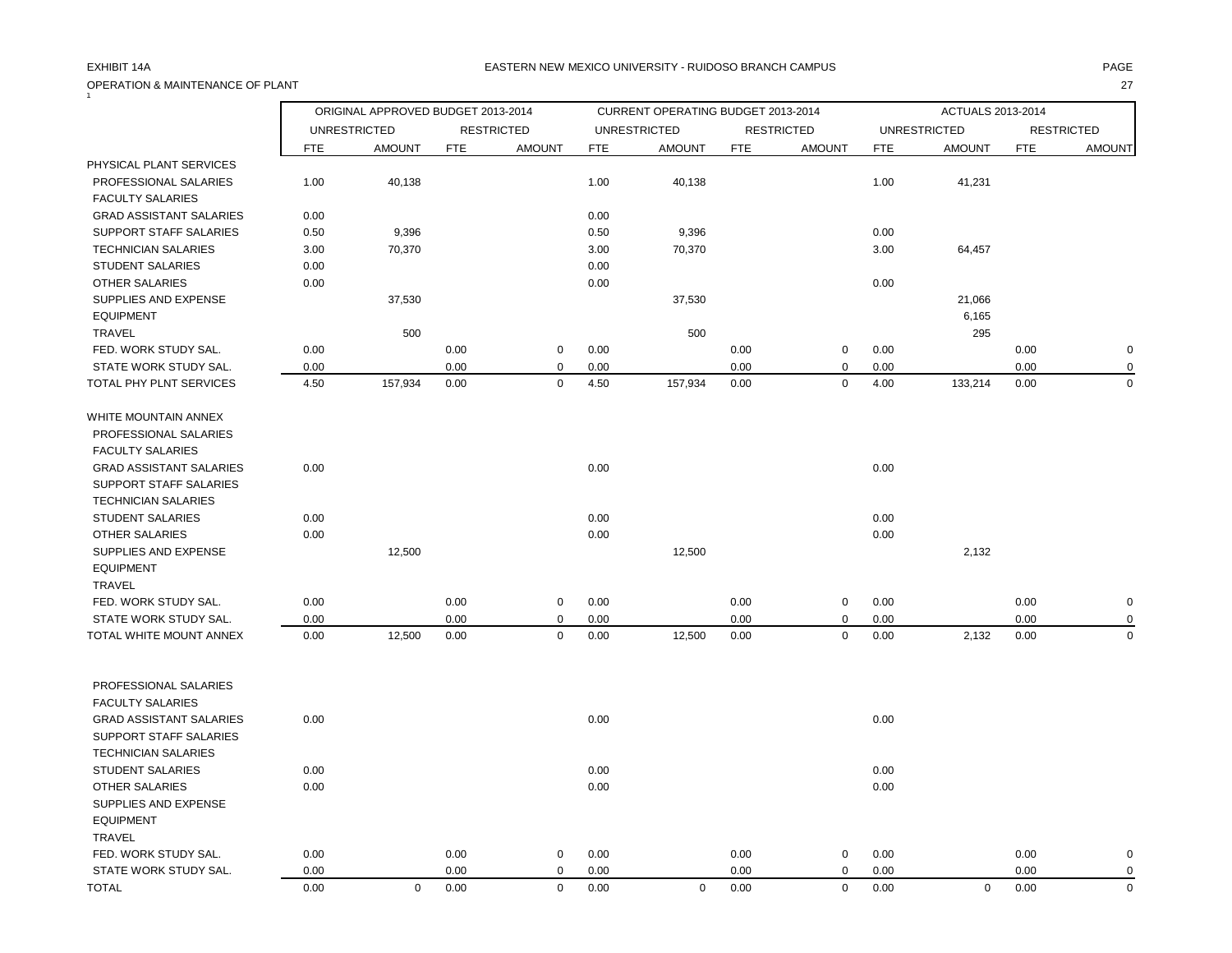# OPERATION & MAINTENANCE OF PLANT 28

## EXHIBIT 14A PAGE EASTERN NEW MEXICO UNIVERSITY - RUIDOSO BRANCH CAMPUS

|                                |            | ORIGINAL APPROVED BUDGET 2013-2014 |            |                   |            | CURRENT OPERATING BUDGET 2013-2014 |            |                   |            | ACTUALS 2013-2014 |            |                   |
|--------------------------------|------------|------------------------------------|------------|-------------------|------------|------------------------------------|------------|-------------------|------------|-------------------|------------|-------------------|
|                                |            | UNRESTRICTED                       |            | <b>RESTRICTED</b> |            | <b>UNRESTRICTED</b>                |            | <b>RESTRICTED</b> |            | UNRESTRICTED      |            | <b>RESTRICTED</b> |
|                                | <b>FTE</b> | <b>AMOUNT</b>                      | <b>FTE</b> | <b>AMOUNT</b>     | <b>FTE</b> | <b>AMOUNT</b>                      | <b>FTE</b> | <b>AMOUNT</b>     | <b>FTE</b> | <b>AMOUNT</b>     | <b>FTE</b> | <b>AMOUNT</b>     |
| <b>TOTALS EXHIBIT 14A's</b>    |            |                                    |            |                   |            |                                    |            |                   |            |                   |            |                   |
| PROFESSIONAL SALARIES          | 1.00       | 40,138                             |            |                   | 1.00       | 40,138                             |            |                   | 1.00       | 41,231            |            |                   |
| <b>FACULTY SALARIES</b>        |            |                                    |            |                   |            |                                    |            |                   |            |                   |            |                   |
| <b>GRAD ASSISTANT SALARIES</b> |            |                                    |            |                   |            |                                    |            |                   |            |                   |            |                   |
| SUPPORT STAFF SALARIES         | 0.50       | 9,396                              |            |                   | 0.50       | 9,396                              |            |                   |            |                   |            |                   |
| <b>TECHNICIAN SALARIES</b>     | 3.00       | 70,370                             |            |                   | 3.00       | 70,370                             |            |                   | 3.00       | 64,457            |            |                   |
| <b>STUDENT SALARIES</b>        |            |                                    |            |                   |            |                                    |            |                   |            |                   |            |                   |
| OTHER SALARIES                 |            |                                    |            |                   |            |                                    |            |                   |            |                   |            |                   |
| SUPPLIES AND EXPENSE           |            | 50,030                             |            |                   |            | 50,030                             |            |                   |            | 23,198            |            |                   |
| <b>EQUIPMENT</b>               |            |                                    |            |                   |            |                                    |            |                   |            | 6,165             |            |                   |
| <b>TRAVEL</b>                  |            | 500                                |            |                   |            | 500                                |            |                   |            | 295               |            |                   |
| FED. WORK STUDY SAL.           |            |                                    |            |                   |            |                                    |            |                   |            |                   |            |                   |
| STATE WORK STUDY SAL.          |            |                                    |            |                   |            |                                    |            |                   |            |                   |            |                   |
| TOTAL 14A's                    | 4.50       | 170,434                            |            |                   | 4.50       | 170,434                            |            |                   | 4.00       | 135,346           |            |                   |

 PROFESSIONAL SALARIES FACULTY SALARIES GRAD ASSISTANT SALARIES SUPPORT STAFF SALARIES TECHNICIAN SALARIES STUDENT SALARIES OTHER SALARIES SUPPLIES AND EXPENSE EQUIPMENT TRAVEL FED. WORK STUDY SAL. STATE WORK STUDY SAL. TOTAL

 PROFESSIONAL SALARIES FACULTY SALARIES GRAD ASSISTANT SALARIES SUPPORT STAFF SALARIES TECHNICIAN SALARIES STUDENT SALARIES OTHER SALARIES SUPPLIES AND EXPENSE EQUIPMENT TRAVEL FED. WORK STUDY SAL. STATE WORK STUDY SAL. TOTAL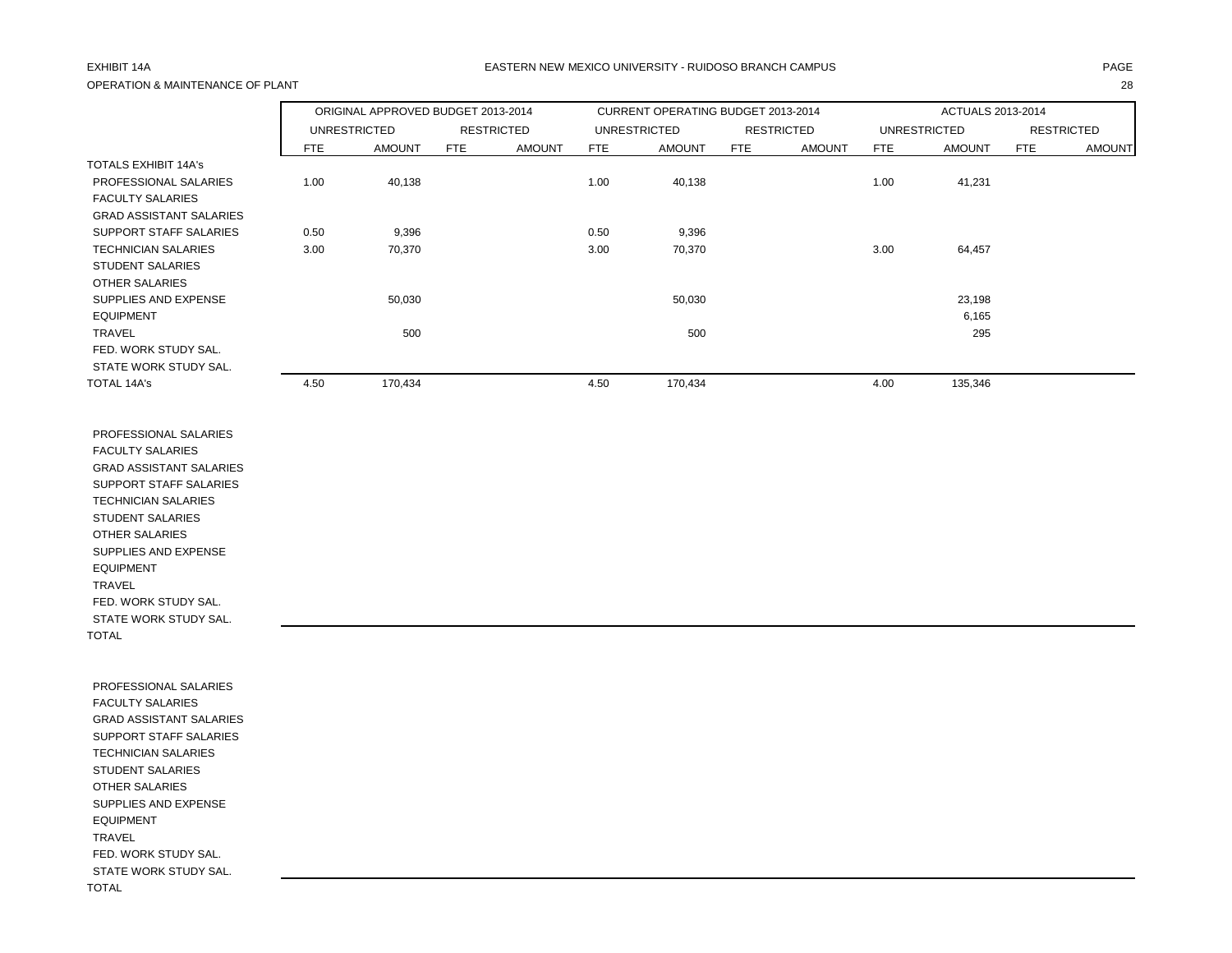# STUDENT SOCIAL & CULTURAL 29

|                            |            | ORIGINAL APPROVED BUDGET 2013-2014 |     |                   |     | CURRENT OPERATING BUDGET 2013-2014 |            |                   |            | ACTUALS 2013-2014   |            |                   |
|----------------------------|------------|------------------------------------|-----|-------------------|-----|------------------------------------|------------|-------------------|------------|---------------------|------------|-------------------|
|                            |            | <b>UNRESTRICTED</b>                |     | <b>RESTRICTED</b> |     | <b>UNRESTRICTED</b>                |            | <b>RESTRICTED</b> |            | <b>UNRESTRICTED</b> |            | <b>RESTRICTED</b> |
|                            | <b>FTE</b> | <b>AMOUNT</b>                      | FTE | <b>AMOUNT</b>     | FTE | AMOUNT                             | <b>FTE</b> | <b>AMOUNT</b>     | <b>FTE</b> | AMOUNT              | <b>FTE</b> | <b>AMOUNT</b>     |
|                            |            |                                    |     |                   |     |                                    |            |                   |            |                     |            |                   |
| REVENUE                    |            |                                    |     |                   |     | **NOT APPLICABLE**                 |            |                   |            |                     |            |                   |
| STUDENT FEES               |            |                                    |     |                   |     |                                    |            |                   |            |                     |            |                   |
| <b>FEDERAL GRANTS</b>      |            |                                    |     |                   |     |                                    |            |                   |            |                     |            |                   |
| <b>STATE GRANTS</b>        |            |                                    |     |                   |     |                                    |            |                   |            |                     |            |                   |
| PRIVATE GIFTS              |            |                                    |     |                   |     |                                    |            |                   |            |                     |            |                   |
| SALES AND SERVICES         |            |                                    |     |                   |     |                                    |            |                   |            |                     |            |                   |
| OTHER SOURCES              |            |                                    |     |                   |     |                                    |            |                   |            |                     |            |                   |
| TOTAL REVENUE              |            |                                    |     |                   |     |                                    |            |                   |            |                     |            |                   |
| BEGINNING BALANCE          |            |                                    |     |                   |     |                                    |            |                   |            |                     |            |                   |
| TOTAL AVAILABLE            |            |                                    |     |                   |     |                                    |            |                   |            |                     |            |                   |
| <b>EXPENDITURES</b>        |            |                                    |     |                   |     |                                    |            |                   |            |                     |            |                   |
| PROFESSIONAL SALARIES      |            |                                    |     |                   |     |                                    |            |                   |            |                     |            |                   |
|                            |            |                                    |     |                   |     |                                    |            |                   |            |                     |            |                   |
| <b>GRAD ASS'T SALARIES</b> |            |                                    |     |                   |     |                                    |            |                   |            |                     |            |                   |

| <b>FXPENDITURES</b>        |
|----------------------------|
| PROFFSSIONAL SALARIES      |
| <b>GRAD ASS'T SALARIES</b> |
| SUPPORT STAFF SALARIES     |
| TECHNICIAN SAI ARIES       |
| STUDENT SALARIES           |
| OTHER SALARIES             |
| SUPPLIES AND EXPENSE       |
| TRAVFI                     |
| <b>EQUIPMENT</b>           |

 MISCELLANEOUS GRANTS IN AID FEDERAL WORK STUDY STATE WORK STUDY

 RETIREMENT SOCIAL SECURITY GROUP INSURANCE WORKER'S COMPENSATION UNEMPLOYMENT COMPENSATION RETIREE HEALTH WAIVER OF TUITION ANNUAL LEAVE

TOTAL EXPENDITURES TRANSFER TO (FROM) I & G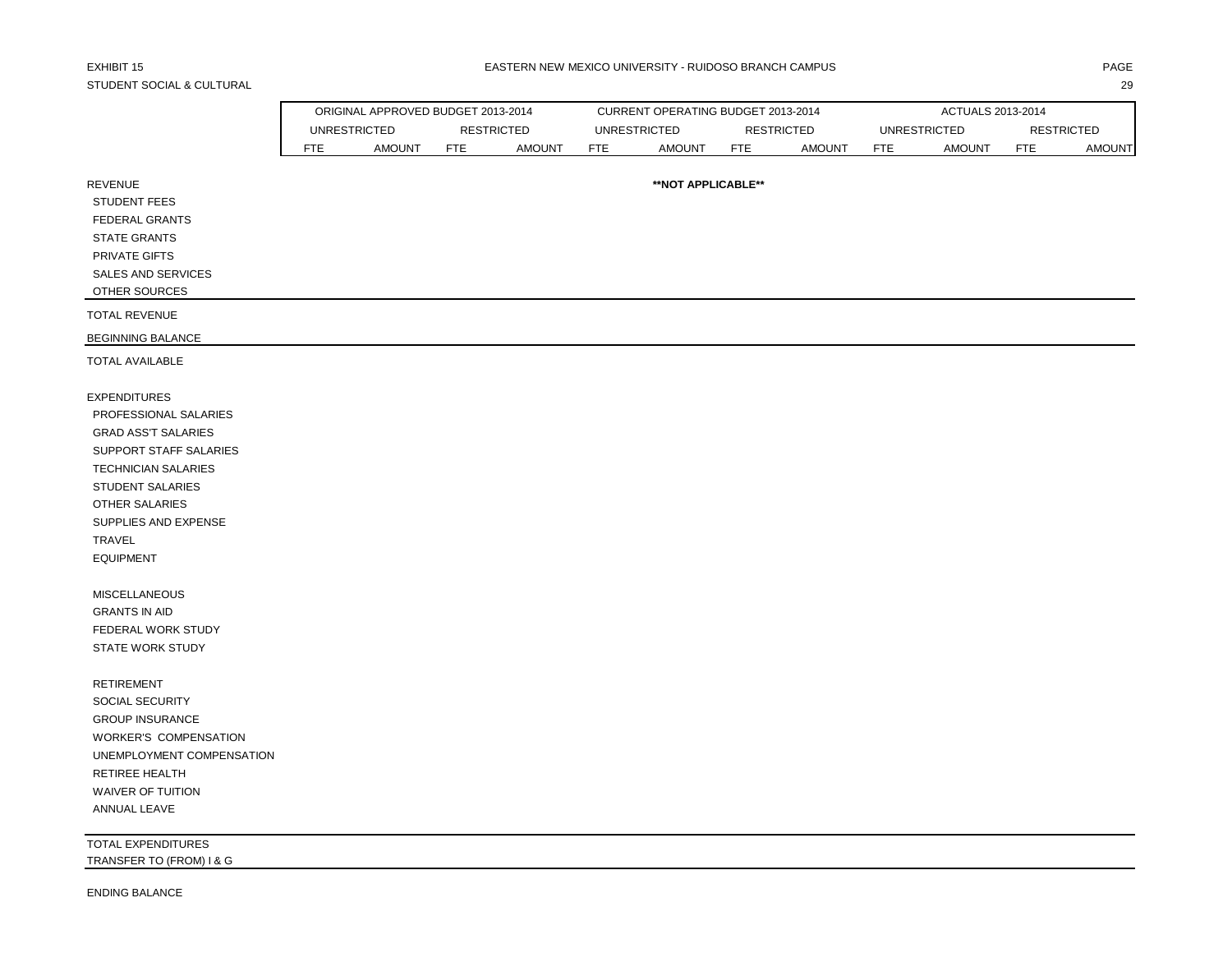# RESEARCH 2008 and 2008 and 2008 and 2008 and 2008 and 2008 and 2008 and 2008 and 2008 and 2008 and 2008 and 200

|      | ORIGINAL APPROVED BUDGET 2013-2014 |            |                   |                                             | CURRENT OPERATING BUDGET 2013-2014 |                      |            |            | ACTUALS 2013-2014 |            |                   |
|------|------------------------------------|------------|-------------------|---------------------------------------------|------------------------------------|----------------------|------------|------------|-------------------|------------|-------------------|
|      | UNRESTRICTED                       |            | <b>RESTRICTED</b> |                                             |                                    |                      | RESTRICTED |            | UNRESTRICTED      |            | <b>RESTRICTED</b> |
| FTE. | <b>AMOUNT</b>                      | <b>FTE</b> | <b>AMOUNT</b>     | UNRESTRICTED<br><b>AMOUNT</b><br><b>FTE</b> |                                    | <b>FTE</b><br>AMOUNT |            | <b>FTE</b> | AMOUNT            | <b>FTE</b> | <b>AMOUNT</b>     |
|      |                                    |            |                   |                                             |                                    |                      |            |            |                   |            |                   |
|      | <b>**NOT APPLICABLE**</b>          |            |                   |                                             |                                    |                      |            |            |                   |            |                   |

REVENUE

STUDENT FEES

FEDERAL GRANTS

STATE GRANTS

PRIVATE GIFTS

SALES AND SERVICES

OTHER SOURCES

TOTAL REVENUE

BEGINNING BALANCE

TOTAL AVAILABLE

EXPENDITURES PROFESSIONAL SALARIES GRAD ASS'T SALARIES SUPPORT STAFF SALARIES TECHNICIAN SALARIES STUDENT SALARIES OTHER SALARIES SUPPLIES AND EXPENSE TRAVEL EQUIPMENT

 MISCELLANEOUS GRANTS IN AID FEDERAL WORK STUDY STATE WORK STUDY PERFORMANCE AWARDS RETIREMENT SOCIAL SECURITY GROUP INSURANCE WORKER'S COMPENSATION UNEMPLOYMENT COMPENSATION RETIREE HEALTH WAIVER OF TUITION ANNUAL LEAVE

TOTAL EXPENDITURES TRANSFER TO (FROM) I & G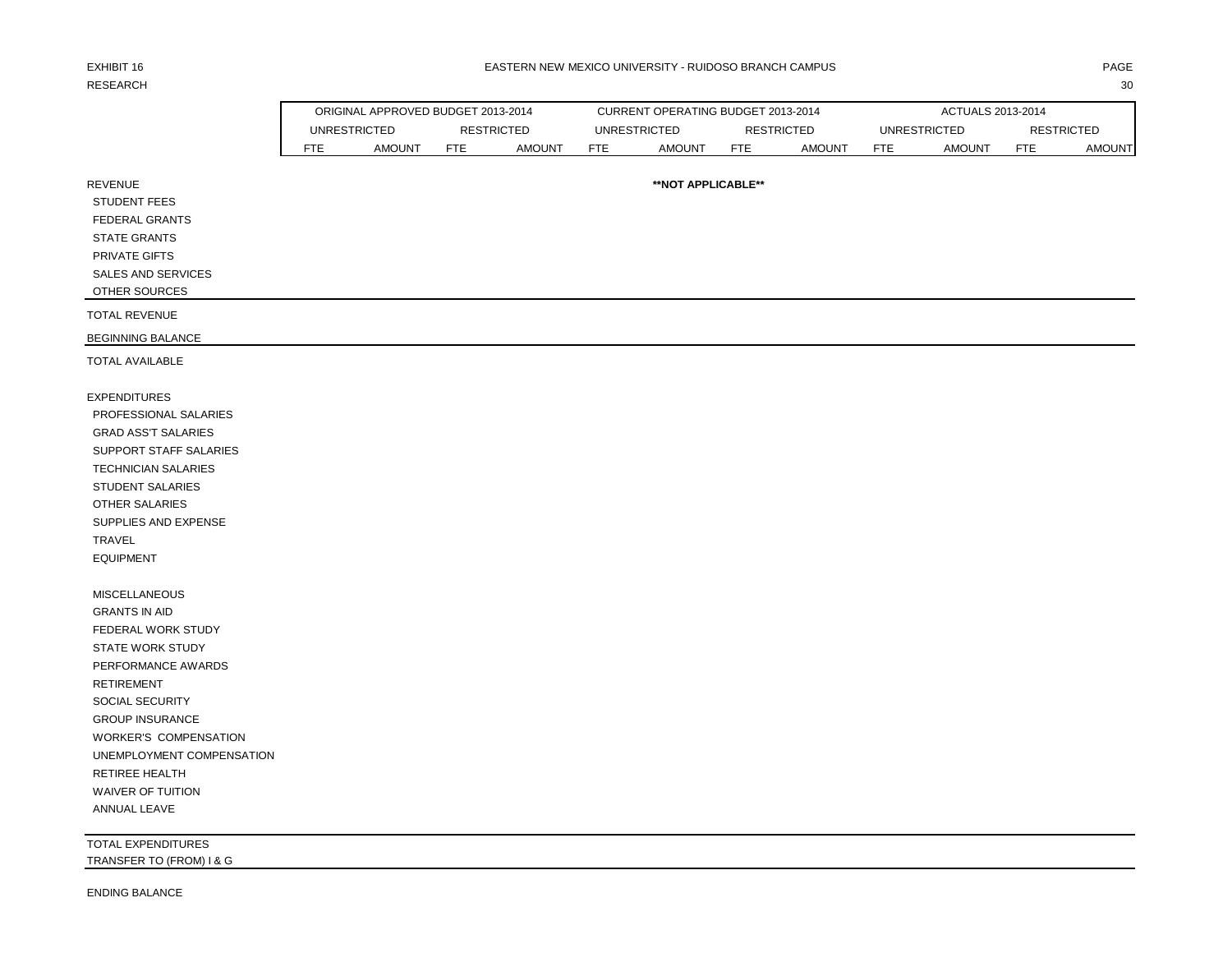# PUBLIC SERVICE And the state of the state of the state of the state of the state of the state of the state of the state of the state of the state of the state of the state of the state of the state of the state of the stat

|                                                                   |                     | ORIGINAL APPROVED BUDGET 2013-2014 |            |                   |            | CURRENT OPERATING BUDGET 2013-2014 |            |                   |            | ACTUALS 2013-2014   |            |                   |
|-------------------------------------------------------------------|---------------------|------------------------------------|------------|-------------------|------------|------------------------------------|------------|-------------------|------------|---------------------|------------|-------------------|
|                                                                   | <b>UNRESTRICTED</b> |                                    |            | <b>RESTRICTED</b> |            | <b>UNRESTRICTED</b>                |            | <b>RESTRICTED</b> |            | <b>UNRESTRICTED</b> |            | <b>RESTRICTED</b> |
|                                                                   | <b>FTE</b>          | <b>AMOUNT</b>                      | <b>FTE</b> | <b>AMOUNT</b>     | <b>FTE</b> | <b>AMOUNT</b>                      | <b>FTE</b> | <b>AMOUNT</b>     | <b>FTE</b> | <b>AMOUNT</b>       | <b>FTE</b> | <b>AMOUNT</b>     |
| <b>REVENUE</b><br>STATE APPROPRIATION--ABE<br><b>STUDENT FEES</b> |                     |                                    |            |                   |            |                                    |            |                   |            |                     |            |                   |
| <b>FEDERAL GRANTS</b><br><b>TAX LEVY</b>                          |                     |                                    |            |                   |            |                                    |            | 940,000           |            |                     |            | 631,006           |
| STATE GRANTS/CONTRACTS<br><b>TUITION &amp; FEES</b>               |                     |                                    |            | 100,000           |            |                                    |            | 150,000           |            |                     |            | 105,667           |
| PRIVATE GRANTS<br><b>SALES AND SERVICES</b>                       |                     |                                    |            |                   |            |                                    |            | 10,000            |            |                     |            | 4,861             |
| OTHER SOURCES                                                     |                     |                                    |            |                   |            |                                    |            |                   |            |                     |            | 4,214             |
| <b>TOTAL REVENUE</b>                                              |                     |                                    |            | 100,000           |            |                                    |            | 1,100,000         |            |                     |            | 745,748           |
| <b>BEGINNING BALANCE</b>                                          |                     | 77,047                             |            |                   |            | 90,226                             |            |                   |            | 90,226              |            |                   |
| <b>TOTAL AVAILABLE</b>                                            |                     | 77,047                             |            | 100,000           |            | 90,226                             |            | 1,100,000         |            | 90,226              |            | 745,748           |
| <b>EXPENDITURES</b>                                               |                     |                                    |            |                   |            |                                    |            |                   |            |                     |            |                   |
| PROFESSIONAL SALARIES                                             |                     |                                    |            |                   |            |                                    |            |                   | 0.20       | 6,245               | 7.00       | 371,272           |
| <b>FACULTY SALARIES</b>                                           |                     |                                    |            |                   |            |                                    |            |                   |            | 11,936              |            | 13,567            |
| <b>GRAD ASS'T SALARIES</b>                                        |                     |                                    |            |                   |            |                                    |            |                   |            |                     |            |                   |
| SUPPORT STAFF SALARIES                                            |                     |                                    |            |                   |            |                                    |            |                   |            |                     | 0.38       | 7,094             |
| <b>TECHNICIAN SALARIES</b>                                        |                     |                                    |            |                   |            |                                    |            |                   |            |                     |            |                   |
| <b>STUDENT SALARIES</b>                                           |                     |                                    |            |                   |            |                                    |            |                   |            |                     | 0.73       | 11,320            |
| <b>OTHER SALARIES</b>                                             |                     |                                    |            |                   |            |                                    |            |                   |            |                     |            |                   |
| SUPPLIES AND EXPENSE                                              |                     |                                    |            |                   |            | 25,000                             |            |                   |            | 1,770               |            | 140,354           |
| TRAVEL                                                            |                     |                                    |            |                   |            |                                    |            |                   |            |                     |            | 14,365            |
| <b>EQUIPMENT</b>                                                  |                     |                                    |            |                   |            |                                    |            |                   |            |                     |            |                   |
| <b>UTILITIES</b>                                                  |                     |                                    |            |                   |            |                                    |            |                   |            |                     |            | 9,909             |
|                                                                   |                     |                                    |            |                   |            |                                    |            |                   |            |                     |            |                   |
| <b>MISCELLANEOUS</b>                                              |                     |                                    |            | 100,000           |            |                                    |            | 1,100,000         |            |                     |            | 46,712            |
| <b>GRANTS IN AID</b>                                              |                     |                                    |            |                   |            |                                    |            |                   |            |                     |            |                   |
| FEDERAL WORK STUDY                                                |                     |                                    |            |                   |            |                                    |            |                   |            |                     |            |                   |
| <b>STATE WORK STUDY</b>                                           |                     |                                    |            |                   |            |                                    |            |                   |            |                     |            |                   |
| PEFORMANCE AWARDS                                                 |                     |                                    |            |                   |            |                                    |            |                   |            |                     |            |                   |
| <b>RETIREMENT</b>                                                 |                     |                                    |            |                   |            |                                    |            |                   |            | 2,602               |            | 48,560            |
| SOCIAL SECURITY                                                   |                     |                                    |            |                   |            |                                    |            |                   |            | 1,057               |            | 28,298            |
| <b>GROUP INSURANCE</b>                                            |                     |                                    |            |                   |            |                                    |            |                   |            | 632                 |            | 40,051            |
| <b>WORKER'S COMPENSATION</b>                                      |                     |                                    |            |                   |            |                                    |            |                   |            | 49                  |            | 3,222             |
| UNEMPLOYMENT COMPENSATION                                         |                     |                                    |            |                   |            |                                    |            |                   |            | 48                  |            | 3,052             |
| RETIREE HEALTH                                                    |                     |                                    |            |                   |            |                                    |            |                   |            | 606                 |            | 7,347             |
| <b>WAIVER OF TUITION</b>                                          |                     |                                    |            |                   |            |                                    |            |                   |            |                     |            | 625               |
| ANNUAL LEAVE                                                      |                     |                                    |            |                   |            |                                    |            |                   |            |                     |            |                   |
| <b>TOTAL EXPENDITURES</b>                                         |                     |                                    |            | 100,000           |            | 25,000                             |            | 1,100,000         | 0.20       | 24,945              | 8.11       | 745,748           |
| TRANSFER TO (FROM) I & G                                          |                     |                                    |            |                   |            |                                    |            |                   |            |                     |            |                   |
| <b>ENDING BALANCE</b>                                             |                     | 77,047                             |            |                   |            | 65,226                             |            |                   |            | 65,281              |            |                   |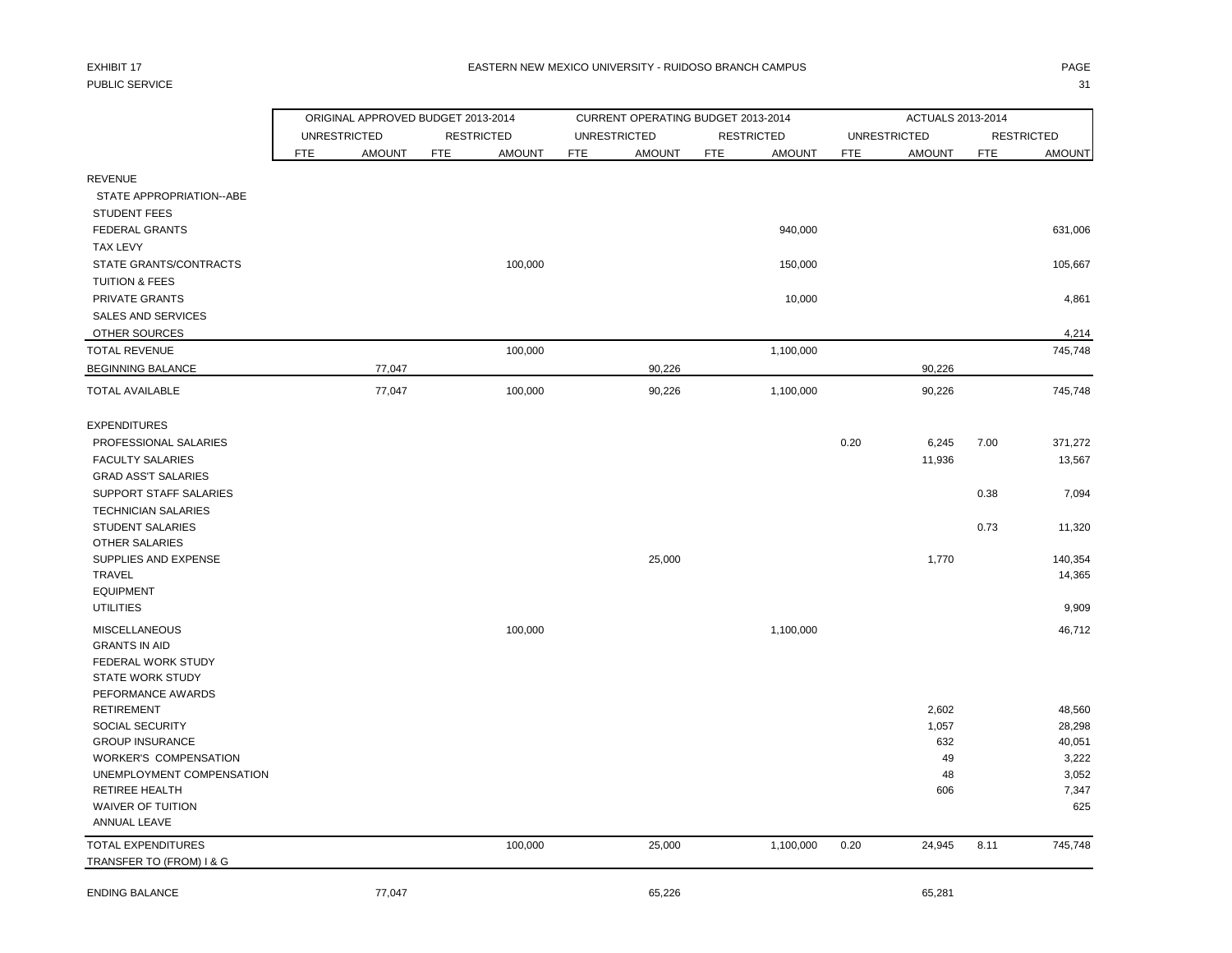## EXHIBIT 18 PAGE EASTERN NEW MEXICO UNIVERSITY - RUIDOSO BRANCH CAMPUS

## INTERNAL SERVICE 32

|                              | ORIGINAL APPROVED BUDGET 2013-2014 |               |                   |               |            | CURRENT OPERATING BUDGET 2013-2014 |            |                   |            | ACTUALS 2013-2014   |            |                   |
|------------------------------|------------------------------------|---------------|-------------------|---------------|------------|------------------------------------|------------|-------------------|------------|---------------------|------------|-------------------|
|                              | <b>UNRESTRICTED</b>                |               | <b>RESTRICTED</b> |               |            | <b>UNRESTRICTED</b>                |            | <b>RESTRICTED</b> |            | <b>UNRESTRICTED</b> |            | <b>RESTRICTED</b> |
|                              | FTE                                | <b>AMOUNT</b> | FTE               | <b>AMOUNT</b> | <b>FTE</b> | <b>AMOUNT</b>                      | <b>FTE</b> | <b>AMOUNT</b>     | <b>FTE</b> | <b>AMOUNT</b>       | <b>FTE</b> | <b>AMOUNT</b>     |
| <b>REVENUE</b>               |                                    |               |                   |               |            |                                    |            |                   |            |                     |            |                   |
| <b>STUDENT FEES</b>          |                                    |               |                   |               |            |                                    |            |                   |            |                     |            |                   |
| <b>FEDERAL GRANTS</b>        |                                    |               |                   |               |            |                                    |            |                   |            |                     |            |                   |
| <b>STATE GRANTS</b>          |                                    |               |                   |               |            |                                    |            |                   |            |                     |            |                   |
| PRIVATE GIFTS                |                                    |               |                   |               |            |                                    |            |                   |            |                     |            |                   |
| SALES AND SERVICES           |                                    |               |                   |               |            |                                    |            |                   |            |                     |            |                   |
| OTHER SOURCES                |                                    |               |                   |               |            |                                    |            |                   |            |                     |            |                   |
| <b>TOTAL REVENUE</b>         |                                    |               |                   |               |            |                                    |            |                   |            |                     |            |                   |
| <b>BEGINNING BALANCE</b>     |                                    | 8,801         |                   |               |            | 271,654                            |            |                   |            | 271,654             |            |                   |
| <b>TOTAL AVAILABLE</b>       |                                    | 8,801         |                   |               |            | 271,654                            |            |                   |            | 271,654             |            |                   |
| <b>EXPENDITURES</b>          |                                    |               |                   |               |            |                                    |            |                   |            |                     |            |                   |
| PROFESSIONAL SALARIES        |                                    |               |                   |               |            |                                    |            |                   |            |                     |            |                   |
| <b>GRAD ASS'T SALARIES</b>   |                                    |               |                   |               |            |                                    |            |                   |            |                     |            |                   |
| SUPPORT STAFF SALARIES       |                                    |               |                   |               |            |                                    |            |                   |            |                     |            |                   |
| <b>TECHNICIAN SALARIES</b>   |                                    |               |                   |               |            |                                    |            |                   |            |                     |            |                   |
| <b>STUDENT SALARIES</b>      |                                    |               |                   |               |            |                                    |            |                   |            |                     |            |                   |
| OTHER SALARIES               |                                    |               |                   |               |            |                                    |            |                   |            |                     |            |                   |
| SUPPLIES AND EXPENSE         |                                    | 88,300        |                   |               |            | 98,800                             |            |                   |            | 83,724              |            |                   |
| <b>TRAVEL</b>                |                                    |               |                   |               |            |                                    |            |                   |            |                     |            |                   |
| <b>EQUIPMENT</b>             |                                    |               |                   |               |            |                                    |            |                   |            |                     |            |                   |
| PURCHASE OF MERCHANDISE      |                                    |               |                   |               |            |                                    |            |                   |            |                     |            |                   |
| <b>MISCELLANEOUS</b>         |                                    |               |                   |               |            |                                    |            |                   |            |                     |            |                   |
| <b>GRANTS IN AID</b>         |                                    |               |                   |               |            |                                    |            |                   |            |                     |            |                   |
| FEDERAL WORK STUDY           |                                    |               |                   |               |            |                                    |            |                   |            |                     |            |                   |
| <b>STATE WORK STUDY</b>      |                                    |               |                   |               |            |                                    |            |                   |            |                     |            |                   |
| PERFORMANCE AWARDS           |                                    |               |                   |               |            |                                    |            |                   |            |                     |            |                   |
| <b>RETIREMENT</b>            |                                    |               |                   |               |            |                                    |            |                   |            |                     |            |                   |
| SOCIAL SECURITY              |                                    |               |                   |               |            |                                    |            |                   |            |                     |            |                   |
| <b>GROUP INSURANCE</b>       |                                    |               |                   |               |            |                                    |            |                   |            |                     |            |                   |
| <b>WORKER'S COMPENSATION</b> |                                    |               |                   |               |            |                                    |            |                   |            |                     |            |                   |
| UNEMPLOYMENT COMPENSATION    |                                    |               |                   |               |            |                                    |            |                   |            |                     |            |                   |
| RETIREE HEALTH               |                                    |               |                   |               |            |                                    |            |                   |            |                     |            |                   |
| WAIVER OF TUITION            |                                    |               |                   |               |            |                                    |            |                   |            |                     |            |                   |
| ANNUAL LEAVE                 |                                    |               |                   |               |            |                                    |            |                   |            |                     |            |                   |
| <b>TOTAL EXPENDITURES</b>    |                                    | 88,300        |                   |               |            | 98,800                             |            |                   |            | 83,724              |            |                   |
| <b>COST DISTRIBUTED TO:</b>  |                                    |               |                   |               |            |                                    |            |                   |            |                     |            |                   |
| 1 & G                        |                                    | (84, 300)     |                   |               |            | (84, 300)                          |            |                   |            | (82, 614)           |            |                   |
| <b>OTHER</b>                 |                                    |               |                   |               |            |                                    |            |                   |            | (1,686)             |            |                   |
| COST RECOVERY                |                                    | (14,500)      |                   |               |            | (14,500)                           |            |                   |            | (6, 804)            |            |                   |
| TOTAL DISTRIBUTED            |                                    | (98, 800)     |                   |               |            | (98, 800)                          |            |                   |            | (91, 104)           |            |                   |
| NET EXPENDITURES             |                                    | (10, 500)     |                   |               |            |                                    |            |                   |            | (7, 380)            |            |                   |
| TRANSFER TO (FROM) I & G     |                                    |               |                   |               |            | (250,000)                          |            |                   |            | (250,000)           |            |                   |
| <b>ENDING BALANCE</b>        |                                    | 19,301        |                   |               |            | 21,654                             |            |                   |            | 29,034              |            |                   |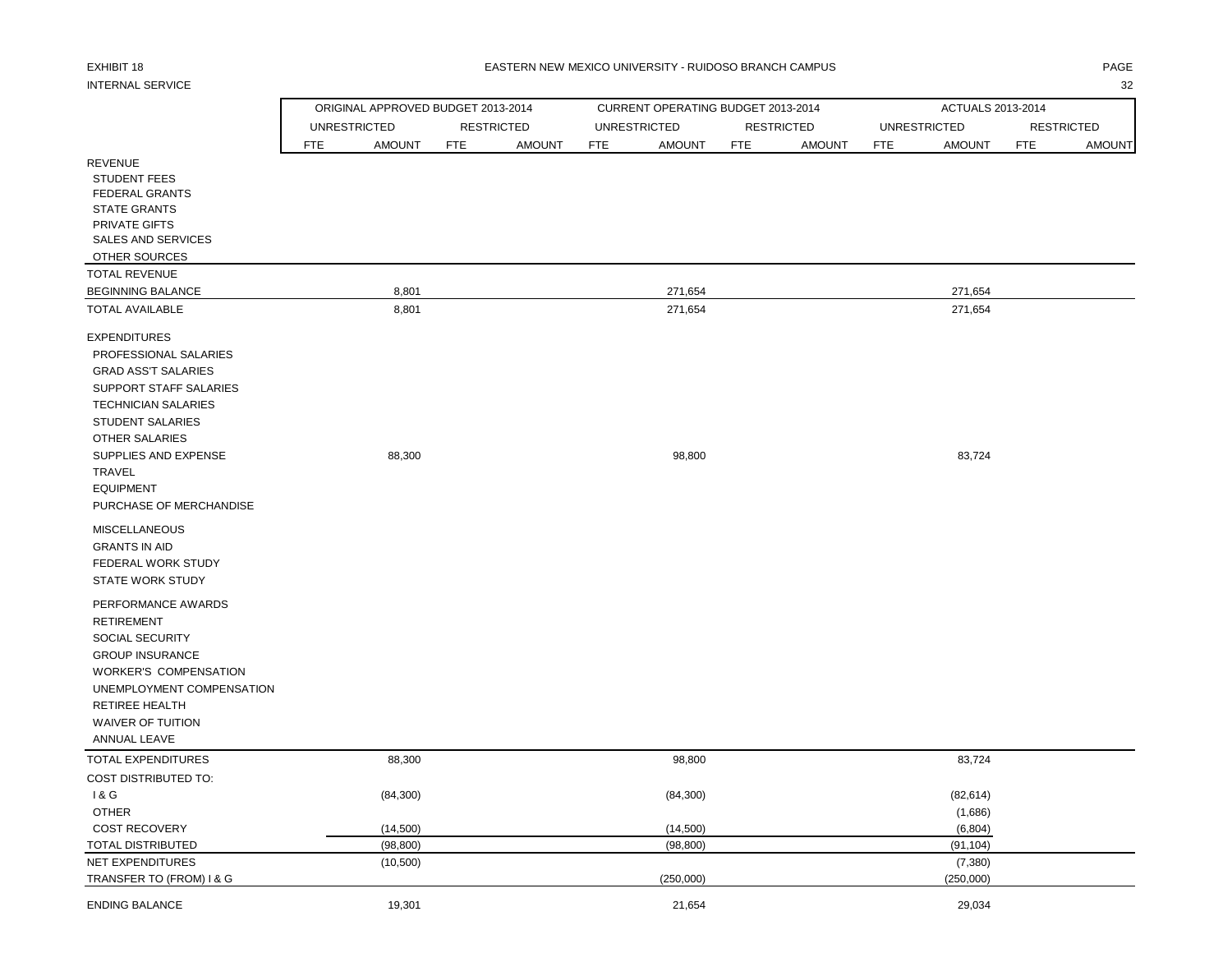# STUDENT AID GRANTS & STIPENDS 33

## EXHIBIT 19 PAGE PAGE AND THE SECOND MEXICO UNIVERSITY - RUIDOSO BRANCH CAMPUS AND MEXICO UNIVERSITY - RUIDOSO BRANCH CAMPUS

|                                      | ORIGINAL APPROVED BUDGET 2013-2014 |                        | CURRENT OPERATING BUDGET 2013-2014 |                             | ACTUALS 2013-2014           |                      |
|--------------------------------------|------------------------------------|------------------------|------------------------------------|-----------------------------|-----------------------------|----------------------|
|                                      | <b>UNRESTRICTED</b>                | <b>RESTRICTED</b>      | <b>UNRESTRICTED</b>                | <b>RESTRICTED</b>           | <b>UNRESTRICTED</b>         | <b>RESTRICTED</b>    |
|                                      | FTE<br><b>AMOUNT</b>               | FTE<br><b>AMOUNT</b>   | <b>FTE</b><br><b>AMOUNT</b>        | <b>FTE</b><br><b>AMOUNT</b> | <b>AMOUNT</b><br><b>FTE</b> | <b>FTE</b><br>AMOUNT |
| <b>REVENUE</b>                       |                                    |                        |                                    |                             |                             |                      |
| <b>FEDERAL</b>                       |                                    |                        |                                    |                             |                             |                      |
| <b>FWS</b>                           | 2,500                              | 7,500                  | 2,500                              | 7,500                       |                             | (2,824)              |
| <b>SEOG</b>                          |                                    | 23,885                 |                                    | 22,400                      |                             | 22,392               |
| DIRECT STUDENT LOAN PRG<br>PELL      |                                    | 1,255,000<br>1,636,500 |                                    | 1,255,000                   |                             | 190,201              |
| <b>TOTAL FEDERAL</b>                 | 2,500                              | 2,922,885              | 2,500                              | 1,636,500<br>2,921,400      | $\mathbf 0$                 | 838,223<br>1,047,992 |
| <b>STATE</b>                         |                                    |                        |                                    |                             |                             |                      |
| LEGISLATIVE ENDOWED                  | 1,150                              |                        | 1,130                              |                             | 1,130                       |                      |
| <b>SSIG</b>                          |                                    | 65,248                 |                                    | 32,352                      |                             | 32,352               |
| <b>SUCCESS</b>                       | 41,250                             |                        | 41,270                             |                             | 28,757                      |                      |
| STATE WORK STUDY/CAG/NMS             |                                    | 11,867                 |                                    | 44,090                      |                             | 12,915               |
| <b>TOTAL STATE</b>                   | 42,400                             | 77,115                 | 42,400                             | 76,442                      | 29,887                      | 45,267               |
| PRIVATE GIFTS<br><b>SCHOLARSHIPS</b> |                                    |                        |                                    |                             |                             | 20,714               |
| <b>TOTAL PRIVATE GIFTS</b>           | $\mathbf 0$                        | $\mathsf 0$            | $\mathsf 0$                        | $\mathbf 0$                 | $\boldsymbol{0}$            | 20,714               |
| <b>OTHER</b>                         | $\mathbf 0$                        |                        | $\mathbf 0$                        | 2,158                       |                             |                      |
| <b>TOTAL REVENUE</b>                 | 44,900                             | 3,000,000              | 44,900                             | 3,000,000                   | 29,887                      | 1,113,973            |
| <b>BEGINNING BALANCE</b>             | 94,329                             |                        | 143,899                            |                             | 143,899                     |                      |
| <b>TOTAL AVAILABLE</b>               | 139,229                            | 3,000,000              | 188,799                            | 3,000,000                   | 173,786                     | 1,113,973            |
| <b>EXPENDITURES</b>                  |                                    |                        |                                    |                             |                             |                      |
| <b>FEDERAL</b>                       |                                    |                        |                                    |                             |                             |                      |
| <b>FWS</b>                           | 2,500                              | 7,500                  | 2,500                              | 7,500                       |                             | (2,824)              |
| <b>SEOG</b>                          | 7,962                              | 23,885                 | 7,467                              | 22,400                      | 7,464                       | 22,392               |
| DIRECT STUDENT LOAN PRG              |                                    | 1,255,000              |                                    | 1,255,000                   |                             | 190,201              |
| PELL                                 |                                    | 1,636,500              |                                    | 1,636,500                   |                             | 838,223              |
| <b>TOTAL FEDERAL</b>                 | 10,462                             | 2,922,885              | 9,967                              | 2,921,400                   | 7,464                       | 1,047,992            |
| <b>STATE</b>                         |                                    |                        |                                    |                             |                             |                      |
| LEGISLATIVE ENDOWED                  | 1,150                              |                        | 1,130                              |                             | 1,130                       |                      |
| STATE SCHOLARSHIPS--3%               | 23,287                             |                        |                                    |                             | 23,287                      |                      |
| <b>SSIG</b>                          |                                    | 65,248                 |                                    | 32,352                      |                             | 32,352               |
| <b>SUCCESS</b>                       | 41,250                             |                        | 41,250                             |                             | 28,757                      |                      |
| STATE WORK STUDY/ MISC STATE         |                                    | 11,867                 |                                    | 44,090                      |                             | 12,915               |
| <b>TOTAL STATE</b>                   | 65,687                             | 77,115                 | 42,380                             | 76,442                      | 53,174                      | 45,267               |
| PRIVATE GIFTS                        |                                    |                        |                                    |                             |                             |                      |
| <b>SCHOLARSHIPS</b>                  |                                    |                        |                                    |                             |                             | 20,714               |
| TOTAL PRIVATE GIFTS                  | $\mathbf 0$                        | $\mathbf 0$            | $\mathbf 0$                        | $\mathbf 0$                 | $\mathbf 0$                 | 20,714               |
| <b>OTHER</b>                         | 4,751                              |                        | 28,553                             | 2,158                       | 5,867                       |                      |
| TOTAL EXPENDITURES                   | 80,900                             | 3,000,000              | 80,900                             | 3,000,000                   | 66,505                      | 1,113,973            |
| TRANSFER TO (FROM) I & G             | (36,000)                           |                        | (36,000)                           |                             | (36,000)                    |                      |
| <b>ENDING BALANCE</b>                | 94,329                             | $\mathbf 0$            | 143,899                            | $\mathbf 0$                 | 143,281                     | $\pmb{0}$            |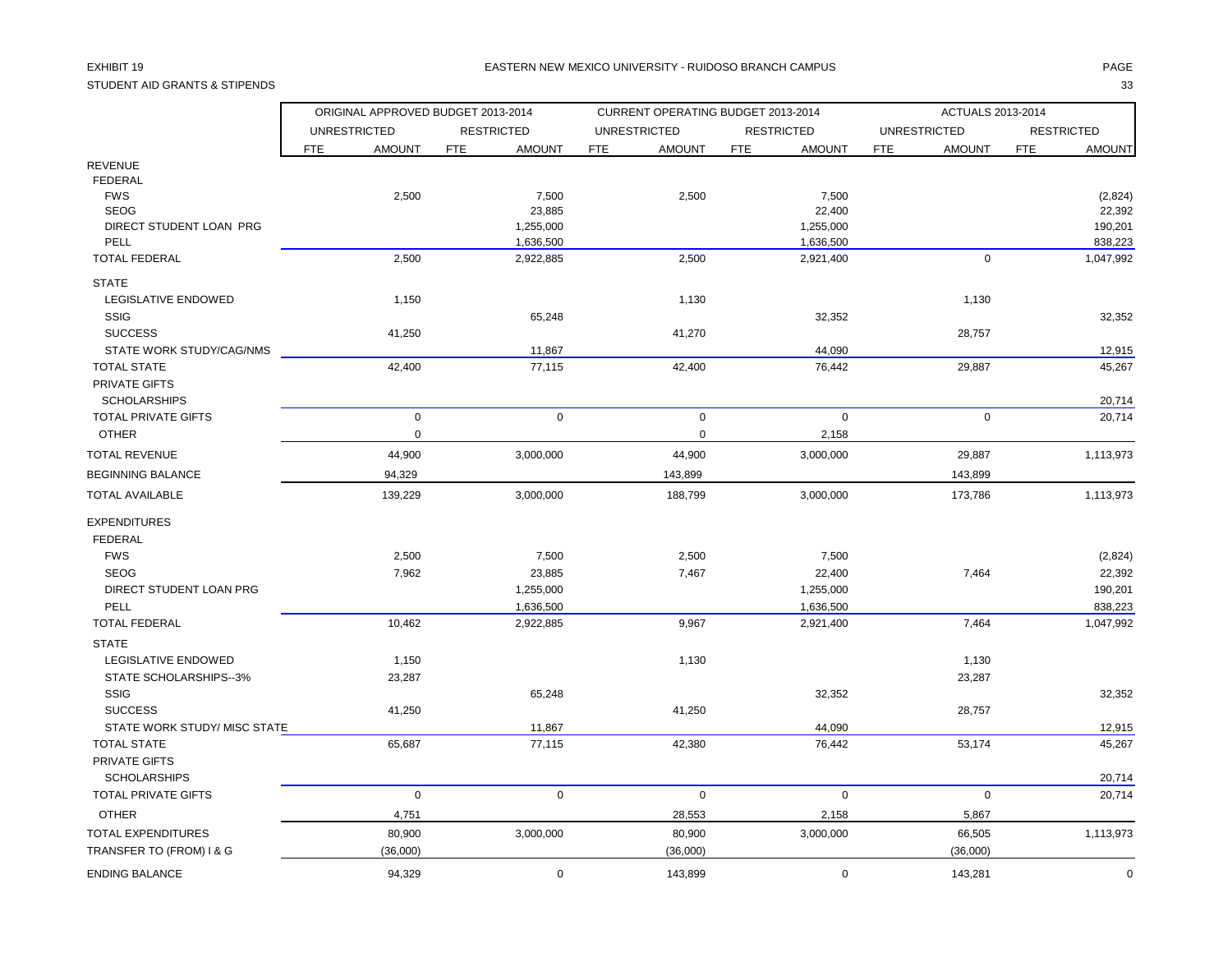## EXHIBIT 20 PAGE PAGE IN THE SEASTERN NEW MEXICO UNIVERSITY - RUIDOSO BRANCH CAMPUS AND THE SEASTERN ONLY ANGE

AUXILIARIES 34

|                                                                                                                                                                                                                                 |            | ORIGINAL APPROVED BUDGET 2013-2014                     |            |                   |            | CURRENT OPERATING BUDGET 2013-2014                     |            |                   |              | ACTUALS 2013-2014                                            |              |                   |
|---------------------------------------------------------------------------------------------------------------------------------------------------------------------------------------------------------------------------------|------------|--------------------------------------------------------|------------|-------------------|------------|--------------------------------------------------------|------------|-------------------|--------------|--------------------------------------------------------------|--------------|-------------------|
|                                                                                                                                                                                                                                 |            | <b>UNRESTRICTED</b>                                    |            | <b>RESTRICTED</b> |            | <b>UNRESTRICTED</b>                                    |            | <b>RESTRICTED</b> |              | <b>UNRESTRICTED</b>                                          |              | <b>RESTRICTED</b> |
|                                                                                                                                                                                                                                 | <b>FTE</b> | <b>AMOUNT</b>                                          | <b>FTE</b> | <b>AMOUNT</b>     | <b>FTE</b> | <b>AMOUNT</b>                                          | <b>FTE</b> | <b>AMOUNT</b>     | <b>FTE</b>   | <b>AMOUNT</b>                                                | <b>FTE</b>   | <b>AMOUNT</b>     |
| <b>REVENUE</b><br>STATE APPROPRIATION<br><b>STUDENT FEES</b><br><b>FEDERAL GRANTS</b><br><b>STATE GRANTS</b>                                                                                                                    |            |                                                        |            | 12,000            |            |                                                        |            | 12,000            |              |                                                              |              | 2,508<br>3,540    |
| PRIVATE GIFTS<br><b>SALES AND SERVICES</b>                                                                                                                                                                                      |            | 415,700                                                |            |                   |            | 415,700                                                |            |                   |              | 322,026                                                      |              |                   |
| OTHER SOURCES                                                                                                                                                                                                                   |            | 5,000                                                  |            |                   |            | 5,000                                                  |            |                   |              |                                                              |              |                   |
| <b>TOTAL REVENUE</b>                                                                                                                                                                                                            |            | 420,700                                                |            | 12,000            |            | 420,700                                                |            | 12,000            |              | 322,026                                                      |              | 6,048             |
| <b>BEGINNING BALANCE</b>                                                                                                                                                                                                        |            | 8,420                                                  |            |                   |            | 77,559                                                 |            |                   |              | 77,559                                                       |              |                   |
| <b>TOTAL AVAILABLE</b>                                                                                                                                                                                                          |            | 429,120                                                |            | 12,000            |            | 498,259                                                |            | 12,000            |              | 399,585                                                      |              | 6,048             |
| <b>EXPENDITURES</b>                                                                                                                                                                                                             |            |                                                        |            |                   |            |                                                        |            |                   |              |                                                              |              |                   |
| PROFESSIONAL SALARIES<br><b>GRAD ASS'T SALARIES</b>                                                                                                                                                                             | 1.00       | 37,149                                                 |            |                   | 1.00       | 37,149                                                 |            |                   | 1.00         | 39,118                                                       |              |                   |
| SUPPORT STAFF SALARIES<br><b>TECHNICIAN SALARIES</b><br><b>STUDENT SALARIES</b><br><b>OTHER SALARIES</b>                                                                                                                        | 0.75       | 15,112                                                 |            |                   | 0.75       | 15,112                                                 |            |                   | 0.75         | 17,938                                                       |              |                   |
| SUPPLIES AND EXPENSE                                                                                                                                                                                                            |            | 13,036                                                 |            |                   |            | 13,036                                                 |            |                   |              | 14,205                                                       |              |                   |
| TRAVEL<br><b>EQUIPMENT</b>                                                                                                                                                                                                      |            | 850                                                    |            |                   |            | 850                                                    |            |                   |              |                                                              |              |                   |
| PURCHASE OF MERCHANDISE                                                                                                                                                                                                         |            | 315,000                                                |            |                   |            | 340,000                                                |            |                   |              | 274,552                                                      |              |                   |
| <b>MISCELLANEOUS</b>                                                                                                                                                                                                            |            |                                                        |            |                   |            |                                                        |            |                   |              | 168                                                          |              |                   |
| FEDERAL WORK STUDY<br><b>STATE WORK STUDY</b>                                                                                                                                                                                   | 0.19       | 3,000                                                  | 0.77       | 12,000            | 0.19       | 3,000                                                  | 0.77       | 12,000            | 0.03<br>0.06 | 502<br>885                                                   | 0.16<br>0.23 | 2,508<br>3,540    |
| OTHER FRINGES<br><b>RETIREMENT</b><br><b>SOCIAL SECURITY</b><br><b>GROUP INSURANCE</b><br><b>WORKER'S COMPENSATION</b><br>UNEMPLOYMENT COMPENSATION<br><b>RETIREE HEALTH</b><br><b>WAIVER OF TUITION</b><br><b>ANNUAL LEAVE</b> |            | 6,872<br>3,998<br>16,047<br>724<br>627<br>1,045<br>240 |            |                   |            | 6,872<br>3,998<br>16,047<br>724<br>627<br>1,045<br>240 |            |                   |              | 7,489<br>3,839<br>11,978<br>449<br>417<br>1,141<br>53<br>938 |              |                   |
| <b>FUEL</b><br><b>ELECTRICITY</b><br>WATER<br>CHARGE-INSTITUTIONAL SUPPORT<br>CHARGE-PHYSICAL PLANT                                                                                                                             |            |                                                        |            |                   |            |                                                        |            |                   |              |                                                              |              |                   |
| <b>TOTAL EXPENDITURES</b><br>TRANSFER TO (FROM) I & G                                                                                                                                                                           | 1.94       | 413,700                                                | 0.77       | 12,000            | 1.94       | 438,700                                                | 0.77       | 12,000            | 1.84         | 373,673                                                      | 0.39         | 6,048             |
| <b>ENDING BALANCE</b>                                                                                                                                                                                                           |            | 15,420                                                 |            |                   |            | 59,559                                                 |            |                   |              | 25,912                                                       |              |                   |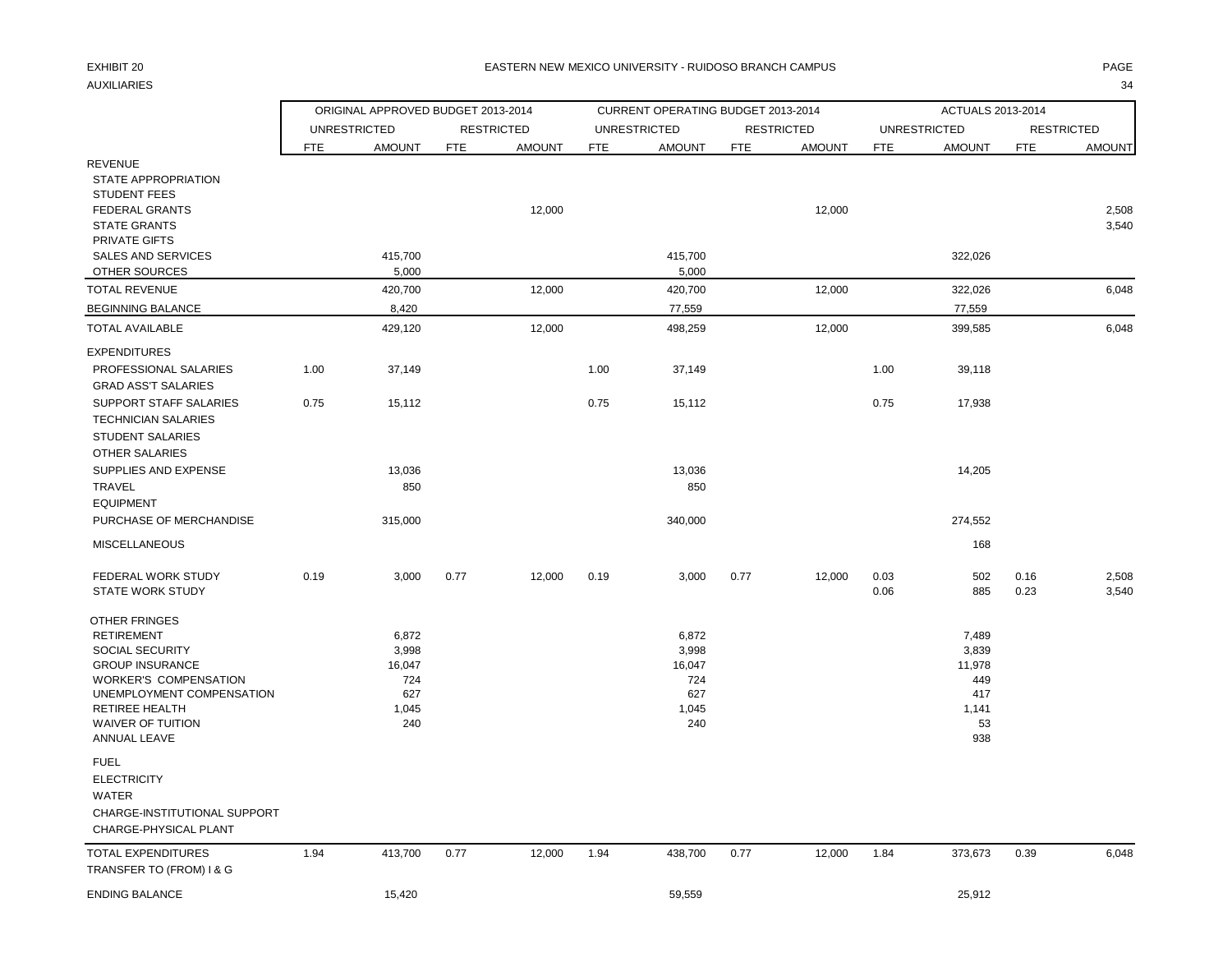| EXHIBIT 21<br><b>INTERCOLLEGIATE ATHLETICS</b><br><b>SUMMARY</b>                                                                                                                                                                                                                                                                                   |            |                                    |                   |               |            | EASTERN NEW MEXICO UNIVERSITY - RUIDOSO BRANCH CAMPUS |            |                   |            |                     |                   | PAGE<br>35    |
|----------------------------------------------------------------------------------------------------------------------------------------------------------------------------------------------------------------------------------------------------------------------------------------------------------------------------------------------------|------------|------------------------------------|-------------------|---------------|------------|-------------------------------------------------------|------------|-------------------|------------|---------------------|-------------------|---------------|
|                                                                                                                                                                                                                                                                                                                                                    |            |                                    |                   |               |            |                                                       |            |                   |            |                     |                   |               |
|                                                                                                                                                                                                                                                                                                                                                    |            | ORIGINAL APPROVED BUDGET 2013-2014 |                   |               |            | CURRENT OPERATING BUDGET 2013-2014                    |            |                   |            | ACTUALS 2013-2014   |                   |               |
|                                                                                                                                                                                                                                                                                                                                                    |            | <b>UNRESTRICTED</b>                | <b>RESTRICTED</b> |               |            | <b>UNRESTRICTED</b>                                   |            | <b>RESTRICTED</b> |            | <b>UNRESTRICTED</b> | <b>RESTRICTED</b> |               |
|                                                                                                                                                                                                                                                                                                                                                    | <b>FTE</b> | <b>AMOUNT</b>                      | <b>FTE</b>        | <b>AMOUNT</b> | <b>FTE</b> | <b>AMOUNT</b>                                         | <b>FTE</b> | <b>AMOUNT</b>     | <b>FTE</b> | <b>AMOUNT</b>       | <b>FTE</b>        | <b>AMOUNT</b> |
| <b>REVENUE</b><br><b>STATE APPROPRIATION</b><br><b>STUDENT FEES</b><br><b>FEDERAL GRANTS</b><br><b>STATE GRANTS</b><br>PRIVATE GIFTS<br><b>SALES AND SERVICES</b><br>OTHER SOURCES                                                                                                                                                                 |            |                                    |                   |               |            | **NOT APPLICABLE**                                    |            |                   |            |                     |                   |               |
|                                                                                                                                                                                                                                                                                                                                                    |            |                                    |                   |               |            |                                                       |            |                   |            |                     |                   |               |
| <b>TOTAL REVENUE</b>                                                                                                                                                                                                                                                                                                                               |            |                                    |                   |               |            |                                                       |            |                   |            |                     |                   |               |
| <b>BEGINNING BALANCE</b><br><b>TOTAL AVAILABLE</b>                                                                                                                                                                                                                                                                                                 |            |                                    |                   |               |            |                                                       |            |                   |            |                     |                   |               |
| <b>EXPENDITURES</b><br>PROFESSIONAL/COACHES SALARIES<br><b>GRAD ASS'T SALARIES</b><br>SUPPORT STAFF SALARIES<br><b>TECHNICIAN SALARIES</b><br><b>STUDENT SALARIES</b><br><b>OTHER SALARIES</b><br>SUPPLIES AND EXPENSE<br>TRAVEL<br><b>EQUIPMENT</b><br><b>UTILTIES</b>                                                                            |            |                                    |                   |               |            |                                                       |            |                   |            |                     |                   |               |
| MISCELLANEOUS<br><b>GRANTS IN AID</b><br>FEDERAL WORK STUDY<br><b>STATE WORK STUDY</b><br>PERFORMANCE AWARDS<br><b>RETIREMENT</b><br>SOCIAL SECURITY<br><b>GROUP INSURANCE</b><br>WORKER'S COMPENSATION<br>UNEMPLOYMENT COMPENSATION<br>RETIREE HEALTH<br>WAIVER OF TUITION<br>ANNUAL LEAVE<br>CHARGE-INSTUTIONAL SUPPORT<br>CHARGE-PHYSICAL PLANT |            |                                    |                   |               |            |                                                       |            |                   |            |                     |                   |               |
| <b>TOTAL EXPENDITURES</b><br>TRANSFER TO (FROM) I & G                                                                                                                                                                                                                                                                                              |            |                                    |                   |               |            |                                                       |            |                   |            |                     |                   |               |

ENDING BALANCE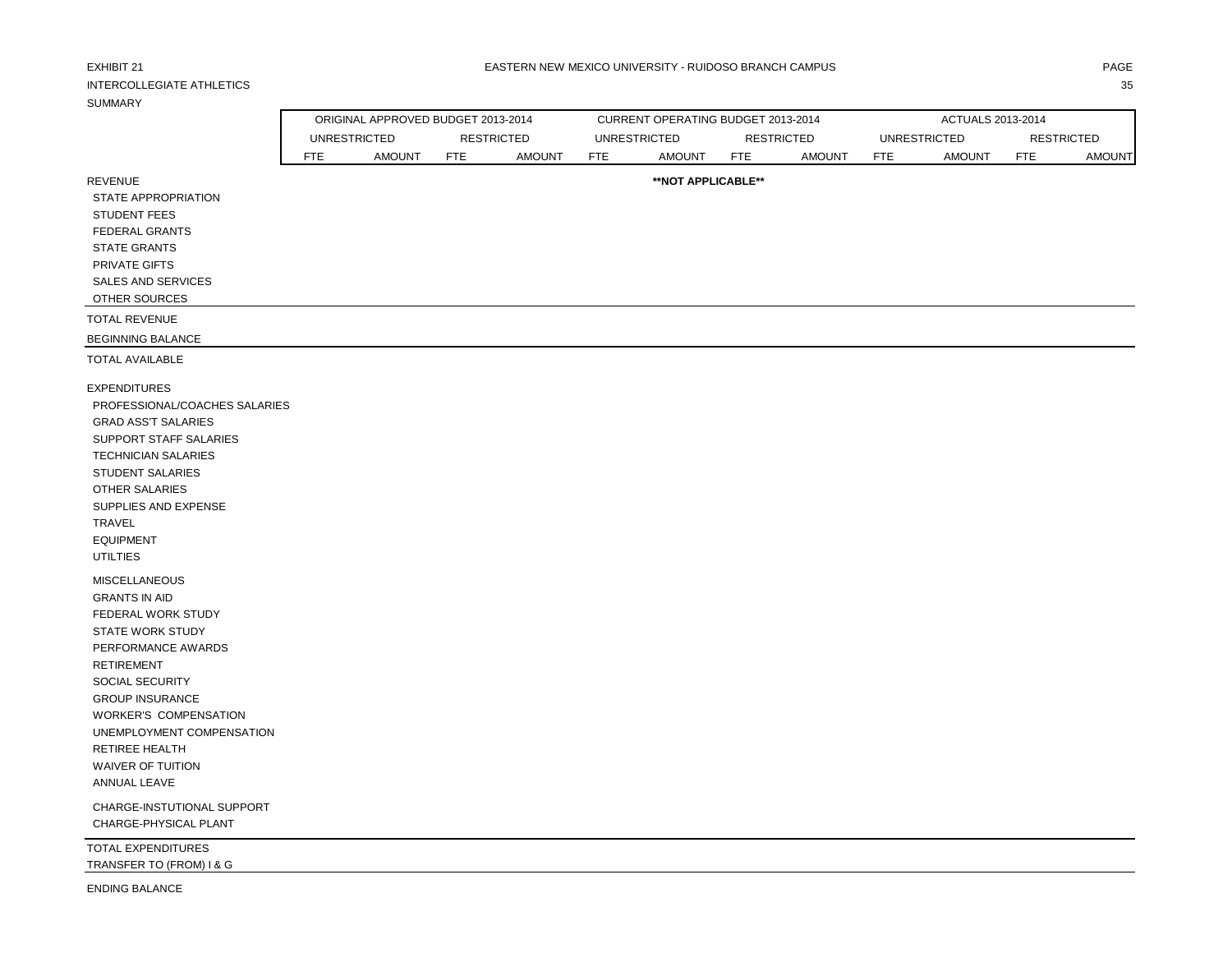# PLANT FUNDS CAPITAL OUTLAY 36

|                                   | ORIGINAL APPROVED BUDGET 2013-2014 |                             | CURRENT OPERATING BUDGET 2013-2014 |                             | ACTUALS 2013-2014    |                             |  |  |
|-----------------------------------|------------------------------------|-----------------------------|------------------------------------|-----------------------------|----------------------|-----------------------------|--|--|
|                                   | <b>UNRESTRICTED</b>                | <b>RESTRICTED</b>           | <b>UNRESTRICTED</b>                | <b>RESTRICTED</b>           | <b>UNRESTRICTED</b>  | <b>RESTRICTED</b>           |  |  |
|                                   | <b>AMOUNT</b><br><b>FTE</b>        | <b>FTE</b><br><b>AMOUNT</b> | <b>FTE</b><br>AMOUNT               | <b>FTE</b><br><b>AMOUNT</b> | AMOUNT<br><b>FTE</b> | <b>FTE</b><br><b>AMOUNT</b> |  |  |
| ALLOCATED                         |                                    |                             |                                    |                             |                      |                             |  |  |
| <b>REVENUES</b><br><b>FEDERAL</b> |                                    |                             |                                    |                             |                      |                             |  |  |
| <b>STATE</b>                      |                                    |                             | 7,500                              |                             | 1,831                |                             |  |  |
| INTEREST ON INVESTMENTS           |                                    |                             |                                    |                             |                      |                             |  |  |
| <b>OTHER</b>                      |                                    |                             |                                    |                             |                      |                             |  |  |
| <b>TOTAL REVENUE</b>              | $\pmb{0}$                          | $\mathbf 0$                 | 7,500                              | $\mathsf{O}\xspace$         | 1,831                | $\Omega$                    |  |  |
| <b>BEGINNING BALANCE</b>          | 114                                |                             | 500,000                            |                             | 500,000              |                             |  |  |
| <b>TOTAL AVAILABLE</b>            | 114                                | $\mathbf 0$                 | 507,500                            | $\mathsf{O}\xspace$         | 501,831              | 0                           |  |  |
| <b>EXPENDITURES</b>               |                                    |                             |                                    |                             |                      |                             |  |  |
| MAJOR PROJECTS                    |                                    |                             | 507,500                            |                             | 501,831              |                             |  |  |
| MINOR CAPITAL OUTLAY              |                                    |                             |                                    |                             |                      |                             |  |  |
| TOTAL EXPENDITURES                | $\pmb{0}$                          | $\boldsymbol{0}$            | 507,500                            | $\mathbf 0$                 | 501,831              | $\mathbf 0$                 |  |  |
| TRANSFERS                         |                                    |                             |                                    |                             |                      |                             |  |  |
| ENDING BALANCE, ALLOCATED         | 114                                | $\mathsf 0$                 | $\pmb{0}$                          | $\mathsf 0$                 | $\boldsymbol{0}$     | $\mathbf 0$                 |  |  |
|                                   |                                    |                             |                                    |                             |                      |                             |  |  |
| UNALLOCATED                       |                                    |                             |                                    |                             |                      |                             |  |  |
| <b>REVENUES</b>                   |                                    |                             |                                    |                             |                      |                             |  |  |
| INTEREST ON INVESTMENTS           |                                    |                             |                                    |                             |                      |                             |  |  |
| <b>OTHER</b>                      |                                    |                             |                                    |                             |                      |                             |  |  |
| <b>TOTAL REVENUE</b>              | $\pmb{0}$                          | $\boldsymbol{0}$            | $\mathbf 0$                        | $\mathsf 0$                 | $\mathbf 0$          | $\mathbf 0$                 |  |  |
| <b>BEGINNING BALANCE</b>          | 1,247,941                          |                             | 1,309,543                          |                             | 1,309,543            |                             |  |  |
| <b>TOTAL AVAILABLE</b>            | 1,247,941                          | $\mathsf 0$                 | 1,309,543                          | $\mathsf 0$                 | 1,309,543            | $\mathbf 0$                 |  |  |
| <b>EXPENDITURES</b>               |                                    |                             |                                    |                             |                      |                             |  |  |
| ERR                               | 10,000                             |                             | 15,000                             |                             |                      |                             |  |  |
| MINOR CAPITAL OUTLAY              | 257,450                            |                             | 363,000                            |                             | 28,517               |                             |  |  |
| TOTAL EXPENDITURES                | 267,450                            | $\mathsf 0$                 | 378,000                            | $\mathsf 0$                 | 28,517               | $\mathbf 0$                 |  |  |
| TRANSFERS TO (FROM)               |                                    |                             |                                    |                             |                      |                             |  |  |
| <b>INSTRUCTION &amp; GENERAL</b>  |                                    |                             |                                    |                             |                      |                             |  |  |
| <b>ENDOWMENT</b>                  |                                    |                             |                                    |                             |                      |                             |  |  |
| <b>MINOR</b><br>PLANT EQUIPMENT   | (10,000)                           |                             | (260,000)                          |                             | (260,000)            |                             |  |  |
| <b>TOTAL TRANSFERS</b>            | (10,000)                           |                             | (260,000)                          |                             | (260,000)            |                             |  |  |
| ENDING BALANCE, UNALLOCATED       | 990,491                            | $\mathsf 0$                 | 1,191,543                          | $\mathbf 0$                 | 1,541,026            | $\mathbf 0$                 |  |  |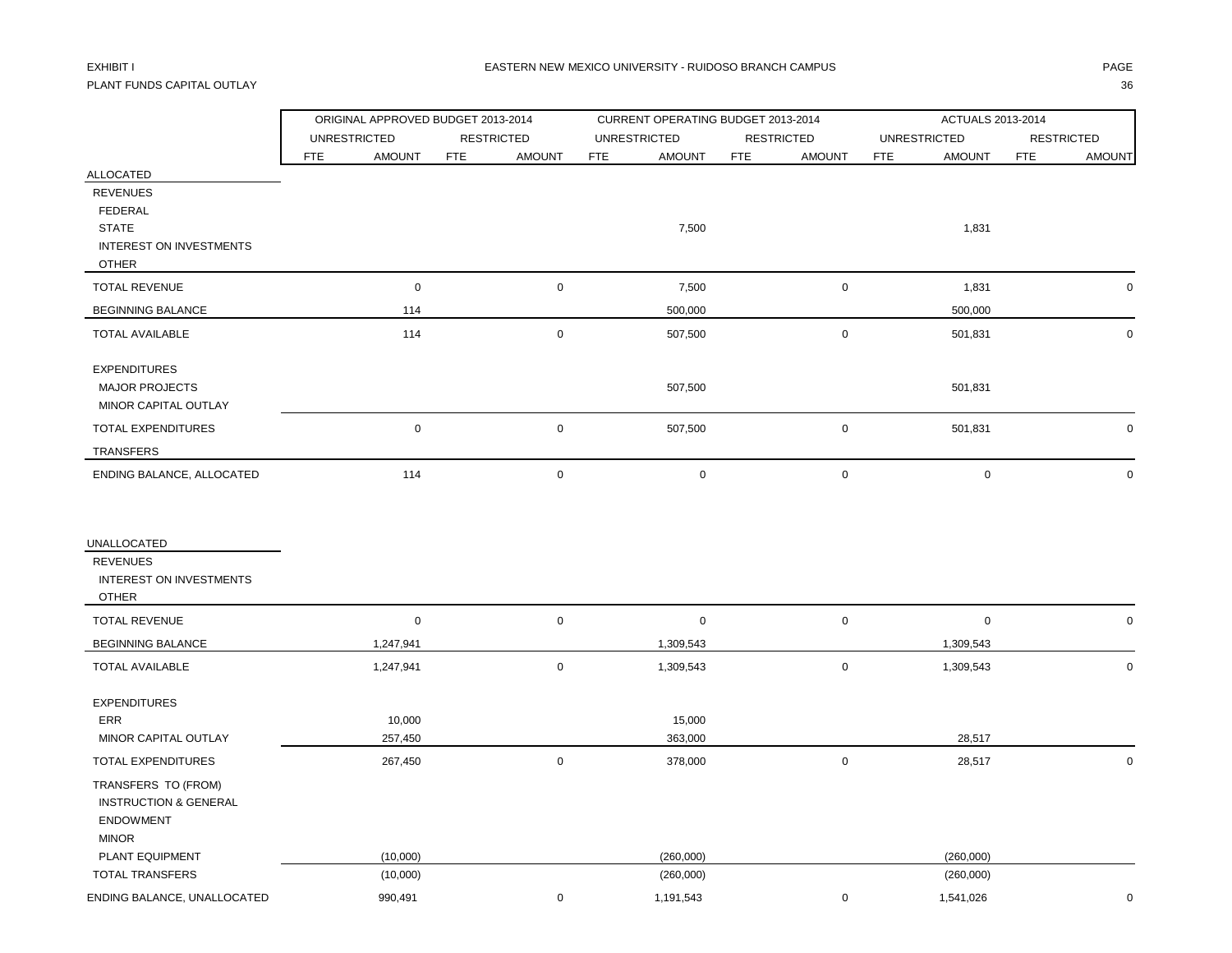# RENEWALS & REPLACEMENTS 37

|                                             |     | ORIGINAL APPROVED BUDGET 2013-2014 |            |                   |            | CURRENT OPERATING BUDGET 2013-2014 |            |                   | ACTUALS 2013-2014 |                     |            |                   |  |
|---------------------------------------------|-----|------------------------------------|------------|-------------------|------------|------------------------------------|------------|-------------------|-------------------|---------------------|------------|-------------------|--|
|                                             |     | <b>UNRESTRICTED</b>                |            | <b>RESTRICTED</b> |            | <b>UNRESTRICTED</b>                |            | <b>RESTRICTED</b> |                   | <b>UNRESTRICTED</b> |            | <b>RESTRICTED</b> |  |
|                                             | FTE | <b>AMOUNT</b>                      | <b>FTE</b> | <b>AMOUNT</b>     | <b>FTE</b> | <b>AMOUNT</b>                      | <b>FTE</b> | <b>AMOUNT</b>     | <b>FTE</b>        | <b>AMOUNT</b>       | <b>FTE</b> | <b>AMOUNT</b>     |  |
| <b>REVENUES</b>                             |     |                                    |            |                   |            |                                    |            |                   |                   |                     |            |                   |  |
| INTEREST ON INVESTMENTS                     |     |                                    |            |                   |            |                                    |            |                   |                   |                     |            |                   |  |
| <b>BOND ISSUES</b>                          |     |                                    |            |                   |            |                                    |            |                   |                   |                     |            |                   |  |
| <b>FUNDS REQUIRED BY INDENTURES</b>         |     |                                    |            |                   |            |                                    |            |                   |                   |                     |            |                   |  |
| SALES AND SERVICES                          |     |                                    |            |                   |            |                                    |            |                   |                   |                     |            |                   |  |
| OTHER--WALL COLLAPSE                        |     |                                    |            |                   |            |                                    |            |                   |                   |                     |            |                   |  |
| <b>TOTAL REVENUE</b>                        |     | 0                                  |            | $\mathbf 0$       |            | $\mathbf 0$                        |            | $\mathbf 0$       |                   | $\mathbf 0$         |            | 0                 |  |
| <b>BEGINNING BALANCE</b>                    |     | 82,320                             |            |                   |            | 182,320                            |            |                   |                   | 182,320             |            |                   |  |
| <b>TOTAL AVAILABLE</b>                      |     | 82,320                             |            | $\mathbf 0$       |            | 182,320                            |            | $\mathbf 0$       |                   | 182,320             |            | $\mathbf 0$       |  |
| <b>EXPENDITURES</b>                         |     |                                    |            |                   |            |                                    |            |                   |                   |                     |            |                   |  |
| FUNDS FOR BUILDING RENEWAL                  |     | 0                                  |            |                   |            | 100,000                            |            |                   |                   | 11,832              |            |                   |  |
| <b>TOTAL EXPENDITURES</b>                   |     | 0                                  |            | $\mathbf 0$       |            | 100,000                            |            | $\mathbf 0$       |                   | 11,832              |            | $\mathbf 0$       |  |
| <b>TRANSFERS</b>                            |     |                                    |            |                   |            |                                    |            |                   |                   |                     |            |                   |  |
| <b>INTERNAL SERVICE</b>                     |     |                                    |            |                   |            |                                    |            |                   |                   |                     |            |                   |  |
| <b>AUXILIARIES</b>                          |     |                                    |            |                   |            |                                    |            |                   |                   |                     |            |                   |  |
| <b>INSTRUCTIONAL &amp; GENERAL BR&amp;R</b> |     | (35,000)                           |            |                   |            | (35,000)                           |            |                   |                   | (35,000)            |            |                   |  |
| UNEXPENDED PLANT                            |     |                                    |            |                   |            |                                    |            |                   |                   |                     |            |                   |  |
| RETIREMENT OF INDEBTEDNESS                  |     |                                    |            |                   |            |                                    |            |                   |                   |                     |            |                   |  |
| <b>TOTAL TRANSFERS</b>                      |     | (35,000)                           |            | $\mathbf 0$       |            | (35,000)                           |            | 0                 |                   | (35,000)            |            | 0                 |  |
| <b>ENDING BALANCE</b>                       |     | 117,320                            |            | $\mathbf 0$       |            | 117,320                            |            | 0                 |                   | 205,488             |            | $\mathbf 0$       |  |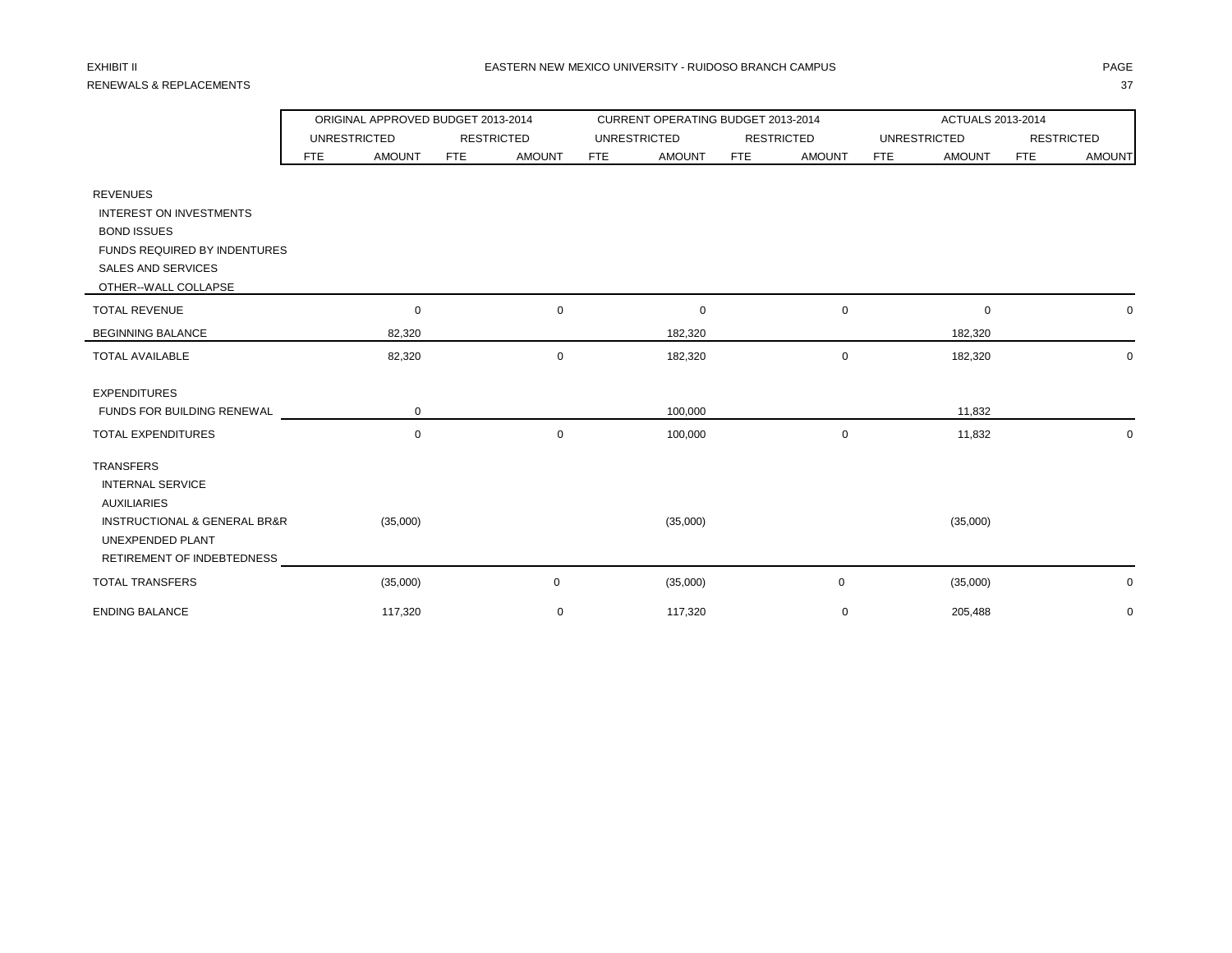# RETIREMENT OF INDEBTEDNESS 38

|                                             |     |                     | ORIGINAL APPROVED BUDGET 2013-2014 |               |            | CURRENT OPERATING BUDGET 2013-2014 |            |                   | ACTUALS 2013-2014           |            |                   |  |  |
|---------------------------------------------|-----|---------------------|------------------------------------|---------------|------------|------------------------------------|------------|-------------------|-----------------------------|------------|-------------------|--|--|
|                                             |     | <b>UNRESTRICTED</b> | <b>RESTRICTED</b>                  |               |            | <b>UNRESTRICTED</b>                |            | <b>RESTRICTED</b> | <b>UNRESTRICTED</b>         |            | <b>RESTRICTED</b> |  |  |
|                                             | FTE | <b>AMOUNT</b>       | <b>FTE</b>                         | <b>AMOUNT</b> | <b>FTE</b> | <b>AMOUNT</b>                      | <b>FTE</b> | <b>AMOUNT</b>     | <b>FTE</b><br><b>AMOUNT</b> | <b>FTE</b> | <b>AMOUNT</b>     |  |  |
| <b>REVENUES</b>                             |     |                     |                                    |               |            | **NOT APPLICABLE**                 |            |                   |                             |            |                   |  |  |
| <b>REQUIRED STUDENT FEES</b>                |     |                     |                                    |               |            |                                    |            |                   |                             |            |                   |  |  |
| <b>INTEREST INCOME</b>                      |     |                     |                                    |               |            |                                    |            |                   |                             |            |                   |  |  |
| OTHER (ITEMIZED BY SOURCE)                  |     |                     |                                    |               |            |                                    |            |                   |                             |            |                   |  |  |
| ROSWELL PAYMENT                             |     | 0                   |                                    |               |            | 0                                  |            |                   | 0                           |            |                   |  |  |
| <b>TOTAL REVENUE</b>                        |     | 0                   |                                    | $\mathsf 0$   |            | $\mathbf 0$                        |            | 0                 | $\mathbf 0$                 |            |                   |  |  |
| <b>BEGINNING BALANCE</b>                    |     |                     |                                    |               |            |                                    |            |                   |                             |            |                   |  |  |
| <b>RESERVES FOR PRINIPAL &amp; INTEREST</b> |     |                     |                                    |               |            |                                    |            |                   |                             |            |                   |  |  |
| <b>OTHER BALANCES</b>                       |     |                     |                                    |               |            |                                    |            |                   | 0                           |            |                   |  |  |
| TOTAL BEGINNING BALANCES                    |     | $\mathbf 0$         |                                    | $\mathbf 0$   |            | $\mathbf 0$                        |            | $\mathbf 0$       | $\mathbf 0$                 |            | 0                 |  |  |
| <b>TOTAL AVAILABLE</b>                      |     | 0                   |                                    | $\mathbf 0$   |            | 0                                  |            | 0                 | 0                           |            | $\mathbf 0$       |  |  |
| <b>EXPENDITURES</b>                         |     |                     |                                    |               |            |                                    |            |                   |                             |            |                   |  |  |
| <b>RETIREMENT OF PRINCIPAL</b>              |     |                     |                                    |               |            |                                    |            |                   |                             |            |                   |  |  |
| PAYMENT OF INTEREST                         |     |                     |                                    |               |            |                                    |            |                   |                             |            |                   |  |  |
| SERVICE CHARGES/ISSUING COST                |     |                     |                                    |               |            |                                    |            |                   |                             |            |                   |  |  |
| LEASE/PURCHASE AGREEMENTS                   |     |                     |                                    |               |            |                                    |            |                   |                             |            |                   |  |  |
| <b>ENERGY LEASE</b>                         |     |                     |                                    |               |            |                                    |            |                   |                             |            |                   |  |  |
| TOTAL EXPENDITURES                          |     | $\mathbf 0$         |                                    | $\mathbf 0$   |            | $\mathbf 0$                        |            | $\mathbf 0$       | $\mathbf 0$                 |            | 0                 |  |  |
| TRANSFERS TO (FROM) I & G                   |     |                     |                                    |               |            |                                    |            |                   |                             |            |                   |  |  |
| <b>ENDING BALANCE</b>                       |     | $\mathbf 0$         |                                    | $\mathbf 0$   |            | $\mathbf 0$                        |            | 0                 | 0                           |            | 0                 |  |  |

ACCUMULATION FOR PRINC & INT OTHER - UNRESTRICTED

TOTAL BALANCES

ACCUM FOR P & I 6/30 TOTAL PRINCIPAL OUTSTANDING 6/30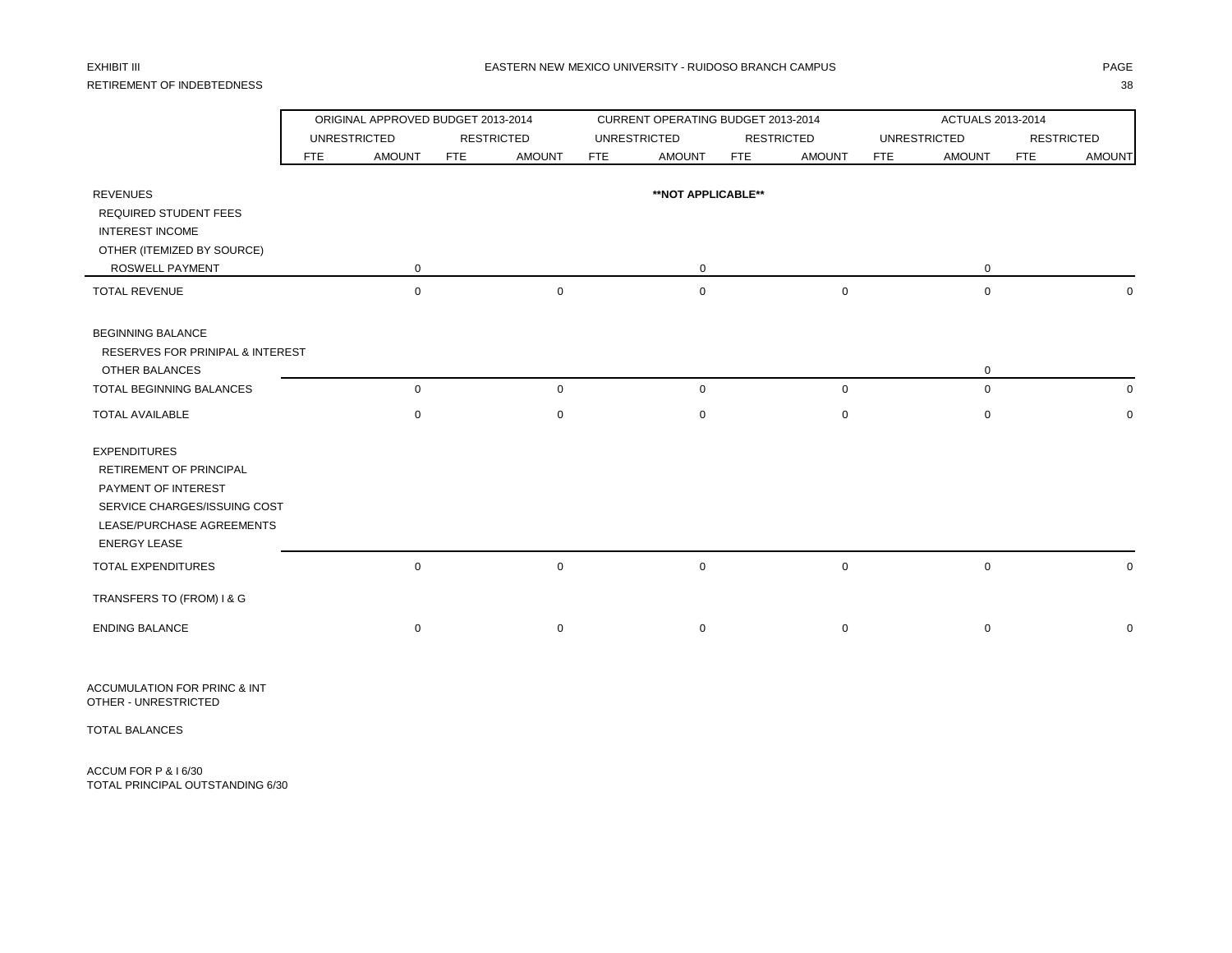INTERNAL SERVICE

INTERCOLLEGIATE ATHLETICS

# SUMMARY CURRENT FUNDS REVENUE 39

|                                  |            | ORIGINAL APPROVED BUDGET 2013-2014 |            |                   |     | CURRENT OPERATING BUDGET 2013-2014 |            |                   |            | ACTUALS 2013-2014   |            |                   |
|----------------------------------|------------|------------------------------------|------------|-------------------|-----|------------------------------------|------------|-------------------|------------|---------------------|------------|-------------------|
|                                  |            | <b>UNRESTRICTED</b>                |            | <b>RESTRICTED</b> |     | <b>UNRESTRICTED</b>                |            | <b>RESTRICTED</b> |            | <b>UNRESTRICTED</b> |            | <b>RESTRICTED</b> |
|                                  | <b>FTE</b> | <b>AMOUNT</b>                      | <b>FTE</b> | <b>AMOUNT</b>     | FTE | <b>AMOUNT</b>                      | <b>FTE</b> | <b>AMOUNT</b>     | <b>FTE</b> | <b>AMOUNT</b>       | <b>FTE</b> | <b>AMOUNT</b>     |
| TUITION AND FEES                 |            |                                    |            |                   |     |                                    |            |                   |            |                     |            |                   |
| <b>INSTRUCTION &amp; GENERAL</b> |            | 821,000                            |            |                   |     | 639,799                            |            |                   |            | 660,559             |            |                   |
| STUDENT SOCIAL & CULTURAL        |            |                                    |            |                   |     |                                    |            |                   |            |                     |            |                   |
| <b>RESEARCH</b>                  |            |                                    |            |                   |     |                                    |            |                   |            |                     |            |                   |
| PUBLIC SERVICE                   |            |                                    |            |                   |     |                                    |            |                   |            |                     |            |                   |
| <b>INTERNAL SERVICE</b>          |            |                                    |            |                   |     |                                    |            |                   |            |                     |            |                   |
| <b>STUDENT AID</b>               |            |                                    |            |                   |     |                                    |            |                   |            |                     |            |                   |
| <b>AUXILIARIES</b>               |            |                                    |            |                   |     |                                    |            |                   |            |                     |            |                   |
| INTERCOLLEGIATE ATHLETICS        |            |                                    |            |                   |     |                                    |            |                   |            |                     |            |                   |
| <b>TOTAL</b>                     |            | 821,000                            |            |                   |     | 639,799                            |            |                   |            | 660,559             |            |                   |
| STATE APPROPRIATIONS             |            |                                    |            |                   |     |                                    |            |                   |            |                     |            |                   |
| <b>INSTRUCTION &amp; GENERAL</b> |            | 2,072,600                          |            |                   |     | 2,105,701                          |            |                   |            | 2,105,701           |            |                   |
| STUDENT SOCIAL & CULTURAL        |            |                                    |            |                   |     |                                    |            |                   |            |                     |            |                   |
| <b>RESEARCH</b>                  |            |                                    |            |                   |     |                                    |            |                   |            |                     |            |                   |
| PUBLIC SERVICE                   |            |                                    |            |                   |     |                                    |            |                   |            |                     |            |                   |
| <b>INTERNAL SERVICE</b>          |            |                                    |            |                   |     |                                    |            |                   |            |                     |            |                   |
| <b>STUDENT AID</b>               |            |                                    |            |                   |     |                                    |            |                   |            |                     |            |                   |
| <b>AUXILIARIES</b>               |            |                                    |            |                   |     |                                    |            |                   |            |                     |            |                   |
| <b>INTERCOLLEGIATE ATHLETICS</b> |            |                                    |            |                   |     |                                    |            |                   |            |                     |            |                   |
| <b>TOTAL</b>                     |            | 2,072,600                          |            |                   |     | 2,105,701                          |            |                   |            | 2,105,701           |            |                   |
| <b>FEDERAL GRANTS</b>            |            |                                    |            |                   |     |                                    |            |                   |            |                     |            |                   |
| <b>INSTRUCTION &amp; GENERAL</b> |            |                                    |            | 350,000           |     |                                    |            | 350,000           |            |                     |            | 259,659           |
| STUDENT SOCIAL & CULTURAL        |            |                                    |            |                   |     |                                    |            |                   |            |                     |            |                   |
| <b>RESEARCH</b>                  |            |                                    |            |                   |     |                                    |            |                   |            |                     |            |                   |
| PUBLIC SERVICE                   |            |                                    |            |                   |     |                                    |            | 940,000           |            |                     |            | 631,006           |
| <b>INTERNAL SERVICE</b>          |            |                                    |            |                   |     |                                    |            |                   |            |                     |            |                   |
| <b>STUDENT AID</b>               |            | 2,500                              |            | 2,922,885         |     | 2,500                              |            | 2,921,400         |            |                     |            | 1,047,992         |
| <b>AUXILIARIES</b>               |            |                                    |            | 12,000            |     |                                    |            | 12,000            |            |                     |            | 2,508             |
| <b>INTERCOLLEGIATE ATHLETICS</b> |            |                                    |            |                   |     |                                    |            |                   |            |                     |            |                   |
| <b>TOTAL</b>                     |            | 2,500                              |            | 3,284,885         |     | 2,500                              |            | 4,223,400         |            |                     |            | 1,941,165         |
| <b>STATE GRANTS</b>              |            |                                    |            |                   |     |                                    |            |                   |            |                     |            |                   |
| <b>INSTRUCTION &amp; GENERAL</b> |            |                                    |            | 1,000,000         |     |                                    |            | 150,000           |            |                     |            | 24,089            |
| STUDENT SOCIAL & CULTURAL        |            |                                    |            |                   |     |                                    |            |                   |            |                     |            |                   |
| <b>RESEARCH</b>                  |            |                                    |            |                   |     |                                    |            |                   |            |                     |            |                   |
| PUBLIC SERVICE                   |            |                                    |            | 100,000           |     |                                    |            | 150.000           |            |                     |            | 105,667           |
|                                  |            |                                    |            |                   |     |                                    |            |                   |            |                     |            |                   |

STUDENT AID 42,400 77,115 42,400 76,442 29,887 45,267 AUXILIARIES 3,540

TOTAL 42,400 1,177,115 42,400 376,442 29,887 178,563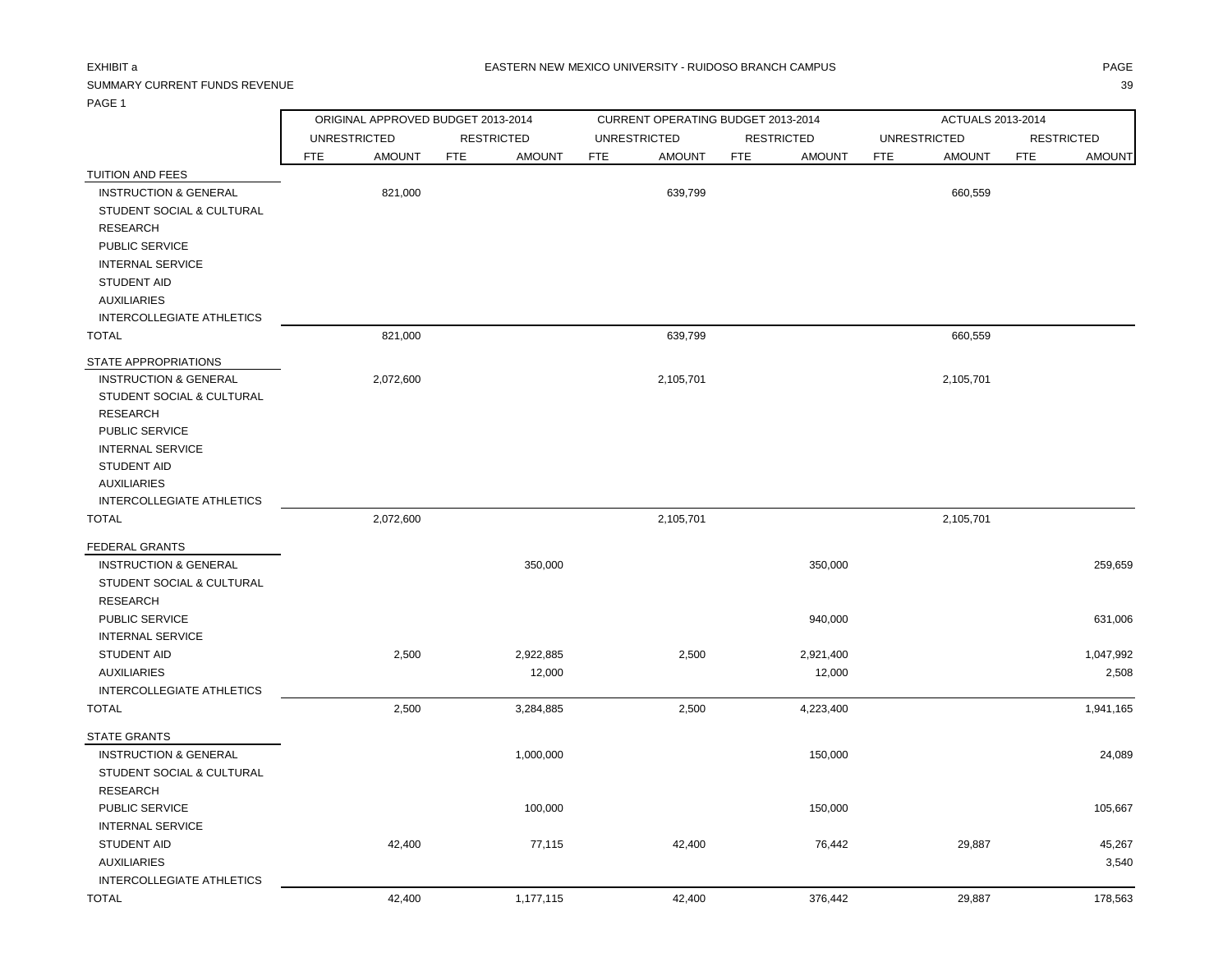### EXHIBIT a PAGE AND THE SERVICE OF THE SERVICE OF THE SERVICE OF THE SERVICE OF THE SERVICE OF THE SERVICE OF TH

# SUMMARY CURRENT FUNDS REVENUE 40

|                                  |            | ORIGINAL APPROVED BUDGET 2013-2014 |            |                   |            | CURRENT OPERATING BUDGET 2013-2014 |            |                   |            | ACTUALS 2013-2014   |            |                   |
|----------------------------------|------------|------------------------------------|------------|-------------------|------------|------------------------------------|------------|-------------------|------------|---------------------|------------|-------------------|
|                                  |            | <b>UNRESTRICTED</b>                |            | <b>RESTRICTED</b> |            | <b>UNRESTRICTED</b>                |            | <b>RESTRICTED</b> |            | <b>UNRESTRICTED</b> |            | <b>RESTRICTED</b> |
|                                  | <b>FTE</b> | <b>AMOUNT</b>                      | <b>FTE</b> | <b>AMOUNT</b>     | <b>FTE</b> | <b>AMOUNT</b>                      | <b>FTE</b> | <b>AMOUNT</b>     | <b>FTE</b> | <b>AMOUNT</b>       | <b>FTE</b> | <b>AMOUNT</b>     |
| PRIVATE GIFTS                    |            |                                    |            |                   |            |                                    |            |                   |            |                     |            |                   |
| <b>INSTRUCTION &amp; GENERAL</b> |            |                                    |            | 200,000           |            |                                    |            | 200,000           |            |                     |            |                   |
| STUDENT SOCIAL & CULTURAL        |            |                                    |            |                   |            |                                    |            |                   |            |                     |            |                   |
| <b>RESEARCH</b>                  |            |                                    |            |                   |            |                                    |            |                   |            |                     |            |                   |
| PUBLIC SERVICE                   |            |                                    |            |                   |            |                                    |            | 10,000            |            |                     |            | 4,861             |
| <b>INTERNAL SERVICE</b>          |            |                                    |            |                   |            |                                    |            |                   |            |                     |            |                   |
| <b>STUDENT AID</b>               |            |                                    |            |                   |            |                                    |            |                   |            |                     |            | 20,714            |
| <b>AUXILIARIES</b>               |            |                                    |            |                   |            |                                    |            |                   |            |                     |            |                   |
| INTERCOLLEGIATE ATHLETICS        |            |                                    |            |                   |            |                                    |            |                   |            |                     |            |                   |
| <b>TOTAL</b>                     |            |                                    |            | 200,000           |            |                                    |            | 210,000           |            |                     |            | 25,575            |
|                                  |            |                                    |            |                   |            |                                    |            |                   |            |                     |            |                   |
| LAND AND PERMANENT FUND          |            |                                    |            |                   |            |                                    |            |                   |            |                     |            |                   |
| <b>INSTRUCTION &amp; GENERAL</b> |            |                                    |            |                   |            |                                    |            |                   |            |                     |            |                   |
| STUDENT SOCIAL & CULTURAL        |            |                                    |            |                   |            |                                    |            |                   |            |                     |            |                   |
| <b>RESEARCH</b>                  |            |                                    |            |                   |            |                                    |            |                   |            |                     |            |                   |
| PUBLIC SERVICE                   |            |                                    |            |                   |            |                                    |            |                   |            |                     |            |                   |
| <b>INTERNAL SERVICE</b>          |            |                                    |            |                   |            |                                    |            |                   |            |                     |            |                   |
| <b>STUDENT AID</b>               |            |                                    |            |                   |            |                                    |            |                   |            |                     |            |                   |
| <b>AUXILIARIES</b>               |            |                                    |            |                   |            |                                    |            |                   |            |                     |            |                   |
| INTERCOLLEGIATE ATHLETICS        |            |                                    |            |                   |            |                                    |            |                   |            |                     |            |                   |
| <b>TOTAL</b>                     |            |                                    |            |                   |            |                                    |            |                   |            |                     |            |                   |
| <b>TAX LEVY</b>                  |            |                                    |            |                   |            |                                    |            |                   |            |                     |            |                   |
| <b>INSTRUCTION &amp; GENERAL</b> |            | 1,070,000                          |            |                   |            | 1,070,000                          |            |                   |            | 1,124,261           |            |                   |
| STUDENT SOCIAL & CULTURAL        |            |                                    |            |                   |            |                                    |            |                   |            |                     |            |                   |
| <b>RESEARCH</b>                  |            |                                    |            |                   |            |                                    |            |                   |            |                     |            |                   |
| PUBLIC SERVICE                   |            |                                    |            |                   |            |                                    |            |                   |            |                     |            |                   |
| <b>INTERNAL SERVICE</b>          |            |                                    |            |                   |            |                                    |            |                   |            |                     |            |                   |
| <b>STUDENT AID</b>               |            |                                    |            |                   |            |                                    |            |                   |            |                     |            |                   |
| <b>AUXILIARIES</b>               |            |                                    |            |                   |            |                                    |            |                   |            |                     |            |                   |
| INTERCOLLEGIATE ATHLETICS        |            |                                    |            |                   |            |                                    |            |                   |            |                     |            |                   |
| <b>TOTAL</b>                     |            | 1,070,000                          |            |                   |            | 1,070,000                          |            |                   |            | 1,124,261           |            |                   |
|                                  |            |                                    |            |                   |            |                                    |            |                   |            |                     |            |                   |
| SALES AND SERVICES               |            |                                    |            |                   |            |                                    |            |                   |            |                     |            |                   |
| <b>INSTRUCTION &amp; GENERAL</b> |            |                                    |            |                   |            |                                    |            |                   |            |                     |            |                   |
| STUDENT SOCIAL & CULTURAL        |            |                                    |            |                   |            |                                    |            |                   |            |                     |            |                   |
| <b>RESEARCH</b>                  |            |                                    |            |                   |            |                                    |            |                   |            |                     |            |                   |
| PUBLIC SERVICE                   |            |                                    |            |                   |            |                                    |            |                   |            |                     |            |                   |
| <b>INTERNAL SERVICE</b>          |            |                                    |            |                   |            |                                    |            |                   |            |                     |            |                   |
| <b>STUDENT AID</b>               |            |                                    |            |                   |            |                                    |            |                   |            |                     |            |                   |
| <b>AUXILIARIES</b>               |            | 415,700                            |            |                   |            | 415,700                            |            |                   |            | 322,026             |            |                   |
| INTERCOLLEGIATE ATHLETICS        |            |                                    |            |                   |            |                                    |            |                   |            |                     |            |                   |
| <b>TOTAL</b>                     |            | 415,700                            |            |                   |            | 415,700                            |            |                   |            | 322,026             |            |                   |
|                                  |            |                                    |            |                   |            |                                    |            |                   |            |                     |            |                   |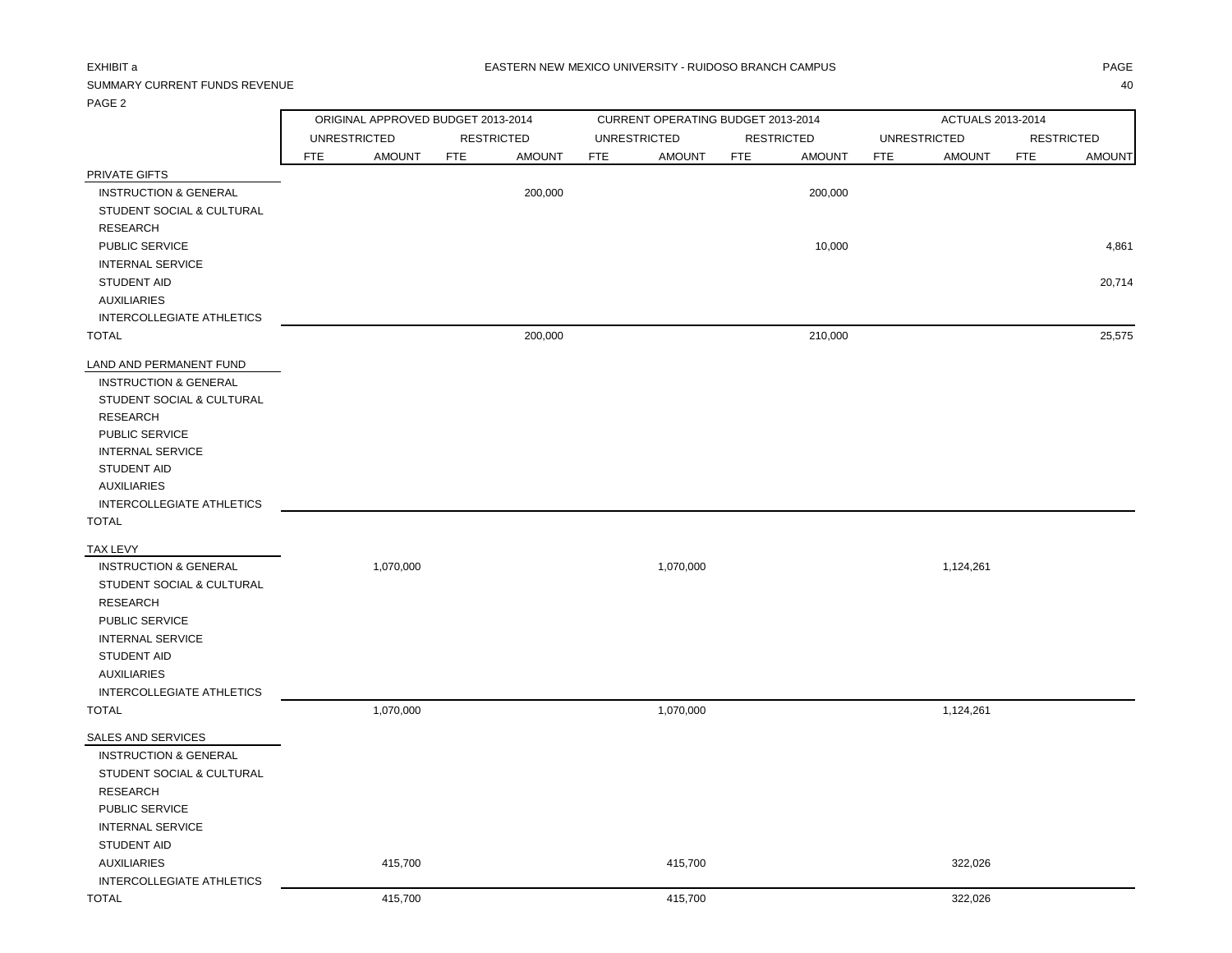# SUMMARY CURRENT FUNDS REVENUE 41

|                                  | ORIGINAL APPROVED BUDGET 2013-2014 |               |            |                   |            | CURRENT OPERATING BUDGET 2013-2014 |            |                   | ACTUALS 2013-2014 |                     |            |                   |
|----------------------------------|------------------------------------|---------------|------------|-------------------|------------|------------------------------------|------------|-------------------|-------------------|---------------------|------------|-------------------|
|                                  | <b>UNRESTRICTED</b>                |               |            | <b>RESTRICTED</b> |            | <b>UNRESTRICTED</b>                |            | <b>RESTRICTED</b> |                   | <b>UNRESTRICTED</b> |            | <b>RESTRICTED</b> |
|                                  | FTE                                | <b>AMOUNT</b> | <b>FTE</b> | <b>AMOUNT</b>     | <b>FTE</b> | <b>AMOUNT</b>                      | <b>FTE</b> | <b>AMOUNT</b>     | <b>FTE</b>        | <b>AMOUNT</b>       | <b>FTE</b> | <b>AMOUNT</b>     |
| OTHER SOURCES                    |                                    |               |            |                   |            |                                    |            |                   |                   |                     |            |                   |
| <b>INSTRUCTION &amp; GENERAL</b> |                                    | 21,500        |            |                   |            | 27,400                             |            |                   |                   | 48,076              |            |                   |
| STUDENT SOCIAL & CULTURAL        |                                    |               |            |                   |            |                                    |            |                   |                   |                     |            |                   |
| <b>RESEARCH</b>                  |                                    |               |            |                   |            |                                    |            |                   |                   |                     |            |                   |
| <b>PUBLIC SERVICE</b>            |                                    |               |            |                   |            |                                    |            |                   |                   |                     |            | 4,214             |
| <b>INTERNAL SERVICE</b>          |                                    |               |            |                   |            |                                    |            |                   |                   |                     |            |                   |
| <b>STUDENT AID</b>               |                                    |               |            |                   |            |                                    |            | 2,158             |                   |                     |            |                   |
| <b>AUXILIARIES</b>               |                                    | 5,000         |            |                   |            | 5,000                              |            |                   |                   |                     |            |                   |
| INTERCOLLEGIATE ATHLETICS        |                                    |               |            |                   |            |                                    |            |                   |                   |                     |            |                   |
| <b>TOTAL</b>                     |                                    | 26,500        |            |                   |            | 32,400                             |            | 2,158             |                   | 48,076              |            | 4,214             |
| TOTAL CURRENT FUNDS REVENUE      |                                    |               |            |                   |            |                                    |            |                   |                   |                     |            |                   |
| <b>TUITION AND FEES</b>          |                                    | 821,000       |            |                   |            | 639,799                            |            |                   |                   | 660,559             |            |                   |
| <b>STATE APPROPRIATION</b>       |                                    | 2,072,600     |            |                   |            | 2,105,701                          |            |                   |                   | 2,105,701           |            |                   |
| <b>FEDERAL GRANTS</b>            |                                    | 2,500         |            | 3,284,885         |            | 2,500                              |            | 4,223,400         |                   |                     |            | 1,941,165         |
| <b>STATE GRANTS</b>              |                                    | 42,400        |            | 1,177,115         |            | 42,400                             |            | 376,442           |                   | 29,887              |            | 178,563           |
| PRIVATE GIFTS                    |                                    |               |            | 200,000           |            |                                    |            | 210,000           |                   |                     |            | 25,575            |
| LAND AND PERMANENT FUND          |                                    |               |            |                   |            |                                    |            |                   |                   |                     |            |                   |
| <b>TAX LEVY</b>                  |                                    | 1,070,000     |            |                   |            | 1,070,000                          |            |                   |                   | 1,124,261           |            |                   |
| <b>SALES AND SERVICES</b>        |                                    | 415,700       |            |                   |            | 415,700                            |            |                   |                   | 322,026             |            |                   |
| <b>OTHER SOURCES</b>             |                                    | 26,500        |            |                   |            | 32,400                             |            | 2,158             |                   | 48,076              |            | 4,214             |
| <b>TOTAL</b>                     |                                    | 4,450,700     |            | 4,662,000         |            | 4,308,500                          |            | 4,812,000         |                   | 4,290,510           |            | 2,149,517         |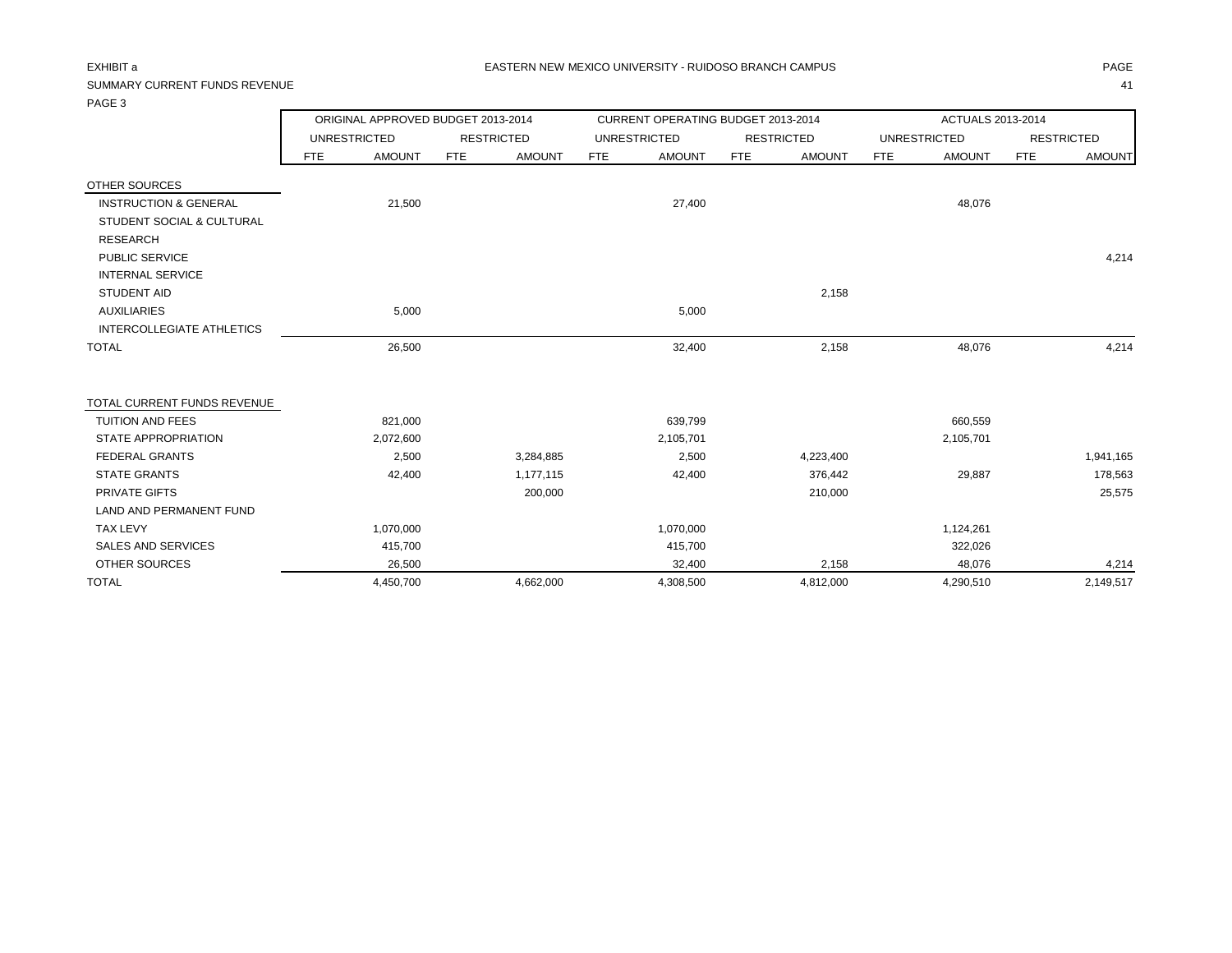# PAGE 1

| .                                |            |                                    |                   |               |            |                                    |                   |               |                   |                     |            |                   |
|----------------------------------|------------|------------------------------------|-------------------|---------------|------------|------------------------------------|-------------------|---------------|-------------------|---------------------|------------|-------------------|
|                                  |            | ORIGINAL APPROVED BUDGET 2013-2014 |                   |               |            | CURRENT OPERATING BUDGET 2013-2014 |                   |               | ACTUALS 2013-2014 |                     |            |                   |
|                                  |            | <b>UNRESTRICTED</b>                | <b>RESTRICTED</b> |               |            | <b>UNRESTRICTED</b>                | <b>RESTRICTED</b> |               |                   | <b>UNRESTRICTED</b> |            | <b>RESTRICTED</b> |
| PROFESSIONAL SALARIES            | <b>FTE</b> | <b>AMOUNT</b>                      | <b>FTE</b>        | <b>AMOUNT</b> | <b>FTE</b> | <b>AMOUNT</b>                      | <b>FTE</b>        | <b>AMOUNT</b> | <b>FTE</b>        | <b>AMOUNT</b>       | <b>FTE</b> | <b>AMOUNT</b>     |
| <b>INSTRUCTION</b>               | 1.00       | 57,657                             |                   |               | 1.00       | 57,657                             |                   |               | 1.38              | 75,996              |            |                   |
| <b>ACADEMIC SUPPORT</b>          | 3.00       | 156,195                            |                   |               | 3.00       | 156,195                            |                   |               | 3.00              | 153,888             |            |                   |
| <b>STUDENT SERVICES</b>          | 4.00       | 150,980                            |                   |               | 4.00       | 150,980                            |                   |               | 4.00              | 155,668             |            |                   |
| <b>INSTITUTIONAL SUPPORT</b>     | 4.99       | 266,434                            |                   |               | 5.50       | 292,205                            |                   |               | 5.50              | 287,977             |            |                   |
| PHYSICAL PLANT                   | 1.00       | 40,138                             |                   |               | 1.00       | 40,138                             |                   |               | 1.00              | 41,231              |            |                   |
| STUDENT SOCIAL & CULTURAL        |            |                                    |                   |               |            |                                    |                   |               |                   |                     |            |                   |
| <b>RESEARCH</b>                  |            |                                    |                   |               |            |                                    |                   |               |                   |                     |            |                   |
| <b>PUBLIC SERVICE</b>            |            |                                    |                   |               |            |                                    |                   |               | 0.20              | 6,245               | 7.00       | 371,272           |
| <b>INTERNAL SERVICE</b>          |            |                                    |                   |               |            |                                    |                   |               |                   |                     |            |                   |
| <b>AUXILIARIES</b>               | 1.00       | 37,149                             |                   |               | 1.00       | 37,149                             |                   |               | 1.00              | 39,118              |            |                   |
| <b>INTERCOLLEGIATE ATHLETICS</b> |            |                                    |                   |               |            |                                    |                   |               |                   |                     |            |                   |
| TOTAL                            | 14.99      | 708,553                            |                   |               | 15.50      | 734,324                            |                   |               | 16.08             | 760,123             | 7.00       | 371,272           |
| FACULTY SALARIES                 |            |                                    |                   |               |            |                                    |                   |               |                   |                     |            |                   |
| <b>INSTRUCTION</b>               | 38.13      | 1,117,876                          |                   |               | 37.64      | 1,072,532                          |                   |               | 25.65             | 920,061             |            | 52,223            |
| <b>ACADEMIC SUPPORT</b>          |            |                                    |                   |               |            |                                    |                   |               |                   |                     |            |                   |
| <b>STUDENT SERVICES</b>          |            |                                    |                   |               |            |                                    |                   |               |                   |                     |            |                   |
| INSTITUTIONAL SUPPORT            |            |                                    |                   |               |            |                                    |                   |               |                   |                     |            |                   |
| PHYSICAL PLANT                   |            |                                    |                   |               |            |                                    |                   |               |                   |                     |            |                   |
| STUDENT SOCIAL & CULTURAL        |            |                                    |                   |               |            |                                    |                   |               |                   |                     |            |                   |
| <b>RESEARCH</b>                  |            |                                    |                   |               |            |                                    |                   |               |                   |                     |            |                   |
| <b>PUBLIC SERVICE</b>            |            |                                    |                   |               |            |                                    |                   |               |                   | 11,936              |            | 13,567            |
| <b>INTERNAL SERVICE</b>          |            |                                    |                   |               |            |                                    |                   |               |                   |                     |            |                   |
| <b>AUXILIARIES</b>               |            |                                    |                   |               |            |                                    |                   |               |                   |                     |            |                   |
| <b>INTERCOLLEGIATE ATHLETICS</b> |            |                                    |                   |               |            |                                    |                   |               |                   |                     |            |                   |
| TOTAL                            | 38.13      | 1,117,876                          |                   |               | 37.64      | 1,072,532                          |                   |               | 25.65             | 931,997             |            | 65,790            |
| GRADUATE ASSISTANT SALARIES      |            |                                    |                   |               |            |                                    |                   |               |                   |                     |            |                   |
| <b>INSTRUCTION</b>               |            |                                    |                   |               |            |                                    |                   |               |                   |                     |            |                   |
| <b>ACADEMIC SUPPORT</b>          |            |                                    |                   |               |            |                                    |                   |               |                   |                     |            |                   |
| <b>STUDENT SERVICES</b>          |            |                                    |                   |               |            |                                    |                   |               |                   |                     |            |                   |
| <b>INSTITUTIONAL SUPPORT</b>     |            |                                    |                   |               |            |                                    |                   |               |                   |                     |            |                   |
| PHYSICAL PLANT                   |            |                                    |                   |               |            |                                    |                   |               |                   |                     |            |                   |
| STUDENT SOCIAL & CULTURAL        |            |                                    |                   |               |            |                                    |                   |               |                   |                     |            |                   |
| <b>RESEARCH</b>                  |            |                                    |                   |               |            |                                    |                   |               |                   |                     |            |                   |
| PUBLIC SERVICE                   |            |                                    |                   |               |            |                                    |                   |               |                   |                     |            |                   |
| <b>INTERNAL SERVICE</b>          |            |                                    |                   |               |            |                                    |                   |               |                   |                     |            |                   |

AUXILIARIES

INTERCOLLEGIATE ATHLETICS

TOTAL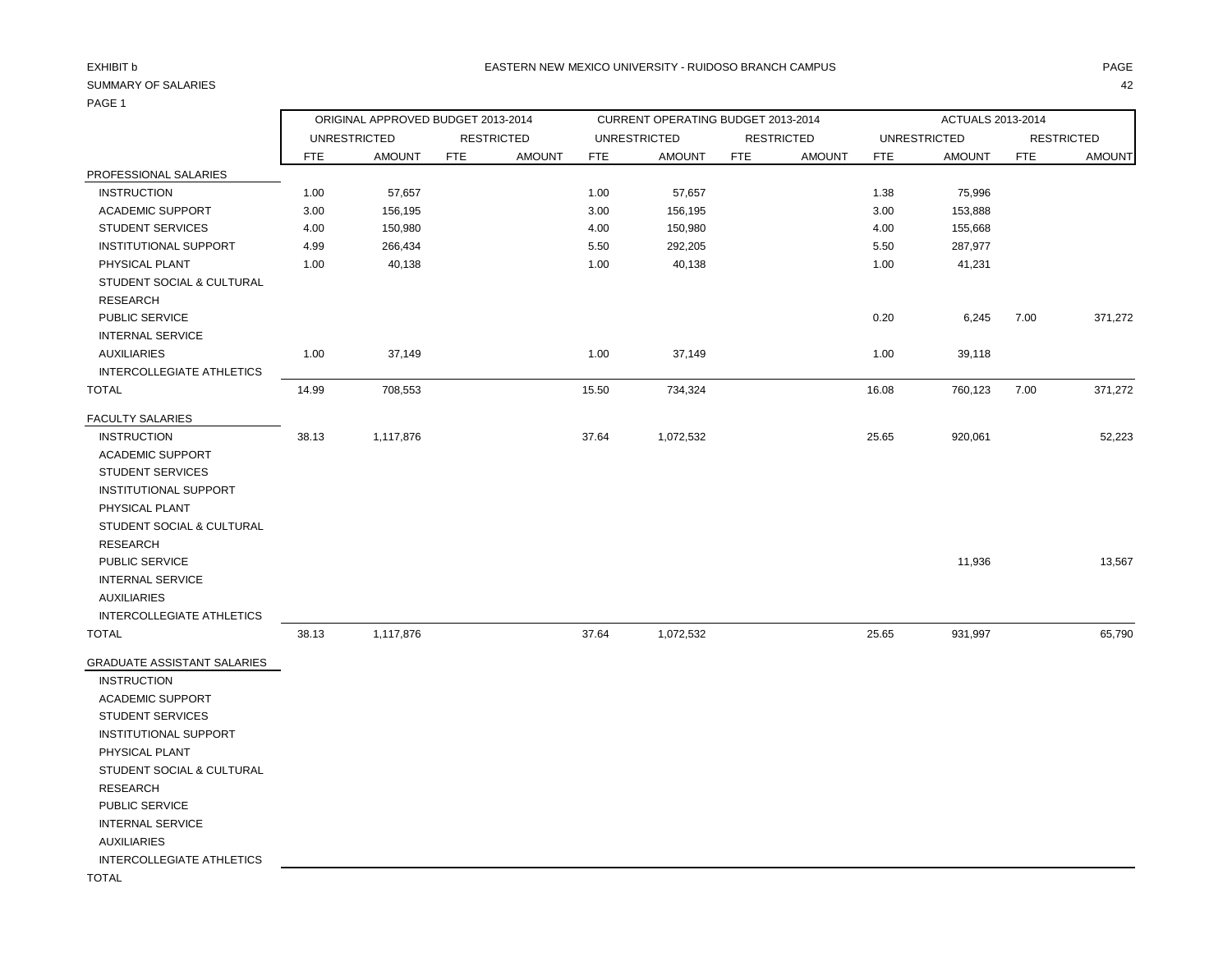# PAGE 2

|                              |            | ORIGINAL APPROVED BUDGET 2013-2014 |            |                   |            | CURRENT OPERATING BUDGET 2013-2014 |            |                   | ACTUALS 2013-2014 |                     |            |                   |
|------------------------------|------------|------------------------------------|------------|-------------------|------------|------------------------------------|------------|-------------------|-------------------|---------------------|------------|-------------------|
|                              |            | <b>UNRESTRICTED</b>                |            | <b>RESTRICTED</b> |            | <b>UNRESTRICTED</b>                |            | <b>RESTRICTED</b> |                   | <b>UNRESTRICTED</b> |            | <b>RESTRICTED</b> |
|                              | <b>FTE</b> | <b>AMOUNT</b>                      | <b>FTE</b> | <b>AMOUNT</b>     | <b>FTE</b> | <b>AMOUNT</b>                      | <b>FTE</b> | <b>AMOUNT</b>     | <b>FTE</b>        | <b>AMOUNT</b>       | <b>FTE</b> | <b>AMOUNT</b>     |
| SUPPORT STAFF SALARIES       |            |                                    |            |                   |            |                                    |            |                   |                   |                     |            |                   |
| <b>INSTRUCTION</b>           |            |                                    |            |                   |            |                                    |            |                   |                   |                     |            |                   |
| <b>ACADEMIC SUPPORT</b>      | 2.00       | 48,505                             |            |                   | 2.00       | 48,505                             |            |                   | 2.00              | 47,996              |            |                   |
| <b>STUDENT SERVICES</b>      | 1.00       | 23,546                             |            |                   | 1.00       | 23,546                             |            |                   | 1.00              | 24,290              |            |                   |
| <b>INSTITUTIONAL SUPPORT</b> | 5.00       | 133,666                            |            |                   | 6.00       | 150,916                            |            |                   | 5.00              | 125,376             |            |                   |
| PHYSICAL PLANT               | 0.50       | 9,396                              |            |                   | 0.50       | 9,396                              |            |                   |                   |                     |            |                   |
| STUDENT SOCIAL & CULTURAL    |            |                                    |            |                   |            |                                    |            |                   |                   |                     |            |                   |
| <b>RESEARCH</b>              |            |                                    |            |                   |            |                                    |            |                   |                   |                     |            |                   |
| PUBLIC SERVICE               |            |                                    |            |                   |            |                                    |            |                   |                   |                     | 0.38       | 7,094             |
| <b>INTERNAL SERVICE</b>      |            |                                    |            |                   |            |                                    |            |                   |                   |                     |            |                   |
| <b>AUXILIARIES</b>           | 0.75       | 15,112                             |            |                   | 0.75       | 15,112                             |            |                   | 0.75              | 17,938              |            |                   |
| INTERCOLLEGIATE ATHLETICS    |            |                                    |            |                   |            |                                    |            |                   |                   |                     |            |                   |
| <b>TOTAL</b>                 | 9.25       | 230,225                            |            |                   | 10.25      | 247,475                            |            |                   | 8.75              | 215,600             | 0.38       | 7,094             |
| <b>TECHNICIAN SALARIES</b>   |            |                                    |            |                   |            |                                    |            |                   |                   |                     |            |                   |
| <b>INSTRUCTION</b>           |            |                                    |            |                   |            |                                    |            |                   |                   |                     |            |                   |
| <b>ACADEMIC SUPPORT</b>      |            |                                    |            |                   |            |                                    |            |                   |                   |                     |            |                   |
| <b>STUDENT SERVICES</b>      |            |                                    |            |                   |            |                                    |            |                   |                   |                     |            |                   |
| <b>INSTITUTIONAL SUPPORT</b> | 2.00       | 59,671                             |            |                   | 1.00       | 24,685                             |            |                   | 1.00              | 34,443              |            |                   |
| PHYSICAL PLANT               | 3.00       | 70,370                             |            |                   | 3.00       | 70,370                             |            |                   | 3.00              | 64,457              |            |                   |
| STUDENT SOCIAL & CULTURAL    |            |                                    |            |                   |            |                                    |            |                   |                   |                     |            |                   |
| <b>RESEARCH</b>              |            |                                    |            |                   |            |                                    |            |                   |                   |                     |            |                   |
| PUBLIC SERVICE               |            |                                    |            |                   |            |                                    |            |                   |                   |                     |            |                   |
| <b>INTERNAL SERVICE</b>      |            |                                    |            |                   |            |                                    |            |                   |                   |                     |            |                   |
| <b>AUXILIARIES</b>           |            |                                    |            |                   |            |                                    |            |                   |                   |                     |            |                   |
| INTERCOLLEGIATE ATHLETICS    |            |                                    |            |                   |            |                                    |            |                   |                   |                     |            |                   |
| <b>TOTAL</b>                 | 5.00       | 130,041                            |            |                   | 4.00       | 95,055                             |            |                   | 4.00              | 98,900              |            |                   |
| PERFORMANCE AWARDS           |            |                                    |            |                   |            |                                    |            |                   |                   |                     |            |                   |

 INSTRUCTION ACADEMIC SUPPORT

 STUDENT SERVICES INSTITUTIONAL SUPPORT

 PHYSICAL PLANT STUDENT SOCIAL & CULTURAL

RESEARCH

PUBLIC SERVICE

INTERNAL SERVICE

AUXILIARIES

INTERCOLLEGIATE ATHLETICS

TOTAL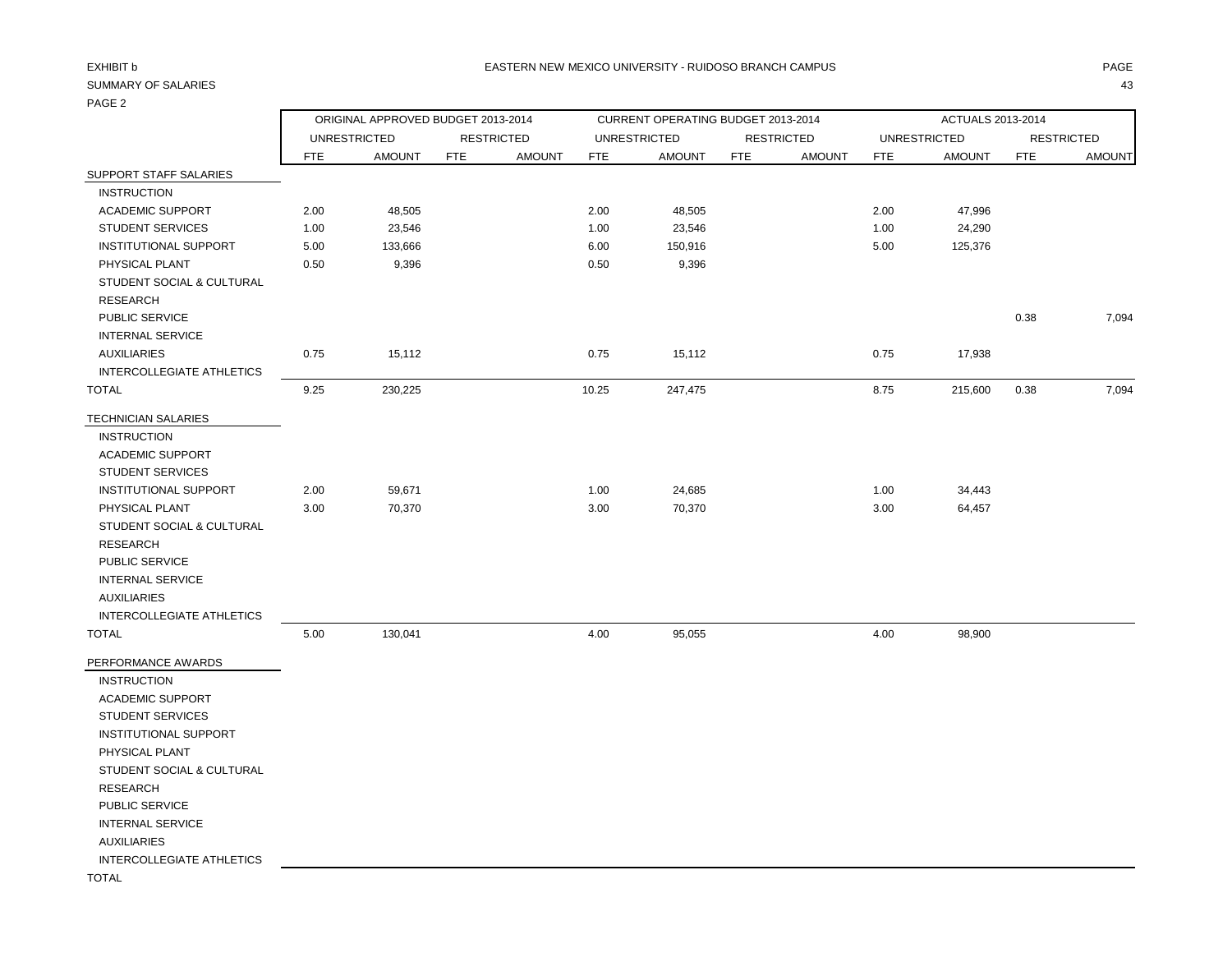| $\cdot$ $\cdot$ $\cdot$ $\cdot$ $\cdot$ |            |                                    |            |                   |            |                                    |            |                   |                   |                     |            |                   |  |
|-----------------------------------------|------------|------------------------------------|------------|-------------------|------------|------------------------------------|------------|-------------------|-------------------|---------------------|------------|-------------------|--|
|                                         |            | ORIGINAL APPROVED BUDGET 2013-2014 |            |                   |            | CURRENT OPERATING BUDGET 2013-2014 |            |                   | ACTUALS 2013-2014 |                     |            |                   |  |
|                                         |            | <b>UNRESTRICTED</b>                |            | <b>RESTRICTED</b> |            | <b>UNRESTRICTED</b>                |            | <b>RESTRICTED</b> |                   | <b>UNRESTRICTED</b> |            | <b>RESTRICTED</b> |  |
|                                         | <b>FTE</b> | <b>AMOUNT</b>                      | <b>FTE</b> | <b>AMOUNT</b>     | <b>FTE</b> | <b>AMOUNT</b>                      | <b>FTE</b> | <b>AMOUNT</b>     | <b>FTE</b>        | <b>AMOUNT</b>       | <b>FTE</b> | <b>AMOUNT</b>     |  |
| STUDENT SALARIES                        |            |                                    |            |                   |            |                                    |            |                   |                   |                     |            |                   |  |
| <b>INSTRUCTION</b>                      | 0.66       | 10,240                             |            |                   | 0.66       | 10,240                             |            |                   | 0.64              | 9,975               |            |                   |  |
| <b>ACADEMIC SUPPORT</b>                 |            |                                    |            |                   |            |                                    |            |                   |                   |                     |            |                   |  |
| <b>STUDENT SERVICES</b>                 |            |                                    |            |                   |            |                                    |            |                   |                   |                     |            |                   |  |
| <b>INSTITUTIONAL SUPPORT</b>            | 0.74       | 11,500                             |            |                   | 0.74       | 11,500                             |            |                   | 0.02              | 293                 |            |                   |  |
| PHYSICAL PLANT                          |            |                                    |            |                   |            |                                    |            |                   |                   |                     |            |                   |  |
| STUDENT SOCIAL & CULTURAL               |            |                                    |            |                   |            |                                    |            |                   |                   |                     |            |                   |  |
| <b>RESEARCH</b>                         |            |                                    |            |                   |            |                                    |            |                   |                   |                     |            |                   |  |
| <b>PUBLIC SERVICE</b>                   |            |                                    |            |                   |            |                                    |            |                   |                   |                     | 0.73       | 11,320            |  |
| <b>INTERNAL SERVICE</b>                 |            |                                    |            |                   |            |                                    |            |                   |                   |                     |            |                   |  |
| <b>AUXILIARIES</b>                      |            |                                    |            |                   |            |                                    |            |                   |                   |                     |            |                   |  |
| INTERCOLLEGIATE ATHLETICS               |            |                                    |            |                   |            |                                    |            |                   |                   |                     |            |                   |  |
| <b>TOTAL</b>                            | 1.39       | 21,740                             |            |                   | 1.39       | 21,740                             |            |                   | 0.66              | 10,268              | 0.73       | 11,320            |  |
| OTHER SALARIES                          |            |                                    |            |                   |            |                                    |            |                   |                   |                     |            |                   |  |
| <b>INSTRUCTION</b>                      |            |                                    |            |                   |            |                                    |            |                   |                   |                     |            |                   |  |
| <b>ACADEMIC SUPPORT</b>                 |            |                                    |            |                   |            |                                    |            |                   |                   |                     |            |                   |  |
| <b>STUDENT SERVICES</b>                 |            |                                    |            |                   |            |                                    |            |                   |                   |                     |            |                   |  |
| INSTITUTIONAL SUPPORT                   |            |                                    |            |                   |            |                                    |            |                   |                   |                     |            |                   |  |
| PHYSICAL PLANT                          |            |                                    |            |                   |            |                                    |            |                   |                   |                     |            |                   |  |
| STUDENT SOCIAL & CULTURAL               |            |                                    |            |                   |            |                                    |            |                   |                   |                     |            |                   |  |
| <b>RESEARCH</b>                         |            |                                    |            |                   |            |                                    |            |                   |                   |                     |            |                   |  |
| <b>PUBLIC SERVICE</b>                   |            |                                    |            |                   |            |                                    |            |                   |                   |                     |            |                   |  |
| <b>INTERNAL SERVICE</b>                 |            |                                    |            |                   |            |                                    |            |                   |                   |                     |            |                   |  |
| <b>AUXILIARIES</b>                      |            |                                    |            |                   |            |                                    |            |                   |                   |                     |            |                   |  |
| <b>INTERCOLLEGIATE ATHLETICS</b>        |            |                                    |            |                   |            |                                    |            |                   |                   |                     |            |                   |  |
| <b>TOTAL</b>                            |            |                                    |            |                   |            |                                    |            |                   |                   |                     |            |                   |  |
| FEDERAL WORK STUDY SALARIES             |            |                                    |            |                   |            |                                    |            |                   |                   |                     |            |                   |  |
| <b>INSTRUCTION</b>                      | 1.12       | 17,400                             | 3.35       | 52,200            | 1.12       | 17,400                             | 3.35       | 52,200            | 0.31              | 4,770               | 0.92       | 14,310            |  |
| <b>ACADEMIC SUPPORT</b>                 | 0.32       | 4,915                              | 0.95       | 14,745            | 0.32       | 4,915                              | 0.95       | 14,745            | 0.14              | 2,111               | 0.41       | 6,333             |  |
| <b>STUDENT SERVICES</b>                 | 0.45       | 7,000                              | 1.35       | 21,000            | 0.45       | 7,000                              | 1.35       | 21,000            | 0.19              | 2,910               | 0.56       | 8,730             |  |
| INSTITUTIONAL SUPPORT                   | 0.36       | 5,550                              | 1.07       | 16,650            | 0.36       | 5,550                              | 1.07       | 16,650            | 0.02              | 314                 | 0.06       | 941               |  |
| PHYSICAL PLANT                          |            |                                    |            |                   |            |                                    |            |                   |                   |                     |            |                   |  |
| STUDENT SOCIAL & CULTURAL               |            |                                    |            |                   |            |                                    |            |                   |                   |                     |            |                   |  |
| <b>RESEARCH</b>                         |            |                                    |            |                   |            |                                    |            |                   |                   |                     |            |                   |  |
| PUBLIC SERVICE                          |            |                                    |            |                   |            |                                    |            |                   |                   |                     |            |                   |  |
| <b>INTERNAL SERVICE</b>                 |            |                                    |            |                   |            |                                    |            |                   |                   |                     |            |                   |  |
| STUDENT AID                             |            | 2,500                              |            | 7,500             |            | 2,500                              |            | 7,500             |                   |                     |            | $-2,824$          |  |
| <b>AUXILIARIES</b>                      | 0.19       | 3,000                              | 0.77       | 12,000            | 0.19       | 3,000                              | 0.77       | 12,000            | 0.03              | 502                 | 0.16       | 2,508             |  |
| <b>INTERCOLLEGIATE ATHLETICS</b>        |            |                                    |            |                   |            |                                    |            |                   |                   |                     |            |                   |  |
| <b>TOTAL</b>                            | 2.43       | 40,365                             | 7.47       | 124,095           | 2.43       | 40,365                             | 7.47       | 124,095           | 0.68              | 10,607              | 2.10       | 29,998            |  |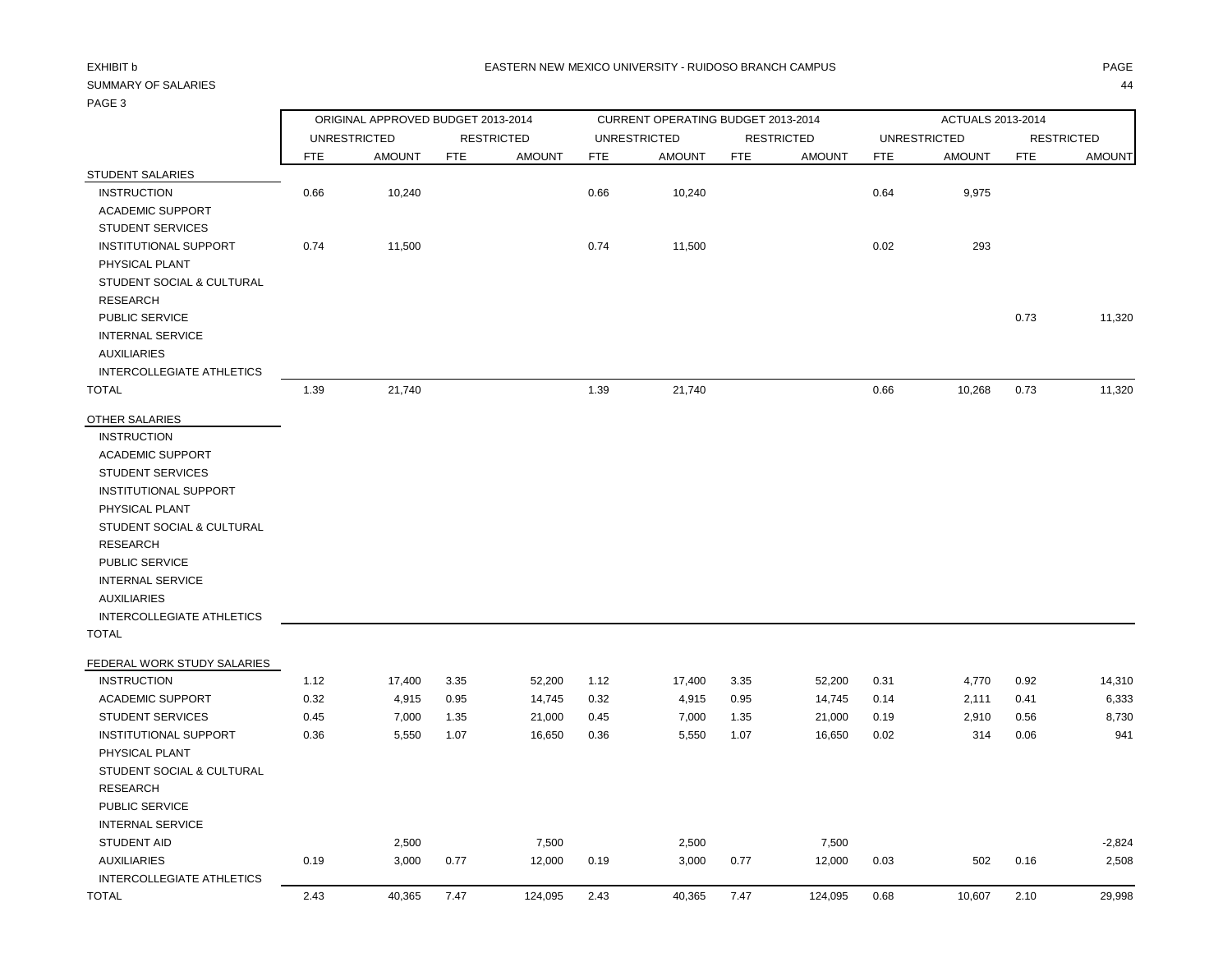| PAGE 4                    |      |                                    |      |                   |      |                                           |      |                   |                   |                     |      |                   |
|---------------------------|------|------------------------------------|------|-------------------|------|-------------------------------------------|------|-------------------|-------------------|---------------------|------|-------------------|
|                           |      | ORIGINAL APPROVED BUDGET 2013-2014 |      |                   |      | <b>CURRENT OPERATING BUDGET 2013-2014</b> |      |                   | ACTUALS 2013-2014 |                     |      |                   |
|                           |      | UNRESTRICTED                       |      | <b>RESTRICTED</b> |      | <b>UNRESTRICTED</b>                       |      | <b>RESTRICTED</b> |                   | <b>UNRESTRICTED</b> |      | <b>RESTRICTED</b> |
|                           | FTE  | <b>AMOUNT</b>                      | FTE  | <b>AMOUNT</b>     | FTE  | <b>AMOUNT</b>                             | FTE  | <b>AMOUNT</b>     | FTE               | <b>AMOUNT</b>       | FTE  | <b>AMOUNT</b>     |
| STATE WORK STUDY SALARIES |      |                                    |      |                   |      |                                           |      |                   |                   |                     |      |                   |
| <b>INSTRUCTION</b>        | 0.08 | 1,200                              | 0.31 | 4,800             | 0.08 | 1,200                                     | 0.31 | 4,800             | 0.13              | 1,953               | 0.50 | 7,813             |
| <b>ACADEMIC SUPPORT</b>   |      |                                    |      |                   |      |                                           |      |                   | 0.01              | 173                 | 0.04 | 692               |
| <b>STUDENT SERVICES</b>   | 0.19 | 3,000                              | 0.77 | 12,000            | 0.19 | 3,000                                     | 0.77 | 12,000            | 0.20              | 3,174               | 0.81 | 12,695            |
| INSTITUTIONAL SUPPORT     |      |                                    |      |                   |      |                                           |      |                   |                   |                     |      |                   |
| PHYSICAL PLANT            |      |                                    |      |                   |      |                                           |      |                   |                   |                     |      |                   |
| STUDENT SOCIAL & CULTURAL |      |                                    |      |                   |      |                                           |      |                   |                   |                     |      |                   |
| RESEARCH                  |      |                                    |      |                   |      |                                           |      |                   |                   |                     |      |                   |
| <b>PUBLIC SERVICE</b>     |      |                                    |      |                   |      |                                           |      |                   |                   |                     |      |                   |
| <b>INTERNAL SERVICE</b>   |      |                                    |      |                   |      |                                           |      |                   |                   |                     |      |                   |
| <b>AUXILIARIES</b>        |      |                                    |      |                   |      |                                           |      |                   | 0.06              | 885                 | 0.23 | 3,540             |
| INTERCOLLEGIATE ATHLETICS |      |                                    |      |                   |      |                                           |      |                   |                   |                     |      |                   |
| <b>TOTAL</b>              | 0.27 | 4,200                              | 1.08 | 16,800            | 0.27 | 4,200                                     | 1.08 | 16,800            | 0.40              | 6,185               | 1.59 | 24,740            |
|                           |      |                                    |      |                   |      |                                           |      |                   |                   |                     |      |                   |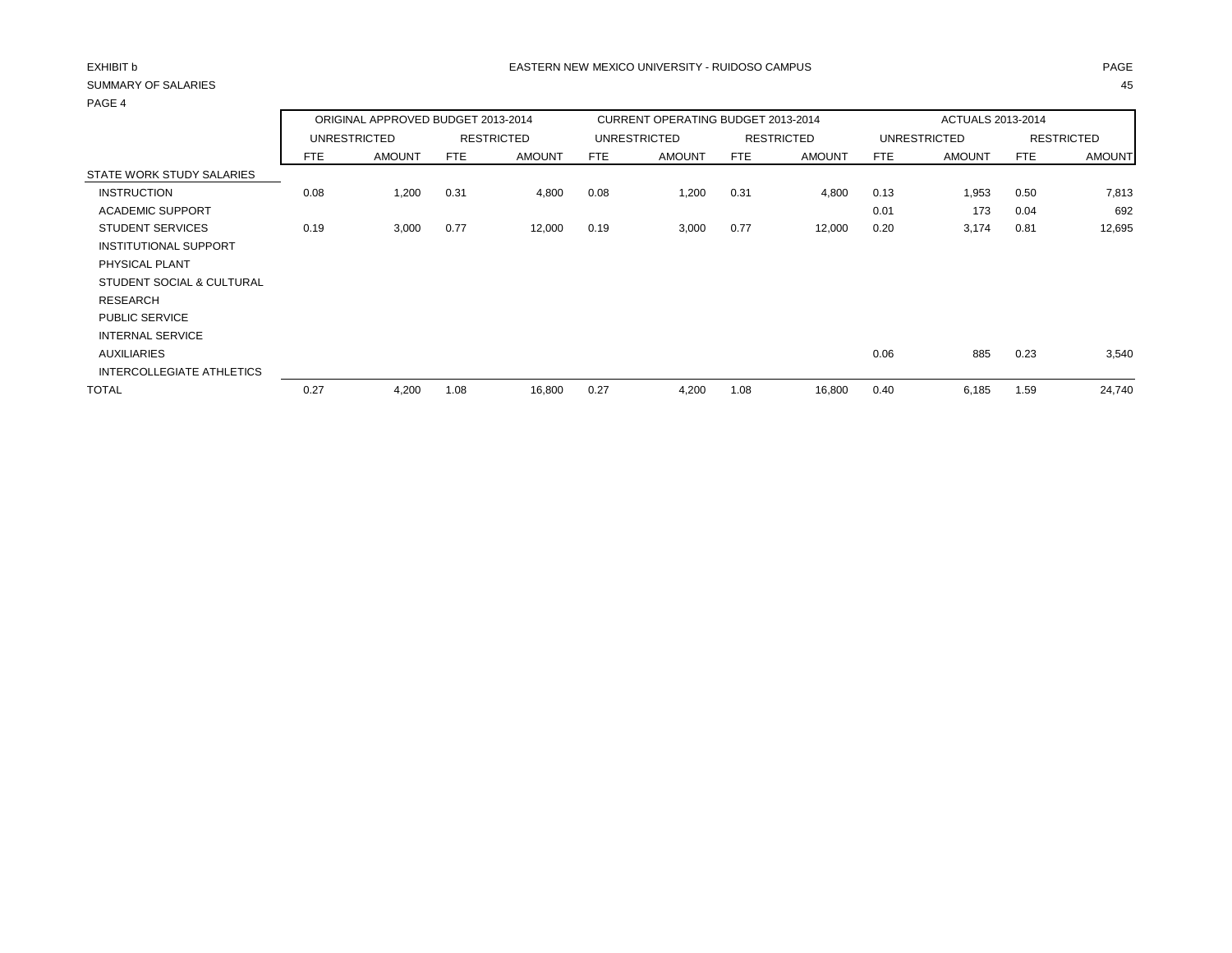| 170LJ                       |       |                                    |            |                   |       |                                           |            |                   |            |                          |       |                   |
|-----------------------------|-------|------------------------------------|------------|-------------------|-------|-------------------------------------------|------------|-------------------|------------|--------------------------|-------|-------------------|
|                             |       | ORIGINAL APPROVED BUDGET 2013-2014 |            |                   |       | <b>CURRENT OPERATING BUDGET 2013-2014</b> |            |                   |            | <b>ACTUALS 2013-2014</b> |       |                   |
|                             |       | <b>UNRESTRICTED</b>                |            | <b>RESTRICTED</b> |       | <b>UNRESTRICTED</b>                       |            | <b>RESTRICTED</b> |            | <b>UNRESTRICTED</b>      |       | <b>RESTRICTED</b> |
|                             | FTE   | <b>AMOUNT</b>                      | <b>FTE</b> | <b>AMOUNT</b>     | FTE   | <b>AMOUNT</b>                             | <b>FTE</b> | <b>AMOUNT</b>     | <b>FTE</b> | <b>AMOUNT</b>            | FTE   | <b>AMOUNT</b>     |
| <b>TOTAL SALARIES</b>       |       |                                    |            |                   |       |                                           |            |                   |            |                          |       |                   |
| <b>PROFESSIONAL</b>         | 14.99 | 708,553                            |            |                   | 15.50 | 734,324                                   |            |                   | 16.08      | 760,123                  | 7.00  | 371,272           |
| <b>FACULTY</b>              | 38.13 | 1,117,876                          |            |                   | 37.64 | 1,072,532                                 |            |                   | 25.65      | 931,997                  |       | 65,790            |
| <b>GRADUATE ASSISTANT</b>   |       |                                    |            |                   |       |                                           |            |                   |            |                          |       |                   |
| <b>SUPPORT STAFF</b>        | 9.25  | 230,225                            |            |                   | 10.25 | 247,475                                   |            |                   | 8.75       | 215,600                  | 0.38  | 7,094             |
| <b>TECHNICIAN</b>           | 5.00  | 130,041                            |            |                   | 4.00  | 95,055                                    |            |                   | 4.00       | 98,900                   |       |                   |
| <b>MERIT POOL</b>           |       |                                    |            |                   |       |                                           |            |                   |            |                          |       |                   |
| <b>STUDENT</b>              | 1.39  | 21,740                             |            |                   | 1.39  | 21,740                                    |            |                   | 0.66       | 10,268                   | 0.73  | 11,320            |
| <b>OTHER</b>                |       |                                    |            |                   |       |                                           |            |                   |            |                          |       |                   |
| <b>FEDERAL WORK STUDY</b>   | 2.43  | 40,365                             | 7.47       | 124,095           | 2.43  | 40,365                                    | 7.47       | 124,095           | 0.68       | 10,607                   | 2.10  | 29,998            |
| <b>STATE WORK STUDY</b>     | 0.27  | 4,200                              | 1.08       | 16,800            | 0.27  | 4,200                                     | 1.08       | 16,800            | 0.40       | 6,185                    | 1.59  | 24,740            |
| <b>GRAND TOTAL SALARIES</b> | 71.46 | 2,253,000                          | 8.55       | 140,895           | 71.48 | 2,215,691                                 | 8.55       | 140,895           | 56.21      | 2,033,679                | 11.80 | 510,214           |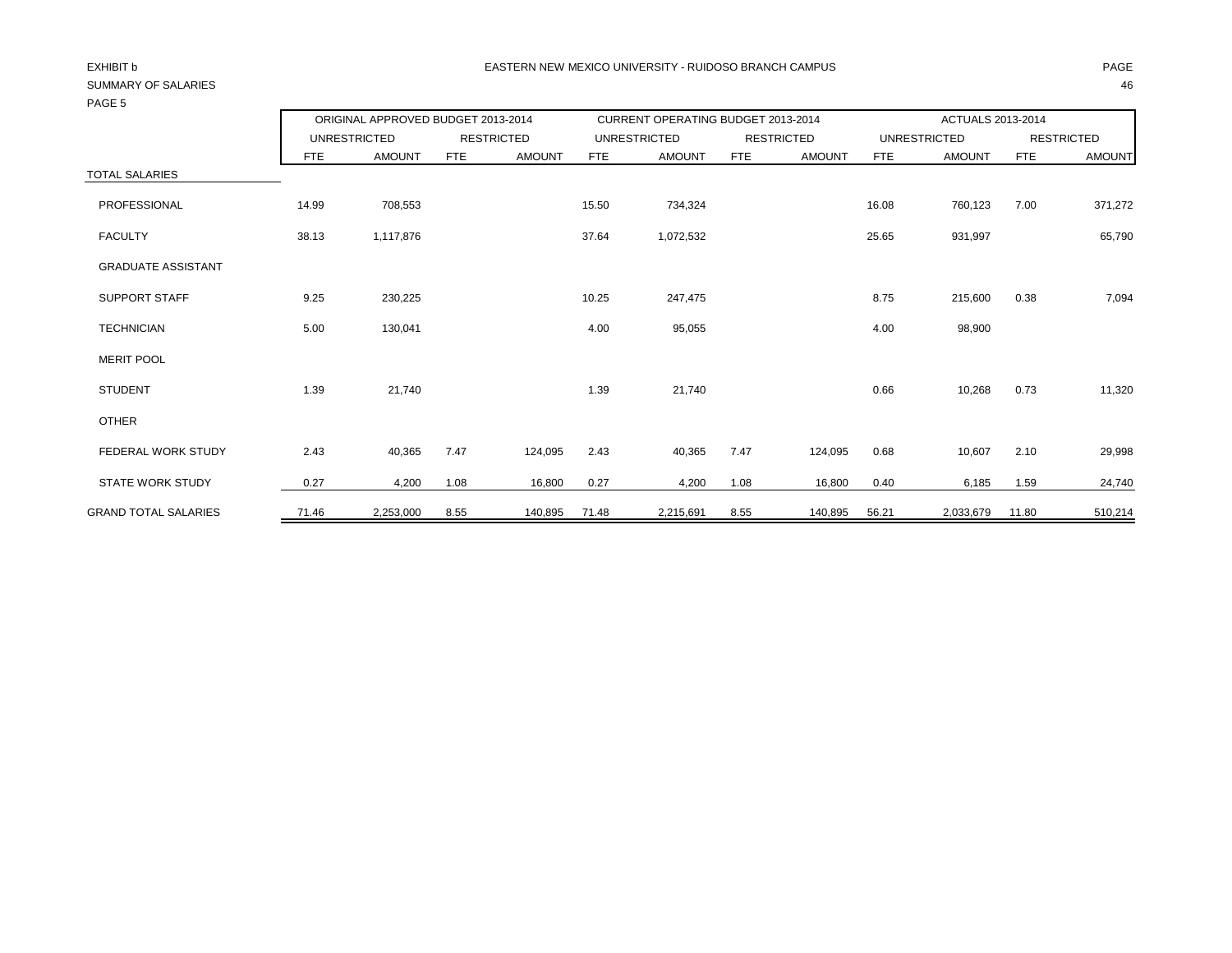|                                              | PROPOSED BASE<br><b>SALARY INCREASE</b> |
|----------------------------------------------|-----------------------------------------|
|                                              |                                         |
| <b>RETURNING FACULTY</b>                     | 1.00%                                   |
| ADJUNCT FACULTY                              | 1.00%                                   |
| <b>AT-WILL EMPLOYEES</b>                     | 1.00%                                   |
| RETURNING PROFESSIONAL STAFF (FLSA EXEMPT)   | 1.00%                                   |
| RETURNING SUPPORT STAFF (FLSA NON-EXEMPT)    | 1.00%                                   |
| <b>GRADUATE ASSISTANT/TEACHING ASSISTANT</b> | 0.00%                                   |
| <b>STUDENTS</b>                              | 0.00%                                   |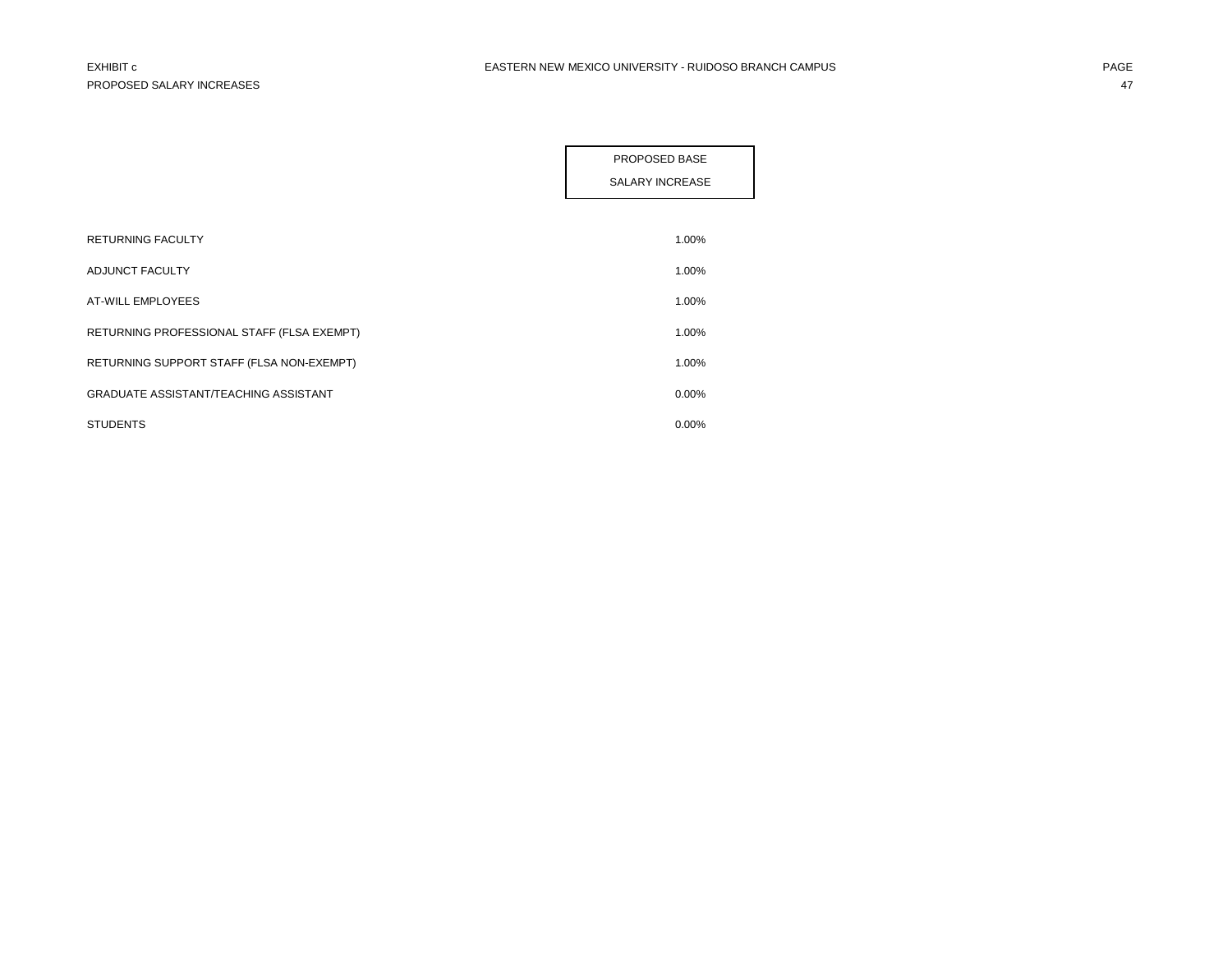## EXHIBIT d PAGE EASTERN NEW MEXICO UNIVERSITY - RUIDOSO BRANCH CAMPUS

TUITION, SUMMER SESSION REQUIRED FEES, REVENUE FROM FEES AND BOARD RATES 48

PAGE 1

|                                              | ORIGINAL APPROVED BUDGET 2013-2014 | CURRENT OPERATING BUDGET 2013-2014 | ACTUALS 2013-2014 |
|----------------------------------------------|------------------------------------|------------------------------------|-------------------|
|                                              |                                    |                                    |                   |
|                                              |                                    |                                    |                   |
| <b>REGULAR SEMESTER</b>                      |                                    |                                    |                   |
| UNDERGRADUATE TUITION                        |                                    |                                    |                   |
| PART-TIME STUDENTS (HOURLY RATE)             |                                    |                                    |                   |
| <b>RESIDENT IN-DISTRICT</b>                  | 38.00                              | 38.00                              | 38.00             |
| RESIDENT OUT-OF-DISTRICT                     | 52.00                              | 52.00                              | 52.00             |
| NON RESIDENT                                 | 145.00                             | 145.00                             | 145.00            |
| FULL-TIME STUDENTS (PER SEMESTER)            |                                    |                                    |                   |
| <b>RESIDENT IN-DISTRICT</b>                  | 456.00                             | 456.00                             | 456.00            |
| RESIDENT OUT-OF-DISTRICT                     | 624.00                             | 624.00                             | 624.00            |
| <b>NON RESIDENT</b>                          | 1,740.00                           | 1,740.00                           | 1,740.00          |
| REQUIRED FEES (ITEMIZED USED ON EX d PAGE 2) |                                    |                                    |                   |
| <b>RESIDENT IN-DISTRICT</b>                  | 50.00                              | 50.00                              | 50.00             |
| RESIDENT OUT-OF-DISTRICT                     | 50.00                              | 50.00                              | 50.00             |
| <b>NON RESIDENT</b>                          | 50.00                              | 50.00                              | 50.00             |
| TOTAL TUITION & REQUIRED FEES                |                                    |                                    |                   |
| FULL-TIME UNDERGRADUATE                      |                                    |                                    |                   |
| <b>RESIDENT IN-DISTRICT</b>                  | 506.00                             | 506.00                             | 506.00            |
| <b>RESIDENT OUT-OF-DISTRICT</b>              | 674.00                             | 674.00                             | 674.00            |
| <b>NON RESIDENT</b>                          | 1,790.00                           | 1,790.00                           | 1,790.00          |

| ROOM RATES         | **NOT APPLICABLE** |
|--------------------|--------------------|
| MAXIMUM RATE       |                    |
| MINIMUM RATE       |                    |
| <b>BOARD RATES</b> | **NOT APPLICABLE** |

RATE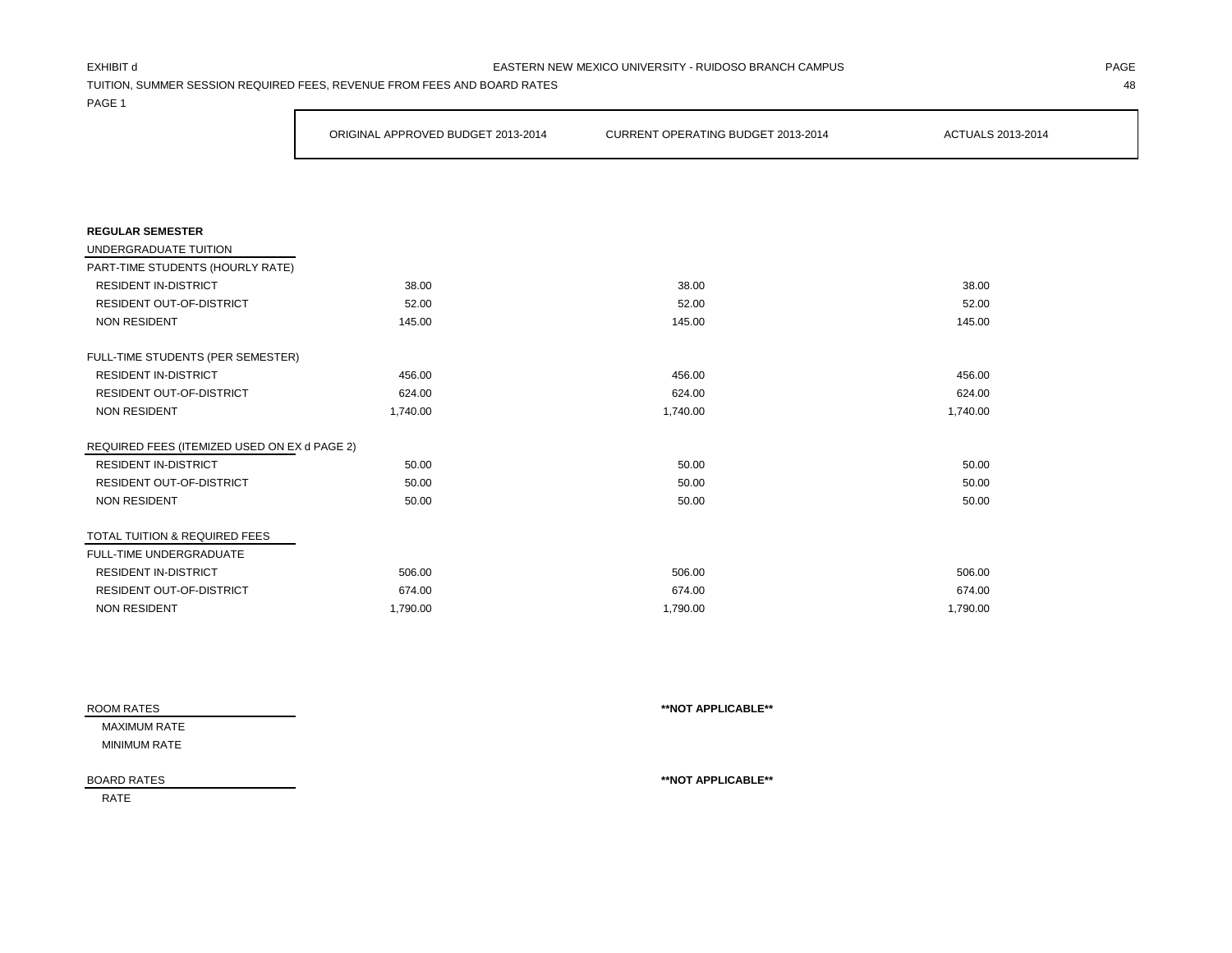| EXHIBIT d<br>REQUIRED FEES--ITEMIZED USES<br>PAGE 2 | EASTERN NEW MEXICO UNIVERSITY - RUIDOSO BRANCH CAMPUS |                                    |                   |  |  |
|-----------------------------------------------------|-------------------------------------------------------|------------------------------------|-------------------|--|--|
|                                                     | ORIGINAL APPROVED BUDGET 2013-2014                    | CURRENT OPERATING BUDGET 2013-2014 | ACTUALS 2013-2014 |  |  |
|                                                     |                                                       |                                    |                   |  |  |
|                                                     |                                                       |                                    |                   |  |  |
| DISTRIBUTION OF REQUIRED FEES                       |                                                       |                                    |                   |  |  |
| INSTUTIONAL TECHNOLOGY FEE                          | 50                                                    | 50                                 | 50                |  |  |
| <b>TOTAL</b>                                        | 50                                                    | 50                                 | 50                |  |  |
|                                                     |                                                       |                                    |                   |  |  |
|                                                     |                                                       |                                    |                   |  |  |

| ON-LINE COURSE FEES  |    |    |    |
|----------------------|----|----|----|
| COST PER CREDIT HOUR | 10 | 10 | 10 |
| TOTAL                | 10 | 10 | 10 |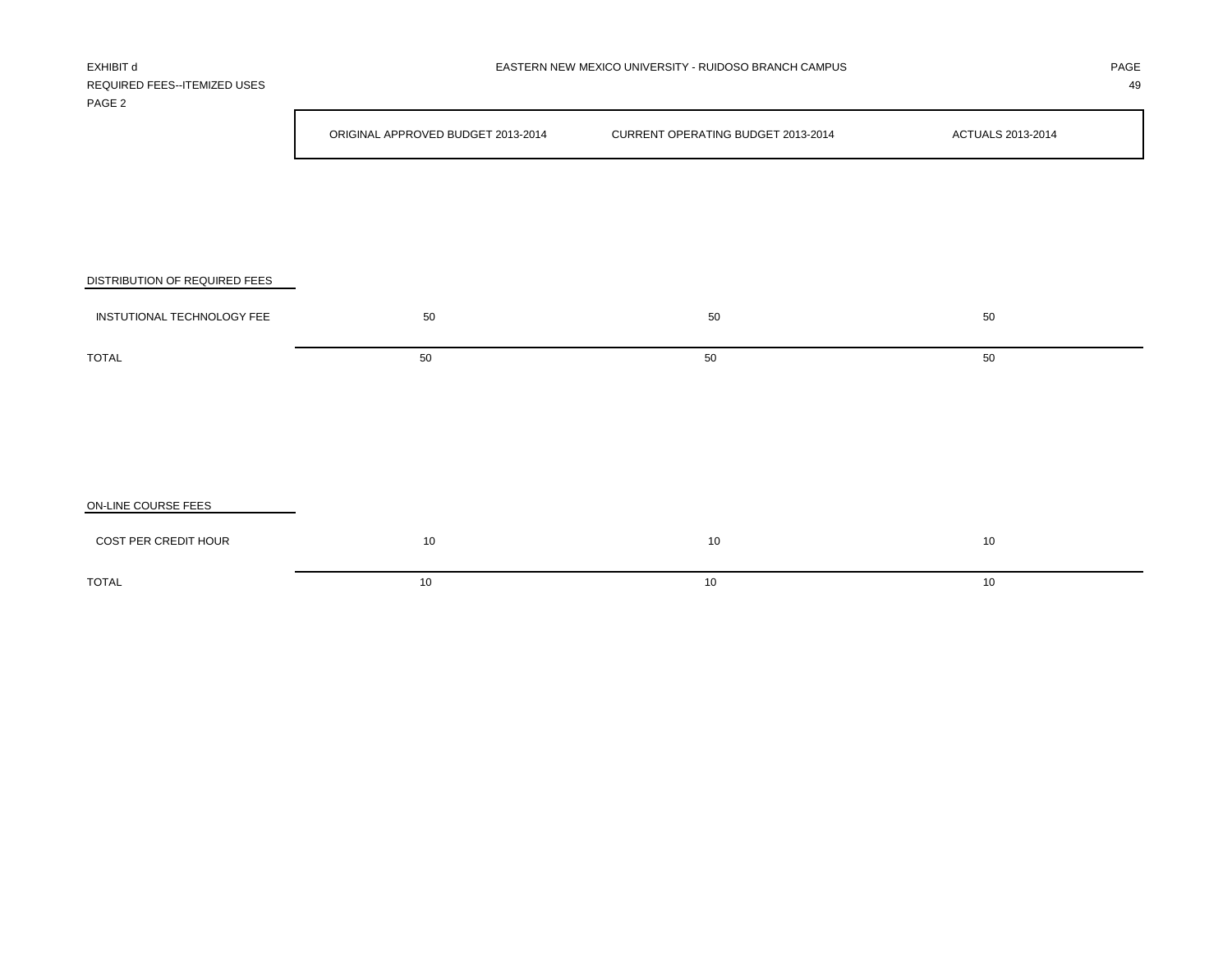# SALARIES OF PRINCIPAL OFFICERS 50

|                                      |         | CURRENT OPERATING BUDGET 2013-2014<br>ACTUALS 2013-2014 |         |
|--------------------------------------|---------|---------------------------------------------------------|---------|
| <b>POSITION</b>                      | NAME    |                                                         |         |
| EXHIBIT 11<br>DEAN, STUDENT LEARNING | LAROCHE | 72,000                                                  | 72,000  |
| EXHIBIT 13<br>PRESIDENT, RUIDOSO     | ALRED   | 106,636                                                 | 106,636 |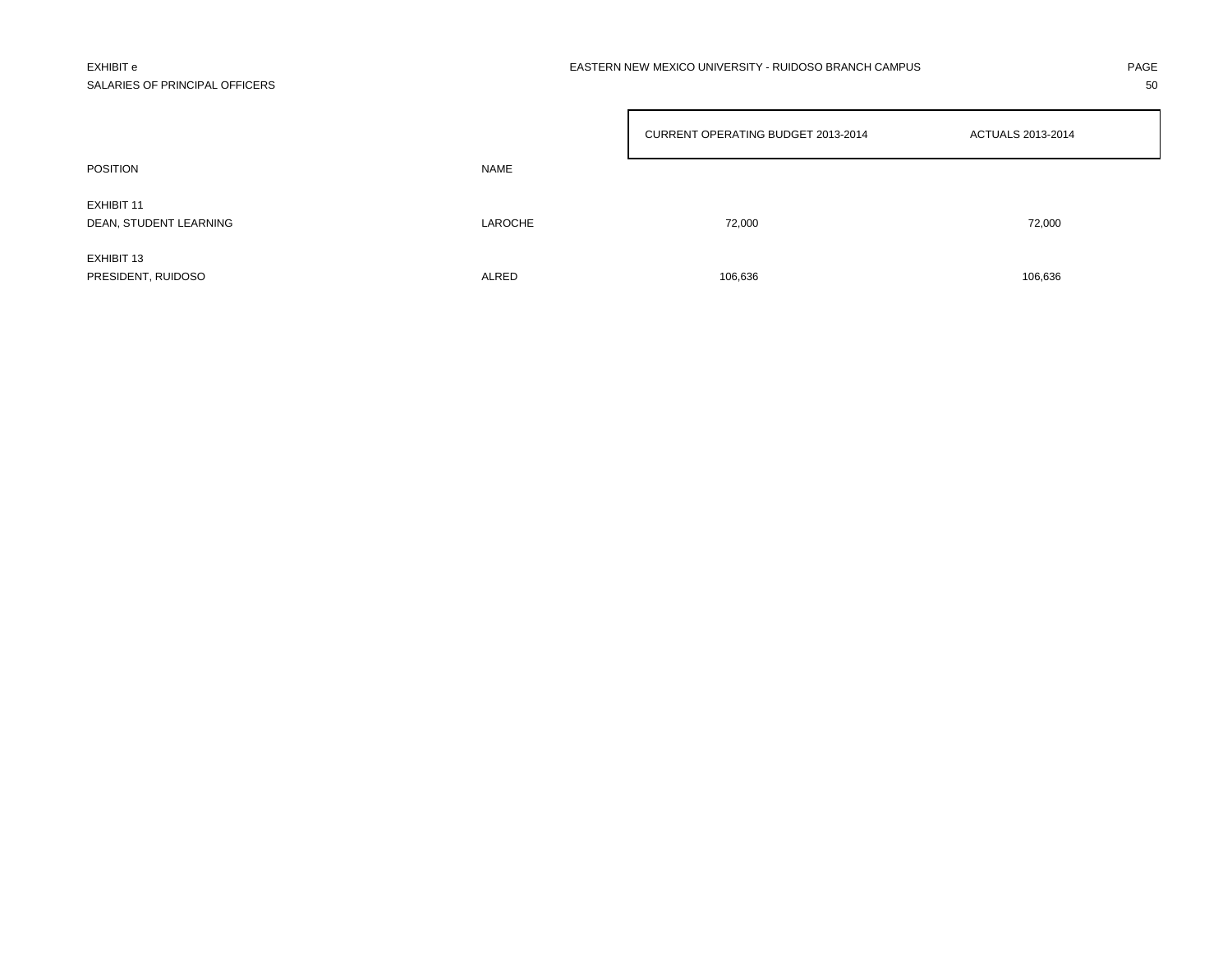PERKINS STUDENT LOAN FUNDS 51 (NDSL)

ORIGINAL APPROVED BUDGET 2013-2014 CURRENT OPERATING BUDGET 2013-2014 ACTUALS 2013-2014

**\*\*NOT APPLICABLE\*\***

FEDERAL GRANT

TRANSFER FROM I & G